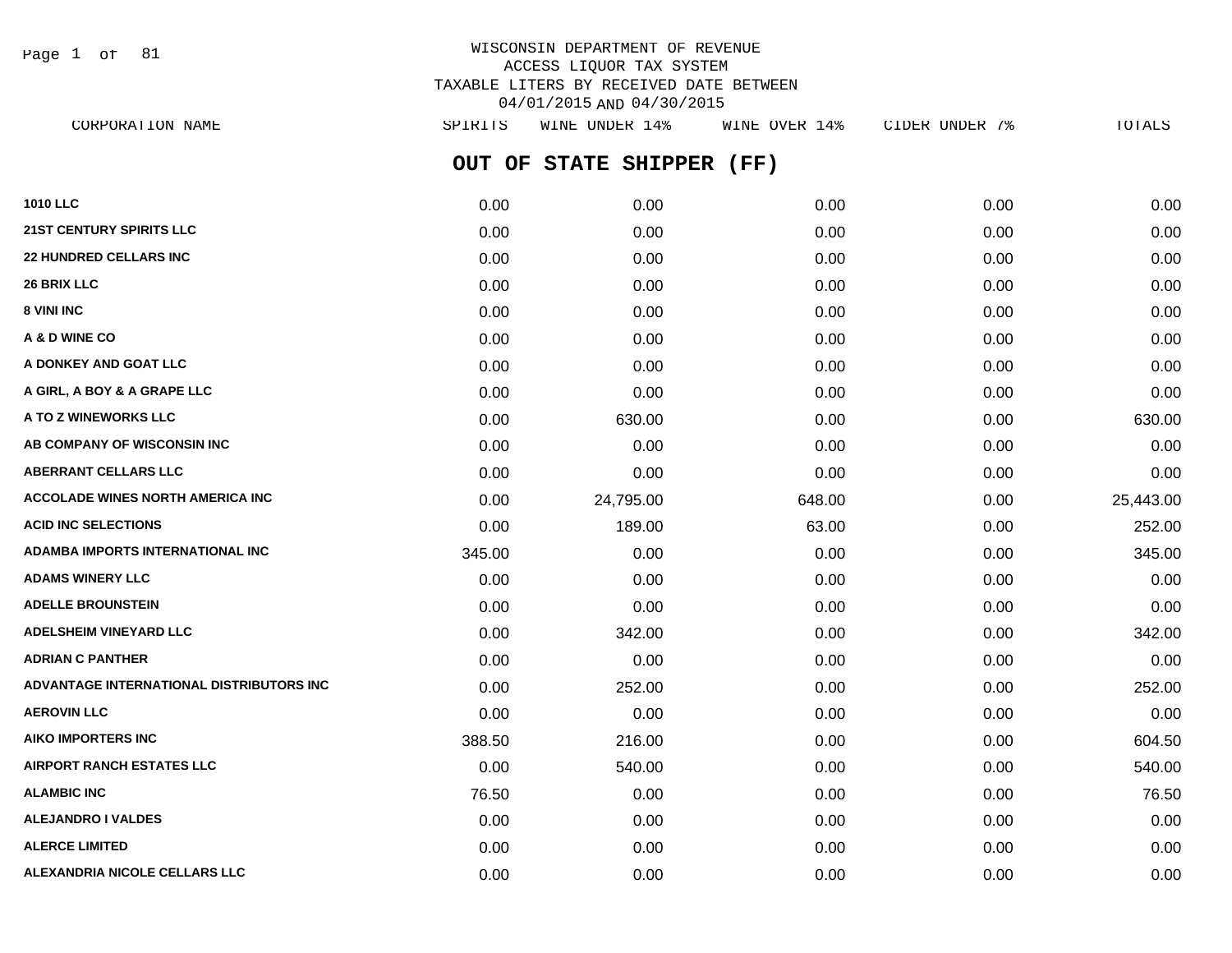Page 2 of 81

| CORPORATION NAME                       | SPIRITS | WINE UNDER 14% | WINE OVER 14% | CIDER UNDER 7% | TOTALS    |
|----------------------------------------|---------|----------------|---------------|----------------|-----------|
| <b>ALLIED IMPORTERS USA LTD</b>        | 0.00    | 639.00         | 0.00          | 0.00           | 639.00    |
| <b>ALLIED WINE CORP</b>                | 0.00    | 0.00           | 0.00          | 0.00           | 0.00      |
| <b>ALLORO VINEYARD INC</b>             | 0.00    | 0.00           | 0.00          | 0.00           | 0.00      |
| <b>ALLTECH'S BEVERAGE DIVISION LLC</b> | 112.50  | 0.00           | 0.00          | 0.00           | 112.50    |
| <b>ALOY &amp; SONS INC</b>             | 0.00    | 0.00           | 0.00          | 0.00           | 0.00      |
| <b>ALPHA &amp; OMEGA WINERY LLC</b>    | 0.00    | 0.00           | 0.00          | 0.00           | 0.00      |
| ALPHA MARKETING NETWORK INC            | 0.00    | 537.00         | 168.00        | 0.00           | 705.00    |
| <b>ALTAMAR BRANDS LLC</b>              | 109.50  | 0.00           | 0.00          | 0.00           | 109.50    |
| <b>ALTAMURA WINERY INC</b>             | 0.00    | 0.00           | 0.00          | 0.00           | 0.00      |
| <b>ALTITUDE SPIRITS INC</b>            | 0.00    | 0.00           | 0.00          | 0.00           | 0.00      |
| <b>AMAVI CELLARS LLC</b>               | 0.00    | 0.00           | 0.00          | 0.00           | 0.00      |
| <b>AMERICAN BEVERAGE CORP</b>          | 0.00    | 10,533.00      | 0.00          | 0.00           | 10,533.00 |
| <b>AMERICAN ESTATES WINES INC</b>      | 0.00    | 0.00           | 0.00          | 0.00           | 0.00      |
| AMERICAN NORTHWEST DISTRIBUTORS INC    | 0.00    | 0.00           | 0.00          | 0.00           | 0.00      |
| AMERICAN VINTAGE BEVERAGE INC.         | 0.00    | 0.00           | 0.00          | 0.00           | 0.00      |
| <b>AMERICAN WINE TRADE INC</b>         | 0.00    | 2,520.00       | 0.00          | 0.00           | 2,520.00  |
| <b>AMICUS CELLARS LLC</b>              | 0.00    | 0.00           | 0.00          | 0.00           | 0.00      |
| <b>AMIR PEAY</b>                       | 270.00  | 0.00           | 0.00          | 0.00           | 270.00    |
| <b>AMUSE BOUCHE LLC</b>                | 0.00    | 0.00           | 0.00          | 0.00           | 0.00      |
| ANCHOR DISTILLING COMPANY LLC          | 216.00  | 0.00           | 0.00          | 0.00           | 216.00    |
| <b>ANCIEN WINES INC</b>                | 0.00    | 0.00           | 0.00          | 0.00           | 0.00      |
| <b>ANDERS-LANE ARTISAN WINES LP</b>    | 0.00    | 0.00           | 0.00          | 0.00           | 0.00      |
| ANDERSON DISTRIBUTING CO INC           | 0.00    | 0.00           | 0.00          | 0.00           | 0.00      |
| ANDERSONS CONN VALLEY WINERY INC       | 0.00    | 0.00           | 0.00          | 0.00           | 0.00      |
| <b>ANDREW T BECKSTOFFER</b>            | 0.00    | 0.00           | 0.00          | 0.00           | 0.00      |
| <b>ANHEUSER-BUSCH COMPANIES LLC</b>    | 0.00    | 0.00           | 0.00          | 35,926.13      | 35,926.13 |
| <b>ANNA GOLDBLAT</b>                   | 0.00    | 0.00           | 0.00          | 0.00           | 0.00      |
| <b>ANNE HUBATCH</b>                    | 0.00    | 702.00         | 0.00          | 0.00           | 702.00    |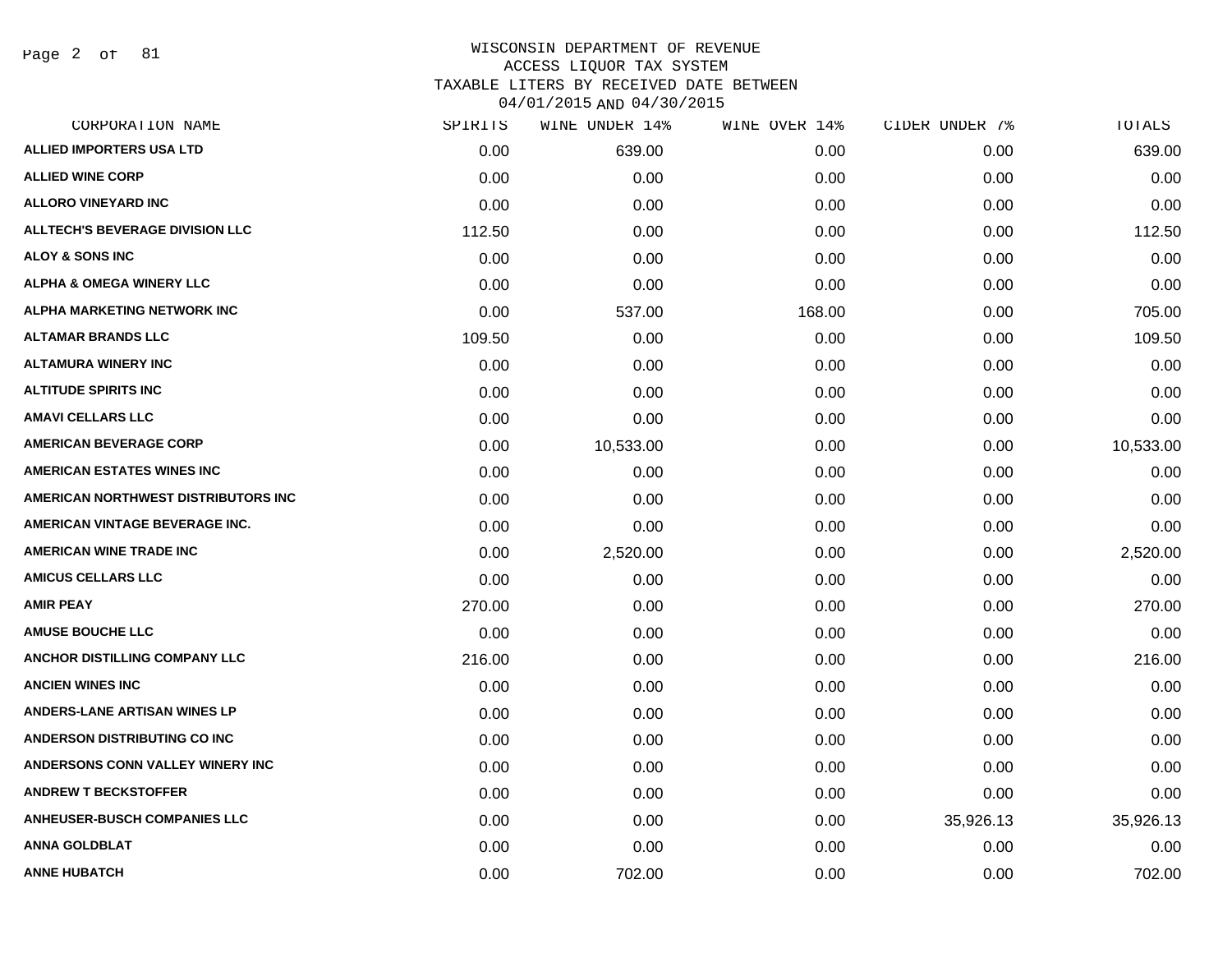Page 3 of 81

| CORPORATION NAME                         | SPIRITS    | WINE UNDER 14% | WINE OVER 14% | CIDER UNDER 7% | TOTALS     |
|------------------------------------------|------------|----------------|---------------|----------------|------------|
| <b>ANTHONY M TRUCHARD</b>                | 0.00       | 0.00           | 0.00          | 0.00           | 0.00       |
| <b>ANTHONY ROAD WINE CO INC</b>          | 0.00       | 0.00           | 0.00          | 0.00           | 0.00       |
| <b>APOSTROPHE BRANDS LLC</b>             | 252.00     | 0.00           | 0.00          | 0.00           | 252.00     |
| <b>AQUA PUMPKIN INC</b>                  | 0.00       | 0.00           | 0.00          | 0.00           | 0.00       |
| <b>ARBOR VINEYARDS INC</b>               | 0.00       | 0.00           | 0.00          | 0.00           | 0.00       |
| <b>ARCHANA A DAVE</b>                    | 0.00       | 99.00          | 0.00          | 0.00           | 99.00      |
| <b>ARCHANGEL INVESTMENTS LLC</b>         | 0.00       | 0.00           | 0.00          | 0.00           | 0.00       |
| AREL GROUP WINE & SPIRITS INC            | 0.00       | 409.05         | 0.00          | 0.00           | 409.05     |
| <b>ARETE WINES LLC</b>                   | 0.00       | 0.00           | 0.00          | 0.00           | 0.00       |
| <b>ARMIDA WINERY INC</b>                 | 0.00       | 0.00           | 126.00        | 0.00           | 126.00     |
| <b>ARNOT-ROBERTS LLC</b>                 | 0.00       | 0.00           | 0.00          | 0.00           | 0.00       |
| ARTISANAL IMPORTS INC                    | 0.00       | 0.00           | 0.00          | 29.98          | 29.98      |
| <b>ASCENT WINES INC</b>                  | 0.00       | 0.00           | 0.00          | 0.00           | 0.00       |
| <b>ASV WINES INC</b>                     | 0.00       | 1,602.00       | 0.00          | 0.00           | 1,602.00   |
| ATHENEE IMPORTERS & DISTRIBUTORS LTD     | 18.00      | 0.00           | 0.00          | 0.00           | 18.00      |
| <b>AUGUST WINE GROUP LLC</b>             | 0.00       | 1,390.50       | 0.00          | 0.00           | 1,390.50   |
| <b>AUTHENTIC BEVERAGE MANAGEMENT LLC</b> | 175.82     | 0.00           | 0.00          | 0.00           | 175.82     |
| <b>AV BRANDS INC</b>                     | 243.60     | 648.00         | 1,035.00      | 0.00           | 1,926.60   |
| AVV WINERY CO LLC                        | 0.00       | 1,206.00       | 1,296.00      | 0.00           | 2,502.00   |
| AW DIRECT INC                            | 0.00       | 756.00         | 0.00          | 0.00           | 756.00     |
| <b>AXIOS INC</b>                         | 0.00       | 0.00           | 0.00          | 0.00           | 0.00       |
| <b>B &amp; I OVERSEAS TRADING INC</b>    | 0.00       | 0.00           | 0.00          | 0.00           | 0.00       |
| <b>B R COHN WINERY INC</b>               | 0.00       | 0.00           | 252.00        | 0.00           | 252.00     |
| <b>B UNITED INTERNATIONAL INC</b>        | 1.50       | 24.57          | 182.57        | 31.00          | 239.64     |
| <b>B. NEKTAR LLC</b>                     | 0.00       | 27.00          | 0.00          | 270.00         | 297.00     |
| <b>BACARDI USA INC</b>                   | 132,414.00 | 2,303.70       | 708.00        | 0.00           | 135,425.70 |
| <b>BACCHUS TECHNOLOGIES LLC</b>          | 0.00       | 108.00         | 115.50        | 0.00           | 223.50     |
| <b>BACIO DIVINO CELLARS LLC</b>          | 0.00       | 0.00           | 0.00          | 0.00           | 0.00       |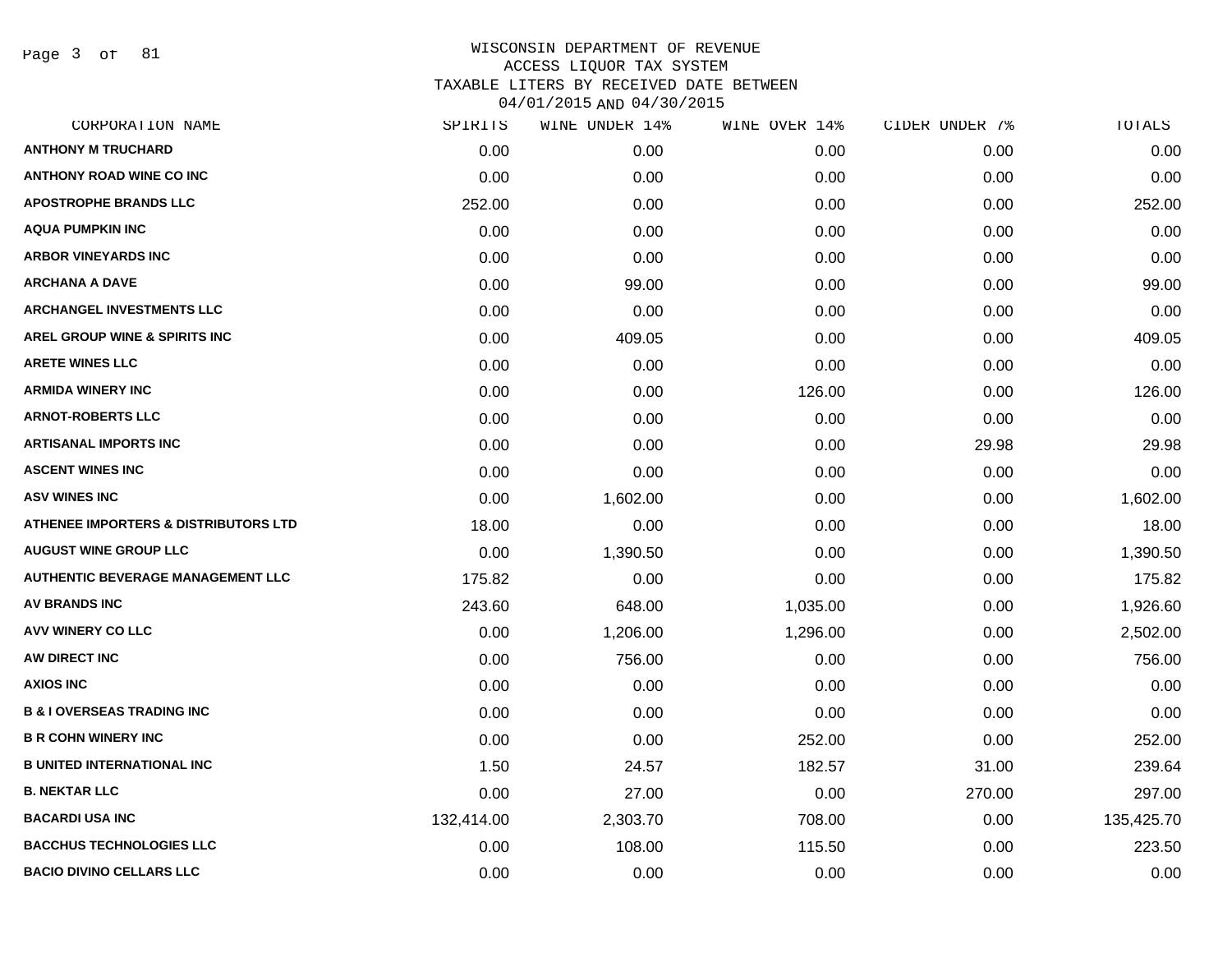Page 4 of 81

| CORPORATION NAME                           | SPIRITS | WINE UNDER 14% | WINE OVER 14% | CIDER UNDER 7% | TOTALS   |
|--------------------------------------------|---------|----------------|---------------|----------------|----------|
| <b>BADGER MOUNTAIN INC</b>                 | 0.00    | 2,501.99       | 0.00          | 0.00           | 2,501.99 |
| <b>BAJA WINES LLC</b>                      | 0.00    | 0.00           | 0.00          | 0.00           | 0.00     |
| <b>BALCONES DISTILLING LLC</b>             | 0.00    | 0.00           | 0.00          | 0.00           | 0.00     |
| <b>BALIUS CELLARS LLC</b>                  | 0.00    | 0.00           | 0.00          | 0.00           | 0.00     |
| <b>BALLAST POINT SPIRITS LLC</b>           | 349.50  | 0.00           | 0.00          | 0.00           | 349.50   |
| <b>BANFI PRODUCTS CORPORATION</b>          | 27.00   | 3,720.00       | 90.00         | 0.00           | 3,837.00 |
| <b>BANSHEE WINES LLC</b>                   | 0.00    | 2,088.00       | 321.00        | 0.00           | 2,409.00 |
| <b>BANVILLE &amp; JONES WINE MERCHANTS</b> | 0.00    | 688.50         | 0.00          | 0.00           | 688.50   |
| <b>BANZAI BEVERAGE CORPORATION</b>         | 0.00    | 0.00           | 0.00          | 0.00           | 0.00     |
| <b>BARGETTOS SANTA CRUZ WINERY INC</b>     | 0.00    | 0.00           | 0.00          | 0.00           | 0.00     |
| <b>BARLOW VINEYARDS LLC</b>                | 0.00    | 45.00          | 0.00          | 0.00           | 45.00    |
| <b>BARNARD GRIFFIN INC</b>                 | 0.00    | 0.00           | 0.00          | 0.00           | 0.00     |
| <b>BARNETT VINEYARDS LP</b>                | 0.00    | 0.00           | 0.00          | 0.00           | 0.00     |
| <b>BATCH 206 DISTILLERY LLC</b>            | 0.00    | 0.00           | 0.00          | 0.00           | 0.00     |
| <b>BAUM WINE IMPORTS INC</b>               | 115.50  | 7,727.30       | 124.50        | 0.00           | 7,967.30 |
| <b>BAVARIAN LION WINERY LLC</b>            | 0.00    | 0.00           | 0.00          | 0.00           | 0.00     |
| <b>BAYWOOD CELLARS INC</b>                 | 0.00    | 0.00           | 0.00          | 0.00           | 0.00     |
| <b>BEATBOX BEVERAGES LLC</b>               | 0.00    | 0.00           | 0.00          | 0.00           | 0.00     |
| <b>BEATBOX BEVERAGES LLC</b>               | 0.00    | 0.00           | 0.00          | 0.00           | 0.00     |
| <b>BEAUX FRERES LLC</b>                    | 0.00    | 0.00           | 0.00          | 0.00           | 0.00     |
| <b>BEDFORD BRANDS LTD</b>                  | 0.00    | 0.00           | 0.00          | 0.00           | 0.00     |
| <b>BENDISTILLERY INC</b>                   | 0.00    | 0.00           | 0.00          | 0.00           | 0.00     |
| <b>BENESSERE VINEYARDS LTD</b>             | 0.00    | 0.00           | 0.00          | 0.00           | 0.00     |
| <b>BENNETT LANE WINERY LLC</b>             | 0.00    | 0.00           | 0.00          | 0.00           | 0.00     |
| <b>BENOVIA WINERY LLC</b>                  | 0.00    | 0.00           | 0.00          | 0.00           | 0.00     |
| <b>BENTON-LANE LLC</b>                     | 0.00    | 54.00          | 0.00          | 0.00           | 54.00    |
| <b>BERGSTROM WINES LLC</b>                 | 0.00    | 0.00           | 0.00          | 0.00           | 0.00     |
| <b>BERNARDUS LLC</b>                       | 0.00    | 0.00           | 0.00          | 0.00           | 0.00     |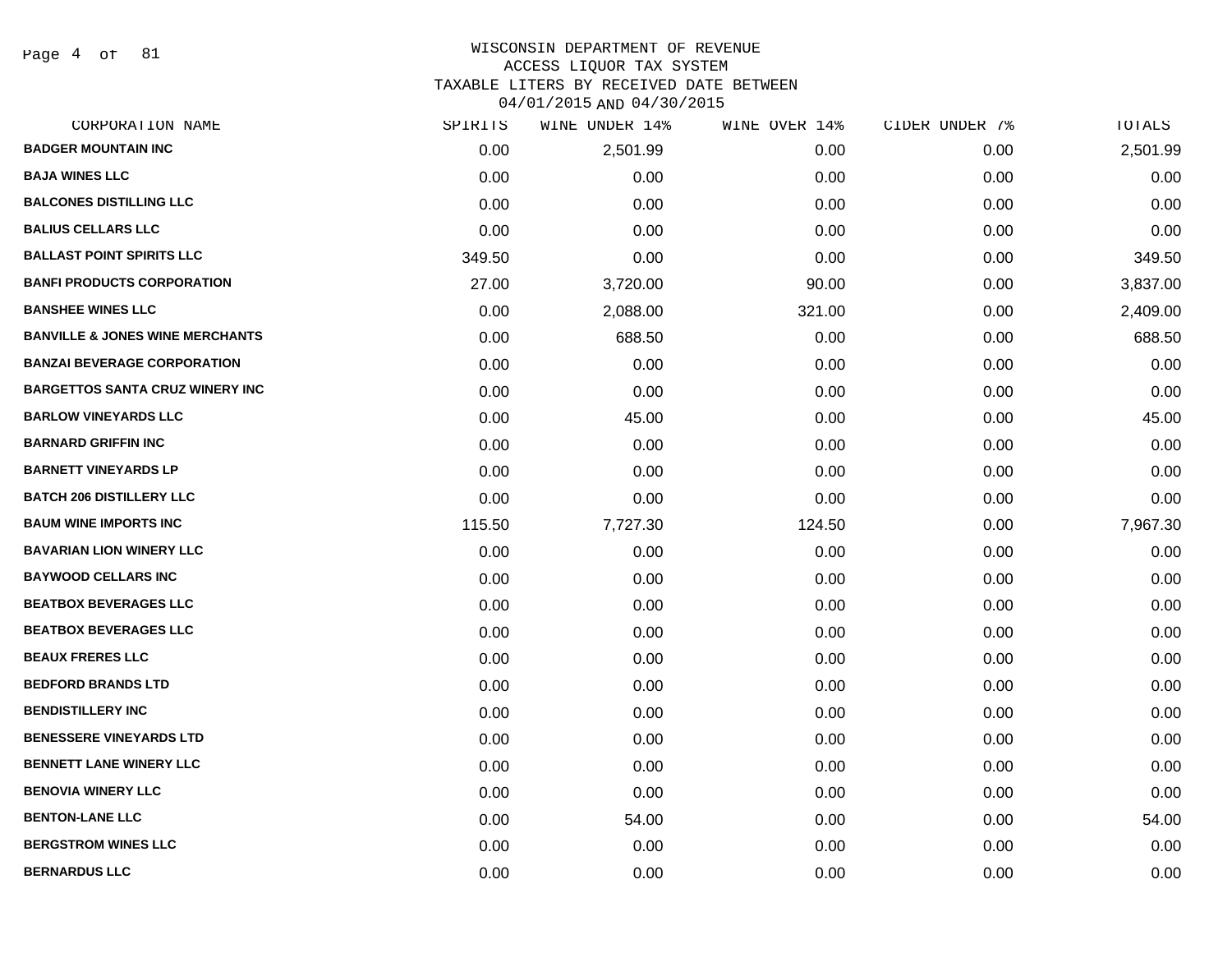## WISCONSIN DEPARTMENT OF REVENUE ACCESS LIQUOR TAX SYSTEM

TAXABLE LITERS BY RECEIVED DATE BETWEEN

| CORPORATION NAME                                              | SPIRITS | WINE UNDER 14% | WINE OVER 14% | CIDER UNDER 7% | TOTALS     |
|---------------------------------------------------------------|---------|----------------|---------------|----------------|------------|
| <b>BETHEL HEIGHTS VINEYARD INC</b>                            | 0.00    | 495.00         | 0.00          | 0.00           | 495.00     |
| BETTER BRANDS BEV CO LLC                                      | 0.00    | 0.00           | 0.00          | 0.00           | 0.00       |
| BETTER BRANDS INTERNATIONAL                                   | 0.00    | 702.00         | 189.00        | 0.00           | 891.00     |
| <b>BETZ CELLARS LLC</b>                                       | 0.00    | 0.00           | 0.00          | 0.00           | 0.00       |
| <b>BF ACQUISITION LTD</b>                                     | 0.00    | 0.00           | 0.00          | 0.00           | 0.00       |
| <b>BGA INTERNATIONAL USA INC</b>                              | 0.00    | 0.00           | 0.00          | 0.00           | 0.00       |
| <b>BIAGIO CRU &amp; ESTATE WINES LLC</b>                      | 0.00    | 1,008.00       | 0.00          | 0.00           | 1,008.00   |
| <b>BIEN NACIDO VINEYARDS OF RANCHO TEPUSQUET</b><br><b>LP</b> | 0.00    | 0.00           | 0.00          | 0.00           | 0.00       |
| <b>BIG EASY BLENDS LLC</b>                                    | 0.00    | 0.00           | 0.00          | 0.00           | 0.00       |
| <b>BILTMORE ESTATE WINE COMPANY</b>                           | 0.00    | 297.00         | 207.00        | 0.00           | 504.00     |
| <b>BLACK ROCK SPIRITS LLC</b>                                 | 0.00    | 0.00           | 0.00          | 0.00           | 0.00       |
| <b>BLACKBIRD VINEYARDS LLC</b>                                | 0.00    | 0.00           | 666.00        | 0.00           | 666.00     |
| <b>BLACKBURN ENTERPRISES LLC</b>                              | 0.00    | 72.00          | 27.00         | 0.00           | 99.00      |
| <b>BLAUM BROS DISTILLING CO LLC</b>                           | 0.00    | 0.00           | 0.00          | 0.00           | 0.00       |
| <b>BLUE RIDGE DISTILLING CO INC</b>                           | 0.00    | 0.00           | 0.00          | 0.00           | 0.00       |
| <b>BLUE SKY VINTNERS LLC</b>                                  | 0.00    | 0.00           | 0.00          | 0.00           | 0.00       |
| <b>BNA WINE GROUP LLC</b>                                     | 0.00    | 252.00         | 0.00          | 0.00           | 252.00     |
| <b>BNP DISTRIBUTING CO INC</b>                                | 0.00    | 0.00           | 0.00          | 0.00           | 0.00       |
| <b>BOB C BEVERAGES LLC</b>                                    | 0.00    | 0.00           | 0.00          | 0.00           | 0.00       |
| <b>BOEGER WINERY INC</b>                                      | 0.00    | 0.00           | 0.00          | 0.00           | 0.00       |
| <b>BOGLE VINEYARDS INC</b>                                    | 0.00    | 15,624.00      | 1,512.00      | 0.00           | 17,136.00  |
| <b>BONANNO VINTNERS LLC</b>                                   | 0.00    | 0.00           | 0.00          | 0.00           | 0.00       |
| <b>BONNY DOON WINERY INC</b>                                  | 0.00    | 503.00         | 0.00          | 0.00           | 503.00     |
| <b>BOSTON BEER CORPORATION</b>                                | 0.00    | 0.00           | 0.00          | 200,141.91     | 200,141.91 |
| <b>BOUCHAINE VINEYARDS INC</b>                                | 0.00    | 0.00           | 0.00          | 0.00           | 0.00       |
| <b>BRASSFIELD ESTATE WINERY LLC</b>                           | 0.00    | 468.00         | 0.00          | 0.00           | 468.00     |
| <b>BRAZOS WINE IMPORTS LLC</b>                                | 0.00    | 252.00         | 0.00          | 0.00           | 252.00     |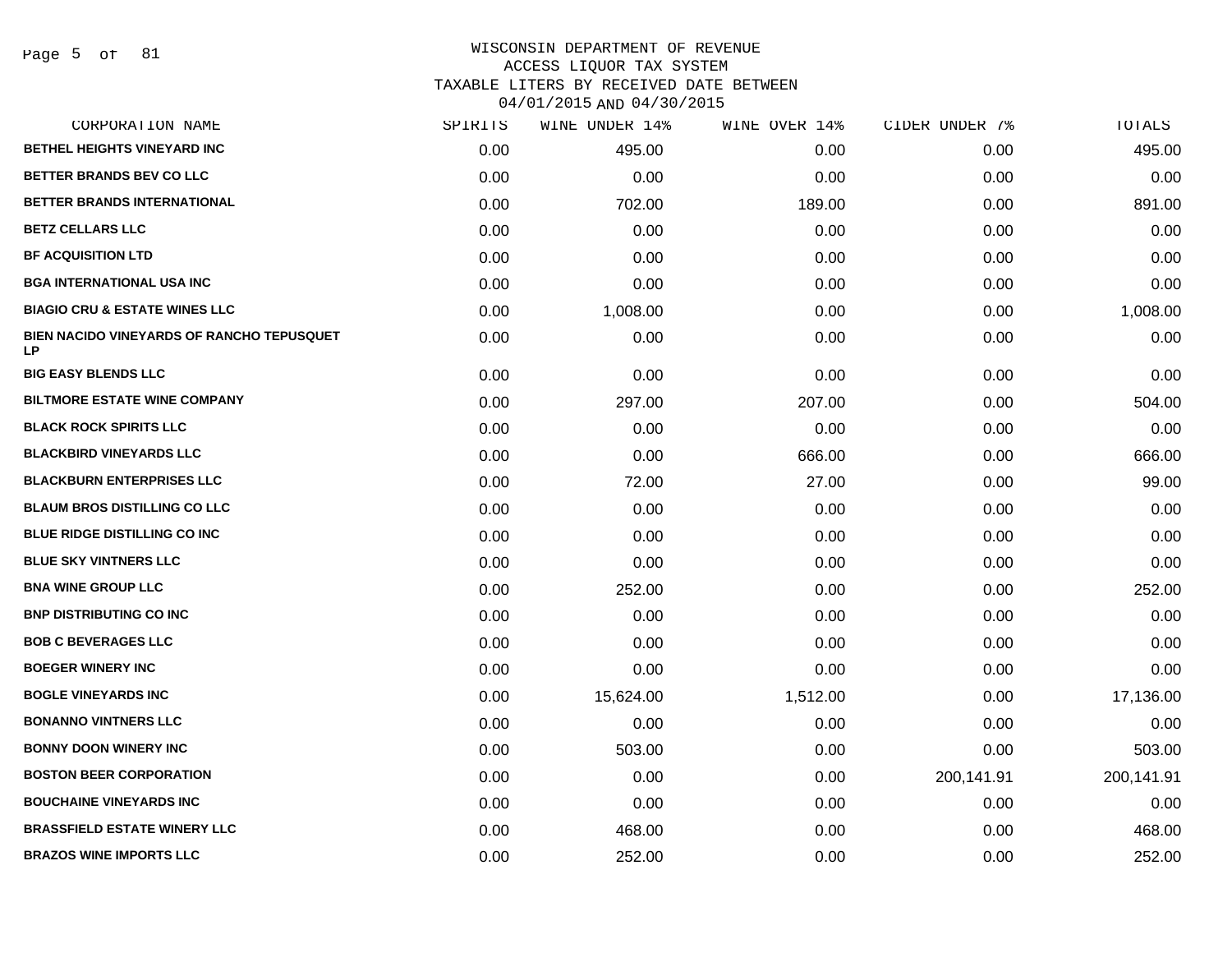Page 6 of 81

# WISCONSIN DEPARTMENT OF REVENUE ACCESS LIQUOR TAX SYSTEM

TAXABLE LITERS BY RECEIVED DATE BETWEEN

| 04/01/2015 AND 04/30/2015 |  |
|---------------------------|--|
|---------------------------|--|

| CORPORATION NAME                               | SPIRITS    | WINE UNDER 14% | WINE OVER 14% | CIDER UNDER 7% | TOTALS     |
|------------------------------------------------|------------|----------------|---------------|----------------|------------|
| <b>BREWER-CLIFTON LLC</b>                      | 0.00       | 0.00           | 0.00          | 0.00           | 0.00       |
| <b>BRIAN PEARSON</b>                           | 0.00       | 0.00           | 0.00          | 0.00           | 0.00       |
| <b>BRIDGEVIEW VINEYARDS INC</b>                | 0.00       | 720.00         | 171.00        | 0.00           | 891.00     |
| <b>BRIGGS HILL INVESTMENTS</b>                 | 0.00       | 0.00           | 0.00          | 0.00           | 0.00       |
| <b>BROADBENT SELECTIONS INC</b>                | 0.00       | 171.00         | 31.50         | 0.00           | 202.50     |
| <b>BRONCO WINE COMPANY</b>                     | 0.00       | 72,043.73      | 612.00        | 0.00           | 72,655.73  |
| <b>BROTHERS INTERNATIONAL FOOD CORPORATION</b> | 0.00       | 0.00           | 0.00          | 0.00           | 0.00       |
| <b>BROWN-FORMAN CORPORATION</b>                | 411,620.70 | 4,038.27       | 2,682.00      | 0.00           | 418,340.97 |
| <b>BRUTOCAO CELLARS LP</b>                     | 0.00       | 0.00           | 0.00          | 0.00           | 0.00       |
| <b>BUEHLER VINEYARDS INC</b>                   | 0.00       | 0.00           | 0.00          | 0.00           | 0.00       |
| <b>BULGARIAN MASTER VINTNERS LLC</b>           | 0.00       | 351.00         | 0.00          | 0.00           | 351.00     |
| <b>BULLY HILL VINEYARDS INC</b>                | 0.00       | 0.00           | 0.00          | 0.00           | 0.00       |
| <b>BURGESS CELLARS INC</b>                     | 0.00       | 0.00           | 0.00          | 0.00           | 0.00       |
| <b>BUZZBALLZ LLC</b>                           | 0.00       | 0.00           | 0.00          | 0.00           | 0.00       |
| <b>BYRON T DOOLEY</b>                          | 0.00       | 0.00           | 0.00          | 0.00           | 0.00       |
| <b>C &amp; C WINE SERVICES INC</b>             | 0.00       | 0.00           | 0.00          | 0.00           | 0.00       |
| <b>C MONDAVI &amp; SONS</b>                    | 0.00       | 10,539.00      | 108.00        | 0.00           | 10,647.00  |
| <b>CA'MOMI WINERY LLC</b>                      | 0.00       | 0.00           | 0.00          | 0.00           | 0.00       |
| <b>CABERNET CORP</b>                           | 0.00       | 4,459.50       | 63.00         | 0.00           | 4,522.50   |
| <b>CAIN CELLARS INC</b>                        | 0.00       | 0.00           | 0.00          | 0.00           | 0.00       |
| <b>CAL VIN ENTERPRISES CORPORATION</b>         | 0.00       | 0.00           | 0.00          | 0.00           | 0.00       |
| <b>CALCAREOUS VINEYARD LLC</b>                 | 0.00       | 0.00           | 0.00          | 0.00           | 0.00       |
| <b>CALERA WINE COMPANY LP</b>                  | 0.00       | 0.00           | 16.64         | 0.00           | 16.64      |
| <b>CALIFORNIA CIDER COMPANY</b>                | 0.00       | 0.00           | 0.00          | 0.00           | 0.00       |
| <b>CALIFORNIA NATURAL PRODUCTS INC</b>         | 0.00       | 60.00          | 24.00         | 0.00           | 84.00      |
| <b>CALIFORNIA VINEYARDS INC</b>                | 0.00       | 0.00           | 0.00          | 0.00           | 0.00       |
| <b>CALISTOGA PARTNERS LP</b>                   | 0.00       | 0.00           | 63.00         | 0.00           | 63.00      |
| <b>CALLUNA VINEYARDS LLC</b>                   | 0.00       | 0.00           | 0.00          | 0.00           | 0.00       |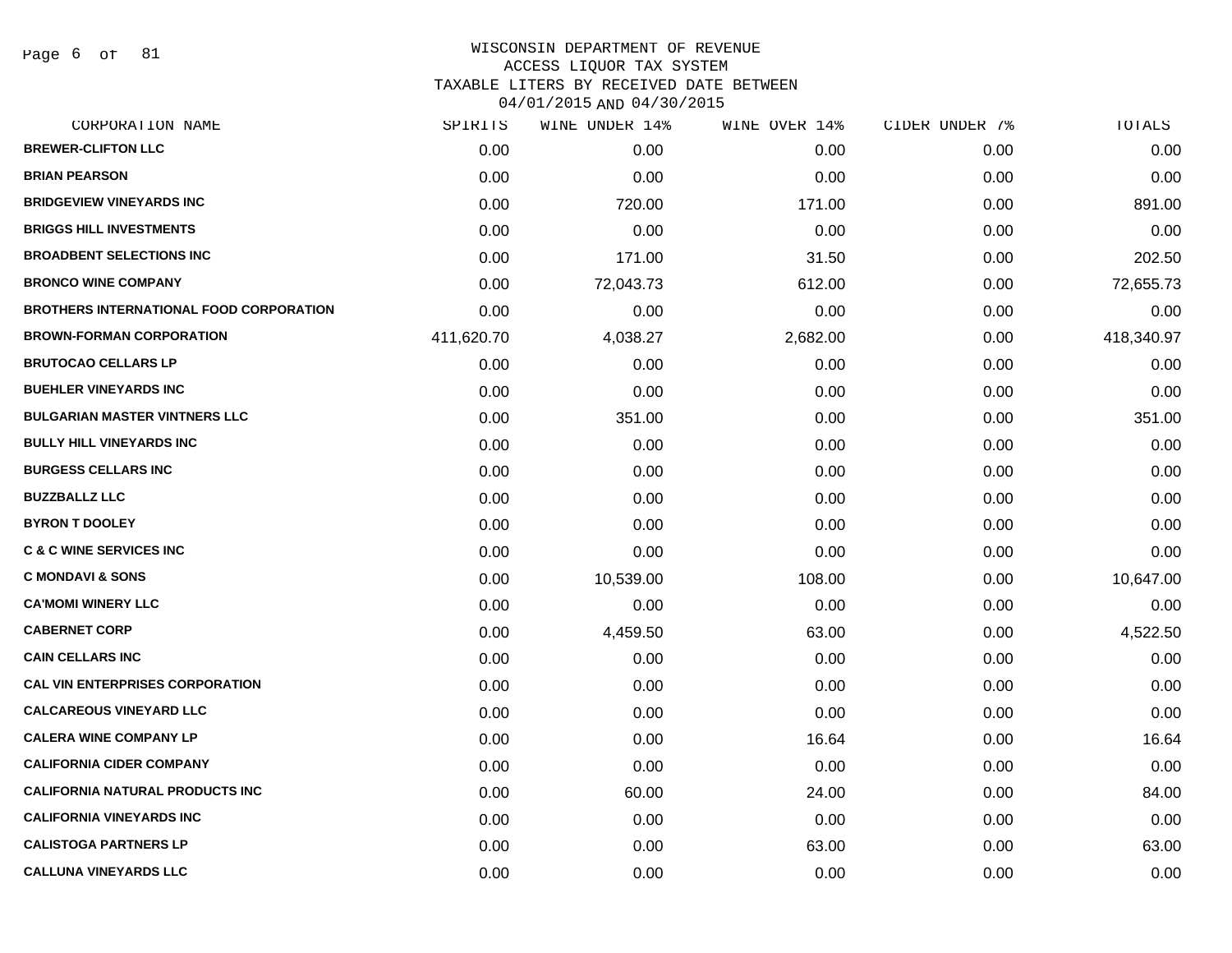Page 7 of 81

| CORPORATION NAME                            | SPIRITS   | WINE UNDER 14% | WINE OVER 14% | CIDER UNDER 7% | TOTALS    |
|---------------------------------------------|-----------|----------------|---------------|----------------|-----------|
| <b>CAMARDA CORP</b>                         | 0.00      | 0.00           | 0.00          | 0.00           | 0.00      |
| <b>CANNON RIVER WINERY LLC</b>              | 0.00      | 0.00           | 0.00          | 0.00           | 0.00      |
| <b>CANNON WINES LIMITED</b>                 | 0.00      | 0.00           | 0.00          | 0.00           | 0.00      |
| <b>CAPE CLASSICS INC</b>                    | 0.00      | 1,422.00       | 414.00        | 0.00           | 1,836.00  |
| <b>CARDWELL HILL CELLARS LLC</b>            | 0.00      | 531.00         | 0.00          | 0.00           | 531.00    |
| <b>CARIBBEAN DISTILLERS LLC</b>             | 0.00      | 0.00           | 126.00        | 0.00           | 126.00    |
| <b>CARIBBEAN SPIRITS INC</b>                | 0.00      | 0.00           | 0.00          | 0.00           | 0.00      |
| <b>CARL JEPPSON COMPANY</b>                 | 216.00    | 0.00           | 0.00          | 0.00           | 216.00    |
| <b>CARL THOMA</b>                           | 0.00      | 459.00         | 0.00          | 0.00           | 459.00    |
| <b>CARLSON VINEYARDS INC</b>                | 0.00      | 0.00           | 0.00          | 0.00           | 0.00      |
| <b>CAROLE MINOGUE</b>                       | 0.00      | 0.00           | 0.00          | 0.00           | 0.00      |
| <b>CAROLINA DISTRIBUTION LLC</b>            | 0.00      | 0.00           | 0.00          | 0.00           | 0.00      |
| <b>CARRIAGE HOUSE IMPORTS, LTD.</b>         | 0.00      | 0.00           | 0.00          | 0.00           | 0.00      |
| <b>CASTLE BRANDS USA CORP</b>               | 8,087.50  | 0.00           | 0.00          | 0.00           | 8,087.50  |
| <b>CASTORO CELLARS</b>                      | 0.00      | 0.00           | 0.00          | 0.00           | 0.00      |
| <b>CECILE GIRAUD</b>                        | 0.00      | 0.00           | 0.00          | 0.00           | 0.00      |
| <b>CEDAR KNOLL VINEYARDS INC</b>            | 0.00      | 0.00           | 0.00          | 0.00           | 0.00      |
| <b>CELEBRATION DISTILLATION CORPORATION</b> | 0.00      | 0.00           | 0.00          | 0.00           | 0.00      |
| <b>CELLAR DOOR SELECTIONS LLC</b>           | 0.00      | 0.00           | 0.00          | 0.00           | 0.00      |
| <b>CELLARS INTERNATIONAL INC</b>            | 0.00      | 149.79         | 0.00          | 0.00           | 149.79    |
| <b>CELLO VIA INC</b>                        | 0.00      | 0.00           | 0.00          | 0.00           | 0.00      |
| <b>CHAPPELLET WINERY INC</b>                | 0.00      | 0.00           | 1,021.50      | 0.00           | 1,021.50  |
| <b>CHAPTER 24 VINEYARDS LLC</b>             | 0.00      | 0.00           | 0.00          | 0.00           | 0.00      |
| <b>CHARBAUT AMERICA INC</b>                 | 0.00      | 193.50         | 0.00          | 0.00           | 193.50    |
| <b>CHARLES &amp; MARTHA BARRA</b>           | 0.00      | 273.00         | 126.00        | 0.00           | 399.00    |
| <b>CHARLES JACQUIN ET CIE INC</b>           | 21,788.84 | 0.00           | 314.87        | 0.00           | 22,103.71 |
| <b>CHARLES NEAL SELECTIONS INC</b>          | 0.00      | 0.00           | 261.00        | 0.00           | 261.00    |
| <b>CHARLES REININGER LLC</b>                | 0.00      | 243.00         | 225.00        | 0.00           | 468.00    |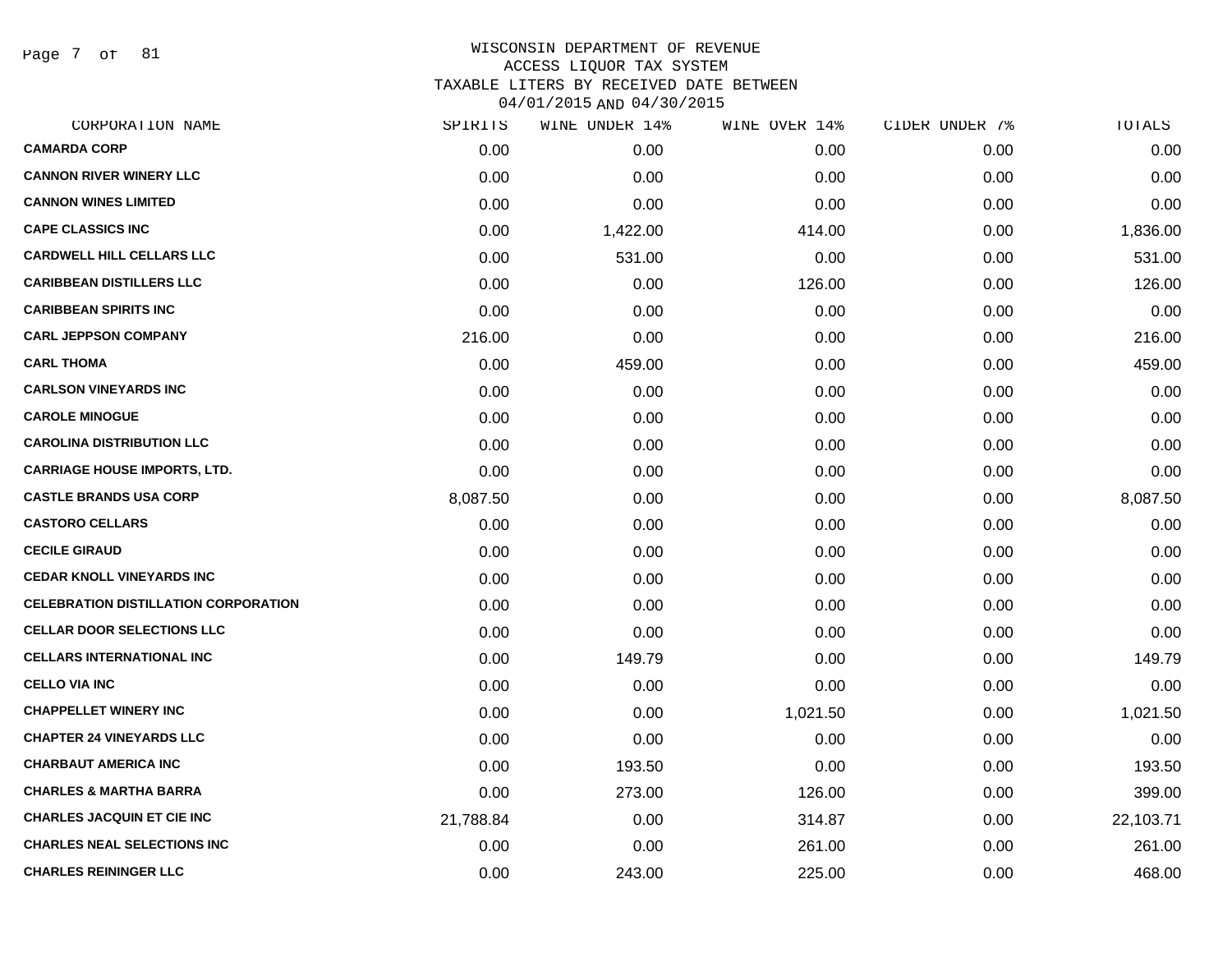Page 8 of 81

| CORPORATION NAME                             | SPIRITS   | WINE UNDER 14% | WINE OVER 14% | CIDER UNDER 7% | <b>TOTALS</b> |
|----------------------------------------------|-----------|----------------|---------------|----------------|---------------|
| <b>CHATEAU BARNABY LLC</b>                   | 0.00      | 0.00           | 0.00          | 0.00           | 0.00          |
| <b>CHATEAU DIANA LLC</b>                     | 0.00      | 598.50         | 1,039.50      | 0.00           | 1,638.00      |
| <b>CHATEAU JULIEN INC</b>                    | 0.00      | 0.00           | 0.00          | 0.00           | 0.00          |
| <b>CHATHAM IMPORTS INC</b>                   | 900.00    | 0.00           | 0.00          | 0.00           | 900.00        |
| <b>CHEHALEM INC</b>                          | 0.00      | 0.00           | 0.00          | 0.00           | 0.00          |
| <b>CHOYA UMESHU USA INC</b>                  | 0.00      | 63.00          | 63.00         | 0.00           | 126.00        |
| <b>CHRISTIAN P SCHAEFER</b>                  | 0.00      | 1,134.00       | 0.00          | 0.00           | 1,134.00      |
| <b>CHRISTINE M JEZZINI</b>                   | 0.00      | 0.00           | 0.00          | 0.00           | 0.00          |
| <b>CHRISTOPHER J FLOOD</b>                   | 0.00      | 0.00           | 0.00          | 0.00           | 0.00          |
| <b>CHRISTOPHER M JAMES</b>                   | 0.00      | 0.00           | 0.00          | 0.00           | 0.00          |
| <b>CLAAR CELLARS LLC</b>                     | 0.00      | 0.00           | 0.00          | 0.00           | 0.00          |
| <b>CLARA STREET COMPANY</b>                  | 0.00      | 0.00           | 0.00          | 0.00           | 0.00          |
| <b>CLASSIC WINE IMPORTS INC</b>              | 120.72    | 0.00           | 0.00          | 0.00           | 120.72        |
| <b>CLASSICAL WINES FROM SPAIN LTD</b>        | 0.00      | 437.25         | 0.75          | 0.00           | 438.00        |
| <b>CLENDENENLINDQUIST VINTNERS</b>           | 0.00      | 97.50          | 0.00          | 0.00           | 97.50         |
| <b>CLINE CELLARS INC</b>                     | 0.00      | 2,205.00       | 3,874.50      | 0.00           | 6,079.50      |
| <b>CLINE SISTERS IMPORTS LLC</b>             | 0.00      | 0.00           | 0.00          | 0.00           | 0.00          |
| <b>CLINT PROPERTIES INC</b>                  | 0.00      | 0.00           | 0.00          | 0.00           | 0.00          |
| <b>CLOS DU VAL WINE CO LTD</b>               | 0.00      | 0.00           | 0.00          | 0.00           | 0.00          |
| <b>COCKTAIL CRAFTERS LLC</b>                 | 0.00      | 14,005.61      | 0.00          | 0.00           | 14,005.61     |
| <b>CODY T WRIGHT</b>                         | 0.00      | 0.00           | 0.00          | 0.00           | 0.00          |
| <b>COHO WINES LLC</b>                        | 0.00      | 0.00           | 67.50         | 0.00           | 67.50         |
| <b>CONSTELLATION BRANDS INC</b>              | 68,019.30 | 197,731.25     | 8,413.50      | 0.00           | 274,164.05    |
| <b>CONWAY VINEYARDS INC</b>                  | 0.00      | 0.00           | 0.00          | 0.00           | 0.00          |
| <b>COPA CACHACA CORPORATION</b>              | 0.00      | 0.00           | 0.00          | 0.00           | 0.00          |
| <b>COPAIN WINE CELLARS LLC</b>               | 0.00      | 133.00         | 95.00         | 0.00           | 228.00        |
| <b>COPPER &amp; KINGS AMERICAN BRANDY CO</b> | 0.00      | 0.00           | 0.00          | 0.00           | 0.00          |
| <b>COPPER CANE LLC</b>                       | 0.00      | 9,265.50       | 0.00          | 0.00           | 9,265.50      |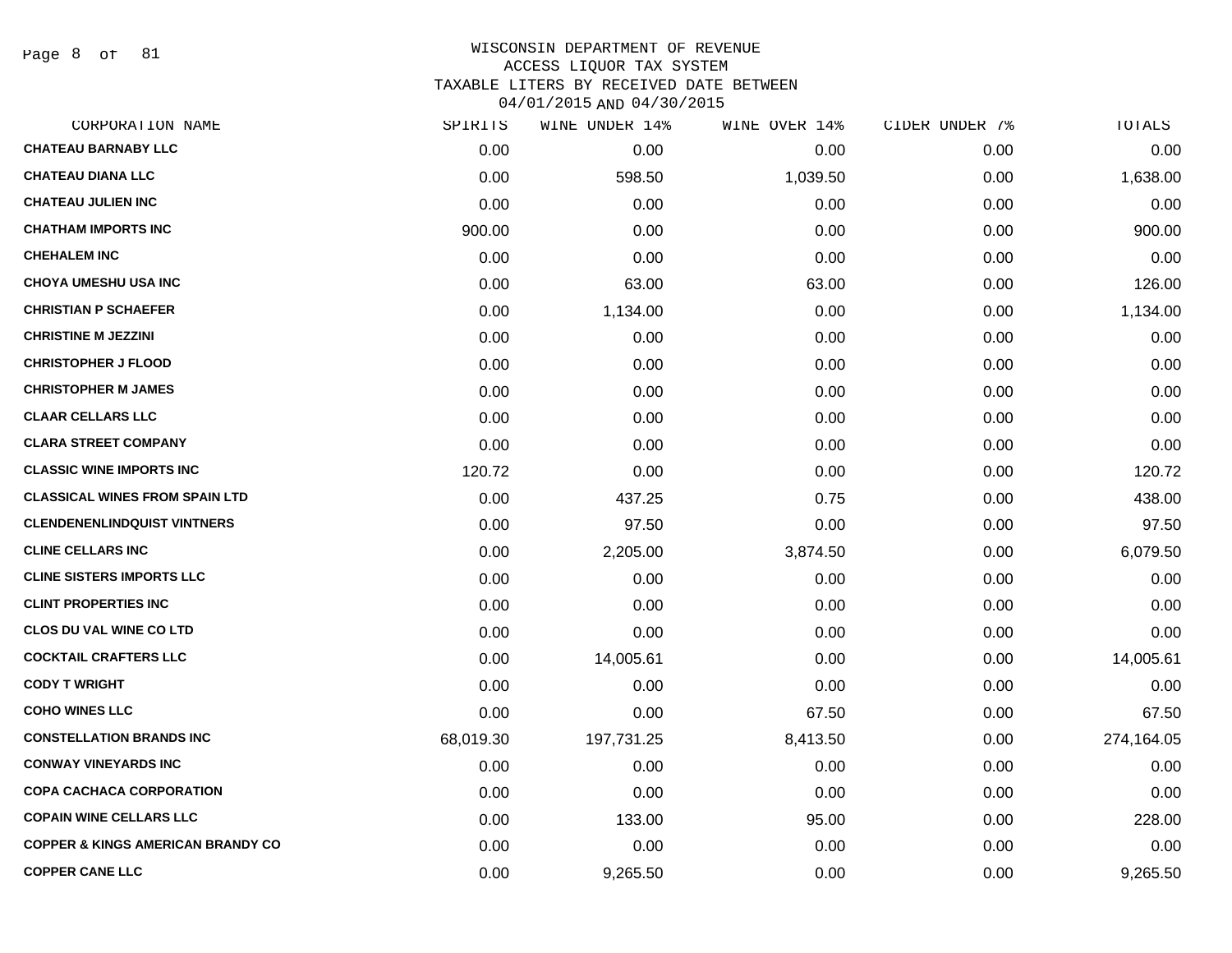Page 9 of 81

| CORPORATION NAME                              | SPIRITS  | WINE UNDER 14% | WINE OVER 14% | CIDER UNDER 7% | TOTALS   |
|-----------------------------------------------|----------|----------------|---------------|----------------|----------|
| <b>CORA IMPORTS LTD</b>                       | 0.00     | 0.00           | 0.00          | 0.00           | 0.00     |
| <b>CORK ALLIANCE INC</b>                      | 0.00     | 540.00         | 0.00          | 0.00           | 540.00   |
| <b>CORNER CREEK DISTILLERY CO</b>             | 0.00     | 0.00           | 0.00          | 0.00           | 0.00     |
| <b>CORNERSTONE CELLARS INC</b>                | 0.00     | 0.00           | 3.00          | 0.00           | 3.00     |
| <b>COUP DE FOUDRE LLC</b>                     | 0.00     | 0.00           | 0.00          | 0.00           | 0.00     |
| <b>COURAGEOUS INC</b>                         | 0.00     | 0.00           | 0.00          | 0.00           | 0.00     |
| <b>CRACOVIA INC</b>                           | 123.00   | 0.00           | 0.00          | 0.00           | 123.00   |
| <b>CRAIG JAFFURS</b>                          | 0.00     | 0.00           | 0.00          | 0.00           | 0.00     |
| <b>CREATIVE WINE CONCEPTS INC</b>             | 0.00     | 0.00           | 0.00          | 0.00           | 0.00     |
| <b>CREW WINE COMPANY LLC</b>                  | 0.00     | 441.00         | 0.00          | 0.00           | 441.00   |
| <b>CRIBARI VINEYARDS INC</b>                  | 0.00     | 0.00           | 0.00          | 0.00           | 0.00     |
| <b>CRIMSON WINE GROUP LTD</b>                 | 0.00     | 0.00           | 0.00          | 0.00           | 0.00     |
| <b>CRISPIN CIDER COMPANY</b>                  | 0.00     | 0.00           | 0.00          | 0.00           | 0.00     |
| <b>CRISTOM VINEYARDS INC</b>                  | 0.00     | 243.00         | 0.00          | 0.00           | 243.00   |
| <b>CROWLEY WINES LLC</b>                      | 0.00     | 405.00         | 0.00          | 0.00           | 405.00   |
| <b>CROWN POINT WINERY LLC</b>                 | 0.00     | 0.00           | 0.00          | 0.00           | 0.00     |
| <b>CROWN VALLEY WINERY INC</b>                | 8,613.00 | 0.00           | 0.00          | 0.00           | 8,613.00 |
| <b>CULT OF 8</b>                              | 0.00     | 2,142.00       | 0.00          | 0.00           | 2,142.00 |
| <b>CULTIVATE WINES LLC</b>                    | 0.00     | 126.00         | 0.00          | 0.00           | 126.00   |
| <b>CURIOUS VINE LLC</b>                       | 0.00     | 0.00           | 0.00          | 0.00           | 0.00     |
| <b>CUSHMAN WINERY CORPORATION</b>             | 0.00     | 0.00           | 0.00          | 0.00           | 0.00     |
| <b>CUTLER'S ARTISAN SPIRITS INC</b>           | 0.00     | 0.00           | 0.00          | 0.00           | 0.00     |
| <b>CUVAISON INC</b>                           | 0.00     | 0.00           | 0.00          | 0.00           | 0.00     |
| <b>D &amp; D VINEYARDS INC</b>                | 0.00     | 81.00          | 0.00          | 0.00           | 81.00    |
| <b>D &amp; J F CELLARS INC</b>                | 0.00     | 27.00          | 0.00          | 0.00           | 27.00    |
| <b>D'ANDREA WINE &amp; LIQUOR IMPORTS INC</b> | 0.00     | 0.00           | 0.00          | 0.00           | 0.00     |
| <b>D.G.L. DISTRIBUTORS, INC</b>               | 0.00     | 0.00           | 0.00          | 0.00           | 0.00     |
| <b>DAN CAREY</b>                              | 0.00     | 0.00           | 0.00          | 0.00           | 0.00     |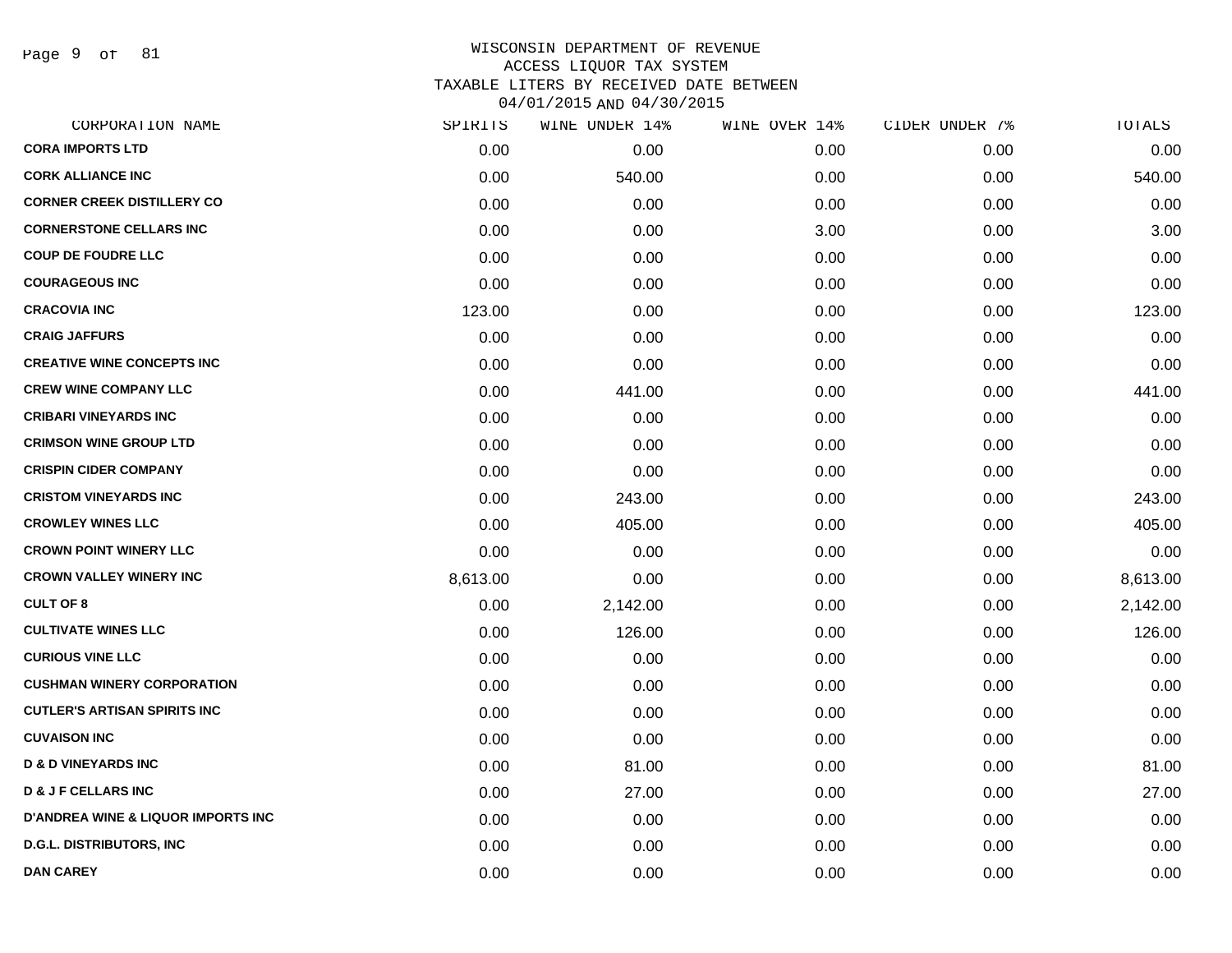Page 10 of 81

|            | WINE UNDER 14% |           |               | TOTALS         |
|------------|----------------|-----------|---------------|----------------|
| 0.00       | 252.00         | 0.00      | 0.00          | 252.00         |
| 0.00       | 0.00           | 0.00      | 0.00          | 0.00           |
| 0.00       | 0.00           | 0.00      | 0.00          | 0.00           |
| 0.00       | 0.00           | 0.00      | 0.00          | 0.00           |
| 0.00       | 0.00           | 31.50     | 0.00          | 31.50          |
| 0.00       | 0.00           | 0.00      | 0.00          | 0.00           |
| 0.00       | 0.00           | 63.00     | 0.00          | 63.00          |
| 723.75     | 26,886.22      | 864.72    | 381.75        | 28,856.44      |
| 972.00     | 0.00           | 0.00      | 0.00          | 972.00         |
| 0.00       | 22.50          | 15.75     | 0.00          | 38.25          |
| 0.00       | 0.00           | 0.00      | 0.00          | 0.00           |
| 0.00       | 0.00           | 0.00      | 0.00          | 0.00           |
| 0.00       | 0.00           | 0.00      | 0.00          | 0.00           |
| 0.00       | 504.00         | 0.00      | 0.00          | 504.00         |
| 0.00       | 3,276.00       | 0.00      | 0.00          | 3,276.00       |
| 0.00       | 83,778.00      | 12,645.00 | 0.00          | 96,423.00      |
| 0.00       | 0.00           | 0.00      | 0.00          | 0.00           |
| 180.00     | 0.00           | 0.00      | 0.00          | 180.00         |
| 0.00       | 45.00          | 0.00      | 0.00          | 45.00          |
| 0.00       | 117.00         | 936.00    | 0.00          | 1,053.00       |
| 0.00       | 0.00           | 0.00      | 0.00          | 0.00           |
| 651,490.90 | 0.00           | 0.00      | 0.00          | 651,490.90     |
| 0.00       | 2,655.00       | 1,251.00  | 0.00          | 3,906.00       |
| 0.00       | 0.00           | 0.00      | 0.00          | 0.00           |
| 1,461.00   | 0.00           | 0.00      | 0.00          | 1,461.00       |
| 0.00       | 0.00           | 0.00      | 0.00          | 0.00           |
| 0.00       | 0.00           | 0.00      | 0.00          | 0.00           |
| 0.00       | 0.00           | 0.00      | 0.00          | 0.00           |
|            | SPIRITS        |           | WINE OVER 14% | CIDER UNDER 7% |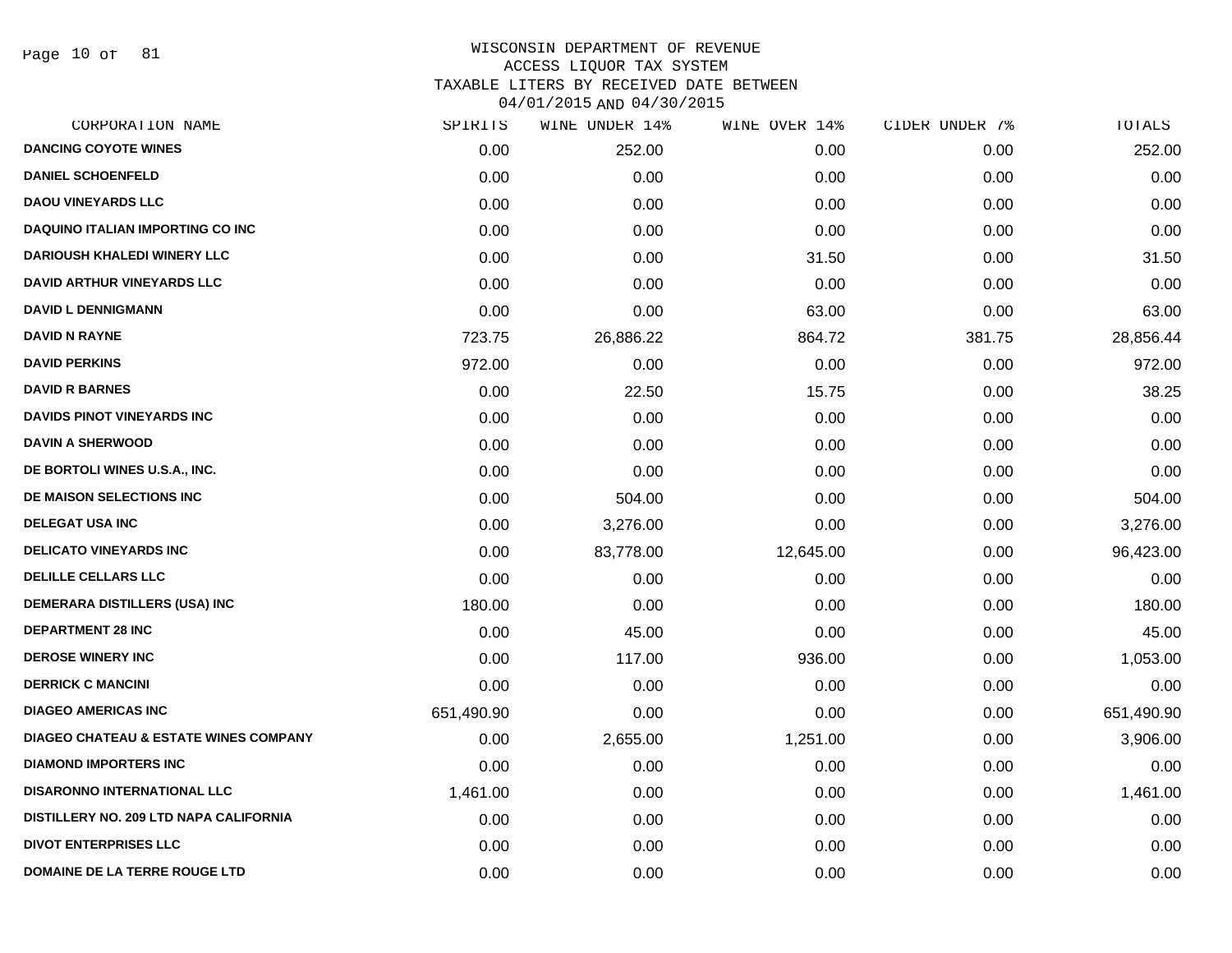#### WISCONSIN DEPARTMENT OF REVENUE ACCESS LIQUOR TAX SYSTEM

TAXABLE LITERS BY RECEIVED DATE BETWEEN

| CORPORATION NAME                                                         | SPIRITS    | WINE UNDER 14% | WINE OVER 14% | CIDER UNDER 7% | TOTALS       |
|--------------------------------------------------------------------------|------------|----------------|---------------|----------------|--------------|
| <b>DOMAINE DE MARIA SOTER LLC</b>                                        | 0.00       | 0.00           | 0.00          | 0.00           | 0.00         |
| <b>DOMAINE SELECT WINE ESTATES LLC</b>                                   | 0.62       | 254.79         | 0.00          | 0.00           | 255.41       |
| <b>DOMAINE SERENE VINEYARDS &amp; WINERY INC</b>                         | 0.00       | 306.00         | 126.00        | 0.00           | 432.00       |
| <b>DOMAINE ST GEORGE</b>                                                 | 0.00       | 0.00           | 0.00          | 0.00           | 0.00         |
| <b>DOMENICO PETRALIA</b>                                                 | 0.00       | 0.00           | 0.00          | 0.00           | 0.00         |
| <b>DON RAMON INC</b>                                                     | 0.00       | 0.00           | 0.00          | 0.00           | 0.00         |
| <b>DON SEBASTIANI &amp; SONS INTERNATIONAL WINE</b><br><b>NEGOCIANTS</b> | 0.00       | 19,026.00      | 126.00        | 0.00           | 19,152.00    |
| <b>DOUBLE DIAMOND DISTILLERY LLC</b>                                     | 0.00       | 0.00           | 0.00          | 0.00           | 0.00         |
| <b>DOYNA LTD</b>                                                         | 0.00       | 0.00           | 0.00          | 0.00           | 0.00         |
| DREYER WINE LLC                                                          | 0.00       | 0.00           | 0.00          | 0.00           | 0.00         |
| <b>DREYFUS ASHBY INC</b>                                                 | 0.00       | 909.00         | 58.50         | 0.00           | 967.50       |
| <b>DRINKS AMERICAS INC</b>                                               | 0.00       | 0.00           | 0.00          | 0.00           | 0.00         |
| DRY CREEK VINEYARD INC                                                   | 0.00       | 2,646.00       | 67.20         | 0.00           | 2,713.20     |
| DRY FLY DISTILLING INC                                                   | 0.00       | 0.00           | 0.00          | 0.00           | 0.00         |
| <b>DUCKHORN WINE COMPANY</b>                                             | 0.00       | 6,372.00       | 882.00        | 0.00           | 7,254.00     |
| DUGGANS DISTILLERS PRODUCTS CORPORATION                                  | 90.00      | 319.50         | 0.00          | 0.00           | 409.50       |
| <b>DUMOL INC</b>                                                         | 0.00       | 0.00           | 0.00          | 0.00           | 0.00         |
| <b>DUNHAM CELLARS LLC</b>                                                | 0.00       | 378.00         | 0.00          | 0.00           | 378.00       |
| <b>DUNN VINEYARDS LLC</b>                                                | 0.00       | 0.00           | 0.00          | 0.00           | 0.00         |
| DUTTON GOLDFIELD WINERY LLC                                              | 0.00       | 0.00           | 0.00          | 0.00           | 0.00         |
| <b>DV SPIRITS LLC</b>                                                    | 0.00       | 0.00           | 0.00          | 0.00           | 0.00         |
| <b>E &amp; J GALLO WINERY</b>                                            | 181,997.10 | 1,021,290.20   | 18,751.50     | 0.00           | 1,222,038.80 |
| <b>EAGLE EYE IMPORTS LLC</b>                                             | 0.00       | 0.00           | 0.00          | 0.00           | 0.00         |
| <b>EAGLES LANDING WINERY LLC</b>                                         | 0.00       | 475.50         | 0.00          | 0.00           | 475.50       |
| <b>EASTERN LIQUORS USA INC</b>                                           | 0.00       | 0.00           | 0.00          | 0.00           | 0.00         |
| <b>EBERLE WINERY LP</b>                                                  | 0.00       | 63.00          | 0.00          | 0.00           | 63.00        |
| <b>ECLIPSE ASSETS LLC</b>                                                | 0.00       | 0.00           | 0.00          | 0.00           | 0.00         |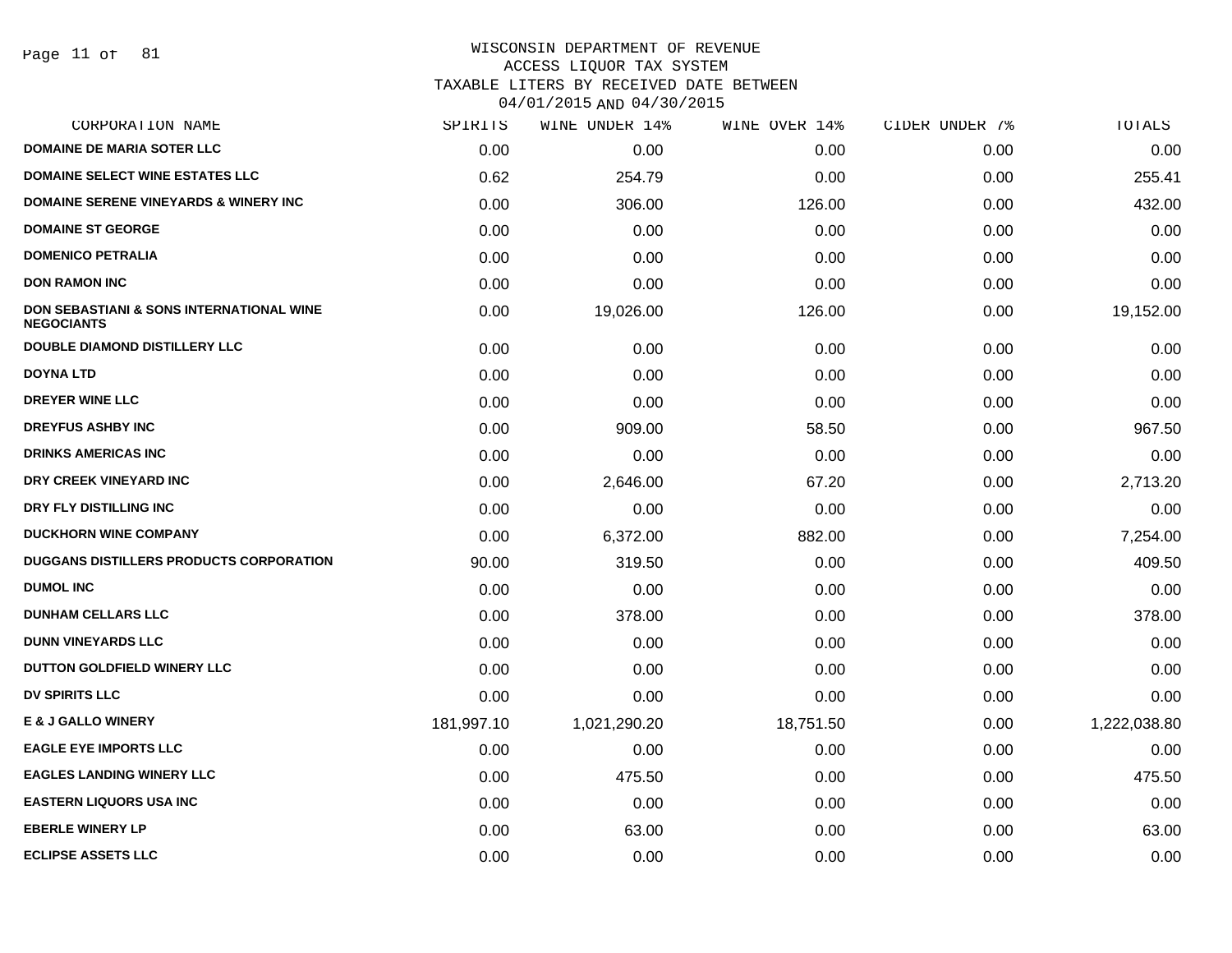Page 12 of 81

| CORPORATION NAME                            | SPIRITS | WINE UNDER 14% | WINE OVER 14% | CIDER UNDER 7% | TOTALS   |
|---------------------------------------------|---------|----------------|---------------|----------------|----------|
| <b>ECOSUR GROUP LLC</b>                     | 0.00    | 0.00           | 0.00          | 0.00           | 0.00     |
| <b>EGELHOFF WINES INC</b>                   | 0.00    | 33.29          | 0.00          | 0.00           | 33.29    |
| EHREN JORDAN WINE CELLARS LLC               | 0.00    | 0.00           | 0.00          | 0.00           | 0.00     |
| <b>EIGHT BOTTLES LLC</b>                    | 0.00    | 342.00         | 243.00        | 0.00           | 585.00   |
| <b>ELK COVE VINEYARDS INC</b>               | 0.00    | 189.00         | 0.00          | 0.00           | 189.00   |
| <b>ELV HOLDINGS INC</b>                     | 0.00    | 0.00           | 0.00          | 0.00           | 0.00     |
| <b>ELYSE WINERY LLC</b>                     | 0.00    | 0.00           | 0.00          | 0.00           | 0.00     |
| <b>EMCO CHEMICAL DISTRIBUTORS, INC.</b>     | 0.00    | 0.00           | 0.00          | 0.00           | 0.00     |
| <b>EMILIO GUGLIELMO WINERY INC</b>          | 0.00    | 0.00           | 0.00          | 0.00           | 0.00     |
| <b>EMPSON USA INC</b>                       | 0.00    | 0.00           | 0.00          | 0.00           | 0.00     |
| <b>ENOS VINEYARDS INC</b>                   | 0.00    | 0.00           | 0.00          | 0.00           | 0.00     |
| <b>ENOTEC IMPORTS INC</b>                   | 0.00    | 377.96         | 40.45         | 0.00           | 418.41   |
| <b>ENOVATION BRANDS INC</b>                 | 0.00    | 0.00           | 0.00          | 0.00           | 0.00     |
| <b>EPIC VENTURES INC</b>                    | 184.50  | 0.00           | 0.00          | 0.00           | 184.50   |
| <b>EPICUREAN WINES LLC</b>                  | 0.00    | 0.00           | 306.00        | 0.00           | 306.00   |
| ERIC TRUMP WINE MANUFACTURING LLC           | 0.00    | 0.00           | 0.00          | 0.00           | 0.00     |
| <b>ERNST A STORM</b>                        | 0.00    | 0.00           | 0.00          | 0.00           | 0.00     |
| <b>ESSER WINES LLC</b>                      | 0.00    | 0.00           | 0.00          | 0.00           | 0.00     |
| <b>EUGENE WINE CELLARS LLC</b>              | 0.00    | 0.00           | 0.00          | 0.00           | 0.00     |
| <b>EUROBREW INC</b>                         | 0.00    | 0.00           | 0.00          | 0.00           | 0.00     |
| <b>EUROPEAN IMPORTS &amp; EXPORTS LLC</b>   | 0.00    | 0.00           | 0.00          | 0.00           | 0.00     |
| <b>EUROPEAN WINE IMPORTS INC</b>            | 0.00    | 378.00         | 0.00          | 0.00           | 378.00   |
| <b>EVAKI INC</b>                            | 0.00    | 0.00           | 0.00          | 0.00           | 0.00     |
| EVESHAM WOOD VINEYARD AND WINERY LLC        | 0.00    | 0.00           | 0.00          | 0.00           | 0.00     |
| <b>EXCELSIOR WINE COMPANY LLC</b>           | 0.00    | 945.00         | 63.00         | 0.00           | 1,008.00 |
| <b>F KORBEL &amp; BROS INC</b>              | 0.00    | 0.00           | 0.00          | 0.00           | 0.00     |
| <b>F&amp;F FINE WINES INTERNATIONAL INC</b> | 0.00    | 6.48           | 0.00          | 0.00           | 6.48     |
| <b>F.X. MAGNER SELECTIONS, INC.</b>         | 0.00    | 108.00         | 0.00          | 0.00           | 108.00   |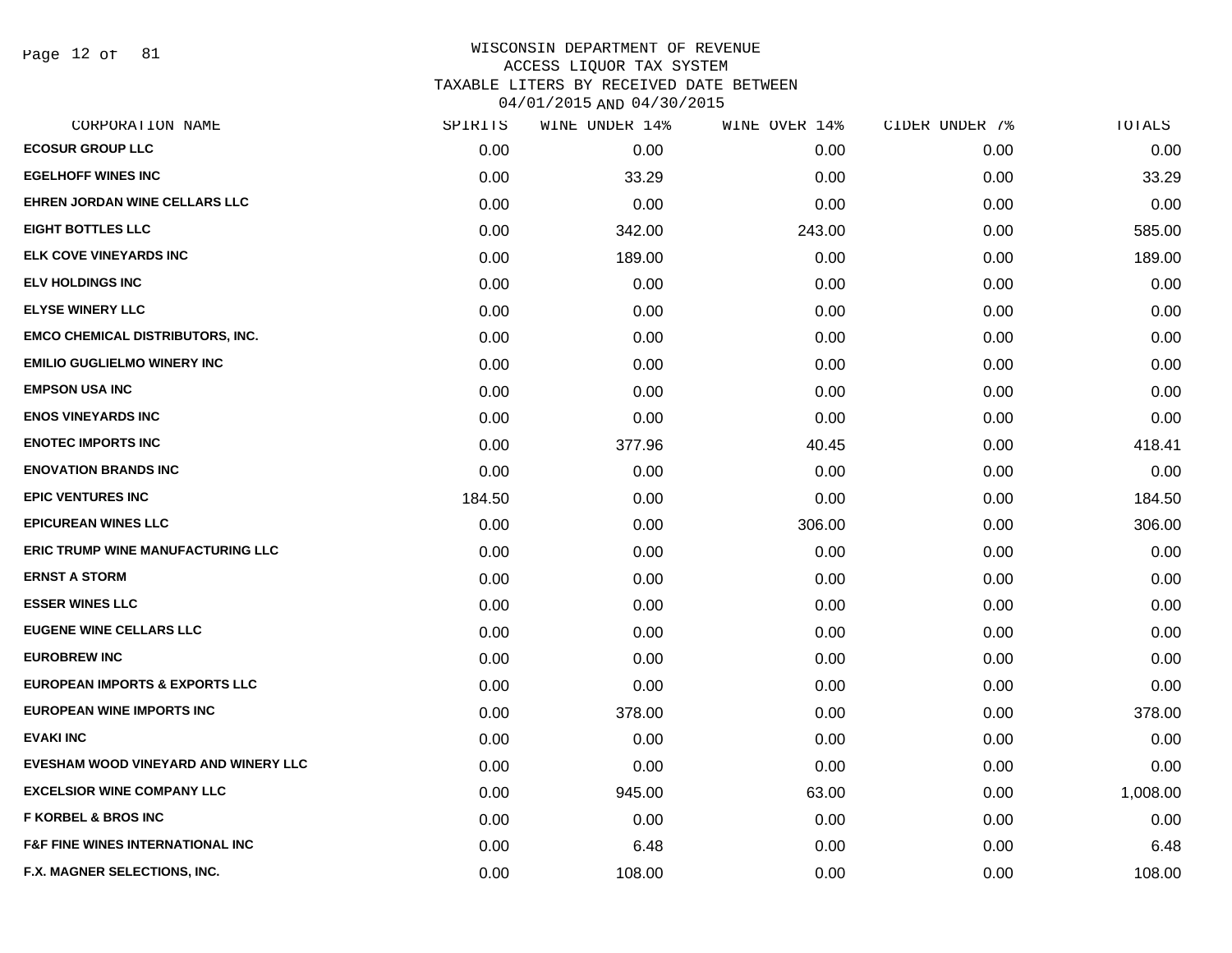Page 13 of 81

## WISCONSIN DEPARTMENT OF REVENUE ACCESS LIQUOR TAX SYSTEM

TAXABLE LITERS BY RECEIVED DATE BETWEEN

| CORPORATION NAME                                 | SPIRITS   | WINE UNDER 14% | WINE OVER 14% | CIDER UNDER 7% | TOTALS    |
|--------------------------------------------------|-----------|----------------|---------------|----------------|-----------|
| <b>FANTIS IMPORTS INC</b>                        | 0.00      | 0.00           | 0.00          | 0.00           | 0.00      |
| <b>FASEL SHENSTONE LLC</b>                       | 0.00      | 0.00           | 24.50         | 0.00           | 24.50     |
| <b>FAT GAUCHO WINES LLC</b>                      | 0.00      | 0.00           | 0.00          | 0.00           | 0.00      |
| <b>FERRARI CARANO VINEYARDS &amp; WINERY LLC</b> | 0.00      | 1,458.00       | 504.00        | 0.00           | 1,962.00  |
| <b>FETZER VINEYARDS</b>                          | 0.00      | 23,973.84      | 819.00        | 0.00           | 24,792.84 |
| <b>FIDDLEHEAD CELLARS LP</b>                     | 0.00      | 0.00           | 0.00          | 0.00           | 0.00      |
| FIELD STONE WINERY & VINEYARD INC                | 0.00      | 0.00           | 0.00          | 0.00           | 0.00      |
| <b>FIFTH GENERATION INC</b>                      | 24,534.60 | 0.00           | 0.00          | 0.00           | 24,534.60 |
| FIJI WATER COMPANY HOLDINGS LLC                  | 0.00      | 0.00           | 432.00        | 0.00           | 432.00    |
| <b>FIRE HOUSE LLC</b>                            | 0.00      | 0.00           | 0.00          | 0.00           | 0.00      |
| <b>FIRESTEED CORPORATION</b>                     | 0.00      | 0.00           | 0.00          | 0.00           | 0.00      |
| <b>FISHER VINEYARDS</b>                          | 0.00      | 0.00           | 0.00          | 0.00           | 0.00      |
| <b>FJN FINE WINES LLC</b>                        | 0.00      | 990.00         | 0.00          | 0.00           | 990.00    |
| <b>FLAVOR SEEKERS LLC</b>                        | 0.00      | 0.00           | 0.00          | 0.00           | 0.00      |
| <b>FLORA SPRINGS WINE COMPANY</b>                | 0.00      | 0.00           | 0.00          | 0.00           | 0.00      |
| <b>FN CELLARS LLC</b>                            | 0.00      | 0.00           | 333.00        | 0.00           | 333.00    |
| <b>FOLEY FAMILY WINES INC</b>                    | 0.00      | 8,676.00       | 1,975.50      | 0.00           | 10,651.50 |
| <b>FOLIO WINE COMPANY LLC</b>                    | 0.00      | 3,376.50       | 559.50        | 0.00           | 3,936.00  |
| FORT ROSS VINEYARD & WINERY LLC                  | 0.00      | 0.00           | 0.00          | 0.00           | 0.00      |
| <b>FOUR BEARS WINERY LLC</b>                     | 0.00      | 576.00         | 0.00          | 0.00           | 576.00    |
| <b>FOUR ROSES DISTILLERY LLC</b>                 | 2,710.50  | 0.00           | 0.00          | 0.00           | 2,710.50  |
| <b>FOWLES WINE USA INC</b>                       | 0.00      | 153.00         | 0.00          | 0.00           | 153.00    |
| <b>FOXEN VINEYARD INC</b>                        | 0.00      | 0.00           | 0.00          | 0.00           | 0.00      |
| <b>FRANCIS COPPOLA WINERY LLC</b>                | 0.00      | 32,052.60      | 198.00        | 0.00           | 32,250.60 |
| <b>FRANK FAMILY VINEYARDS LLC</b>                | 0.00      | 0.00           | 504.00        | 0.00           | 504.00    |
| <b>FRANK LIN DISTILLERS PRODUCTS LTD</b>         | 3,759.02  | 0.00           | 0.00          | 0.00           | 3,759.02  |
| <b>FRED C SCHERRER</b>                           | 0.00      | 0.00           | 0.00          | 0.00           | 0.00      |
| <b>FREDERICK WILDMAN &amp; SONS LTD</b>          | 0.00      | 0.00           | 0.00          | 0.00           | 0.00      |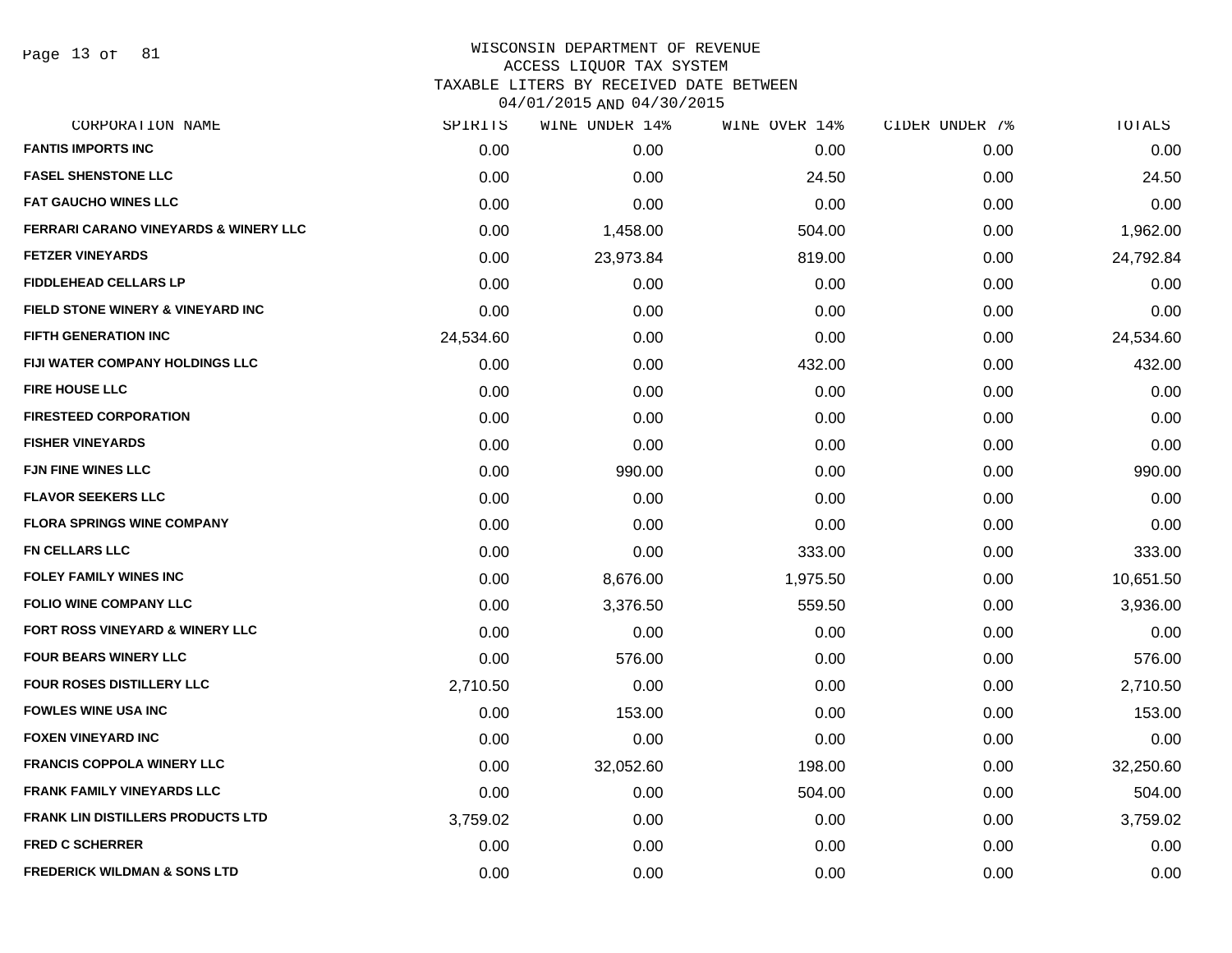Page 14 of 81

# WISCONSIN DEPARTMENT OF REVENUE ACCESS LIQUOR TAX SYSTEM TAXABLE LITERS BY RECEIVED DATE BETWEEN

| CORPORATION NAME                                    | SPIRITS | WINE UNDER 14% | WINE OVER 14% | CIDER UNDER 7% | TOTALS   |
|-----------------------------------------------------|---------|----------------|---------------|----------------|----------|
| <b>FREELANCE WINES LLC</b>                          | 0.00    | 0.00           | 0.00          | 0.00           | 0.00     |
| <b>FREIXENET USA INC</b>                            | 0.00    | 562.41         | 0.00          | 0.00           | 562.41   |
| <b>FREY VINEYARDS LTD</b>                           | 0.00    | 1,260.00       | 0.00          | 0.00           | 1,260.00 |
| <b>FRIEND WINE MARKETING</b>                        | 0.00    | 188.83         | 0.00          | 0.00           | 188.83   |
| <b>FRIENDS BEVERAGE GROUP LLC</b>                   | 0.00    | 0.00           | 0.00          | 0.00           | 0.00     |
| <b>FRITZ CELLARS INC</b>                            | 0.00    | 0.00           | 0.00          | 0.00           | 0.00     |
| <b>FROGS LEAP WINERY</b>                            | 0.00    | 441.00         | 0.00          | 0.00           | 441.00   |
| <b>FRONTIER CORPORATION</b>                         | 0.00    | 327.00         | 45.00         | 0.00           | 372.00   |
| FRUIT OF THE VINES INC                              | 0.00    | 5.25           | 0.00          | 0.00           | 5.25     |
| <b>FRUITFUL ENDEAVOR LLC</b>                        | 0.00    | 0.00           | 0.00          | 0.00           | 0.00     |
| FULL THROTTLE SLOON SHINE LLC                       | 0.00    | 0.00           | 0.00          | 0.00           | 0.00     |
| <b>G K SKAGGS INC</b>                               | 0.00    | 0.00           | 0.00          | 0.00           | 0.00     |
| G.S.W.C. INC.                                       | 0.00    | 1,530.00       | 234.00        | 0.00           | 1,764.00 |
| <b>GAMBA VINEYARDS AND WINERY LLC</b>               | 0.00    | 0.00           | 756.00        | 0.00           | 756.00   |
| <b>GAMBLE FAMILY VINEYARDS LLC</b>                  | 0.00    | 0.00           | 0.00          | 0.00           | 0.00     |
| <b>GENERATIONS OF SONOMA LLC</b>                    | 0.00    | 0.00           | 123.29        | 0.00           | 123.29   |
| <b>GEORGE BOZIC JR</b>                              | 0.00    | 0.00           | 0.00          | 0.00           | 0.00     |
| <b>GERBER, GERBER &amp; GERBER DISCLAIMER TRUST</b> | 0.00    | 270.00         | 0.00          | 0.00           | 270.00   |
| <b>GF WINES LLC</b>                                 | 0.00    | 0.00           | 0.00          | 0.00           | 0.00     |
| <b>GIBSON WINE COMPANY</b>                          | 0.00    | 0.00           | 0.00          | 0.00           | 0.00     |
| <b>GILBERT CELLARS LLC</b>                          | 0.00    | 0.00           | 0.00          | 0.00           | 0.00     |
| <b>GLOBAL VINEYARD IMPORTERS INC</b>                | 0.00    | 0.00           | 0.00          | 0.00           | 0.00     |
| <b>GLUNZ FAMILY WINERY &amp; CELLARS INC</b>        | 0.00    | 1,344.00       | 0.00          | 0.00           | 1,344.00 |
| <b>GMS WINERY LLC</b>                               | 0.00    | 0.00           | 0.00          | 0.00           | 0.00     |
| <b>GNEKOW FAMILY WINERY LLC</b>                     | 0.00    | 0.00           | 0.00          | 0.00           | 0.00     |
| <b>GOAMERICAGO BEVERAGES LLC</b>                    | 0.00    | 0.00           | 0.00          | 0.00           | 0.00     |
| <b>GOLDSCHMIDT VINEYARDS LLC</b>                    | 0.00    | 441.00         | 63.00         | 0.00           | 504.00   |
| <b>GOOSE RIDGE LLC</b>                              | 0.00    | 0.00           | 0.00          | 0.00           | 0.00     |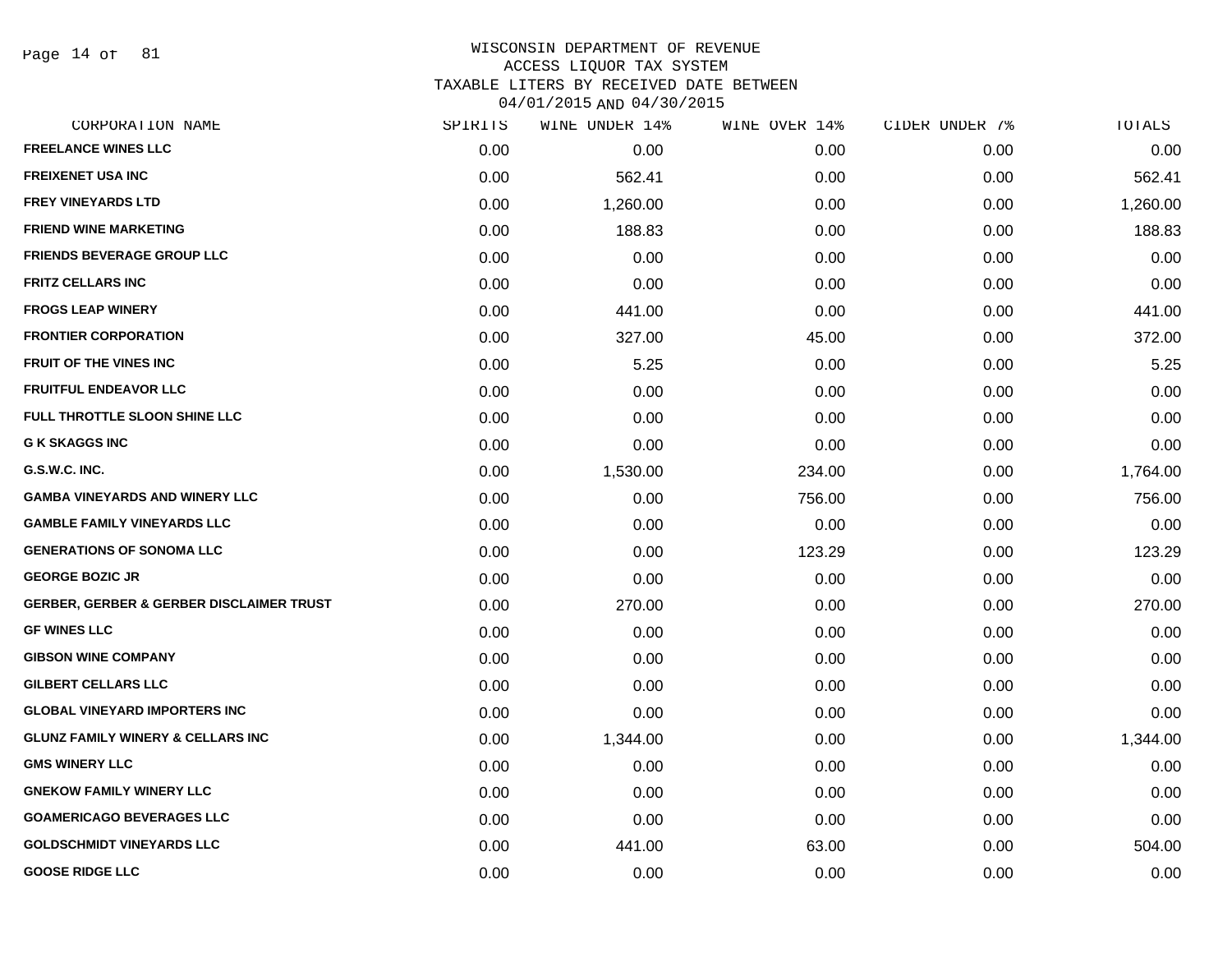Page 15 of 81

| CORPORATION NAME                           | SPIRITS    | WINE UNDER 14% | WINE OVER 14% | CIDER UNDER 7% | TOTALS     |
|--------------------------------------------|------------|----------------|---------------|----------------|------------|
| <b>GOPOUCH BEVERAGES LLC</b>               | 0.00       | 0.00           | 0.00          | 0.00           | 0.00       |
| <b>GORDON BROTHERS CELLARS INC</b>         | 0.00       | 252.00         | 0.00          | 0.00           | 252.00     |
| <b>GOTHIC WINE LLC</b>                     | 0.00       | 0.00           | 0.00          | 0.00           | 0.00       |
| <b>GRAHAM BARNES DISTILLING INC</b>        | 0.00       | 0.00           | 0.00          | 0.00           | 0.00       |
| <b>GRAPE VISIONS LLC</b>                   | 0.00       | 0.00           | 0.00          | 0.00           | 0.00       |
| <b>GRAPES OF SPAIN INC</b>                 | 0.00       | 0.00           | 0.00          | 0.00           | 0.00       |
| <b>GREAT DOMAINS &amp; ESTATES LLC</b>     | 0.00       | 0.00           | 0.00          | 0.00           | 0.00       |
| <b>GREG &amp; PAM HARRINGTON WINES LLC</b> | 0.00       | 0.00           | 0.00          | 0.00           | 0.00       |
| <b>GREG SANDERS</b>                        | 0.00       | 0.00           | 0.00          | 0.00           | 0.00       |
| <b>GREGORY GRAZIANO</b>                    | 0.00       | 252.00         | 0.00          | 0.00           | 252.00     |
| <b>GRGICH HILLS CELLAR</b>                 | 0.00       | 0.00           | 0.00          | 0.00           | 0.00       |
| <b>GROTH VINEYARDS &amp; WINERY LLC</b>    | 0.00       | 0.00           | 0.00          | 0.00           | 0.00       |
| <b>GUARACHI WINE PARTNERS INC</b>          | 0.00       | 1,647.00       | 2,295.00      | 0.00           | 3,942.00   |
| <b>H ERIK ZETTERSTROM</b>                  | 0.00       | 0.00           | 0.00          | 0.00           | 0.00       |
| <b>H<sub>2</sub> VINO LLC</b>              | 0.00       | 0.00           | 0.00          | 0.00           | 0.00       |
| <b>HAAS BROTHERS INC</b>                   | 0.00       | 0.00           | 0.00          | 0.00           | 0.00       |
| <b>HAHN FAMILY WINES</b>                   | 0.00       | 0.00           | 1,350.00      | 0.00           | 1,350.00   |
| <b>HALBY MARKETING INC</b>                 | 0.00       | 564.00         | 0.00          | 0.00           | 564.00     |
| <b>HALL WINES LLC</b>                      | 0.00       | 0.00           | 189.00        | 0.00           | 189.00     |
| <b>HAMEL FAMILY WINES LLC</b>              | 0.00       | 0.00           | 0.00          | 0.00           | 0.00       |
| <b>HAND PICKED SELECTIONS INC</b>          | 0.00       | 2,466.00       | 0.00          | 0.00           | 2,466.00   |
| <b>HARDY USA LTD</b>                       | 180.00     | 0.00           | 0.00          | 0.00           | 180.00     |
| <b>HARLAN ESTATE WINERY INC</b>            | 0.00       | 0.00           | 0.00          | 0.00           | 0.00       |
| <b>HARRIS &amp; HARRIS</b>                 | 0.00       | 0.00           | 0.00          | 0.00           | 0.00       |
| HARTWELL VINEYARDS LLC                     | 0.00       | 0.00           | 0.00          | 0.00           | 0.00       |
| <b>HDD LLC</b>                             | 0.00       | 0.00           | 0.00          | 0.00           | 0.00       |
| <b>HEAVEN HILL DISTILLERIES INC</b>        | 257,995.05 | 531.00         | 999.00        | 0.00           | 259,525.05 |
| <b>HEINEKEN USA INCORPORATED</b>           | 0.00       | 0.00           | 0.00          | 22,972.32      | 22,972.32  |
|                                            |            |                |               |                |            |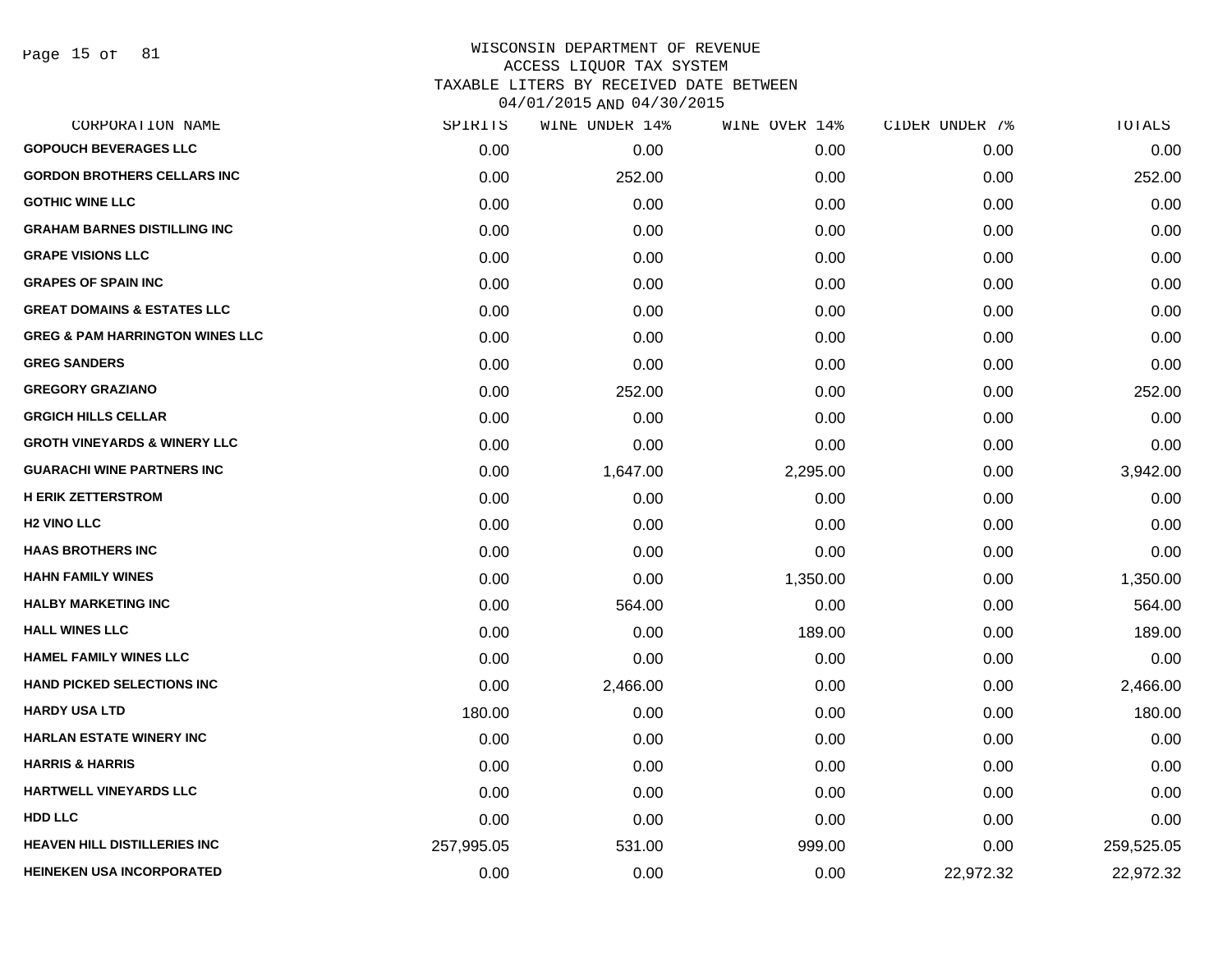Page 16 of 81

| CORPORATION NAME                       | SPIRITS  | WINE UNDER 14% | WINE OVER 14% | CIDER UNDER 7% | TOTALS   |
|----------------------------------------|----------|----------------|---------------|----------------|----------|
| <b>HEITZ WINE CELLARS</b>              | 0.00     | 0.00           | 0.00          | 0.00           | 0.00     |
| <b>HEMISPHERE WINE COMPANY INC</b>     | 0.00     | 0.00           | 0.00          | 0.00           | 0.00     |
| <b>HENDRY PREMIUM IMPORTS INC</b>      | 0.00     | 126.00         | 0.00          | 0.00           | 126.00   |
| <b>HENRIOT INC</b>                     | 0.00     | 1,755.00       | 0.00          | 0.00           | 1,755.00 |
| <b>HERITAGE LINK BRANDS LLC</b>        | 0.00     | 27.00          | 0.00          | 0.00           | 27.00    |
| <b>HERITAGE WINE CELLARS LTD</b>       | 0.00     | 1,521.00       | 0.00          | 0.00           | 1,521.00 |
| <b>HERMAN STORY WINES INC</b>          | 0.00     | 0.00           | 0.00          | 0.00           | 0.00     |
| <b>HERON WINES INC</b>                 | 0.00     | 0.00           | 0.00          | 0.00           | 0.00     |
| <b>HEYDAY CORPORATION</b>              | 0.00     | 0.00           | 0.00          | 0.00           | 0.00     |
| <b>HIDALGO IMPORTS LLC</b>             | 0.00     | 0.00           | 0.00          | 0.00           | 0.00     |
| <b>HILL ESTATES INC</b>                | 0.00     | 0.00           | 0.00          | 0.00           | 0.00     |
| <b>HIRSCH WINERY LLC</b>               | 0.00     | 0.00           | 0.00          | 0.00           | 0.00     |
| HONIG VINEYARD AND WINERY LLC          | 0.00     | 166.50         | 126.00        | 0.00           | 292.50   |
| <b>HOOD RIVER DISTILLERS INC</b>       | 0.00     | 0.00           | 0.00          | 0.00           | 0.00     |
| <b>HOOD RIVER DISTILLERS INC</b>       | 0.00     | 0.00           | 0.00          | 0.00           | 0.00     |
| <b>HOPE WINE LLC</b>                   | 0.00     | 0.00           | 0.00          | 0.00           | 0.00     |
| <b>HUBER ORCHARDS INC</b>              | 0.00     | 0.00           | 0.00          | 0.00           | 0.00     |
| <b>HUNEEUS VINTNERS LLC</b>            | 0.00     | 252.00         | 522.00        | 0.00           | 774.00   |
| <b>HUSCH VINEYARDS INC</b>             | 0.00     | 0.00           | 0.00          | 0.00           | 0.00     |
| <b>HYATT FARM PARTNERSHIP</b>          | 0.00     | 199.71         | 66.57         | 0.00           | 266.28   |
| <b>IDEAL WINE &amp; SPIRITS CO INC</b> | 0.00     | 0.00           | 0.00          | 0.00           | 0.00     |
| <b>ILLYRIAN IMPORT INC</b>             | 0.00     | 0.00           | 0.00          | 0.00           | 0.00     |
| <b>IMPERIAL BRANDS INC</b>             | 4,657.50 | 0.00           | 0.00          | 0.00           | 4,657.50 |
| <b>IMPEX BEVERAGES INC</b>             | 0.00     | 0.00           | 0.00          | 0.00           | 0.00     |
| IN AGAVE WE TRUST LLC                  | 160.50   | 0.00           | 0.00          | 0.00           | 160.50   |
| <b>INDIGENOUS SELECTIONS LLC</b>       | 0.00     | 0.00           | 0.00          | 0.00           | 0.00     |
| <b>INDIGO WINE GROUP LLC</b>           | 0.00     | 1,161.00       | 0.00          | 0.00           | 1,161.00 |
| <b>INDIO SPIRITS INC</b>               | 0.00     | 0.00           | 0.00          | 0.00           | 0.00     |
|                                        |          |                |               |                |          |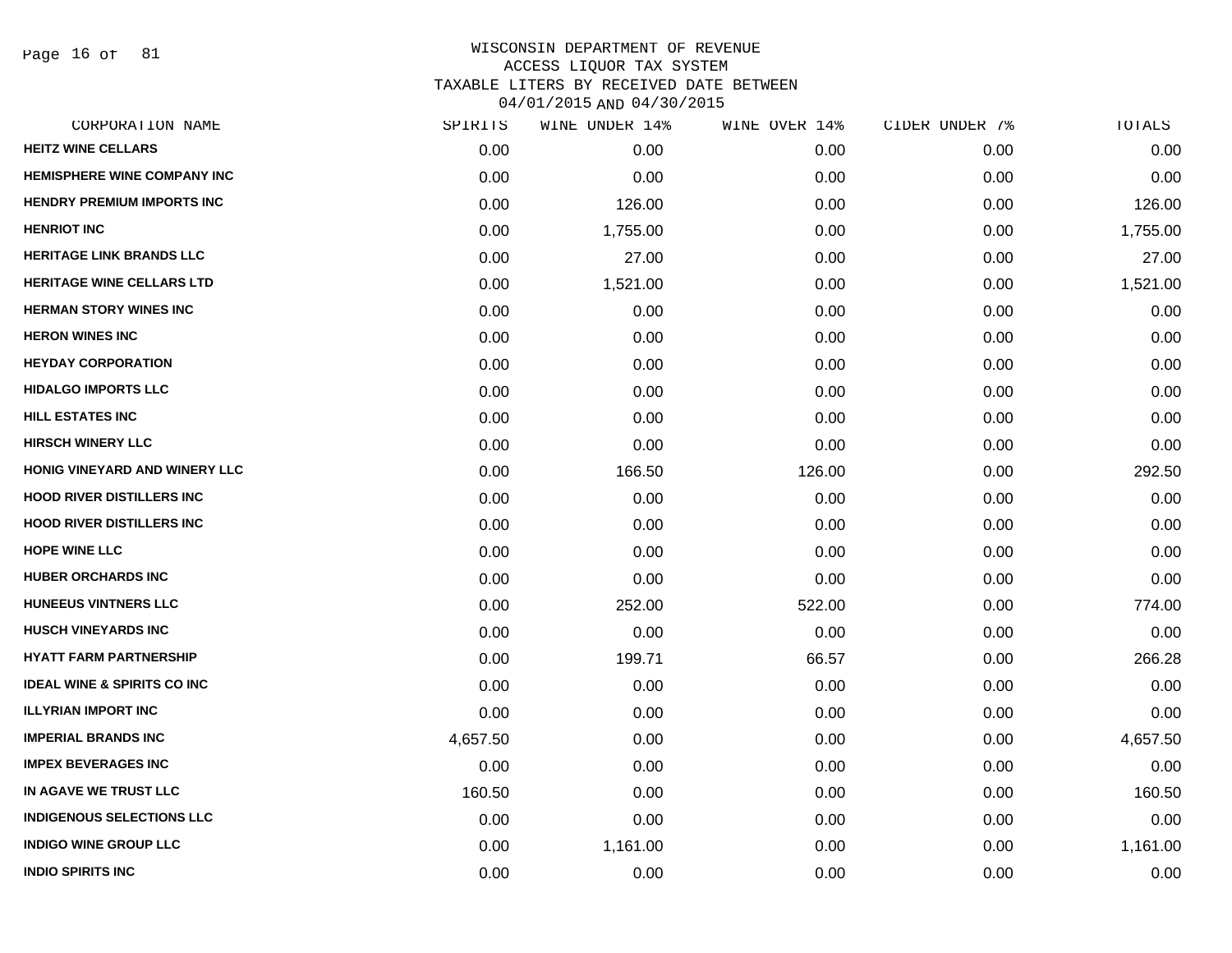Page 17 of 81

| CORPORATION NAME                                                 | SPIRITS  | WINE UNDER 14% | WINE OVER 14% | CIDER UNDER 7% | TOTALS    |
|------------------------------------------------------------------|----------|----------------|---------------|----------------|-----------|
| <b>INTERNATIONAL BEVERAGE COMPANY INC</b>                        | 405.00   | 0.00           | 0.00          | 0.00           | 405.00    |
| <b>INTERNATIONAL BEVERAGE HOLDINGS LIMITED USA</b><br><b>INC</b> | 526.50   | 0.00           | 0.00          | 0.00           | 526.50    |
| <b>INTERNATIONAL SPIRITS AND WINES LLC</b>                       | 0.00     | 0.00           | 0.00          | 0.00           | 0.00      |
| <b>INTERNATIONAL SPIRITS LLC</b>                                 | 1,786.50 | 0.00           | 0.00          | 0.00           | 1,786.50  |
| <b>INTERNATIONAL VINES INC</b>                                   | 0.00     | 0.00           | 0.00          | 0.00           | 0.00      |
| <b>INTERSECT BEVERAGE LLC</b>                                    | 0.00     | 0.00           | 0.00          | 0.00           | 0.00      |
| <b>INTERTRADE USA COMPANY</b>                                    | 0.00     | 0.00           | 0.00          | 0.00           | 0.00      |
| <b>INVESTOR'S OF AMERICA LP</b>                                  | 0.00     | 0.00           | 0.00          | 0.00           | 0.00      |
| <b>IRON HORSE VINEYARDS LP</b>                                   | 0.00     | 0.00           | 0.00          | 0.00           | 0.00      |
| <b>J &amp; J IMPORTERS LLC</b>                                   | 0.00     | 0.00           | 0.00          | 0.00           | 0.00      |
| <b>J K WILLIAMS DISTILLING LLC</b>                               | 0.00     | 0.00           | 0.00          | 0.00           | 0.00      |
| <b>J LOHR WINERY CORP</b>                                        | 0.00     | 5,863.50       | 58.50         | 0.00           | 5,922.00  |
| <b>J PEDRONCELLI WINERY</b>                                      | 0.00     | 513.00         | 297.00        | 0.00           | 810.00    |
| <b>J-NH WINE GROUP LLC</b>                                       | 0.00     | 0.00           | 0.00          | 0.00           | 0.00      |
| <b>J3 WINE PARTNERS LLC</b>                                      | 0.00     | 0.00           | 0.00          | 0.00           | 0.00      |
| <b>JACK POUST &amp; COMPANY INC</b>                              | 0.00     | 756.00         | 40.50         | 0.00           | 796.50    |
| JACKSON FAMILY ENTERPRISES INC                                   | 0.00     | 54,799.50      | 4,126.50      | 0.00           | 58,926.00 |
| JACUZZI FAMILY VINEYARDS LLC                                     | 0.00     | 45.00          | 0.00          | 0.00           | 45.00     |
| <b>JAE IMPORTS LLC</b>                                           | 0.00     | 0.00           | 0.00          | 0.00           | 0.00      |
| <b>JAM CELLARS INC</b>                                           | 0.00     | 0.00           | 0.00          | 0.00           | 0.00      |
| <b>JAMES E COSMA</b>                                             | 0.00     | 0.00           | 0.00          | 0.00           | 0.00      |
| <b>JAMES L LAMBERT</b>                                           | 0.00     | 63.00          | 27.00         | 0.00           | 90.00     |
| <b>JAMES MORONEY INC</b>                                         | 0.00     | 0.00           | 0.00          | 0.00           | 0.00      |
| <b>JAMES RICKER</b>                                              | 0.00     | 11,904.75      | 27.00         | 0.00           | 11,931.75 |
| JAPAN PRESTIGE SAKE INTERNATIONAL INC                            | 0.00     | 0.00           | 0.00          | 0.00           | 0.00      |
| <b>JARED BURNS</b>                                               | 0.00     | 0.00           | 0.00          | 0.00           | 0.00      |
| <b>JARVIS</b>                                                    | 0.00     | 0.00           | 0.00          | 0.00           | 0.00      |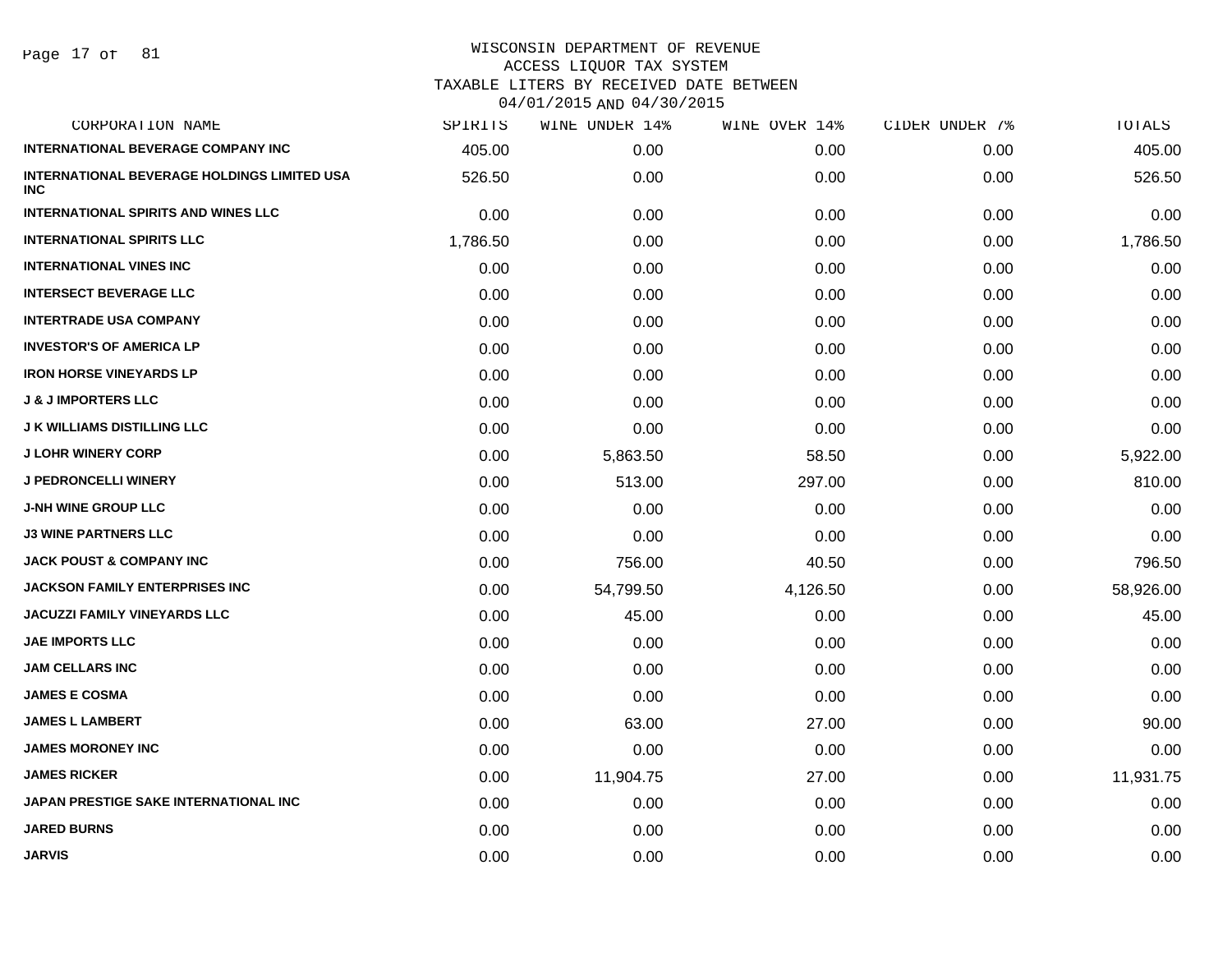Page 18 of 81

### WISCONSIN DEPARTMENT OF REVENUE ACCESS LIQUOR TAX SYSTEM TAXABLE LITERS BY RECEIVED DATE BETWEEN

| CORPORATION NAME                   | SPIRITS    | WINE UNDER 14% | WINE OVER 14% | CIDER UNDER 7% | TOTALS     |
|------------------------------------|------------|----------------|---------------|----------------|------------|
| JASON J AND MOLLY N DREW           | 0.00       | 0.00           | 0.00          | 0.00           | 0.00       |
| <b>JAX VINEYARDS LLC</b>           | 0.00       | 0.00           | 0.00          | 0.00           | 0.00       |
| <b>JAY J HEMINWAY</b>              | 0.00       | 0.00           | 0.00          | 0.00           | 0.00       |
| <b>JAY MIDWEST INC</b>             | 0.00       | 0.00           | 0.00          | 0.00           | 0.00       |
| <b>JB GEORGE LLC</b>               | 0.00       | 0.00           | 0.00          | 0.00           | 0.00       |
| <b>JC CELLARS INC</b>              | 0.00       | 0.00           | 0.00          | 0.00           | 0.00       |
| JEAN CLAUDE BOISSET WINES USA INC  | 0.00       | 4,446.00       | 315.00        | 0.00           | 4,761.00   |
| <b>JEFF QUINT</b>                  | 103.50     | 0.00           | 0.00          | 0.00           | 103.50     |
| <b>JEREMY O SHAPLEY</b>            | 0.00       | 0.00           | 0.00          | 0.00           | 0.00       |
| <b>JESSIES GROVE WINERY INC</b>    | 0.00       | 0.00           | 0.00          | 0.00           | 0.00       |
| <b>JFC INTERNATIONAL INC</b>       | 0.00       | 870.64         | 4,507.22      | 0.00           | 5,377.86   |
| <b>JIM BEAM BRANDS CO</b>          | 515,292.90 | 648.00         | 117.00        | 0.00           | 516,057.90 |
| <b>JNJ INTERNATIONAL INC</b>       | 0.00       | 0.00           | 0.00          | 0.00           | 0.00       |
| <b>JOHAN VINEYARDS LLC</b>         | 0.00       | 378.00         | 0.00          | 0.00           | 378.00     |
| JOHN ANTHONY VINEYARDS LLC         | 0.00       | 0.00           | 6.28          | 0.00           | 6.28       |
| <b>JOHN K GLEASON</b>              | 0.00       | 0.00           | 0.00          | 0.00           | 0.00       |
| JON A GERSTENSCHLAGER              | 0.00       | 0.00           | 0.00          | 0.00           | 0.00       |
| <b>JONATHAN S GRANT</b>            | 0.00       | 0.00           | 0.00          | 0.00           | 0.00       |
| <b>JOSEPH KENT WINES LLC</b>       | 0.00       | 0.00           | 0.00          | 0.00           | 0.00       |
| <b>JOSEPH PHELPS VINEYARDS LLC</b> | 0.00       | 0.00           | 0.00          | 0.00           | 0.00       |
| JOSEPH VICTORI WINES, INC.         | 0.00       | 252.00         | 0.00          | 0.00           | 252.00     |
| <b>JOSU GALDOS</b>                 | 0.00       | 0.00           | 0.00          | 0.00           | 0.00       |
| <b>JOTO SAKE LLC</b>               | 0.00       | 27.36          | 111.60        | 0.00           | 138.96     |
| JOURNEYMAN DISTILLERY LLC          | 0.00       | 0.00           | 0.00          | 0.00           | 0.00       |
| <b>JPPZ INC</b>                    | 0.00       | 0.00           | 0.00          | 0.00           | 0.00       |
| JUDD FAMILY VINEYARDS LP           | 0.00       | 0.00           | 0.00          | 0.00           | 0.00       |
| <b>JVW CORPORATION</b>             | 0.00       | 666.00         | 0.00          | 0.00           | 666.00     |
| <b>JZ WINE COMPANY</b>             | 0.00       | 0.00           | 0.00          | 0.00           | 0.00       |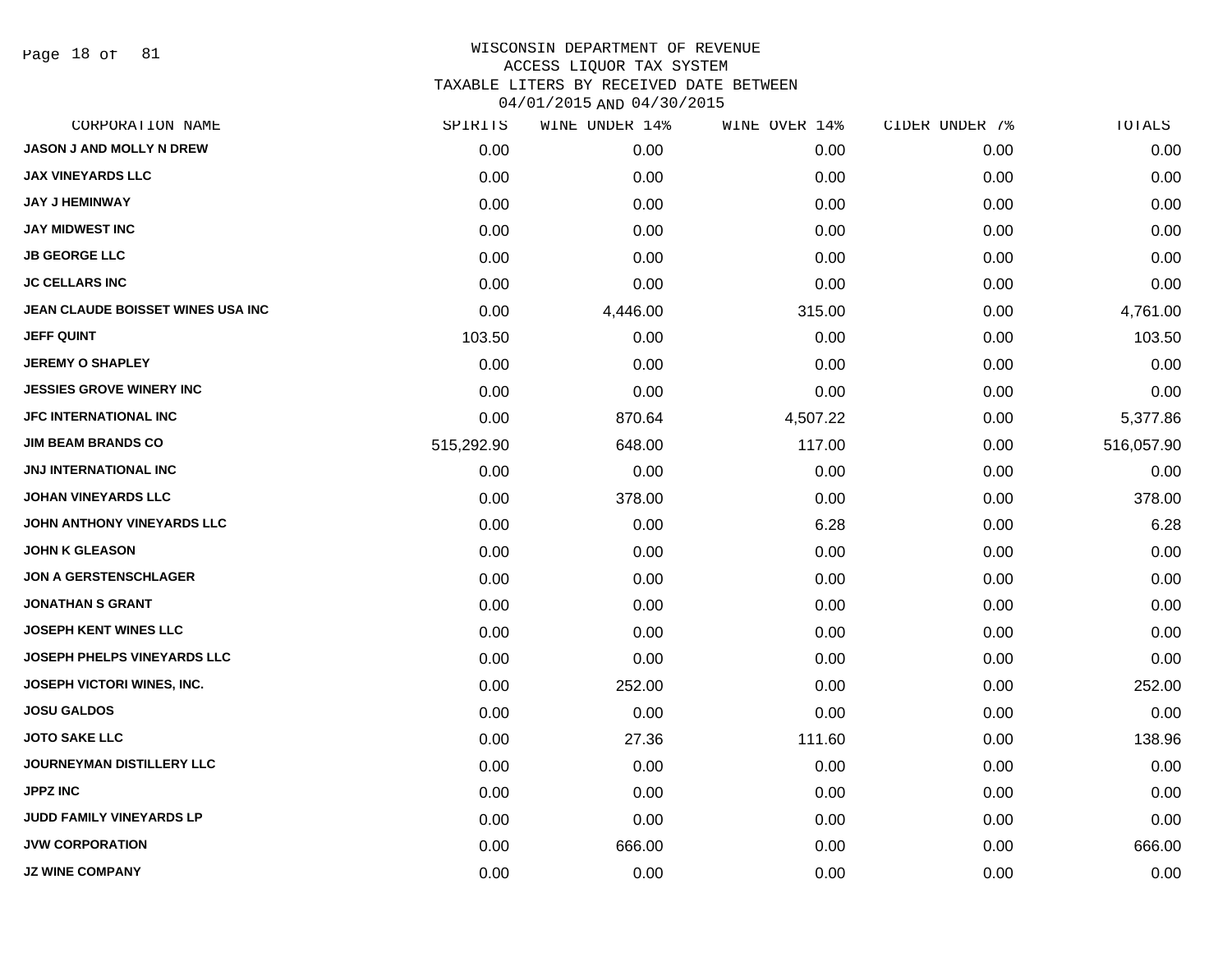Page 19 of 81

| CORPORATION NAME                          | SPIRITS  | WINE UNDER 14% | WINE OVER 14% | CIDER UNDER 7% | TOTALS    |
|-------------------------------------------|----------|----------------|---------------|----------------|-----------|
| <b>K VINTNERS LLC</b>                     | 0.00     | 1,512.00       | 0.00          | 0.00           | 1,512.00  |
| <b>KALIN CELLARS INC</b>                  | 0.00     | 0.00           | 0.00          | 0.00           | 0.00      |
| <b>KB WINES LLC</b>                       | 0.00     | 0.00           | 0.00          | 0.00           | 0.00      |
| <b>KELLER ESTATE LTD</b>                  | 0.00     | 0.00           | 0.00          | 0.00           | 0.00      |
| <b>KEN WRIGHT CELLARS CO</b>              | 0.00     | 252.00         | 0.00          | 0.00           | 252.00    |
| <b>KENNETH S LIKITPRAKONG</b>             | 0.00     | 682.50         | 0.00          | 0.00           | 682.50    |
| <b>KENT HUMPHREY</b>                      | 0.00     | 0.00           | 684.00        | 0.00           | 684.00    |
| <b>KENT RASMUSSEN WINERY</b>              | 0.00     | 126.00         | 0.00          | 0.00           | 126.00    |
| <b>KENTUCKY BOURBON DISTILLERS LTD</b>    | 474.80   | 0.00           | 0.00          | 0.00           | 474.80    |
| <b>KERMIT LYNCH WINE MERCHANTS</b>        | 0.00     | 63.00          | 0.00          | 0.00           | 63.00     |
| <b>KERN IMPORTERS &amp; MARKETING INC</b> | 0.00     | 0.00           | 0.00          | 0.00           | 0.00      |
| KINDRED SPIRITS NORTH AMERICA INC         | 90.00    | 0.00           | 0.00          | 0.00           | 90.00     |
| <b>KING ESTATE WINERY LP</b>              | 0.00     | 1,590.00       | 0.00          | 0.00           | 1,590.00  |
| <b>KIONA VINEYARDS LLC</b>                | 0.00     | 0.00           | 0.00          | 0.00           | 0.00      |
| <b>KISTLER VINEYARDS, LLC</b>             | 0.00     | 0.00           | 126.00        | 0.00           | 126.00    |
| <b>KITFOX VINEYARDS LLC</b>               | 0.00     | 0.00           | 0.00          | 0.00           | 0.00      |
| <b>KLEIN FOODS INC</b>                    | 0.00     | 12,888.00      | 1,890.00      | 0.00           | 14,778.00 |
| <b>KLIN SPIRITS LLC</b>                   | 0.00     | 0.00           | 0.00          | 0.00           | 0.00      |
| <b>KLINKER BRICK WINERY INC</b>           | 0.00     | 0.00           | 0.00          | 0.00           | 0.00      |
| <b>KOBRAND CORPORATION</b>                | 1,309.50 | 10,071.00      | 4,075.50      | 0.00           | 15,456.00 |
| KOJIMA & INTERNATIONAL ASSOCIATES INC     | 0.00     | 0.00           | 0.00          | 0.00           | 0.00      |
| <b>KONGSGAARD WINE LLC</b>                | 0.00     | 0.00           | 0.00          | 0.00           | 0.00      |
| <b>KONSTANTIN D FRANK &amp; SONS</b>      | 0.00     | 0.00           | 0.00          | 0.00           | 0.00      |
| <b>KOPRI INC</b>                          | 0.00     | 0.00           | 0.00          | 0.00           | 0.00      |
| <b>KOVAL INC</b>                          | 0.00     | 0.00           | 0.00          | 0.00           | 0.00      |
| <b>KRETEK INTERNATIONAL INC</b>           | 0.00     | 0.00           | 0.00          | 0.00           | 0.00      |
| <b>KRISTINE ASHE</b>                      | 0.00     | 0.00           | 0.00          | 0.00           | 0.00      |
| <b>KRUPP BROTHERS LLC</b>                 | 0.00     | 0.00           | 0.00          | 0.00           | 0.00      |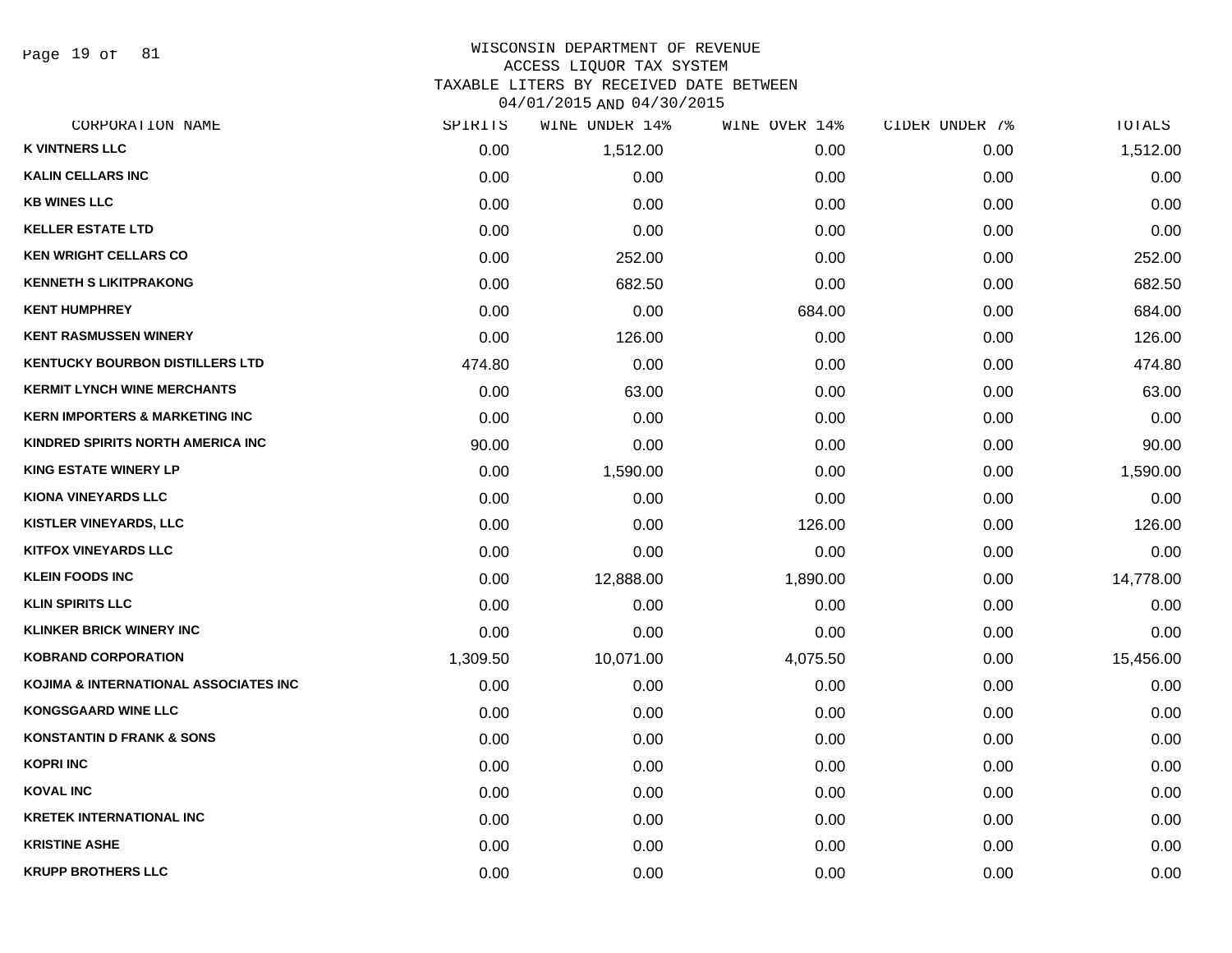# WISCONSIN DEPARTMENT OF REVENUE ACCESS LIQUOR TAX SYSTEM TAXABLE LITERS BY RECEIVED DATE BETWEEN

| CORPORATION NAME                          | SPIRITS   | WINE UNDER 14% | WINE OVER 14% | CIDER UNDER 7% | TOTALS    |
|-------------------------------------------|-----------|----------------|---------------|----------------|-----------|
| <b>KYSELA PERE ET FILS LTD</b>            | 0.00      | 9,165.00       | 37.92         | 0.00           | 9,202.92  |
| <b>LCWINE</b>                             | 0.00      | 0.00           | 0.00          | 0.00           | 0.00      |
| L FOPPIANO WINE CO INC                    | 0.00      | 0.00           | 27.00         | 0.00           | 27.00     |
| <b>LADERA WINERY LLC</b>                  | 0.00      | 63.00          | 90.00         | 0.00           | 153.00    |
| <b>LAETITIA VINEYARD &amp; WINERY INC</b> | 0.00      | 630.00         | 0.00          | 0.00           | 630.00    |
| <b>LAIRD &amp; COMPANY</b>                | 0.00      | 0.00           | 0.00          | 0.00           | 0.00      |
| <b>LANCE C RANDOLPH</b>                   | 0.00      | 126.00         | 0.00          | 0.00           | 126.00    |
| <b>LANGDON SHIVERICK INC</b>              | 0.00      | 0.00           | 0.00          | 0.00           | 0.00      |
| <b>LANGE WINERY LLC</b>                   | 0.00      | 0.00           | 0.00          | 0.00           | 0.00      |
| <b>LAURENT-PERRIER US INC</b>             | 0.00      | 0.00           | 0.00          | 0.00           | 0.00      |
| <b>LAVA SPRINGS INC</b>                   | 0.00      | 0.00           | 0.00          | 0.00           | 0.00      |
| <b>LCF WINE COMPANY LLC</b>               | 0.00      | 0.00           | 0.00          | 0.00           | 0.00      |
| LE CEP II INC                             | 0.00      | 0.00           | 0.00          | 0.00           | 0.00      |
| LE GRAND COURTAGE LLC                     | 0.00      | 63.00          | 0.00          | 0.00           | 63.00     |
| <b>LEAH M SULLBERG</b>                    | 0.00      | 0.00           | 0.00          | 0.00           | 0.00      |
| LEFT COAST CELLARS LLC                    | 0.00      | 0.00           | 0.00          | 0.00           | 0.00      |
| <b>LEMELSON WINERY LLC</b>                | 0.00      | 0.00           | 0.00          | 0.00           | 0.00      |
| <b>LEONARD KREUSCH INC</b>                | 0.00      | 720.75         | 0.00          | 0.00           | 720.75    |
| <b>LEONARDINI FAMILY WINERY LLC</b>       | 0.00      | 0.00           | 33.29         | 0.00           | 33.29     |
| LET THERE BE! DISTILLERS LLC              | 0.00      | 0.00           | 0.00          | 0.00           | 0.00      |
| <b>LEVECKE CORPORATION</b>                | 18,981.00 | 0.00           | 0.00          | 0.00           | 18,981.00 |
| <b>LEVIATHAN WINE COMPANY LLC</b>         | 0.00      | 0.00           | 0.00          | 0.00           | 0.00      |
| <b>LIOCO WINE COMPANY LLC</b>             | 0.00      | 504.00         | 0.00          | 0.00           | 504.00    |
| <b>LION NATHAN USA INC</b>                | 0.00      | 1,768.50       | 630.00        | 0.00           | 2,398.50  |
| <b>LIQUID BRANDS LLC</b>                  | 0.00      | 504.00         | 0.00          | 0.00           | 504.00    |
| <b>LISA LISA INCORPORATED</b>             | 0.00      | 0.00           | 0.00          | 0.00           | 0.00      |
| <b>LOCAL WINE AND SPIRITS LLC</b>         | 99.00     | 63.00          | 0.00          | 0.00           | 162.00    |
| <b>LOEST &amp; MCNAMEE INC</b>            | 0.00      | 378.00         | 0.00          | 0.00           | 378.00    |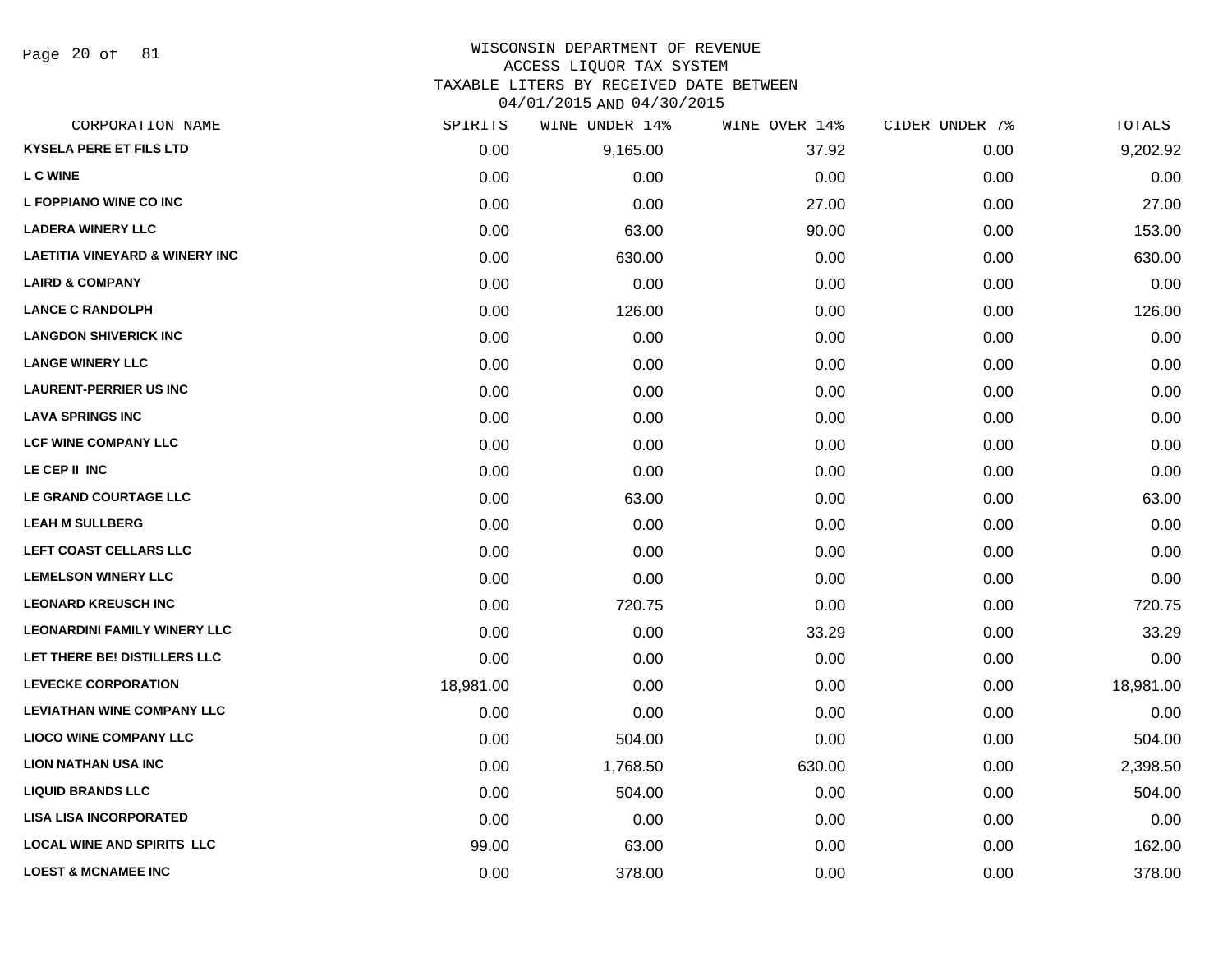Page 21 of 81

### WISCONSIN DEPARTMENT OF REVENUE ACCESS LIQUOR TAX SYSTEM TAXABLE LITERS BY RECEIVED DATE BETWEEN

| CORPORATION NAME                              | SPIRITS   | WINE UNDER 14% | WINE OVER 14% | CIDER UNDER 7% | TOTALS    |
|-----------------------------------------------|-----------|----------------|---------------|----------------|-----------|
| <b>LOMPIAN WINES LLC</b>                      | 0.00      | 2,832.75       | 0.00          | 0.00           | 2,832.75  |
| <b>LONG MEADOW RANCH WINERY INC</b>           | 0.00      | 117.00         | 0.00          | 0.00           | 117.00    |
| <b>LONG SHADOWS VINTNERS LLC</b>              | 0.00      | 0.00           | 0.00          | 0.00           | 0.00      |
| <b>LOOSEN BROS USA LTD</b>                    | 0.00      | 135.00         | 0.00          | 0.00           | 135.00    |
| <b>LORING WINE COMPANY LLC</b>                | 0.00      | 0.00           | 0.00          | 0.00           | 0.00      |
| <b>LOUIDAR LLC</b>                            | 0.00      | 0.00           | 0.00          | 0.00           | 0.00      |
| <b>LOUIS GLUNZ BEER INC</b>                   | 0.00      | 0.00           | 0.00          | 0.00           | 0.00      |
| <b>LOUIS GLUNZ WINE INC</b>                   | 0.00      | 0.00           | 0.00          | 0.00           | 0.00      |
| <b>LOUIS LATOUR INC</b>                       | 0.00      | 630.00         | 0.00          | 0.00           | 630.00    |
| <b>LOUISVILLE DISTILLING COMPANY LLC</b>      | 364.50    | 0.00           | 0.00          | 0.00           | 364.50    |
| <b>LOWDEN SCHOOLHOUSE CORPORATION</b>         | 0.00      | 36.00          | 234.00        | 0.00           | 270.00    |
| <b>LUNA VINEYARDS INC</b>                     | 0.00      | 189.00         | 699.00        | 0.00           | 888.00    |
| <b>LUNEAU USA INC</b>                         | 0.00      | 4,056.00       | 0.00          | 0.00           | 4,056.00  |
| <b>LUXCO INC</b>                              | 61,906.50 | 1,017.00       | 132.00        | 0.00           | 63,055.50 |
| <b>M.A.C. WINES, LLC</b>                      | 0.00      | 0.00           | 0.00          | 0.00           | 0.00      |
| <b>MACH FLYNT INC</b>                         | 0.00      | 10,998.00      | 414.00        | 0.00           | 11,412.00 |
| <b>MAD CAR WINE CO LLC</b>                    | 0.00      | 0.00           | 0.00          | 0.00           | 0.00      |
| <b>MADISON VINEYARD HOLDINGS LLC</b>          | 0.00      | 0.00           | 504.00        | 0.00           | 504.00    |
| <b>MADRIGAL FAMILY WINERY LLC</b>             | 0.00      | 0.00           | 0.00          | 0.00           | 0.00      |
| <b>MAGAVE TEQUILA INC</b>                     | 0.00      | 0.00           | 0.00          | 0.00           | 0.00      |
| <b>MAGICAL SPIRITS INC</b>                    | 0.00      | 0.00           | 0.00          | 0.00           | 0.00      |
| <b>MAISONS MARQUES &amp; DOMAINES USA INC</b> | 0.00      | 1,219.50       | 27.00         | 0.00           | 1,246.50  |
| <b>MARIETTA CELLARS INC</b>                   | 0.00      | 0.00           | 189.00        | 0.00           | 189.00    |
| <b>MARIPOSA WINE COMPANY LLC</b>              | 0.00      | 0.00           | 0.00          | 0.00           | 0.00      |
| <b>MARK ADAMS &amp; CIERA ADAMS</b>           | 0.00      | 63.00          | 216.00        | 0.00           | 279.00    |
| <b>MARK ANTHONY BRANDS INC</b>                | 0.00      | 0.00           | 0.00          | 0.00           | 0.00      |
| <b>MARKETING GLOBAL BRANDS CORP</b>           | 0.00      | 0.00           | 0.00          | 0.00           | 0.00      |
| <b>MARTIN RAY WINERY INC</b>                  | 0.00      | 315.00         | 126.00        | 0.00           | 441.00    |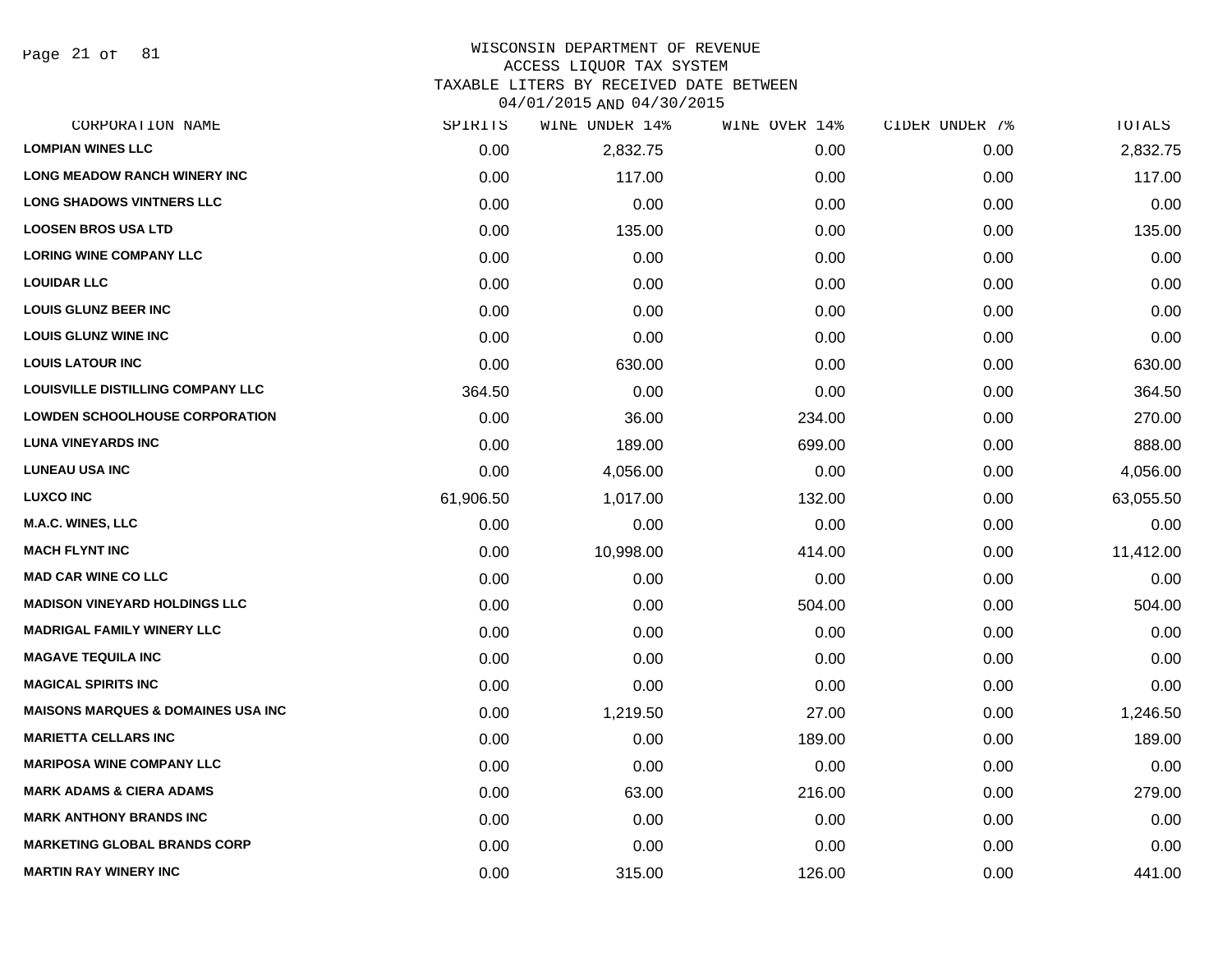Page 22 of 81

| SPIRITS   | WINE UNDER 14% | WINE OVER 14% | CIDER UNDER 7% | TOTALS    |
|-----------|----------------|---------------|----------------|-----------|
| 0.00      | 0.00           | 189.00        | 0.00           | 189.00    |
| 0.00      | 543.00         | 0.00          | 0.00           | 543.00    |
| 0.00      | 893.25         | 207.00        | 0.00           | 1,100.25  |
| 0.00      | 0.00           | 0.00          | 0.00           | 0.00      |
| 0.00      | 0.00           | 0.00          | 0.00           | 0.00      |
| 0.00      | 0.00           | 0.00          | 0.00           | 0.00      |
| 0.00      | 0.00           | 0.00          | 0.00           | 0.00      |
| 0.00      | 0.00           | 0.00          | 0.00           | 0.00      |
| 0.00      | 0.00           | 0.00          | 0.00           | 0.00      |
| 34,102.50 | 0.00           | 0.00          | 0.00           | 34,102.50 |
| 0.00      | 0.00           | 0.00          | 5,893.20       | 5,893.20  |
| 0.00      | 3,528.00       | 0.00          | 0.00           | 3,528.00  |
| 0.00      | 45.00          | 207.00        | 0.00           | 252.00    |
| 0.00      | 0.00           | 0.00          | 0.00           | 0.00      |
| 0.00      | 0.00           | 0.00          | 0.00           | 0.00      |
| 0.00      | 0.00           | 0.00          | 0.00           | 0.00      |
| 0.00      | 396.00         | 58.50         | 0.00           | 454.50    |
| 0.00      | 648.00         | 90.00         | 0.00           | 738.00    |
| 0.00      | 1,152.00       | 126.00        | 0.00           | 1,278.00  |
| 0.00      | 0.00           | 0.00          | 611.34         | 611.34    |
| 0.00      | 0.00           | 283.50        | 0.00           | 283.50    |
| 0.00      | 189.00         | 0.00          | 0.00           | 189.00    |
| 0.00      | 0.00           | 0.00          | 0.00           | 0.00      |
| 0.00      | 0.00           | 0.00          | 0.00           | 0.00      |
| 0.00      | 0.00           | 0.00          | 0.00           | 0.00      |
| 0.00      | 0.00           | 0.00          | 0.00           | 0.00      |
| 5,201.40  | 5,841.00       | 2,925.00      | 9,730.02       | 23,697.42 |
| 0.00      | 0.00           | 0.00          | 0.00           | 0.00      |
|           |                |               |                |           |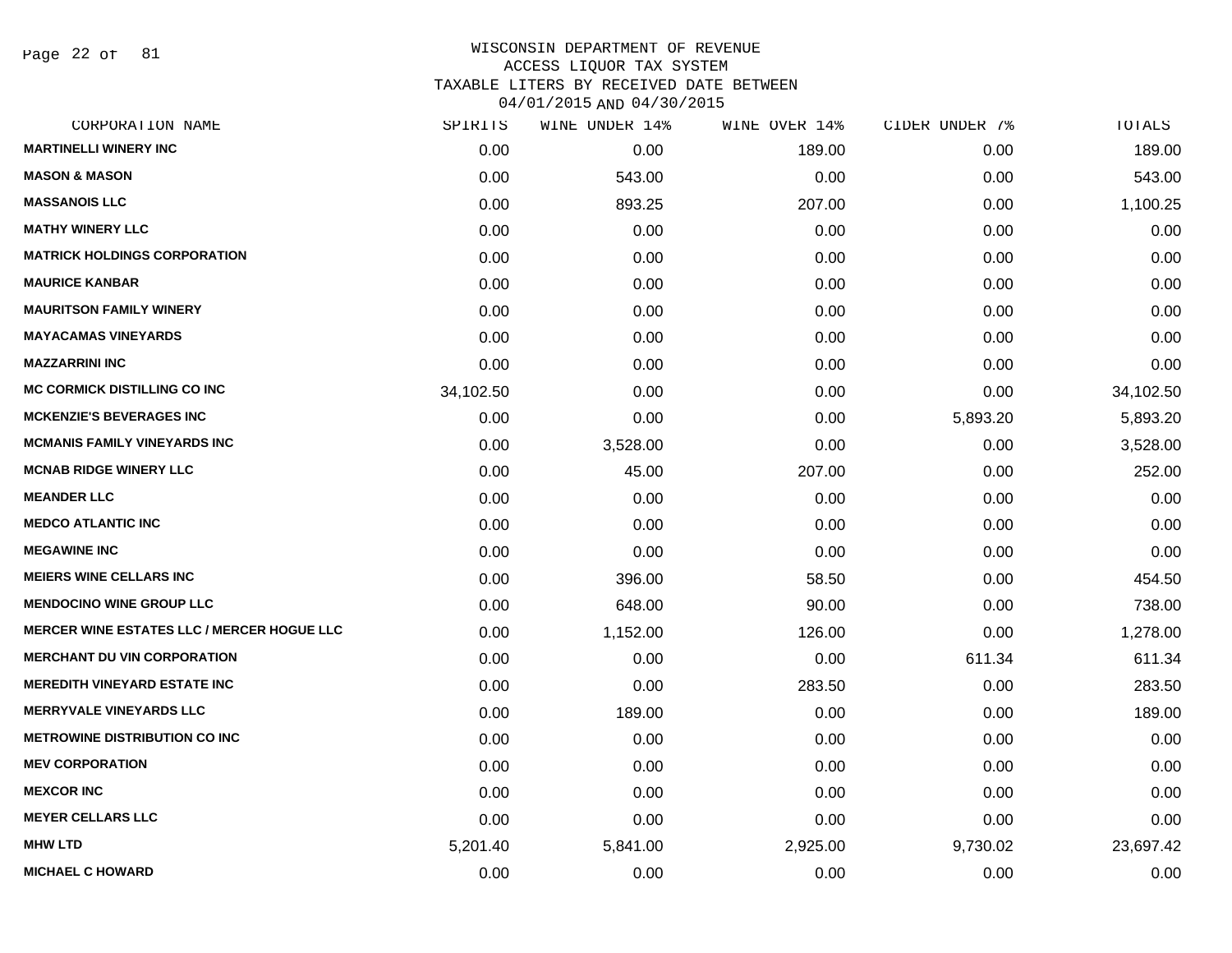Page 23 of 81

### WISCONSIN DEPARTMENT OF REVENUE ACCESS LIQUOR TAX SYSTEM TAXABLE LITERS BY RECEIVED DATE BETWEEN

| CORPORATION NAME                            | SPIRITS   | WINE UNDER 14% | WINE OVER 14% | CIDER UNDER 7% | TOTALS    |
|---------------------------------------------|-----------|----------------|---------------|----------------|-----------|
| <b>MICHAEL HOUGH</b>                        | 0.00      | 1,539.00       | 405.00        | 0.00           | 1,944.00  |
| <b>MICHAEL L &amp; YVONNE LANDT LLC</b>     | 0.00      | 0.00           | 0.00          | 0.00           | 0.00      |
| <b>MICHAEL SKURNIK WINES INC</b>            | 0.00      | 828.00         | 0.00          | 0.00           | 828.00    |
| <b>MICHEAL DASHE</b>                        | 0.00      | 0.00           | 0.00          | 0.00           | 0.00      |
| <b>MID-OAK DISTILLERY INC</b>               | 0.00      | 0.00           | 0.00          | 0.00           | 0.00      |
| <b>MIDDLETON FAMILY WINES LLC</b>           | 0.00      | 756.00         | 78.00         | 0.00           | 834.00    |
| <b>MILE HIGH SPIRITS LLC</b>                | 0.00      | 0.00           | 0.00          | 0.00           | 0.00      |
| <b>MILL CREEK VINEYARDS</b>                 | 0.00      | 0.00           | 0.00          | 0.00           | 0.00      |
| <b>MILLER SQUARED INC</b>                   | 0.00      | 405.00         | 0.00          | 0.00           | 405.00    |
| <b>MILLERCOORS LLC</b>                      | 0.00      | 0.00           | 0.00          | 0.00           | 0.00      |
| <b>MILORAD &amp; SUSAN J KARAKASEVIC</b>    | 0.00      | 0.00           | 0.00          | 0.00           | 0.00      |
| <b>MILTONS DISTRIBUTING CO INC</b>          | 0.00      | 1,556.96       | 369.00        | 0.00           | 1,925.96  |
| <b>MINER FAMILY WINERY LLC</b>              | 0.00      | 0.00           | 0.00          | 0.00           | 0.00      |
| <b>MINNESOTA WINEGROWERS COOPERATIVE</b>    | 0.00      | 0.00           | 0.00          | 0.00           | 0.00      |
| <b>MIONETTO USA INC</b>                     | 0.00      | 126.00         | 0.00          | 0.00           | 126.00    |
| <b>MIRA WINERY LLC</b>                      | 0.00      | 0.00           | 0.00          | 0.00           | 0.00      |
| <b>MIRASOL WINE LLC</b>                     | 0.00      | 0.00           | 0.00          | 0.00           | 0.00      |
| <b>MISA IMPORTS INC</b>                     | 0.00      | 13,158.00      | 0.00          | 0.00           | 13,158.00 |
| <b>MISSISSIPPI RIVER DISTILLING COMPANY</b> | 0.00      | 0.00           | 0.00          | 0.00           | 0.00      |
| <b>MIURA VINEYARDS LLC</b>                  | 0.00      | 0.00           | 0.00          | 0.00           | 0.00      |
| <b>MMX IMPORTS LLC</b>                      | 0.00      | 270.00         | 0.00          | 0.00           | 270.00    |
| <b>MODERN DEVELOPMENT COMPANY</b>           | 0.00      | 522.00         | 63.00         | 0.00           | 585.00    |
| <b>MODERN SPIRITS LLC</b>                   | 85.50     | 0.00           | 234.00        | 0.00           | 319.50    |
| <b>MOET HENNESSY USA, INC.</b>              | 26,811.75 | 1,246.50       | 4,833.00      | 0.00           | 32,891.25 |
| <b>MOLLYDOOKER INTERNATIONAL LLC</b>        | 0.00      | 0.00           | 301.50        | 0.00           | 301.50    |
| <b>MONICA NOGUES</b>                        | 0.00      | 387.00         | 108.00        | 0.00           | 495.00    |
| <b>MONTEREY WINE COMPANY LLC</b>            | 0.00      | 630.00         | 0.00          | 0.00           | 630.00    |
| <b>MONTICELLO CELLARS INC</b>               | 0.00      | 0.00           | 189.00        | 0.00           | 189.00    |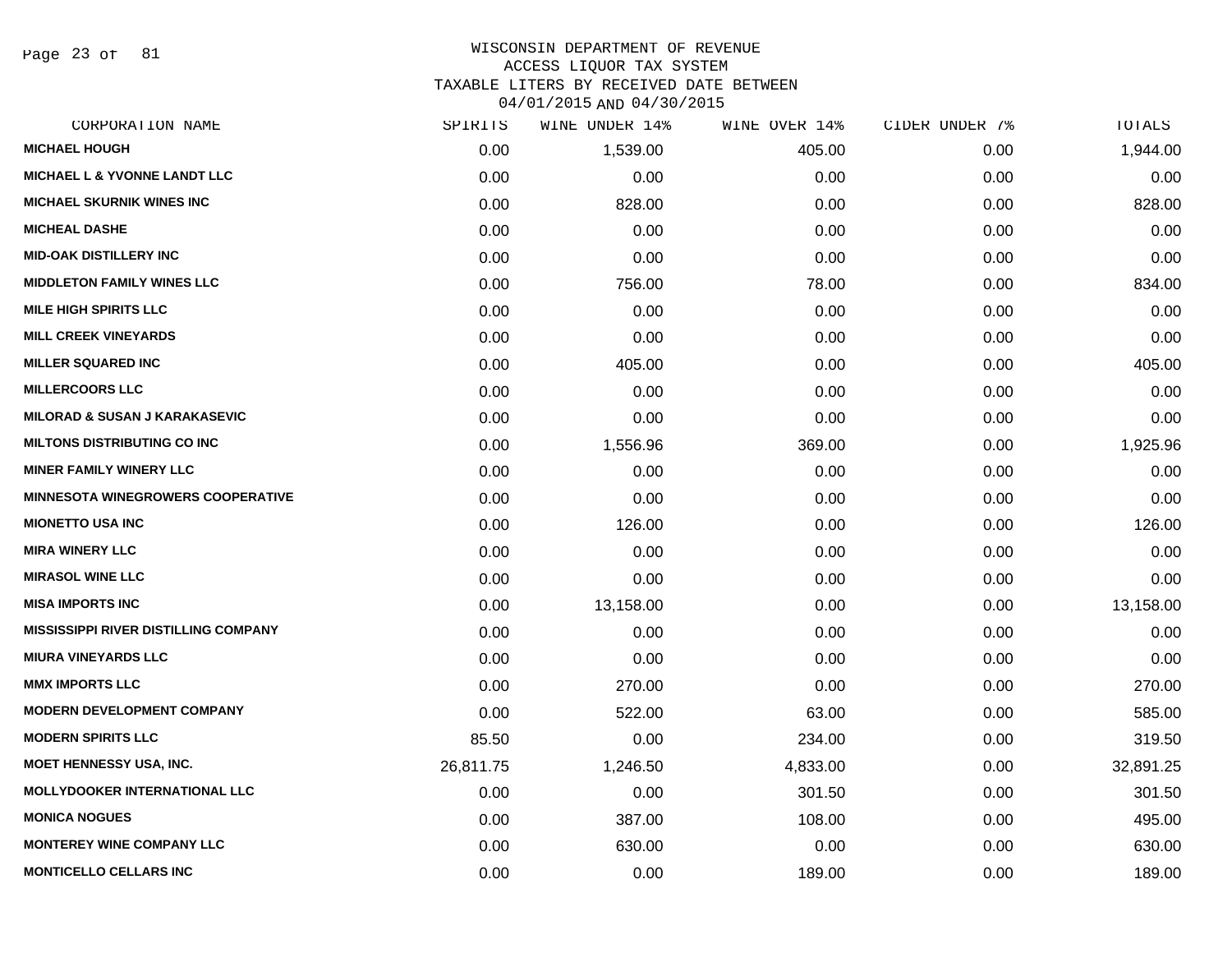Page 24 of 81

| CORPORATION NAME                                                            | SPIRITS  | WINE UNDER 14% | WINE OVER 14% | CIDER UNDER 7% | TOTALS    |
|-----------------------------------------------------------------------------|----------|----------------|---------------|----------------|-----------|
| <b>MONTINORE VINEYARDS LIMITED</b>                                          | 0.00     | 0.00           | 0.00          | 0.00           | 0.00      |
| <b>MORGAN CLENDENEN</b>                                                     | 0.00     | 0.00           | 0.00          | 0.00           | 0.00      |
| <b>MORGAN WINERY INC</b>                                                    | 0.00     | 13.50          | 4.50          | 0.00           | 18.00     |
| <b>MOUNT VEEDER FARMS LLC</b>                                               | 0.00     | 0.00           | 63.00         | 0.00           | 63.00     |
| <b>MOUNTAIN VIEW VINTNERS INC</b>                                           | 0.00     | 0.00           | 0.00          | 0.00           | 0.00      |
| <b>MS WALKER INC</b>                                                        | 4,063.50 | 0.00           | 0.00          | 0.00           | 4,063.50  |
| <b>MUSTACHE MENTORS LLC</b>                                                 | 0.00     | 630.00         | 0.00          | 0.00           | 630.00    |
| <b>MUTUAL WHOLESALE LIQUOR INC</b>                                          | 0.00     | 0.00           | 0.00          | 0.00           | 0.00      |
| <b>NAKED WINES LLC</b>                                                      | 0.00     | 0.00           | 0.00          | 0.00           | 0.00      |
| <b>NAPA VALLEY SPECIALTY WINES INC</b>                                      | 0.00     | 1,350.00       | 486.00        | 0.00           | 1,836.00  |
| NATIONAL CONSUMER CREDIT GUARANTEE<br><b>ASSOCIATION OF CONNECTICUT INC</b> | 0.00     | 0.00           | 0.00          | 0.00           | 0.00      |
| <b>NATURAL MERCHANTS INC</b>                                                | 0.00     | 0.00           | 0.00          | 0.00           | 0.00      |
| <b>NATUREL WEST CORP</b>                                                    | 0.00     | 0.00           | 0.00          | 0.00           | 0.00      |
| <b>NAVARRO VINEYARDS, LLC</b>                                               | 0.00     | 0.00           | 0.00          | 0.00           | 0.00      |
| <b>NBI ACQUISITION LLC</b>                                                  | 0.00     | 0.00           | 0.00          | 0.00           | 0.00      |
| <b>NDC SYSTEMS LP</b>                                                       | 2,160.00 | 65,848.50      | 4,396.50      | 0.00           | 72,405.00 |
| <b>NEGOCIANTS USA INC</b>                                                   | 0.00     | 8,050.50       | 1,147.50      | 0.00           | 9,198.00  |
| <b>NESTOR IMPORTS INC</b>                                                   | 27.00    | 117.00         | 54.00         | 0.00           | 198.00    |
| NEW HOLLAND BREWING CO LLC                                                  | 112.50   | 0.00           | 0.00          | 0.00           | 112.50    |
| <b>NEW MEXICO WINERIES INC.</b>                                             | 0.00     | 504.00         | 0.00          | 0.00           | 504.00    |
| <b>NEW PARROTT &amp; CO</b>                                                 | 0.00     | 3,172.50       | 18.00         | 0.00           | 3,190.50  |
| <b>NEW VAVIN INC</b>                                                        | 0.00     | 144.00         | 0.00          | 0.00           | 144.00    |
| <b>NICHE IMPORT CO</b>                                                      | 0.00     | 0.00           | 0.00          | 0.00           | 0.00      |
| <b>NICHOLAS ENTERPRISES INC</b>                                             | 0.00     | 0.00           | 0.00          | 0.00           | 0.00      |
| NIEBAUM-COPPOLA ESTATE WINERY LP                                            | 0.00     | 0.00           | 0.00          | 0.00           | 0.00      |
| <b>NOLET SPIRITS USA INC</b>                                                | 0.00     | 0.00           | 0.00          | 0.00           | 0.00      |
| <b>NORTH SHORE DISTILLERY LLC</b>                                           | 0.00     | 0.00           | 0.00          | 0.00           | 0.00      |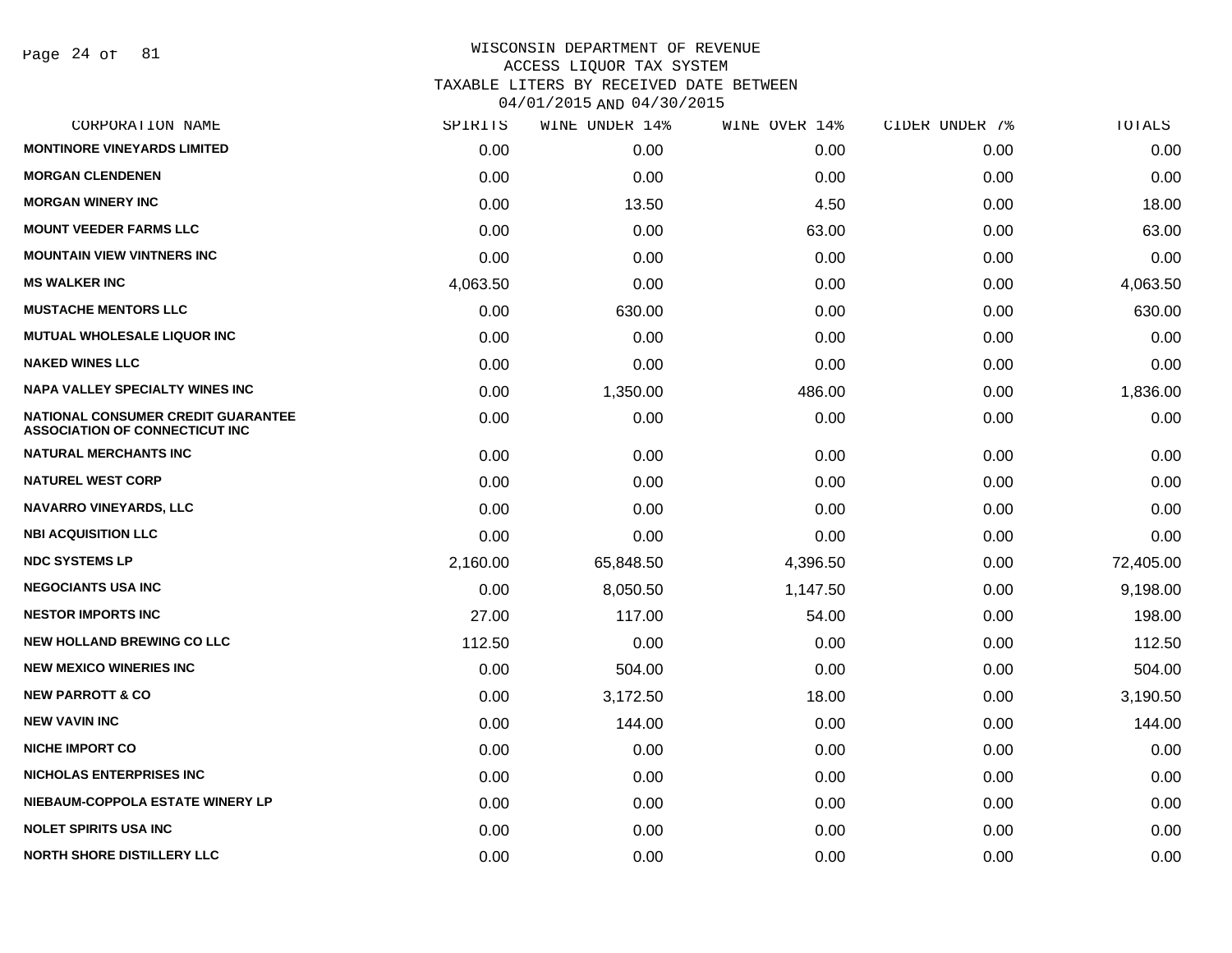Page 25 of 81

| CORPORATION NAME                        | SPIRITS  | WINE UNDER 14% | WINE OVER 14% | CIDER UNDER 7% | TOTALS    |
|-----------------------------------------|----------|----------------|---------------|----------------|-----------|
| <b>NOVA WINES, INC.</b>                 | 0.00     | 0.00           | 0.00          | 0.00           | 0.00      |
| <b>NUCCIO &amp; WISE</b>                | 0.00     | 0.00           | 0.00          | 0.00           | 0.00      |
| <b>NV AWG LTD</b>                       | 0.00     | 189.00         | 0.00          | 0.00           | 189.00    |
| O'NEILL BEVERAGES CO LLC                | 0.00     | 8,253.00       | 0.00          | 0.00           | 8,253.00  |
| <b>O'SHAUGHNESSY DEL OSO LLC</b>        | 0.00     | 0.00           | 0.00          | 0.00           | 0.00      |
| OAK RIDGE WINERY LLC                    | 0.00     | 2,709.00       | 0.00          | 0.00           | 2,709.00  |
| <b>OLD BRIDGE CELLARS</b>               | 0.00     | 2,232.00       | 706.50        | 0.00           | 2,938.50  |
| <b>OLDE WORLD IMPORTS INC</b>           | 0.00     | 0.00           | 0.00          | 0.00           | 0.00      |
| OLE SMOKY DISTILLERY LLC                | 396.00   | 0.00           | 0.00          | 0.00           | 396.00    |
| <b>OLIVER WINE COMPANY INC</b>          | 0.00     | 0.00           | 0.00          | 0.00           | 0.00      |
| ONE TRUE VINE LLC                       | 0.00     | 2,016.00       | 8,064.00      | 0.00           | 10,080.00 |
| <b>OPICI IMPORT COMPANY</b>             | 0.00     | 1,171.50       | 171.00        | 0.00           | 1,342.50  |
| <b>OPOLO WINES LP</b>                   | 0.00     | 0.00           | 0.00          | 0.00           | 0.00      |
| <b>OPUS ONE WINERY LLC</b>              | 0.00     | 0.00           | 0.00          | 0.00           | 0.00      |
| ORCA PROPERTIES LLC                     | 0.00     | 0.00           | 0.00          | 0.00           | 0.00      |
| <b>OREGON BREWING COMPANY INC</b>       | 0.00     | 0.00           | 0.00          | 0.00           | 0.00      |
| <b>ORGANIC VINTNERS INC</b>             | 0.00     | 0.00           | 0.00          | 0.00           | 0.00      |
| <b>ORIGINAL SIN CORPORATION</b>         | 0.00     | 0.00           | 0.00          | 0.00           | 0.00      |
| ORIN SWIFT CELLARS LLC                  | 0.00     | 0.00           | 0.00          | 0.00           | 0.00      |
| <b>OUTPOST WINES LLC</b>                | 0.00     | 0.00           | 0.00          | 0.00           | 0.00      |
| <b>OWEN ROE LLC</b>                     | 0.00     | 567.00         | 0.00          | 0.00           | 567.00    |
| <b>P R GRISLEY CO INC</b>               | 0.00     | 243.00         | 117.00        | 0.00           | 360.00    |
| PACIFIC EDGE MARKETING GROUP INC        | 1,366.34 | 0.00           | 0.00          | 0.00           | 1,366.34  |
| <b>PACIFIC INTERNATIONAL LIQUOR INC</b> | 0.00     | 0.00           | 218.16        | 0.00           | 218.16    |
| <b>PACIFIC PRIME WINES LLC</b>          | 0.00     | 0.00           | 0.00          | 0.00           | 0.00      |
| <b>PAHLMEYER LLC</b>                    | 0.00     | 0.00           | 0.00          | 0.00           | 0.00      |
| <b>PALI WINE COMPANY LP</b>             | 0.00     | 0.00           | 543.00        | 0.00           | 543.00    |
| PALM BAY INTERNATIONAL INC              | 241.50   | 38,281.08      | 1,558.50      | 0.00           | 40,081.08 |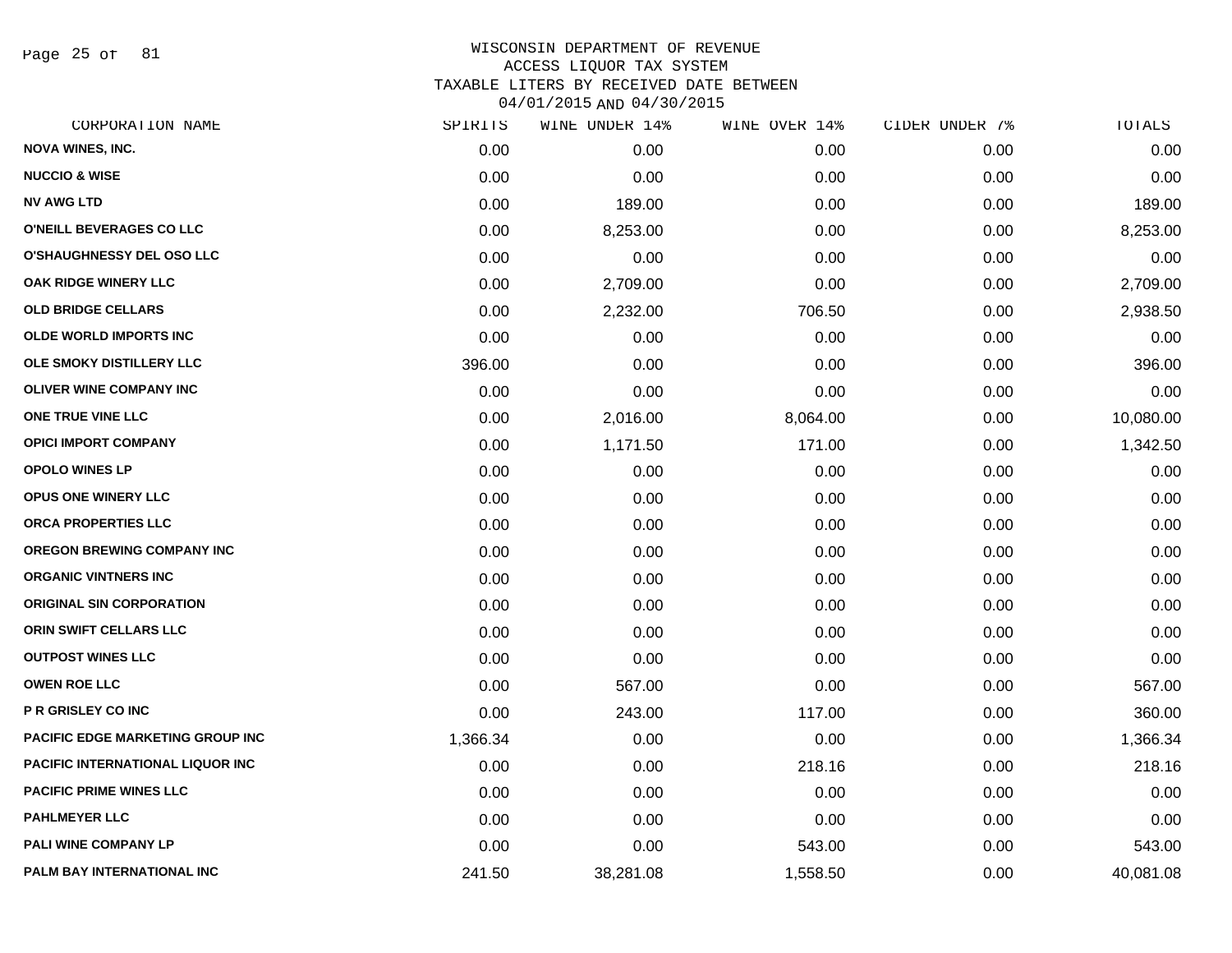Page 26 of 81

| CORPORATION NAME                        | SPIRITS   | WINE UNDER 14% | WINE OVER 14% | CIDER UNDER 7% | TOTALS    |
|-----------------------------------------|-----------|----------------|---------------|----------------|-----------|
| <b>PAMELA FRYE</b>                      | 0.00      | 0.00           | 0.00          | 0.00           | 0.00      |
| <b>PAMPA BEVERAGES LLC</b>              | 0.00      | 1,008.00       | 0.00          | 0.00           | 1,008.00  |
| <b>PANTHER CREEK CELLARS LLC</b>        | 0.00      | 0.00           | 0.00          | 0.00           | 0.00      |
| PARAGON VINEYARD CO INC                 | 0.00      | 289.00         | 126.00        | 0.00           | 415.00    |
| PARK STREET IMPORTS, LLC                | 225.00    | 0.00           | 0.00          | 0.00           | 225.00    |
| PARK WINE COMPANY INC                   | 0.00      | 0.00           | 0.00          | 0.00           | 0.00      |
| <b>PARKER STATION INC</b>               | 0.00      | 504.00         | 540.00        | 0.00           | 1,044.00  |
| <b>PARTIDA TEQUILA LLC</b>              | 0.00      | 0.00           | 0.00          | 0.00           | 0.00      |
| <b>PASTERNAK WINE IMPORTS LLC</b>       | 0.00      | 2,781.00       | 126.00        | 0.00           | 2,907.00  |
| <b>PATERNO IMPORTS LTD</b>              | 139.50    | 23,751.00      | 2,054.10      | 0.00           | 25,944.60 |
| <b>PATRICIO C MATA</b>                  | 0.00      | 2,727.00       | 441.00        | 0.00           | 3,168.00  |
| <b>PATRICK A RONEY</b>                  | 0.00      | 9,138.00       | 189.00        | 0.00           | 9,327.00  |
| <b>PATRON SPIRITS COMPANY</b>           | 20,931.90 | 0.00           | 0.00          | 0.00           | 20,931.90 |
| <b>PATZ &amp; HALL WINE COMPANY INC</b> | 0.00      | 0.00           | 45.00         | 0.00           | 45.00     |
| PAUL HOBBS IMPORTS INC                  | 0.00      | 0.00           | 166.50        | 0.00           | 166.50    |
| PAUL HOBBS WINERY LP                    | 0.00      | 0.00           | 0.00          | 0.00           | 0.00      |
| <b>PAUL W QUACKENBUSH</b>               | 0.00      | 0.00           | 0.00          | 0.00           | 0.00      |
| <b>PAULANER USA LLC</b>                 | 0.00      | 0.00           | 0.00          | 0.00           | 0.00      |
| <b>PAVI WINES LLC</b>                   | 0.00      | 0.00           | 0.00          | 0.00           | 0.00      |
| <b>PAWEL LATO</b>                       | 0.00      | 0.00           | 0.00          | 0.00           | 0.00      |
| <b>PAX MAHLE WINES LLC</b>              | 0.00      | 0.00           | 126.00        | 0.00           | 126.00    |
| <b>PEACH SYSTEMS INC</b>                | 0.00      | 0.00           | 0.00          | 0.00           | 0.00      |
| PEACHY CANYON WINERY                    | 0.00      | 0.00           | 0.00          | 0.00           | 0.00      |
| PEJU FAMILY OPERATING PARTNERSHIP LP    | 0.00      | 0.00           | 0.00          | 0.00           | 0.00      |
| <b>PENNER-ASH LLC</b>                   | 0.00      | 0.00           | 0.00          | 0.00           | 0.00      |
| PEPPER BRIDGE WINERY LLC                | 0.00      | 0.00           | 144.00        | 0.00           | 144.00    |
| PERFECTA CAMERA CORP                    | 0.00      | 441.00         | 0.00          | 0.00           | 441.00    |
| PERNOD RICARD USA LLC                   | 76,156.95 | 13,337.53      | 810.00        | 0.00           | 90,304.48 |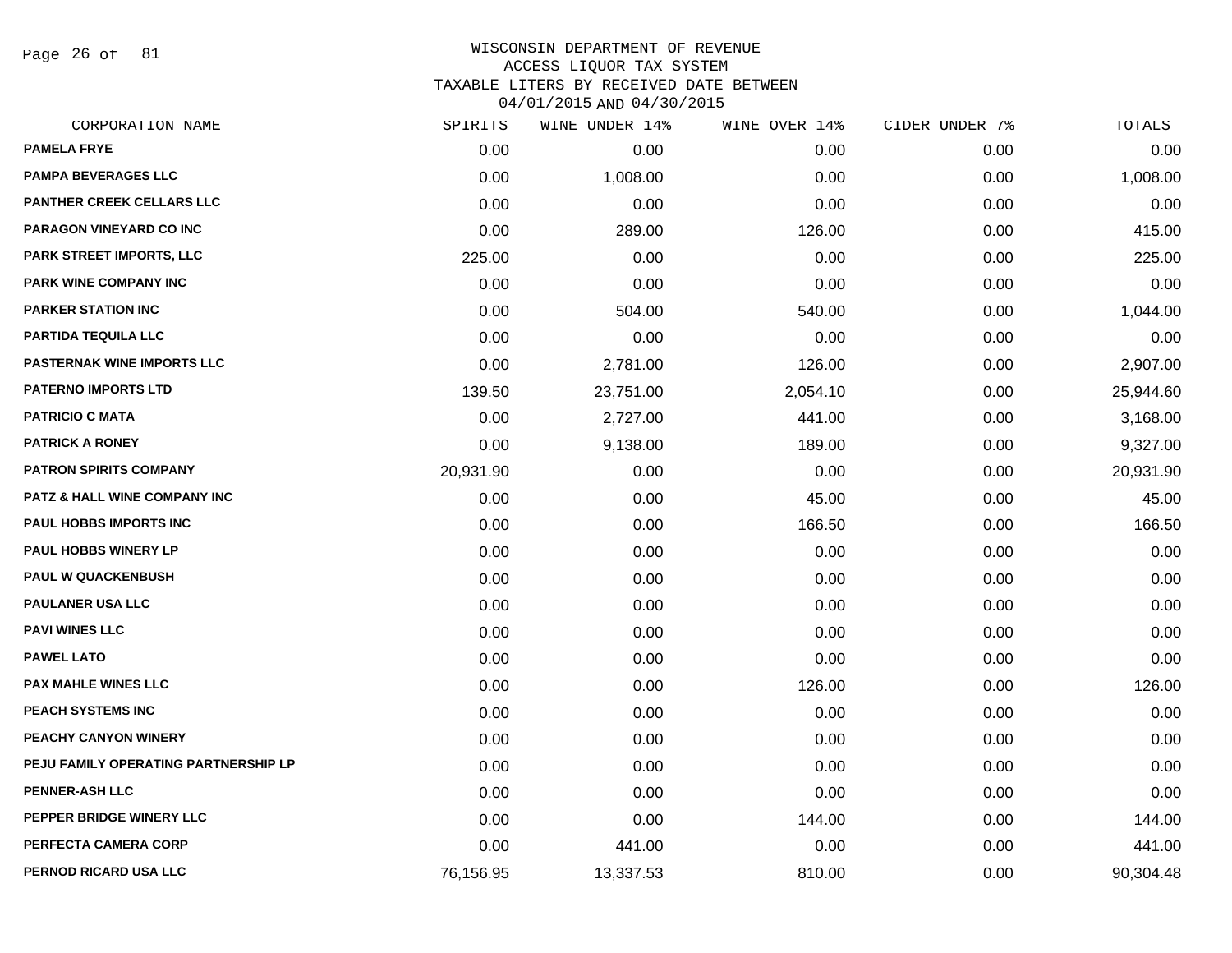Page 27 of 81

| CORPORATION NAME                            | SPIRITS    | WINE UNDER 14% | WINE OVER 14% | CIDER UNDER 7% | TOTALS     |
|---------------------------------------------|------------|----------------|---------------|----------------|------------|
| PETER ANDREW LLC                            | 0.00       | 0.00           | 0.00          | 0.00           | 0.00       |
| <b>PETER M MESROBIAN</b>                    | 0.00       | 1.50           | 8.25          | 0.00           | 9.75       |
| <b>PETER ROSBACK</b>                        | 0.00       | 0.00           | 0.00          | 0.00           | 0.00       |
| PETERSON WINERY LLC                         | 0.00       | 72.00          | 0.00          | 0.00           | 72.00      |
| <b>PHILIP LAROCCA</b>                       | 0.00       | 0.00           | 0.00          | 0.00           | 0.00       |
| PHILIP TOGNI VINEYARD LP                    | 0.00       | 0.00           | 0.00          | 0.00           | 0.00       |
| PHILLIP STEINSCHREIBER                      | 0.00       | 0.00           | 0.00          | 0.00           | 0.00       |
| <b>PHILLIPS FARMS LLC</b>                   | 0.00       | 0.00           | 4,815.00      | 0.00           | 4,815.00   |
| PIEDMONT DISTILLERS INC                     | 0.00       | 0.00           | 0.00          | 0.00           | 0.00       |
| <b>PINE RIDGE WINERY LLC</b>                | 0.00       | 1,692.00       | 504.00        | 0.00           | 2,196.00   |
| <b>PL BRANDS INC</b>                        | 0.00       | 0.00           | 0.00          | 0.00           | 0.00       |
| PLATA WINE PARTNERS LLC                     | 0.00       | 0.00           | 0.00          | 0.00           | 0.00       |
| PLUME RIDGE IRREVOCABLE TRUST               | 0.00       | 189.00         | 0.00          | 0.00           | 189.00     |
| POPCORN SUTTON DISTILLING LLC               | 0.00       | 0.00           | 0.00          | 0.00           | 0.00       |
| <b>POST WINERY INC</b>                      | 0.00       | 0.00           | 0.00          | 0.00           | 0.00       |
| <b>PRAGER WINERY &amp; PORT WORKS, INC.</b> | 0.00       | 0.00           | 0.00          | 0.00           | 0.00       |
| <b>PRECEPT BRANDS LLC</b>                   | 0.00       | 27,667.50      | 1,197.00      | 0.00           | 28,864.50  |
| PREMIERE DISTILLERY LLC                     | 0.00       | 0.00           | 0.00          | 0.00           | 0.00       |
| <b>PREMIUM PORT WINES INC</b>               | 0.00       | 126.00         | 387.00        | 0.00           | 513.00     |
| <b>PRESTIGE IMPORTS LLC</b>                 | 0.00       | 0.00           | 0.00          | 0.00           | 0.00       |
| <b>PRESTIGE WINE IMPORTS CORP</b>           | 0.00       | 1,854.00       | 0.00          | 0.00           | 1,854.00   |
| PRICHARDS DISTILLERY INC                    | 0.00       | 0.00           | 0.00          | 0.00           | 0.00       |
| PRIDE MOUNTAIN VINEYARDS LLC                | 0.00       | 0.00           | 162.00        | 0.00           | 162.00     |
| PRINCE MICHEL LLC                           | 0.00       | 27.00          | 0.00          | 0.00           | 27.00      |
| <b>PRO-LIQUITECH LLC</b>                    | 0.00       | 0.00           | 0.00          | 0.00           | 0.00       |
| PROST BEVERAGE COMPANY LLC                  | 0.00       | 0.00           | 0.00          | 0.00           | 0.00       |
| <b>PROXIMO SPIRITS INC</b>                  | 104,397.30 | 0.00           | 0.00          | 0.00           | 104,397.30 |
| <b>PRWL PARTNERS LLC</b>                    | 0.00       | 0.00           | 0.00          | 0.00           | 0.00       |
|                                             |            |                |               |                |            |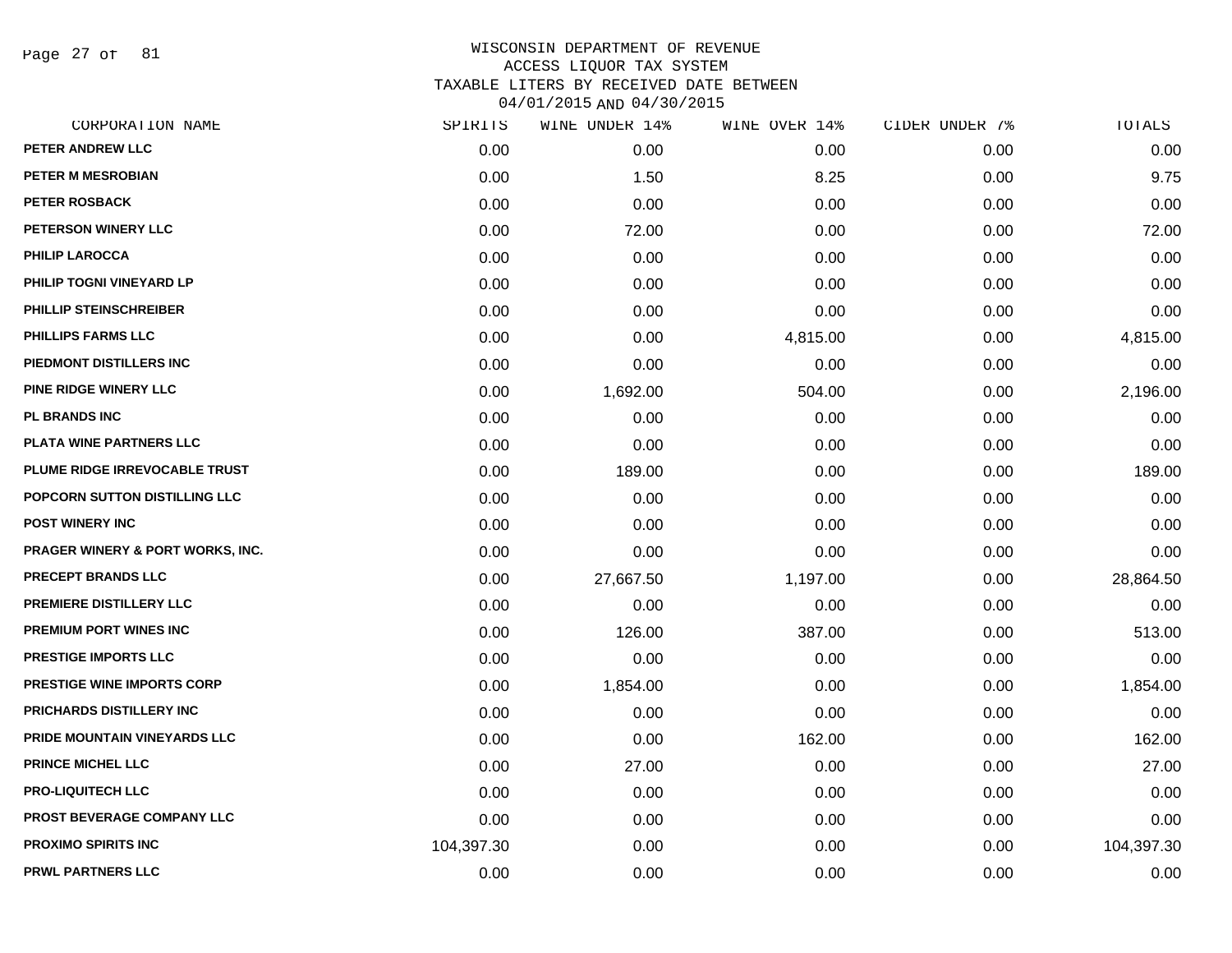Page 28 of 81

| CORPORATION NAME                            | SPIRITS  | WINE UNDER 14% | WINE OVER 14% | CIDER UNDER 7% | TOTALS   |
|---------------------------------------------|----------|----------------|---------------|----------------|----------|
| <b>PURPLE WINE COMPANY LLC</b>              | 0.00     | 756.00         | 252.00        | 0.00           | 1,008.00 |
| <b>QUANTUM WINES LLC</b>                    | 0.00     | 0.00           | 0.00          | 0.00           | 0.00     |
| QUILCEDA CREEK VINTNERS INC                 | 0.00     | 0.00           | 0.00          | 0.00           | 0.00     |
| <b>QUINTESSENTIAL LLC</b>                   | 0.00     | 927.00         | 171.00        | 0.00           | 1,098.00 |
| QUO VINO LLC                                | 0.00     | 0.00           | 0.00          | 0.00           | 0.00     |
| <b>R &amp; B CELLARS INC</b>                | 0.00     | 0.00           | 0.00          | 0.00           | 0.00     |
| <b>R &amp; G SCHATZ FARMS INC</b>           | 0.00     | 0.00           | 0.00          | 0.00           | 0.00     |
| <b>R &amp; M BRANDS INC</b>                 | 1,170.00 | 0.00           | 0.00          | 0.00           | 1,170.00 |
| <b>R H KEENAN CO</b>                        | 0.00     | 0.00           | 0.00          | 0.00           | 0.00     |
| <b>R LAWSON ENTERPRISES LLC</b>             | 0.00     | 0.00           | 0.00          | 0.00           | 0.00     |
| <b>RACINE WINE CO LLC</b>                   | 0.00     | 0.00           | 0.00          | 0.00           | 0.00     |
| <b>RAINIER WINE LLC</b>                     | 0.00     | 0.00           | 0.00          | 0.00           | 0.00     |
| <b>RAMEY WINE CELLARS INC</b>               | 0.00     | 270.00         | 126.00        | 0.00           | 396.00   |
| <b>RANSOM SPIRITS LLC</b>                   | 26.16    | 16.65          | 0.00          | 0.00           | 42.81    |
| <b>RB WINE ASSOCIATES LLC</b>               | 0.00     | 0.00           | 0.00          | 0.00           | 0.00     |
| <b>RBZ VINEYARDS LLC</b>                    | 0.00     | 0.00           | 0.00          | 0.00           | 0.00     |
| <b>RED CAR WINE COMPANY LLC</b>             | 0.00     | 0.00           | 369.00        | 0.00           | 369.00   |
| <b>REDEMPTION SPIRITS LLC</b>               | 0.00     | 0.00           | 252.00        | 0.00           | 252.00   |
| <b>REGAL WINE IMPORTS INC</b>               | 0.00     | 1,710.00       | 0.00          | 0.00           | 1,710.00 |
| <b>REGUSCI WINERY INC</b>                   | 0.00     | 0.00           | 45.00         | 0.00           | 45.00    |
| <b>REMY COINTREAU AMERIQUE USA</b>          | 4,249.50 | 18.00          | 0.00          | 0.00           | 4,267.50 |
| <b>REN ACQUISITION INC</b>                  | 0.00     | 0.00           | 0.00          | 0.00           | 0.00     |
| <b>RENO G FARINELLI &amp; JOSEF H SHEBL</b> | 0.00     | 0.00           | 117.35        | 0.00           | 117.35   |
| <b>RENT A BBQ</b>                           | 0.00     | 0.00           | 0.00          | 0.00           | 0.00     |
| <b>RESERVA WINES LLC</b>                    | 0.00     | 0.00           | 0.00          | 0.00           | 0.00     |
| <b>REYNOLDS CREATIVE PRODUCTS INC</b>       | 0.00     | 0.00           | 0.00          | 0.00           | 0.00     |
| <b>RGI BRANDS LLC</b>                       | 0.00     | 0.00           | 0.00          | 0.00           | 0.00     |
| <b>RICHARD C POE II</b>                     | 0.00     | 0.00           | 0.00          | 0.00           | 0.00     |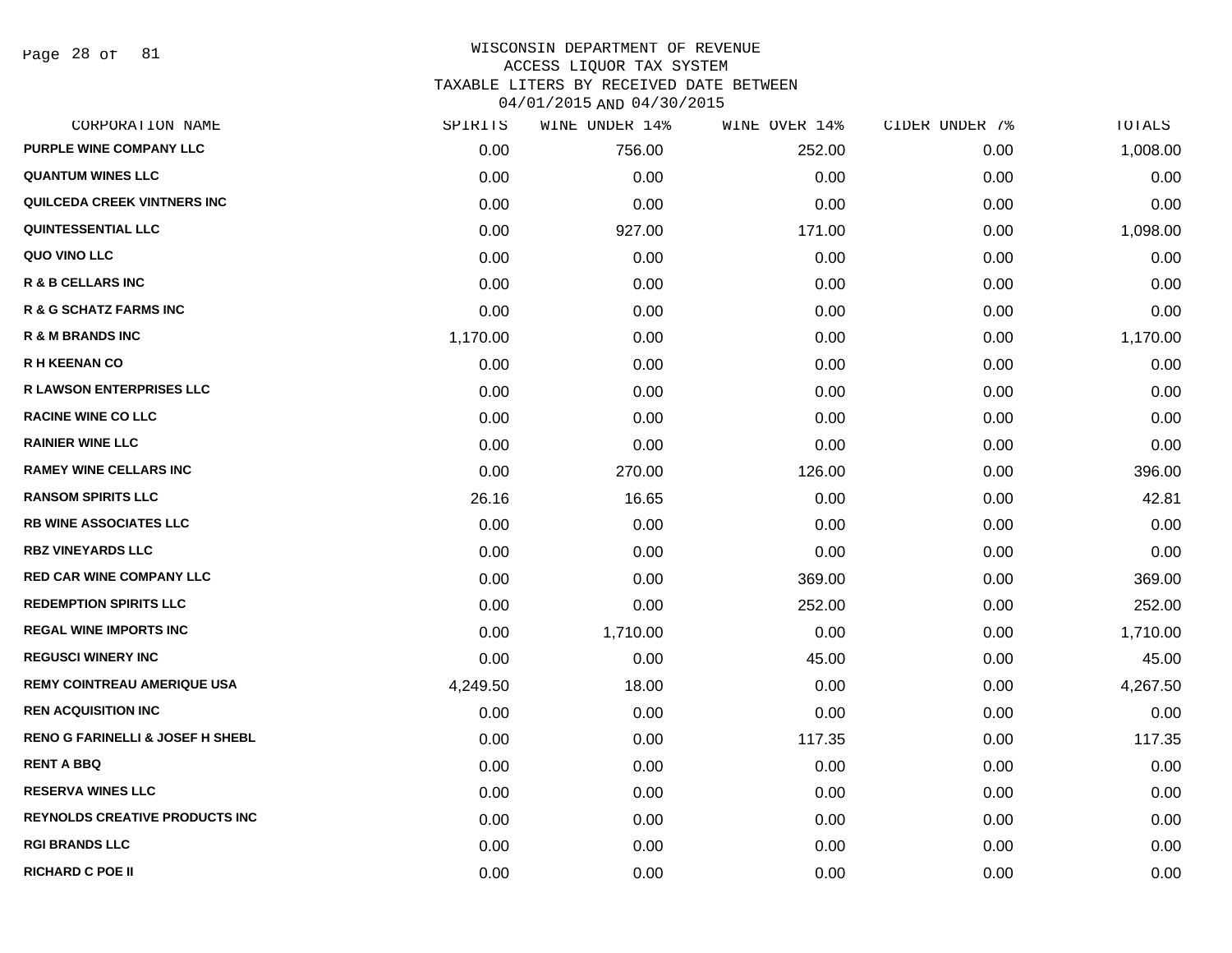Page 29 of 81

#### WISCONSIN DEPARTMENT OF REVENUE ACCESS LIQUOR TAX SYSTEM

TAXABLE LITERS BY RECEIVED DATE BETWEEN

| CORPORATION NAME                                 | SPIRITS | WINE UNDER 14% | WINE OVER 14% | CIDER UNDER 7% | TOTALS   |
|--------------------------------------------------|---------|----------------|---------------|----------------|----------|
| <b>RICHARD STELTZNER</b>                         | 0.00    | 0.00           | 0.00          | 0.00           | 0.00     |
| <b>RIDGE VINEYARDS INC</b>                       | 0.00    | 154.50         | 498.00        | 0.00           | 652.50   |
| <b>RIONDO USA LLC</b>                            | 0.00    | 256.32         | 0.00          | 0.00           | 256.32   |
| <b>RIVER VIEW WINERY LLC</b>                     | 0.00    | 0.00           | 0.00          | 0.00           | 0.00     |
| <b>RO SALES &amp; DISTRIBUTION SERVICES INC.</b> | 0.00    | 1,134.00       | 0.00          | 0.00           | 1,134.00 |
| <b>ROADSEND FARM LLC</b>                         | 0.00    | 0.00           | 0.00          | 0.00           | 0.00     |
| <b>ROBERT A CUTTER</b>                           | 0.00    | 216.00         | 0.00          | 0.00           | 216.00   |
| <b>ROBERT CRAIG WINERY LP</b>                    | 0.00    | 0.00           | 0.00          | 0.00           | 0.00     |
| <b>ROBERT J COOPER</b>                           | 983.25  | 0.00           | 0.00          | 0.00           | 983.25   |
| <b>ROBERT J GROSS</b>                            | 0.00    | 126.00         | 0.00          | 0.00           | 126.00   |
| <b>ROBERT KACHER SELECTIONS LLC</b>              | 0.00    | 755.25         | 0.00          | 0.00           | 755.25   |
| <b>ROBERT L HUDSON</b>                           | 0.00    | 0.00           | 0.00          | 0.00           | 0.00     |
| <b>ROBERT TALBOTT INC</b>                        | 0.00    | 0.00           | 126.00        | 0.00           | 126.00   |
| ROBERT YOUNG ESTATE WINERY LLC                   | 0.00    | 0.00           | 0.00          | 0.00           | 0.00     |
| <b>ROCK SAKE LLC</b>                             | 0.00    | 0.00           | 0.00          | 0.00           | 0.00     |
| <b>ROCK WALL WINE COMPANY INC</b>                | 0.00    | 0.00           | 0.00          | 0.00           | 0.00     |
| <b>ROCLAND WINE IMPORTS</b>                      | 0.00    | 0.00           | 0.00          | 0.00           | 0.00     |
| <b>ROMBAUER VINEYARDS INC</b>                    | 0.00    | 0.00           | 1,260.00      | 0.00           | 1,260.00 |
| <b>RONALD J WICKER</b>                           | 0.00    | 0.00           | 93.00         | 0.00           | 93.00    |
| <b>ROOTS RUN DEEP LLC</b>                        | 0.00    | 0.00           | 0.00          | 0.00           | 0.00     |
| <b>ROSE IMPORTING &amp; DISTRIBUTING LLC</b>     | 0.00    | 189.00         | 45.00         | 0.00           | 234.00   |
| <b>ROSENTHAL WINE MERCHANT NY LTD</b>            | 0.00    | 0.00           | 0.00          | 0.00           | 0.00     |
| <b>ROTTA WINERY LLC</b>                          | 0.00    | 0.75           | 7.50          | 0.00           | 8.25     |
| <b>ROUND HILL CELLARS</b>                        | 0.00    | 0.00           | 0.00          | 0.00           | 0.00     |
| <b>ROUND POND ESTATE LLC</b>                     | 0.00    | 0.00           | 297.00        | 0.00           | 297.00   |
| <b>ROYAL WINE CORPORATION</b>                    | 0.00    | 0.00           | 0.00          | 0.00           | 0.00     |
| <b>RUBISSOW FAMILY WINES LLC</b>                 | 0.00    | 0.00           | 0.00          | 0.00           | 0.00     |
| <b>RUED WINERY INC</b>                           | 0.00    | 0.00           | 0.00          | 0.00           | 0.00     |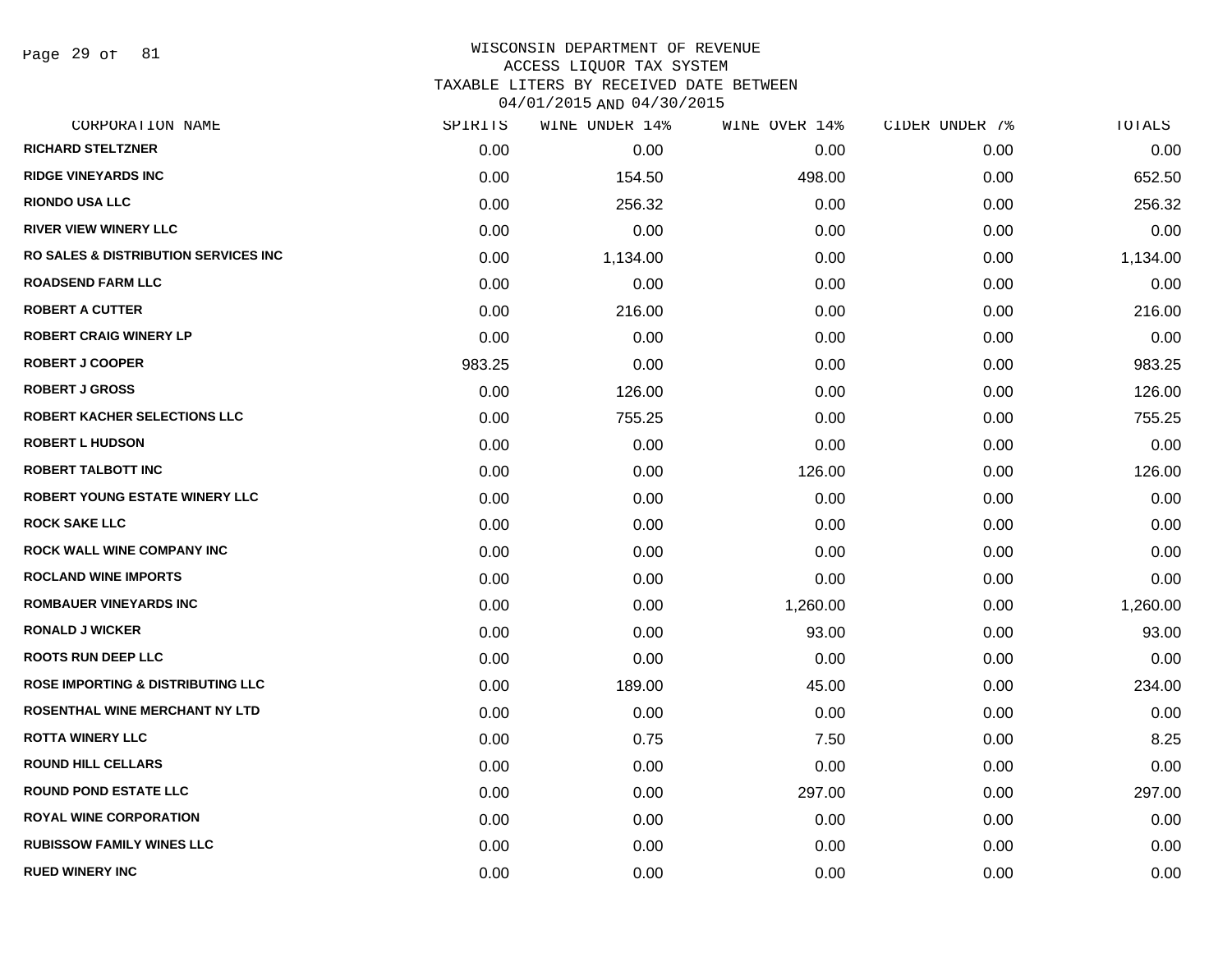Page 30 of 81

## WISCONSIN DEPARTMENT OF REVENUE ACCESS LIQUOR TAX SYSTEM

TAXABLE LITERS BY RECEIVED DATE BETWEEN

| CORPORATION NAME                            | SPIRITS    | WINE UNDER 14% | WINE OVER 14% | CIDER UNDER 7% | TOTALS     |
|---------------------------------------------|------------|----------------|---------------|----------------|------------|
| RUSSIAN STANDARD VODKA (USA) INC            | 2,403.00   | 0.00           | 0.00          | 0.00           | 2,403.00   |
| <b>SLJ GROUP INC</b>                        | 0.00       | 18,987.18      | 8,760.01      | 0.00           | 27,747.19  |
| <b>SABEMOS BEVERAGES LLC</b>                | 0.00       | 0.00           | 0.00          | 0.00           | 0.00       |
| <b>SAINTSBURY LLC</b>                       | 0.00       | 0.00           | 0.00          | 0.00           | 0.00       |
| <b>SAKEONE CORPORATION</b>                  | 0.00       | 440.40         | 1,170.36      | 0.00           | 1,610.76   |
| <b>SALT OF THE EARTH LP</b>                 | 0.00       | 0.00           | 0.00          | 0.00           | 0.00       |
| <b>SAN ANTONIO WINERY INC</b>               | 0.00       | 769.47         | 36.00         | 0.00           | 805.47     |
| <b>SAN FRANCISCO WINE EXCHANGE INC</b>      | 0.00       | 1,336.00       | 27.00         | 0.00           | 1,363.00   |
| SAN GABRIEL VALLEY WAREHOUSE & STORAGE INC  | 0.00       | 0.00           | 396.00        | 0.00           | 396.00     |
| <b>SAN JOAQUIN WINE COMPANY INC</b>         | 0.00       | 324.00         | 0.00          | 0.00           | 324.00     |
| <b>SAN LUIS SPIRITS INC</b>                 | 664.50     | 0.00           | 0.00          | 0.00           | 664.50     |
| <b>SAN MARTINO IMPORTS INC</b>              | 0.00       | 0.00           | 0.00          | 0.00           | 0.00       |
| <b>SANGLIER CELLARS LLC</b>                 | 0.00       | 0.00           | 0.00          | 0.00           | 0.00       |
| <b>SANGLIER SELECTIONS LLC</b>              | 0.00       | 1,035.00       | 0.00          | 0.00           | 1,035.00   |
| <b>SANS LIEGE INC</b>                       | 0.00       | 0.00           | 0.00          | 0.00           | 0.00       |
| <b>SANS WINE &amp; SPIRITS CO</b>           | 0.00       | 0.00           | 0.00          | 0.00           | 0.00       |
| <b>SANTA MARGHERITA USA INC</b>             | 0.00       | 0.00           | 0.00          | 0.00           | 0.00       |
| <b>SARACINA VINEYARDS LLC</b>               | 0.00       | 126.00         | 144.00        | 0.00           | 270.00     |
| <b>SARMENTO'S IMPORTS &amp; EXPORTS INC</b> | 0.00       | 0.00           | 0.00          | 0.00           | 0.00       |
| <b>SAVIAH ROSE WINERY LLC</b>               | 0.00       | 0.00           | 0.00          | 0.00           | 0.00       |
| <b>SAVIO SOARES SELECTIONS CORP</b>         | 0.00       | 0.00           | 0.00          | 0.00           | 0.00       |
| <b>SAVVY DISTILLERS LP</b>                  | 2,937.00   | 0.00           | 0.00          | 0.00           | 2,937.00   |
| <b>SAZERAC COMPANY INC</b>                  | 289,162.65 | 233.98         | 380.97        | 0.00           | 289,777.60 |
| <b>SAZERAC NORTH AMERICA INC</b>            | 724,984.80 | 0.00           | 0.00          | 0.00           | 724,984.80 |
| <b>SBRAGIA FAMILY VINEYARDS LLC</b>         | 0.00       | 0.00           | 0.00          | 0.00           | 0.00       |
| <b>SCENIC ROOT WINEGROWERS LLC</b>          | 0.00       | 0.00           | 0.00          | 0.00           | 0.00       |
| <b>SCHEID VINEYARDS CALIFORNIA INC</b>      | 0.00       | 1,503.00       | 0.00          | 0.00           | 1,503.00   |
| <b>SCHMITT SOHNE INC</b>                    | 0.00       | 0.00           | 0.00          | 0.00           | 0.00       |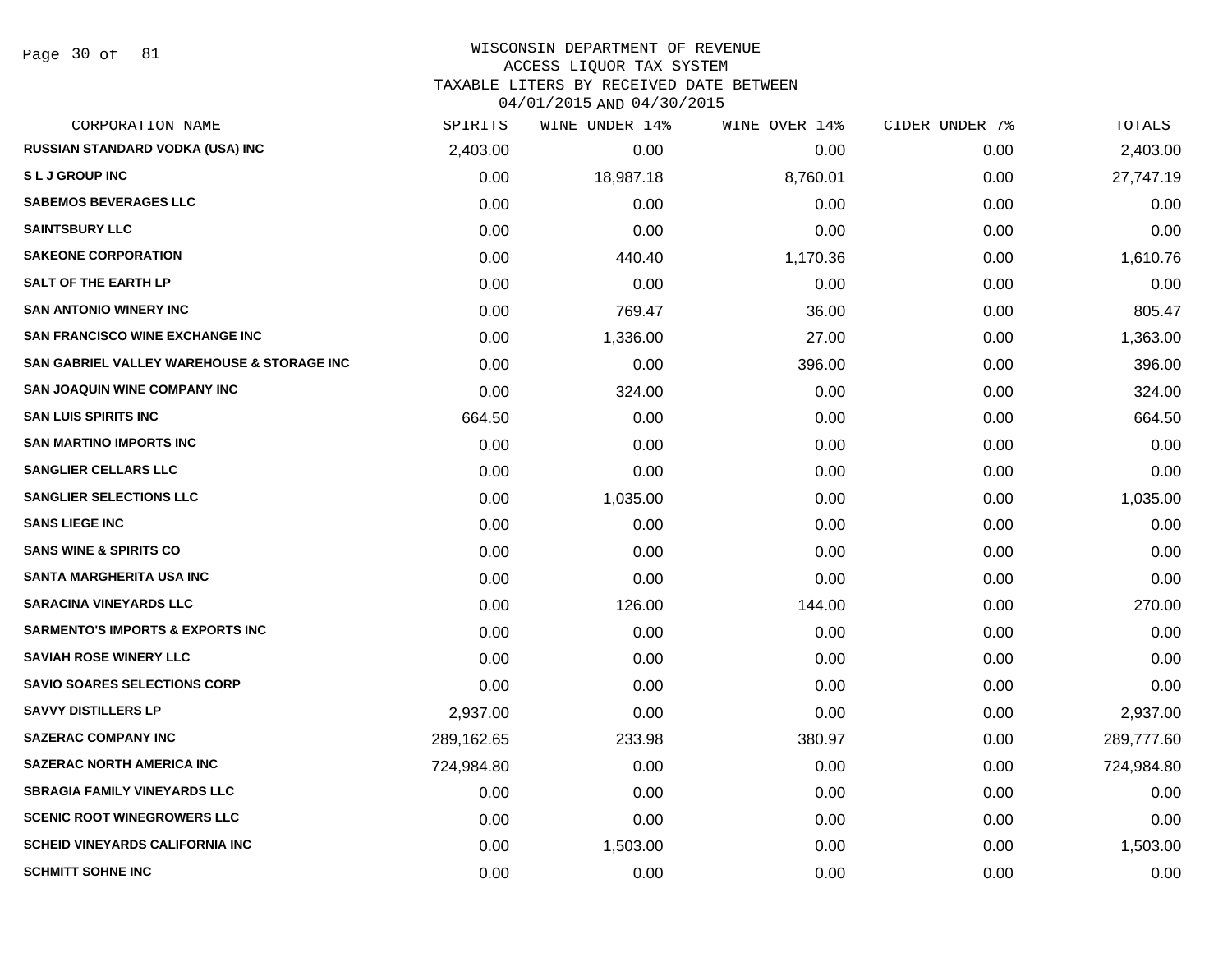Page 31 of 81

| CORPORATION NAME                      | SPIRITS   | WINE UNDER 14% | WINE OVER 14% | CIDER UNDER 7% | TOTALS    |
|---------------------------------------|-----------|----------------|---------------|----------------|-----------|
| <b>SCHUG WINERY LLC</b>               | 0.00      | 288.00         | 90.00         | 0.00           | 378.00    |
| <b>SCHUMACHER IMPORTS INC</b>         | 0.00      | 0.00           | 0.00          | 0.00           | 0.00      |
| <b>SCOPERTA IMPORTING CO INC</b>      | 0.00      | 1,530.00       | 0.00          | 0.00           | 1,530.00  |
| SCOTT PAUL WINES OREGON LLC           | 0.00      | 0.00           | 0.00          | 0.00           | 0.00      |
| SEATTLE CIDER COMPANY LLC             | 0.00      | 0.00           | 0.00          | 4,982.67       | 4,982.67  |
| <b>SEAVEY VINEYARD LP</b>             | 0.00      | 0.00           | 0.00          | 0.00           | 0.00      |
| <b>SELBY ENTERPRISES INC</b>          | 0.00      | 0.00           | 0.00          | 0.00           | 0.00      |
| SELECTIVE WINE ESTATES INC            | 0.00      | 630.00         | 0.00          | 0.00           | 630.00    |
| <b>SERGEY CHISTOV</b>                 | 0.00      | 0.00           | 0.00          | 0.00           | 0.00      |
| <b>SERRALLES USA LLC</b>              | 6,334.50  | 0.00           | 0.00          | 0.00           | 6,334.50  |
| <b>SEVEN HILLS WINERY LLC</b>         | 0.00      | 342.00         | 414.00        | 0.00           | 756.00    |
| <b>SHAFER VINEYARDS INC</b>           | 0.00      | 0.00           | 0.00          | 0.00           | 0.00      |
| <b>SHANE WINE CELLARS LLC</b>         | 0.00      | 0.00           | 0.00          | 0.00           | 0.00      |
| <b>SHANNON RIDGE INC</b>              | 0.00      | 5,670.00       | 126.00        | 0.00           | 5,796.00  |
| <b>SHAW-ROSS HOLDING CO LLC</b>       | 1,422.00  | 5,589.00       | 81.00         | 0.00           | 7,092.00  |
| SHEA WINE CELLARS LLC                 | 0.00      | 0.00           | 252.00        | 0.00           | 252.00    |
| <b>SHELTON MACKENZIE WINE COMPANY</b> | 0.00      | 0.00           | 144.00        | 0.00           | 144.00    |
| SIDNEY FRANK IMPORTING CO INC         | 1,949.10  | 330.00         | 1,708.20      | 0.00           | 3,987.30  |
| <b>SILVER OAK WINE CELLARS LP</b>     | 0.00      | 666.00         | 18.00         | 0.00           | 684.00    |
| <b>SIMIONI IMPORTS LLC</b>            | 0.00      | 0.00           | 0.00          | 0.00           | 0.00      |
| <b>SINSKEY VINEYARDS INC</b>          | 0.00      | 33.28          | 0.00          | 0.00           | 33.28     |
| <b>SIX SIGMA WINERY LLC</b>           | 0.00      | 0.00           | 0.00          | 0.00           | 0.00      |
| <b>SKALLI CORPORATION</b>             | 0.00      | 693.00         | 189.00        | 0.00           | 882.00    |
| <b>SKINNER-DAVENA LLC</b>             | 0.00      | 0.00           | 0.00          | 0.00           | 0.00      |
| <b>SKYY SPIRITS LLC</b>               | 77,316.00 | 0.00           | 0.00          | 0.00           | 77,316.00 |
| <b>SLO DOWN WINES LLC</b>             | 0.00      | 504.00         | 0.00          | 0.00           | 504.00    |
| <b>SMALL VINES WINES INC</b>          | 0.00      | 2.25           | 0.00          | 0.00           | 2.25      |
| <b>SMITH &amp; SMITH</b>              | 0.00      | 0.00           | 0.00          | 0.00           | 0.00      |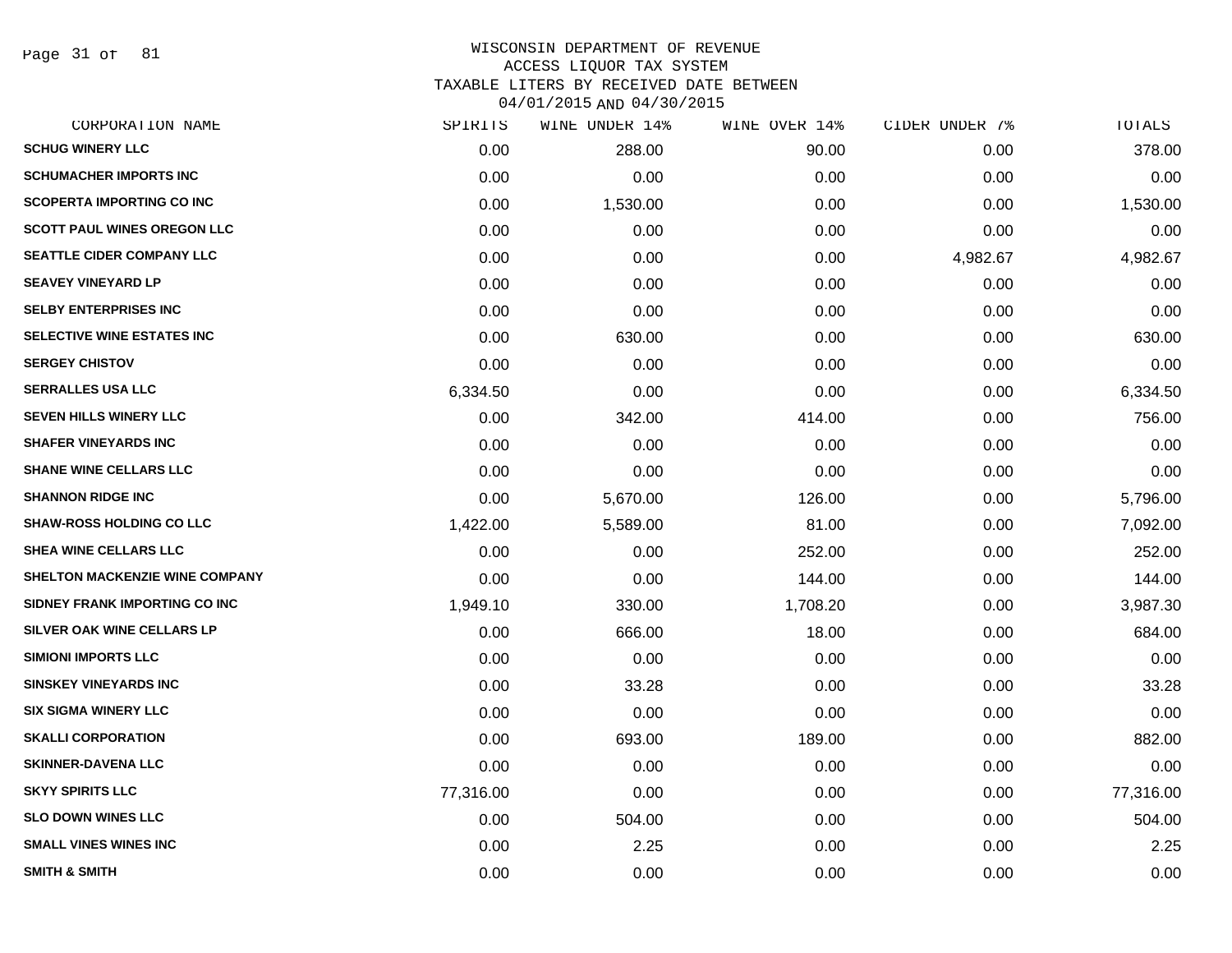Page 32 of 81

| CORPORATION NAME                        | SPIRITS | WINE UNDER 14% | WINE OVER 14% | CIDER UNDER 7% | TOTALS    |
|-----------------------------------------|---------|----------------|---------------|----------------|-----------|
| <b>SOCIAL BLENDS LLC</b>                | 0.00    | 0.00           | 0.00          | 0.00           | 0.00      |
| SODA CANYON REAL ESTATE INVESTMENTS INC | 0.00    | 0.00           | 0.00          | 0.00           | 0.00      |
| SOGEVINUS FINE WINES USA INC            | 0.00    | 0.00           | 135.00        | 0.00           | 135.00    |
| <b>SOKOL BLOSSER LTD</b>                | 0.00    | 0.00           | 0.00          | 0.00           | 0.00      |
| <b>SOLENA CELLARS LLC</b>               | 0.00    | 0.00           | 0.00          | 0.00           | 0.00      |
| <b>SOMERSTON WINE COMPANY, LLC</b>      | 0.00    | 0.00           | 0.00          | 0.00           | 0.00      |
| <b>SONOMA BEVERAGE WORKS INC</b>        | 0.00    | 0.00           | 0.00          | 1,072.16       | 1,072.16  |
| <b>SONOMA ESTATE VINTNERS LLC</b>       | 0.00    | 1,008.00       | 0.00          | 0.00           | 1,008.00  |
| <b>SONOMA WINE COMPANY LLC</b>          | 0.00    | 2,673.00       | 0.00          | 0.00           | 2,673.00  |
| <b>SOOS CREEK WINE CELLARS LLC</b>      | 0.00    | 0.00           | 342.00        | 0.00           | 342.00    |
| <b>SORELLE CASA FINE WINES LLC</b>      | 0.00    | 315.00         | 0.00          | 0.00           | 315.00    |
| <b>SOUTH BAY WINE GROUP LLC</b>         | 0.00    | 828.00         | 0.00          | 0.00           | 828.00    |
| <b>SOUTHERN STARZ INC</b>               | 0.00    | 810.00         | 418.50        | 0.00           | 1,228.50  |
| SOUTHERN WINE GROUP LLC                 | 0.00    | 594.00         | 0.00          | 0.00           | 594.00    |
| <b>SOVEREIGN BRANDS LLC</b>             | 0.00    | 1,957.50       | 0.00          | 0.00           | 1,957.50  |
| <b>SPARKLING OREGON LLC</b>             | 0.00    | 0.00           | 0.00          | 0.00           | 0.00      |
| <b>SPEAKEASY SPIRITS LLC</b>            | 360.00  | 0.00           | 0.00          | 0.00           | 360.00    |
| SPECIALTY MARKETING GROUP               | 0.00    | 0.00           | 0.00          | 0.00           | 0.00      |
| <b>SPENCER HOOPES</b>                   | 0.00    | 0.00           | 0.00          | 0.00           | 0.00      |
| <b>SPIRIT IMPORTS INC</b>               | 0.00    | 0.00           | 0.00          | 0.00           | 0.00      |
| <b>SPOTTSWOODE WINERY INC</b>           | 0.00    | 0.00           | 0.00          | 0.00           | 0.00      |
| <b>SPRING MOUNTAIN VINEYARD INC</b>     | 0.00    | 0.00           | 0.00          | 0.00           | 0.00      |
| <b>SQUARE ONE ORGANIC SPIRITS LLC</b>   | 0.00    | 0.00           | 0.00          | 0.00           | 0.00      |
| <b>SQUARE ONE ORGANIC SPIRITS LLC</b>   | 0.00    | 0.00           | 0.00          | 0.00           | 0.00      |
| <b>ST GEORGE SPIRITS INC</b>            | 213.27  | 0.00           | 0.00          | 0.00           | 213.27    |
| <b>ST HELENA ESTATE LLC</b>             | 0.00    | 0.00           | 0.00          | 0.00           | 0.00      |
| <b>ST INNOCENT LTD</b>                  | 0.00    | 0.00           | 0.00          | 0.00           | 0.00      |
| ST JULIAN WINE COMPANY INC              | 0.00    | 10,391.20      | 442.90        | 0.00           | 10,834.10 |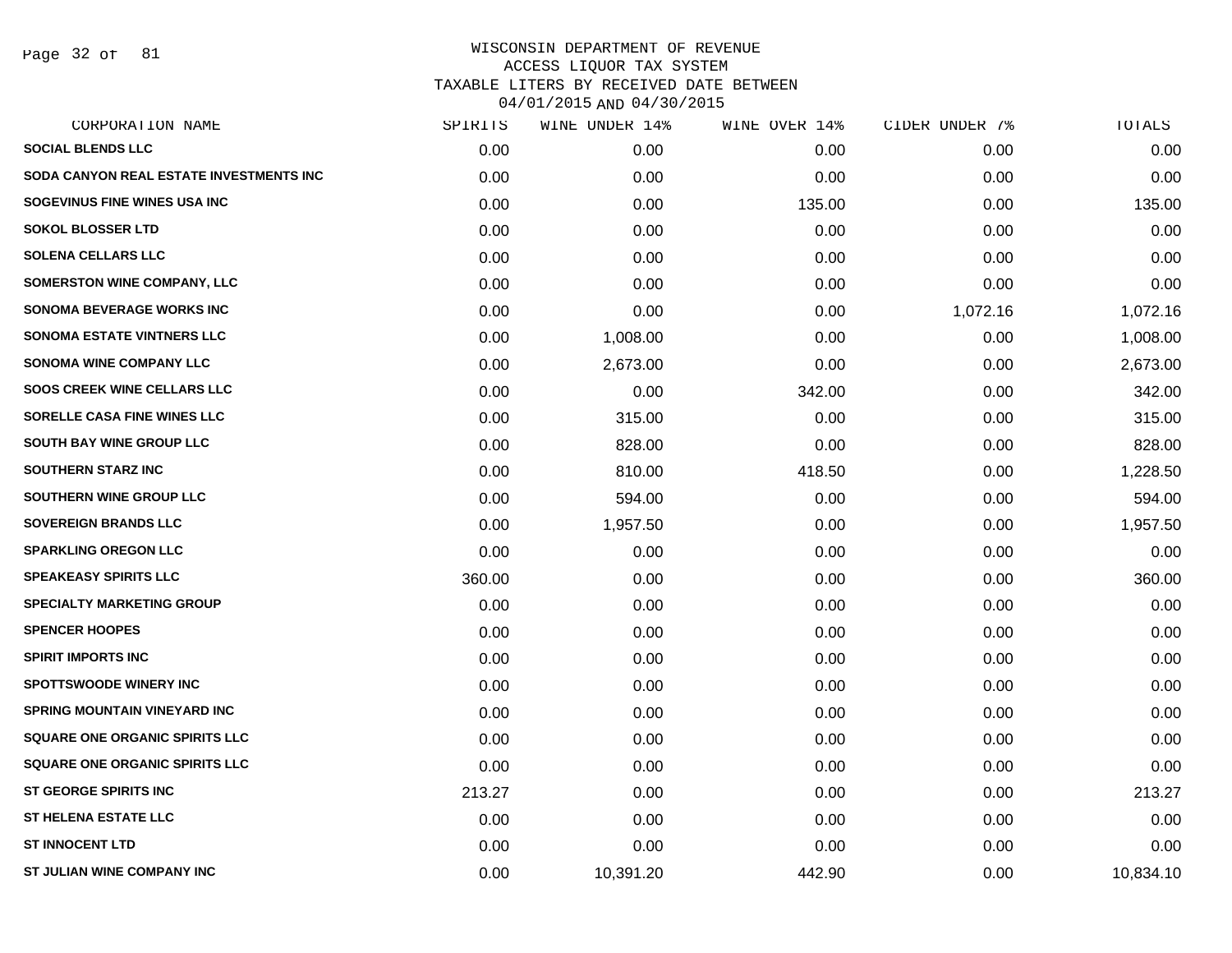| CORPORATION NAME                             | SPIRITS | WINE UNDER 14% | WINE OVER 14% | CIDER UNDER 7% | TOTALS     |
|----------------------------------------------|---------|----------------|---------------|----------------|------------|
| ST KILLIAN IMPORTING CO INC                  | 0.00    | 0.00           | 0.00          | 0.00           | 0.00       |
| <b>STACKED WINES LLC</b>                     | 0.00    | 720.00         | 0.00          | 0.00           | 720.00     |
| <b>STACY RYBACKI</b>                         | 0.00    | 0.00           | 0.00          | 0.00           | 0.00       |
| <b>STAGLIN FAMILY VINEYARD LLC</b>           | 0.00    | 0.00           | 0.00          | 0.00           | 0.00       |
| <b>STANLEY STAWSKI DIST CO INC</b>           | 87.02   | 108.00         | 9.00          | 0.00           | 204.02     |
| <b>STAR INDUSTRIES INC</b>                   | 0.00    | 0.00           | 0.00          | 0.00           | 0.00       |
| <b>STARRY NIGHT WINERY LLC</b>               | 0.00    | 0.00           | 0.00          | 0.00           | 0.00       |
| STE MICHELLE WINE ESTATES LTD                | 36.00   | 109,971.00     | 7,996.50      | 0.00           | 118,003.50 |
| <b>STEELE WINES INC</b>                      | 0.00    | 81.00          | 0.00          | 0.00           | 81.00      |
| <b>STELLAR IMPORTING COMPANY LLC</b>         | 0.00    | 153.00         | 0.00          | 0.00           | 153.00     |
| <b>STEPHAN VINEYARD INC</b>                  | 0.00    | 0.00           | 0.00          | 0.00           | 0.00       |
| STEPHEN DOOLEY WINE CO INC                   | 0.00    | 0.00           | 0.00          | 0.00           | 0.00       |
| <b>STEVE MILES SELECTIONS INC</b>            | 0.00    | 294.75         | 81.00         | 0.00           | 375.75     |
| <b>STEVEN EDMUNDS &amp; CORNELIA ST JOHN</b> | 0.00    | 0.00           | 0.00          | 0.00           | 0.00       |
| <b>STEZ &amp; BOWER</b>                      | 0.00    | 0.00           | 0.00          | 0.00           | 0.00       |
| <b>STOLI GROUP (USA) LLC</b>                 | 0.00    | 63.00          | 4.50          | 0.00           | 67.50      |
| <b>STOLLER VINEYARDS INC</b>                 | 0.00    | 0.00           | 0.00          | 0.00           | 0.00       |
| STOLLER WHOLESALE WINE & SPIRITS INC         | 328.50  | 0.00           | 0.00          | 0.00           | 328.50     |
| <b>STOLPMAN VINEYARDS LLC</b>                | 0.00    | 0.00           | 0.00          | 0.00           | 0.00       |
| <b>STONEBRAKER-SOLES INC</b>                 | 0.00    | 108.00         | 0.00          | 0.00           | 108.00     |
| <b>STONECUSHION INC</b>                      | 0.00    | 0.00           | 126.00        | 0.00           | 126.00     |
| SUPREX INTERNATIONAL LTD                     | 0.00    | 0.00           | 0.00          | 0.00           | 0.00       |
| <b>SURVILLE ENTERPRISES CORP</b>             | 0.00    | 1,152.00       | 0.00          | 0.00           | 1,152.00   |
| <b>SUTTER HOME WINERY INC</b>                | 265.50  | 261,787.61     | 3,735.00      | 0.00           | 265,788.11 |
| <b>SVENSKA FOOD &amp; BEVERAGE LLC</b>       | 0.00    | 0.00           | 0.00          | 0.00           | 0.00       |
| <b>SVP WINERY LLC</b>                        | 0.00    | 1,008.00       | 0.00          | 0.00           | 1,008.00   |
| <b>SWANSON VINEYARDS &amp; WINERY</b>        | 0.00    | 0.00           | 27.00         | 0.00           | 27.00      |
| <b>SYLVESTER WINERY INC</b>                  | 0.00    | 0.00           | 0.00          | 0.00           | 0.00       |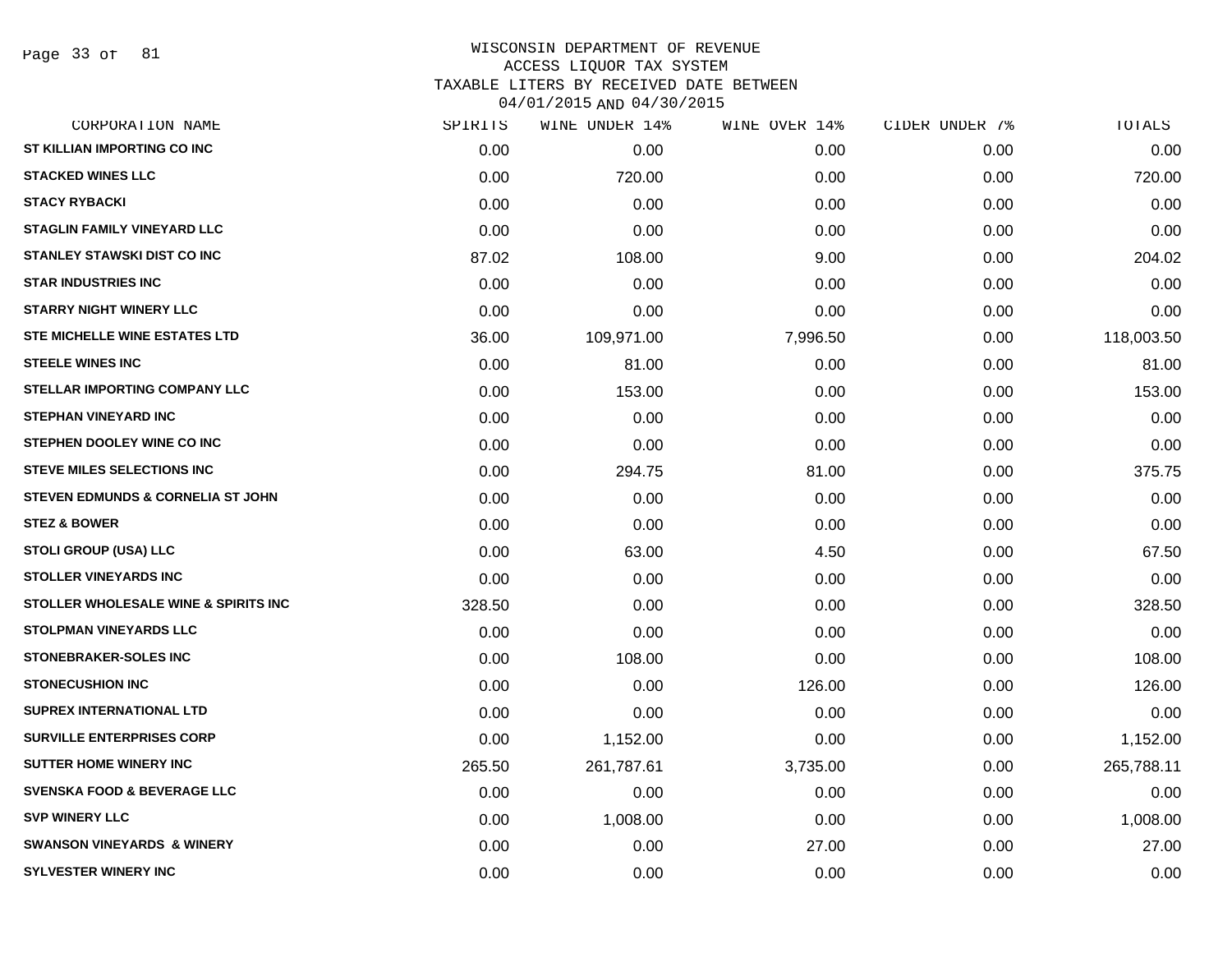Page 34 of 81

| CORPORATION NAME                     | SPIRITS | WINE UNDER 14% | WINE OVER 14% | CIDER UNDER 7% | TOTALS    |
|--------------------------------------|---------|----------------|---------------|----------------|-----------|
| <b>T ELENTENY HOLDINGS LLC</b>       | 0.00    | 63.00          | 0.00          | 0.00           | 63.00     |
| <b>TAFT STREET INC</b>               | 0.00    | 0.00           | 0.00          | 0.00           | 0.00      |
| <b>TAKARA SAKE USA INC</b>           | 4.50    | 1,507.50       | 239.40        | 10.80          | 1,762.20  |
| <b>TALLEY VINEYARDS INC</b>          | 0.00    | 0.00           | 63.00         | 0.00           | 63.00     |
| <b>TAMBER BEY VINEYARDS LLC</b>      | 0.00    | 0.00           | 193.50        | 0.00           | 193.50    |
| <b>TASTEVINO SELECTIONS LLC</b>      | 0.00    | 0.00           | 0.00          | 0.00           | 0.00      |
| <b>TC VINEYARDS INC</b>              | 0.00    | 0.00           | 0.00          | 0.00           | 0.00      |
| <b>TEMPERANCE DISTILLING COMPANY</b> | 0.00    | 0.00           | 0.00          | 0.00           | 0.00      |
| <b>TERRA VINUM LLC</b>               | 0.00    | 0.00           | 378.00        | 0.00           | 378.00    |
| <b>TERRAVANT WINE COMPANY LLC</b>    | 0.00    | 63.00          | 0.00          | 0.00           | 63.00     |
| <b>TERRESSENTIA CORPORATION</b>      | 0.00    | 0.00           | 0.00          | 0.00           | 0.00      |
| <b>TESTA WINES OF THE WORLD LTD</b>  | 0.00    | 1,008.00       | 0.00          | 0.00           | 1,008.00  |
| <b>TGE LLC</b>                       | 0.00    | 3,231.36       | 0.00          | 0.00           | 3,231.36  |
| THE AUSTRALIAN WINE CONNECTION INC   | 0.00    | 0.00           | 0.00          | 0.00           | 0.00      |
| THE BIALE ESTATE                     | 0.00    | 0.00           | 0.00          | 0.00           | 0.00      |
| THE BLACK PRINCE DISTILLERY INC      | 0.00    | 0.00           | 0.00          | 0.00           | 0.00      |
| THE BRANDER VINEYARD                 | 0.00    | 0.00           | 0.00          | 0.00           | 0.00      |
| THE BUSINESS CHAIN INC               | 0.00    | 0.00           | 0.00          | 0.00           | 0.00      |
| THE HESS COLLECTION WINERY           | 0.00    | 1,276.33       | 168.44        | 0.00           | 1,444.77  |
| THE HOUSE OF BURGUNDY INC            | 0.00    | 0.00           | 0.00          | 0.00           | 0.00      |
| THE INFINITE MONKEY THEOREM INC      | 0.00    | 0.00           | 0.00          | 0.00           | 0.00      |
| THE MAUNEY GROUP LLC                 | 0.00    | 0.00           | 0.00          | 0.00           | 0.00      |
| THE MEEKER VINEYARD INC              | 0.00    | 0.00           | 0.00          | 0.00           | 0.00      |
| THE MORLET SELECTION INC             | 0.00    | 0.00           | 0.00          | 0.00           | 0.00      |
| THE MORNE WINE COMPANY               | 0.00    | 0.00           | 0.00          | 0.00           | 0.00      |
| THE OTHER GUYS INC                   | 337.50  | 10,332.00      | 756.00        | 0.00           | 11,425.50 |
| THE R.S. LIPMAN COMPANY              | 0.00    | 0.00           | 0.00          | 0.00           | 0.00      |
| THE SILVERADO VINEYARDS              | 0.00    | 378.00         | 504.00        | 0.00           | 882.00    |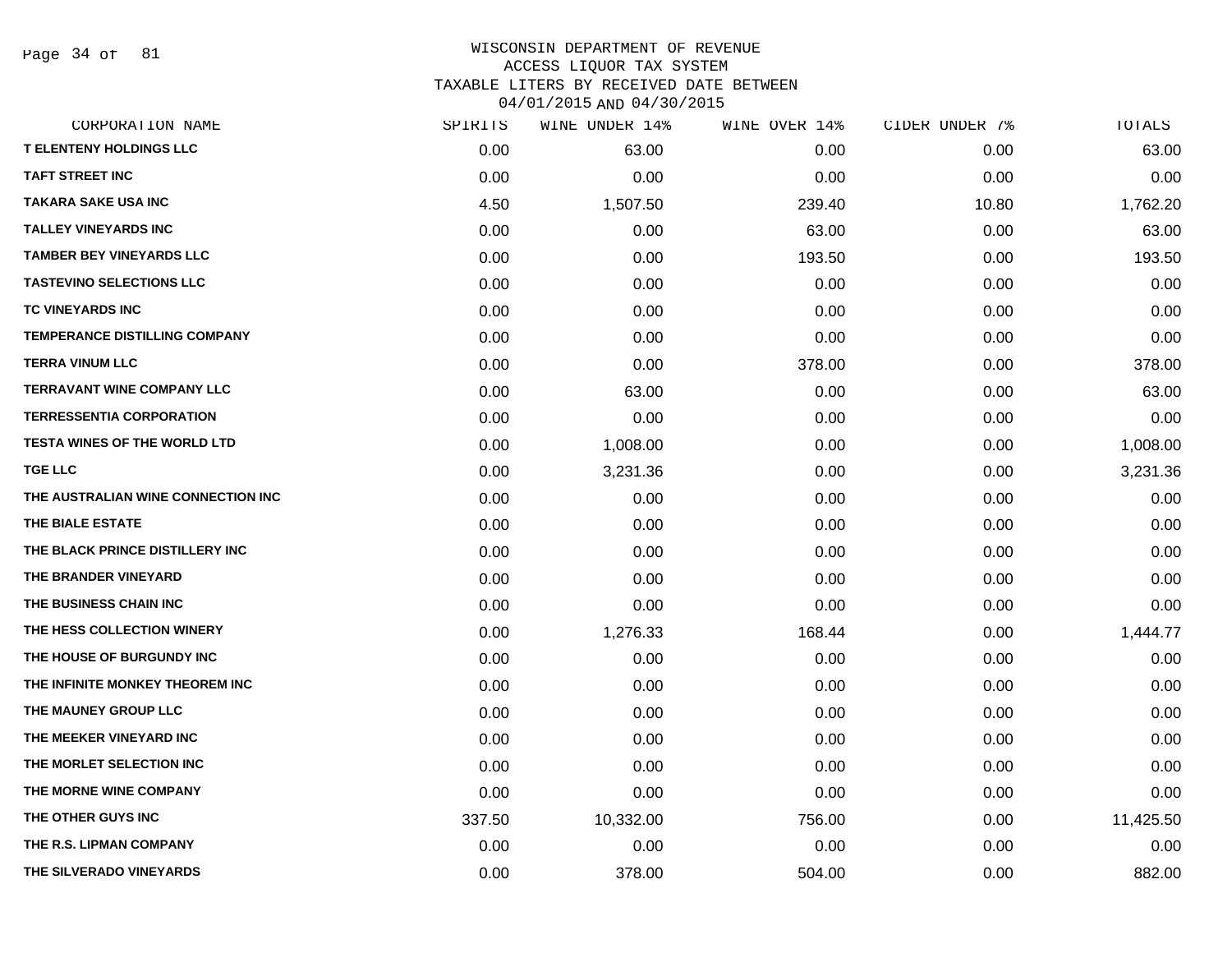Page 35 of 81

#### WISCONSIN DEPARTMENT OF REVENUE ACCESS LIQUOR TAX SYSTEM

TAXABLE LITERS BY RECEIVED DATE BETWEEN

| CORPORATION NAME                              | SPIRITS | WINE UNDER 14% | WINE OVER 14% | CIDER UNDER 7% | TOTALS     |
|-----------------------------------------------|---------|----------------|---------------|----------------|------------|
| THE SORTING TABLE LLC                         | 0.00    | 199.50         | 243.00        | 0.00           | 442.50     |
| THE WINE GROUP INC                            | 0.00    | 652,506.00     | 27,975.00     | 0.00           | 680,481.00 |
| THE WINE SOURCE INC                           | 0.00    | 315.00         | 0.00          | 0.00           | 315.00     |
| THE WOODMAR GROUP LLC                         | 0.00    | 1,512.00       | 0.00          | 0.00           | 1,512.00   |
| <b>THIENOT USA INC</b>                        | 0.00    | 0.00           | 0.00          | 0.00           | 0.00       |
| THREE FAT GUYS WINE LLC                       | 0.00    | 0.00           | 0.00          | 0.00           | 0.00       |
| THREE RING PRODUCTIONS LLC                    | 0.00    | 675.00         | 0.00          | 0.00           | 675.00     |
| TI BEVERAGE GROUP LTD                         | 0.00    | 0.00           | 0.00          | 0.00           | 0.00       |
| TIERRA DIVINA VINEYARD LLC                    | 0.00    | 0.00           | 63.00         | 0.00           | 63.00      |
| <b>TITUS &amp; TITUS</b>                      | 0.00    | 0.00           | 0.00          | 0.00           | 0.00       |
| TMR WINE COMPANY LLC                          | 0.00    | 0.00           | 0.00          | 0.00           | 0.00       |
| TOAD HOLLOW VINEYARDS INC                     | 0.00    | 189.00         | 0.00          | 0.00           | 189.00     |
| <b>TOBIN JAMES CELLARS</b>                    | 0.00    | 0.00           | 0.00          | 0.00           | 0.00       |
| <b>TOBY BEALL</b>                             | 0.00    | 0.00           | 0.00          | 0.00           | 0.00       |
| <b>TOLLIVER RANCH BRANDS LLC</b>              | 0.00    | 0.00           | 1,008.00      | 0.00           | 1,008.00   |
| <b>TOM MEADOWCROFT</b>                        | 0.00    | 0.00           | 0.00          | 0.00           | 0.00       |
| <b>TORII MOR WINERY LLC</b>                   | 0.00    | 0.00           | 0.00          | 0.00           | 0.00       |
| TRADEWINDS SPECIALTY IMPORTS LLC              | 0.00    | 0.00           | 0.00          | 0.00           | 0.00       |
| <b>TREANA WINERY LLC</b>                      | 0.00    | 819.00         | 441.00        | 0.00           | 1,260.00   |
| <b>TREASURY WINE ESTATES AMERICAS COMPANY</b> | 0.00    | 68,503.47      | 5,094.00      | 0.00           | 73,597.47  |
| TREFETHEN VINEYARDS WINERY INC                | 0.00    | 0.00           | 0.00          | 0.00           | 0.00       |
| <b>TREFETHEN VINEYARDS WINERY INC</b>         | 0.00    | 639.00         | 0.00          | 0.00           | 639.00     |
| <b>TRENTADUE WINERY LLC</b>                   | 0.00    | 1,143.00       | 0.00          | 0.00           | 1,143.00   |
| TRI VIN IMPORTS INC                           | 0.00    | 2,898.00       | 0.00          | 0.00           | 2,898.00   |
| <b>TRI-STAR MARKETING INC</b>                 | 0.00    | 6,476.78       | 232.65        | 0.00           | 6,709.43   |
| TRINITAS CELLARS LLC                          | 0.00    | 0.00           | 0.00          | 0.00           | 0.00       |
| <b>TRIONE VINEYARDS LLC</b>                   | 0.00    | 0.00           | 0.00          | 0.00           | 0.00       |
| TRIPLE EIGHT DISTILLERY LLC                   | 0.00    | 0.00           | 0.00          | 0.00           | 0.00       |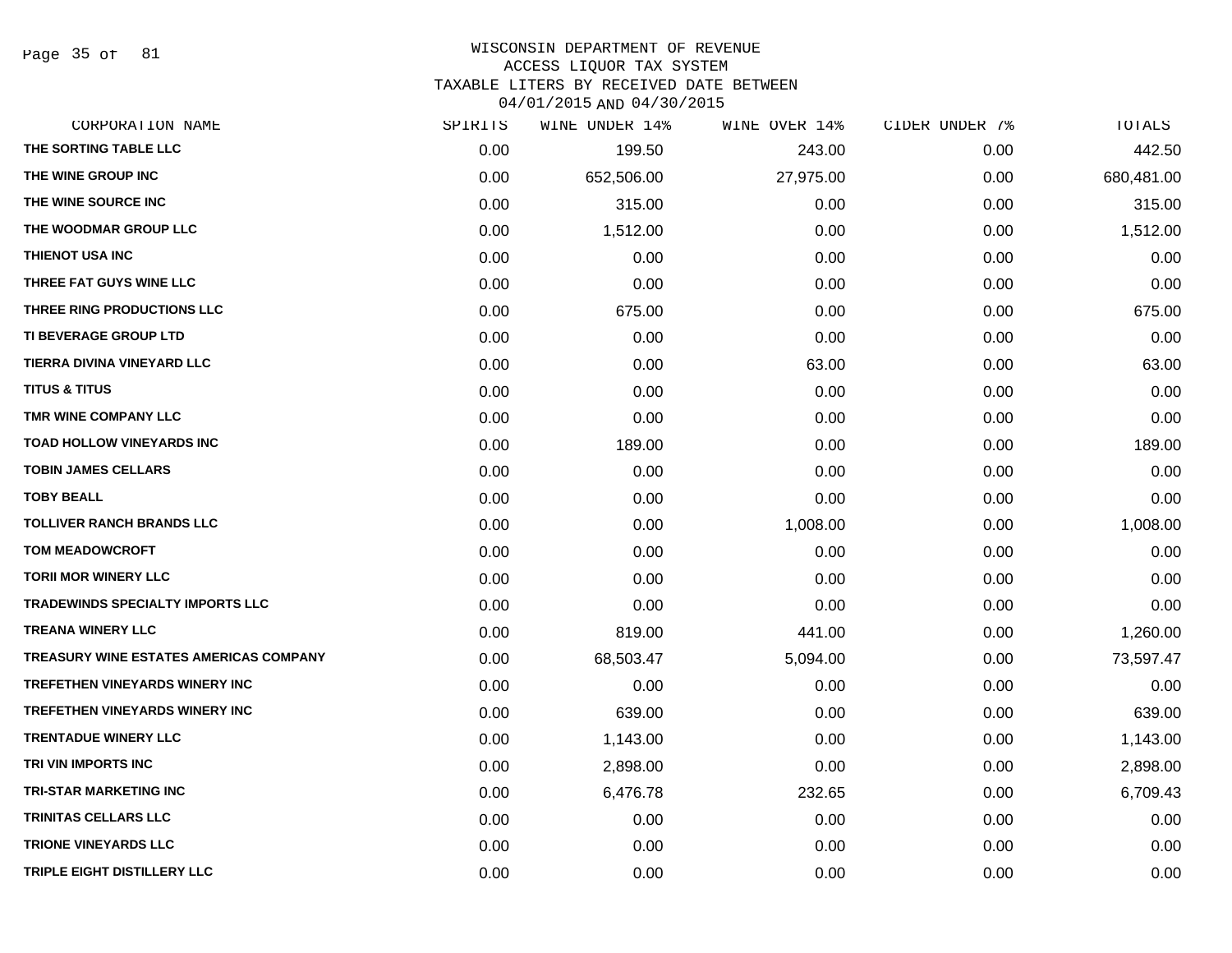Page 36 of 81

| CORPORATION NAME                                     | SPIRITS    | WINE UNDER 14% | WINE OVER 14% | CIDER UNDER 7% | TOTALS     |
|------------------------------------------------------|------------|----------------|---------------|----------------|------------|
| <b>TURLEY WINE CELLARS INC</b>                       | 0.00       | 0.00           | 0.00          | 0.00           | 0.00       |
| <b>TURN KEY WINE BRANDS LLC</b>                      | 0.00       | 0.00           | 0.00          | 0.00           | 0.00       |
| <b>TURNBULL WINE CELLARS</b>                         | 0.00       | 0.00           | 0.00          | 0.00           | 0.00       |
| <b>TWIN PEAKS WINERY INC</b>                         | 0.00       | 0.00           | 0.00          | 0.00           | 0.00       |
| TY KU, LLC                                           | 0.00       | 0.00           | 186.12        | 0.00           | 186.12     |
| UN SOGNO LLC                                         | 0.00       | 0.00           | 0.00          | 0.00           | 0.00       |
| <b>UNION WINE COMPANY</b>                            | 0.00       | 1,035.00       | 0.00          | 0.00           | 1,035.00   |
| UNITED SPIRITS INC                                   | 0.00       | 0.00           | 0.00          | 0.00           | 0.00       |
| UNITED STATES DISTILLED PRODUCTS CO.                 | 329,661.90 | 55,241.50      | 2,043.00      | 0.00           | 386,946.40 |
| UNTI WINE CO LLC                                     | 0.00       | 0.00           | 0.00          | 0.00           | 0.00       |
| <b>USA WINE IMPORTS INC</b>                          | 0.00       | 282.75         | 0.00          | 0.00           | 282.75     |
| <b>USA WINE WEST LLC</b>                             | 0.00       | 4,652.92       | 490.50        | 0.00           | 5,143.42   |
| <b>UVE ENTERPRISES INC</b>                           | 0.00       | 81.00          | 1.51          | 0.00           | 82.51      |
| <b>V&amp;CLLC</b>                                    | 0.00       | 387.00         | 90.00         | 0.00           | 477.00     |
| <b>V2 WINE GROUP LLC</b>                             | 0.00       | 2,537.42       | 1,655.42      | 0.00           | 4,192.84   |
| <b>VALCKENBERG INTERNATIONAL INC</b>                 | 0.00       | 630.00         | 0.00          | 0.00           | 630.00     |
| <b>VALOR WINE CO LLC</b>                             | 0.00       | 0.00           | 0.00          | 0.00           | 0.00       |
| VAN RUITEN FAMILY WINERY LLC                         | 0.00       | 0.00           | 0.00          | 0.00           | 0.00       |
| <b>VEEV SPIRITS LLC</b>                              | 130.50     | 0.00           | 0.00          | 0.00           | 130.50     |
| <b>VELVET ANTLER WINE LLC</b>                        | 0.00       | 0.00           | 0.00          | 0.00           | 0.00       |
| <b>VEN CAL RANCHES LLC</b>                           | 0.00       | 0.00           | 0.00          | 0.00           | 0.00       |
| <b>VENGE VINEYARDS INC</b>                           | 0.00       | 0.00           | 26.15         | 0.00           | 26.15      |
| <b>VERMEIL WINE GROUP LLC</b>                        | 0.00       | 0.00           | 0.00          | 0.00           | 0.00       |
| <b>VERMONT HARD CIDER COMPANY LLC</b>                | 0.00       | 0.00           | 0.00          | 34,112.00      | 34,112.00  |
| <b>VERO WINE GROUP LLC &amp; WESTSIDE GRAPES LLC</b> | 0.00       | 0.00           | 0.00          | 0.00           | 0.00       |
| VI. SCO. INC                                         | 0.00       | 0.00           | 0.00          | 0.00           | 0.00       |
| <b>VIAS IMPORTS LTD</b>                              | 0.00       | 522.00         | 0.00          | 0.00           | 522.00     |
| <b>VIATUS</b>                                        | 0.00       | 1,062.00       | 0.00          | 0.00           | 1,062.00   |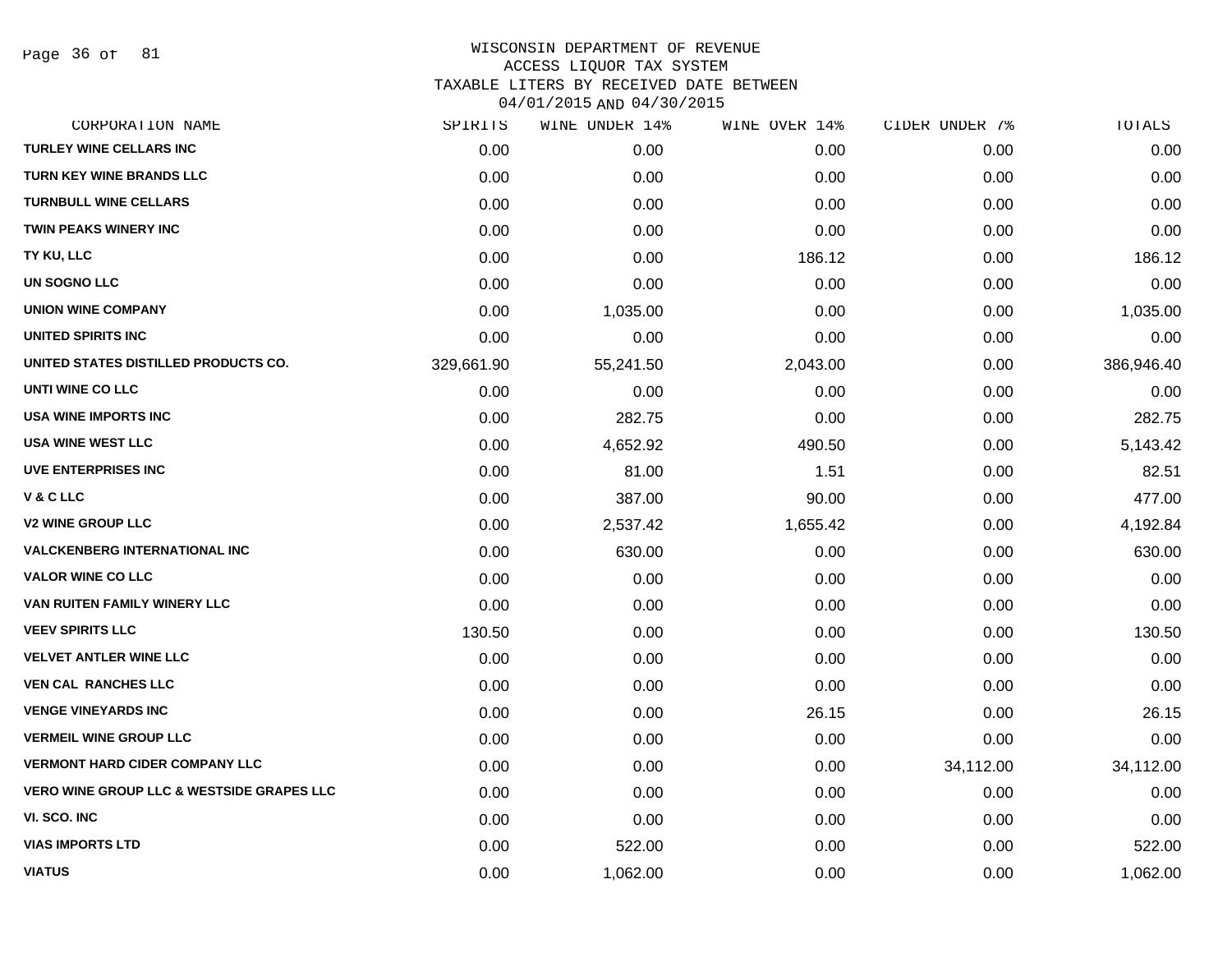Page 37 of 81

| CORPORATION NAME                                     | SPIRITS | WINE UNDER 14% | WINE OVER 14% | CIDER UNDER 7% | TOTALS   |
|------------------------------------------------------|---------|----------------|---------------|----------------|----------|
| <b>VICTOIRE FRENCH AMERCN WINE &amp; SPIRITS INC</b> | 0.00    | 0.00           | 0.00          | 0.00           | 0.00     |
| <b>VIEUX VINS INC</b>                                | 0.00    | 1,132.50       | 81.00         | 0.00           | 1,213.50 |
| <b>VIKRE DISTILLERY LLC</b>                          | 720.00  | 0.00           | 0.00          | 0.00           | 720.00   |
| <b>VILLA CREEK INC</b>                               | 0.00    | 0.00           | 0.00          | 0.00           | 0.00     |
| <b>VILLA ENCINAL PARTNERS LP</b>                     | 0.00    | 0.00           | 0.00          | 0.00           | 0.00     |
| <b>VILLA ITALIA GOURMET FOOD &amp; WINE INC</b>      | 0.00    | 0.00           | 0.00          | 0.00           | 0.00     |
| <b>VILLA SAN JULIETTE INC</b>                        | 0.00    | 0.00           | 0.00          | 0.00           | 0.00     |
| VIN DE ZO LLC                                        | 0.00    | 0.00           | 0.00          | 0.00           | 0.00     |
| <b>VIN DIVINO LTD</b>                                | 0.00    | 0.00           | 0.00          | 0.00           | 0.00     |
| <b>VIN-TELLIGENCE LLC</b>                            | 0.00    | 0.00           | 0.00          | 0.00           | 0.00     |
| <b>VINA ROBLES INC</b>                               | 0.00    | 0.00           | 0.00          | 0.00           | 0.00     |
| <b>VINAMERICAS INC</b>                               | 0.00    | 0.00           | 0.00          | 0.00           | 0.00     |
| <b>VINCENZO PADULA</b>                               | 0.00    | 0.00           | 0.00          | 0.00           | 0.00     |
| <b>VINE CLIFF WINERY INC</b>                         | 0.00    | 0.00           | 0.00          | 0.00           | 0.00     |
| <b>VINE CONNECTIONS LLC</b>                          | 0.00    | 180.00         | 137.52        | 0.00           | 317.52   |
| <b>VINEBURG LLC</b>                                  | 0.00    | 0.00           | 306.00        | 0.00           | 306.00   |
| <b>VINEYARD 29 LLC</b>                               | 0.00    | 0.00           | 0.00          | 0.00           | 0.00     |
| <b>VINEYARD BRANDS LLC</b>                           | 0.00    | 7,173.00       | 681.00        | 0.00           | 7,854.00 |
| <b>VINEYARD VARIETIES INC</b>                        | 0.00    | 0.00           | 0.00          | 0.00           | 0.00     |
| <b>VINIFERA IMPORTS LTD</b>                          | 0.00    | 0.00           | 0.00          | 0.00           | 0.00     |
| <b>VINIFERA WINE COMPANY LLC</b>                     | 0.00    | 0.00           | 0.00          | 0.00           | 0.00     |
| <b>VINO DEL SOL INC</b>                              | 0.00    | 441.00         | 0.00          | 0.00           | 441.00   |
| <b>VINO ET SPIRITUS LLC</b>                          | 0.00    | 0.00           | 0.00          | 0.00           | 0.00     |
| <b>VINO.COM LLC</b>                                  | 0.00    | 1,593.00       | 486.00        | 0.00           | 2,079.00 |
| <b>VINOVIA WINE GROUP INC</b>                        | 0.00    | 0.00           | 0.00          | 0.00           | 0.00     |
| <b>VINTAGE '59 IMPORTS LLC</b>                       | 0.00    | 108.00         | 0.00          | 0.00           | 108.00   |
| <b>VINTAGE POINT LLC</b>                             | 0.00    | 0.00           | 252.00        | 0.00           | 252.00   |
| <b>VINTURE WINE COMPANY LLC</b>                      | 0.00    | 0.00           | 0.00          | 0.00           | 0.00     |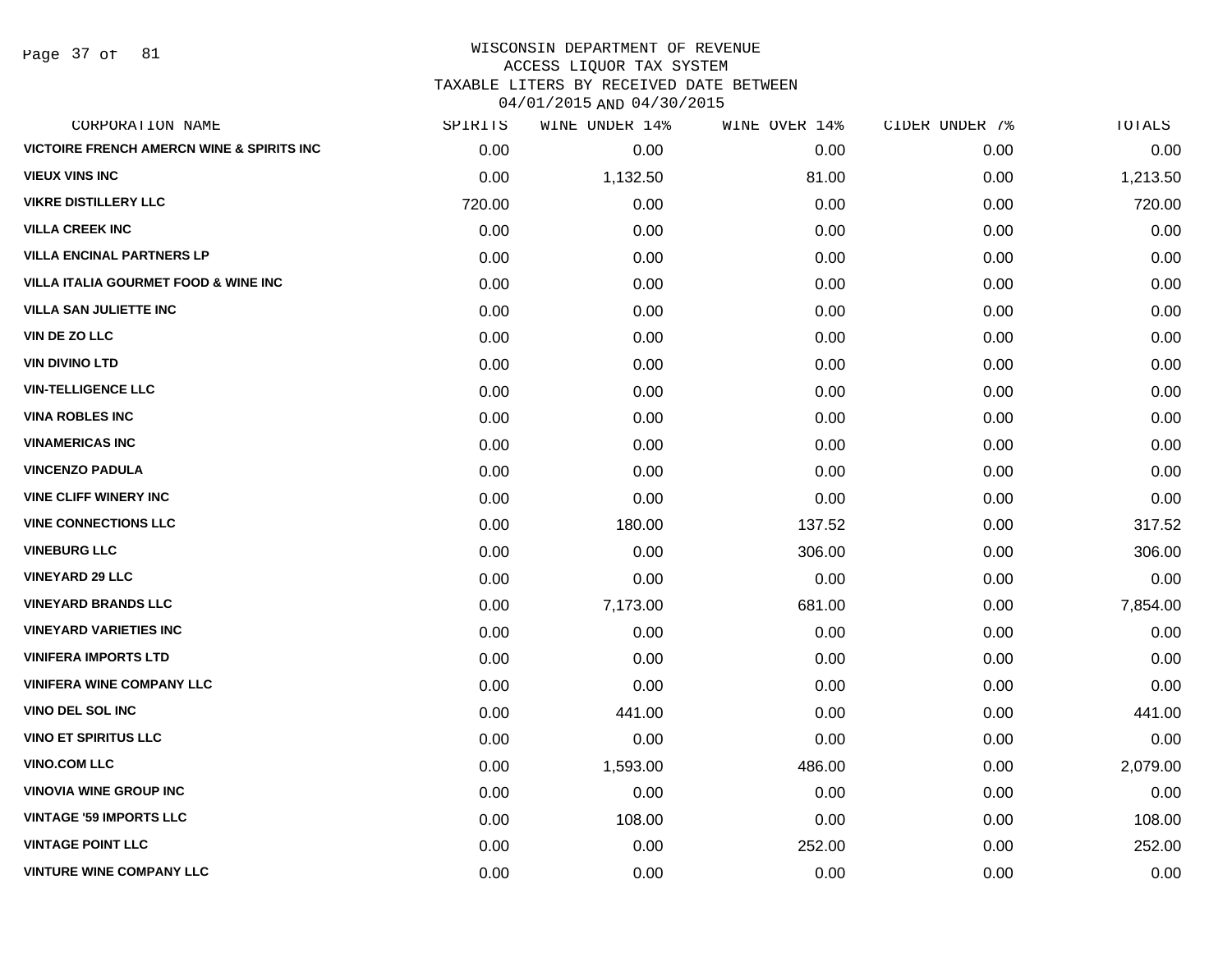Page 38 of 81

#### WISCONSIN DEPARTMENT OF REVENUE ACCESS LIQUOR TAX SYSTEM TAXABLE LITERS BY RECEIVED DATE BETWEEN

04/01/2015 AND 04/30/2015

| CORPORATION NAME                               | SPIRITS   | WINE UNDER 14% | WINE OVER 14% | CIDER UNDER 7% | TOTALS    |
|------------------------------------------------|-----------|----------------|---------------|----------------|-----------|
| <b>VINTUS LLC</b>                              | 10.50     | 2,091.00       | 423.00        | 0.00           | 2,524.50  |
| <b>VIRTUE HOLDINGS LLC</b>                     | 0.00      | 0.00           | 0.00          | 0.00           | 0.00      |
| <b>VISION WINE &amp; SPIRITS LLC</b>           | 234.00    | 1,593.00       | 0.00          | 0.00           | 1,827.00  |
| <b>W J DEUTSCH &amp; SONS LTD</b>              | 6,085.50  | 16,407.00      | 3,100.50      | 0.00           | 25,593.00 |
| <b>WAGNER WINE COMPANY LLC</b>                 | 0.00      | 2,686.50       | 1,188.00      | 0.00           | 3,874.50  |
| <b>WALLA WALLA VINTNERS LLC</b>                | 0.00      | 0.00           | 0.00          | 0.00           | 0.00      |
| <b>WALTER HANSEL WINERY &amp; VINEYARD LLC</b> | 0.00      | 0.00           | 0.00          | 0.00           | 0.00      |
| <b>WARWICK VALLEY WINE CO INC</b>              | 0.00      | 0.00           | 0.00          | 0.00           | 0.00      |
| <b>WEIBEL INCORPORATED</b>                     | 0.00      | 0.00           | 0.00          | 0.00           | 0.00      |
| <b>WEIN BAUER INC</b>                          | 246.02    | 8,983.23       | 0.00          | 0.00           | 9,229.25  |
| <b>WEST COAST WINE PARTNERS LLC</b>            | 0.00      | 0.00           | 504.00        | 0.00           | 504.00    |
| <b>WESTERN SPIRITS BEVERAGE LLC</b>            | 3,327.00  | 0.00           | 0.00          | 0.00           | 3,327.00  |
| <b>WEYGANDT-METZLER IMPORTING LTD</b>          | 0.00      | 0.00           | 0.00          | 0.00           | 0.00      |
| <b>WHITE OAK VINEYARDS &amp; WINERY LLC</b>    | 0.00      | 0.00           | 45.00         | 0.00           | 45.00     |
| WHYTE AND MACKAY (AMERICAS) LIMITED LLC        | 0.00      | 0.00           | 0.00          | 0.00           | 0.00      |
| <b>WI INC</b>                                  | 0.00      | 0.00           | 0.00          | 0.00           | 0.00      |
| <b>WILD WOOD VINEYARD &amp; WINERY</b>         | 0.00      | 0.00           | 0.00          | 0.00           | 0.00      |
| <b>WILLAKENZIE ESTATE INC</b>                  | 0.00      | 0.00           | 0.00          | 0.00           | 0.00      |
| <b>WILLAMETTE VALLEY VINEYARDS INC</b>         | 0.00      | 315.00         | 63.00         | 0.00           | 378.00    |
| <b>WILLIAM GRANT &amp; SONS INC</b>            | 33,586.65 | 0.00           | 90.00         | 0.00           | 33,676.65 |
| <b>WILLIAM P KNUTTEL</b>                       | 0.00      | 0.00           | 0.00          | 0.00           | 0.00      |
| <b>WILLIAM STAVOLA</b>                         | 0.00      | 0.00           | 0.00          | 0.00           | 0.00      |
| <b>WILLIAM WOODRUFF</b>                        | 0.00      | 432.00         | 0.00          | 0.00           | 432.00    |
| <b>WILLIAM-HARRISON IMPORTS INC</b>            | 0.00      | 0.00           | 0.00          | 0.00           | 0.00      |
| <b>WILSON CREEK WINERY &amp; VINEYARDS INC</b> | 0.00      | 0.00           | 0.00          | 0.00           | 0.00      |
| <b>WILSON DANIELS LTD</b>                      | 20,732.70 | 2,568.00       | 1,867.50      | 0.00           | 25,168.20 |
| <b>WINE CREEK LLC</b>                          | 0.00      | 1,638.00       | 1,827.00      | 0.00           | 3,465.00  |
| <b>WINE HOOLIGANS LLC</b>                      | 0.00      | 0.00           | 666.00        | 0.00           | 666.00    |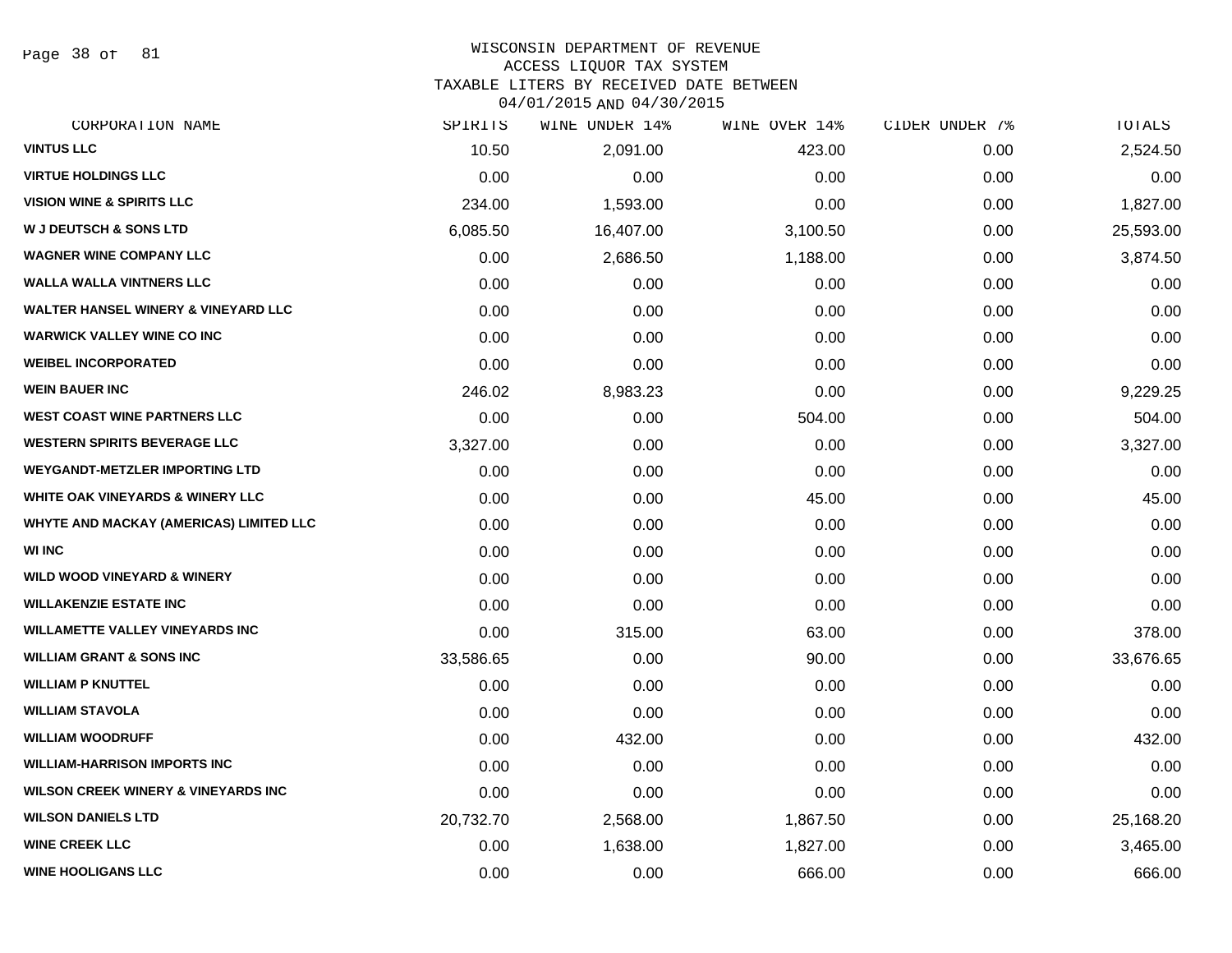Page 39 of 81

| CORPORATION NAME                          | SPIRITS      | WINE UNDER 14% | WINE OVER 14% | CIDER UNDER 7% | TOTALS       |
|-------------------------------------------|--------------|----------------|---------------|----------------|--------------|
| <b>WINE IN-MOTION LLC</b>                 | 0.00         | 0.00           | 0.00          | 0.00           | 0.00         |
| <b>WINE WINE SITUATION LLC</b>            | 0.00         | 0.00           | 0.00          | 0.00           | 0.00         |
| <b>WINEPLAYGROUND.COM INC</b>             | 0.00         | 0.00           | 0.00          | 0.00           | 0.00         |
| <b>WINERIES &amp; SELECT PRODUCTS LLC</b> | 0.00         | 72.00          | 612.00        | 0.00           | 684.00       |
| <b>WINERY AT BLACK STAR FARMS LLC</b>     | 0.00         | 0.00           | 0.00          | 0.00           | 0.00         |
| <b>WINERY EXCHANGE, INC.</b>              | 0.00         | 2,745.00       | 0.00          | 0.00           | 2,745.00     |
| <b>WINES OF FRANCE INC</b>                | 0.00         | 0.00           | 0.00          | 0.00           | 0.00         |
| <b>WINES UNLIMITED INC</b>                | 0.00         | 0.00           | 0.00          | 0.00           | 0.00         |
| <b>WINESELLERS LTD</b>                    | 0.00         | 11,384.46      | 165.00        | 0.00           | 11,549.46    |
| <b>WIRTZ BEVERAGE ILLINOIS LLC</b>        | 5,130.00     | 0.00           | 0.00          | 0.00           | 5,130.00     |
| <b>WOODSHED BEVERAGE LLC</b>              | 0.00         | 0.00           | 0.00          | 0.00           | 0.00         |
| <b>WOODSON WINES LLC</b>                  | 0.00         | 0.00           | 0.00          | 0.00           | 0.00         |
| <b>WYOMING WHISKEY INC</b>                | 0.00         | 0.00           | 0.00          | 0.00           | 0.00         |
| YAEGAKI CORPORATION OF USA                | 0.00         | 441.00         | 108.00        | 0.00           | 549.00       |
| YELLOW ROSE DISTILLING LLC                | 0.00         | 0.00           | 0.00          | 0.00           | 0.00         |
| <b>ZD WINES LLC</b>                       | 0.00         | 0.00           | 0.00          | 0.00           | 0.00         |
| <b>ZEILER SPIRITS LLC</b>                 | 270.00       | 0.00           | 0.00          | 0.00           | 270.00       |
| <b>ZEPALTAS WINES LLC</b>                 | 0.00         | 252.00         | 0.00          | 0.00           | 252.00       |
| <b>ZONIN USA INC</b>                      | 0.00         | 0.00           | 0.00          | 0.00           | 0.00         |
| TOTAL LITERS FOR 4/30/2015                | 4,178,828.88 | 3,396,551.97   | 221,326.13    | 316,165.28     | 8,112,872.26 |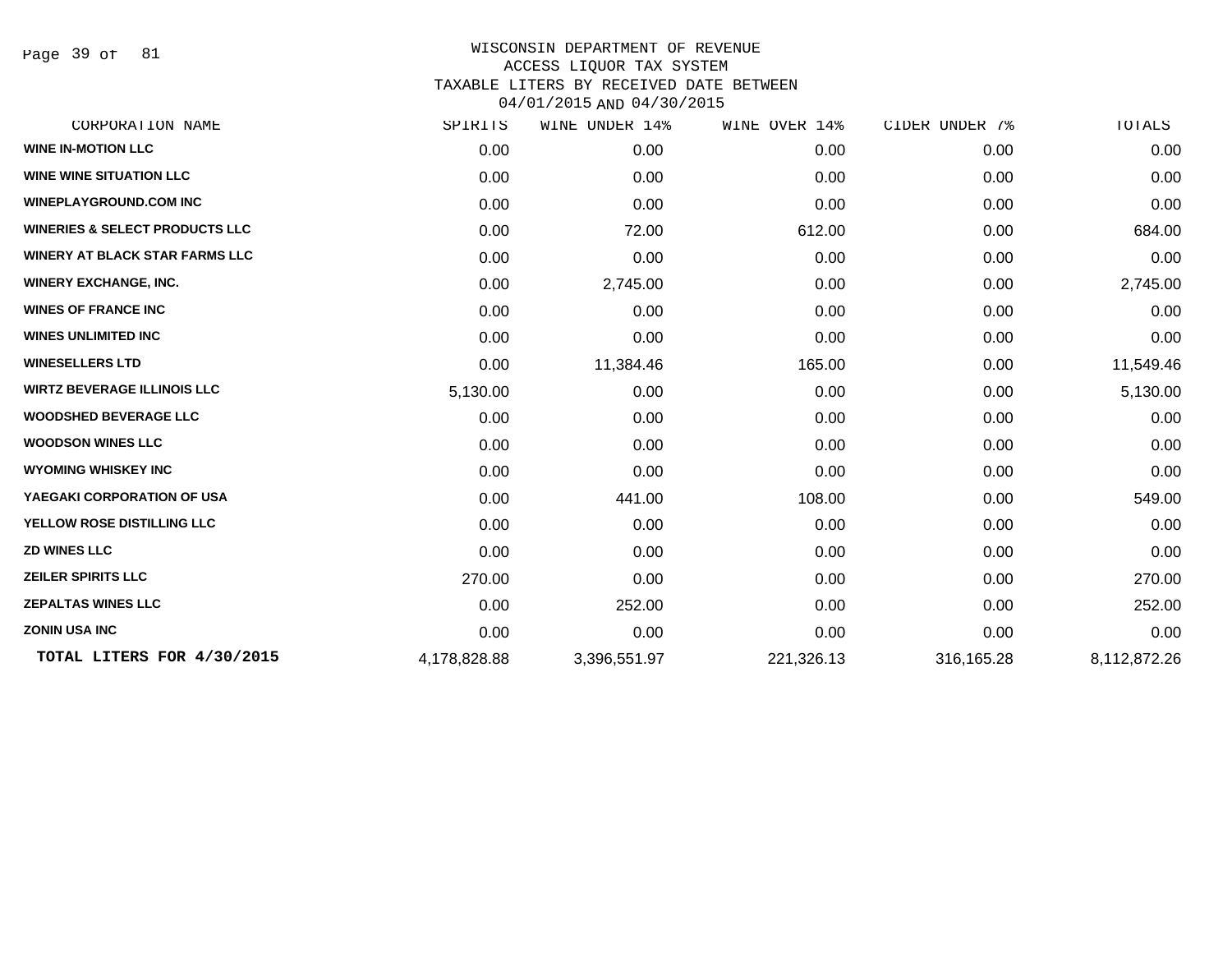Page 40 of 81

## WISCONSIN DEPARTMENT OF REVENUE ACCESS LIQUOR TAX SYSTEM TAXABLE LITERS BY RECEIVED DATE BETWEEN 04/01/2015 AND 04/30/2015

**IN STATE WHOLESALER (W) ALLSTATE LIQUOR & WINE COMPANY, INC.**  $0.00$   $0.00$   $0.00$   $0.00$   $0.00$   $0.00$   $0.00$   $0.00$   $0.00$   $0.00$   $0.00$   $0.00$ **AMPHORAE, LLC** 0.00 0.00 0.00 0.00 0.00 **ARCADIA BEVERAGE COMPANY** 0.00 0.00 0.00 0.00 0.00 **AVA WINE & SPIRITS LLC** 0.00 6,006.68 0.00 0.00 6,006.68 **BADGER DISTRIBUTING OF MILWAUKEE LLC** 0.00 0.00 0.00 0.00 0.00 **BADGER LIQUOR CO INC** 157,187.10 0.00 11,727.00 0.00 168,914.10 **BADGER STATE WINERY COOPERATIVE** 0.00 0.00 0.00 0.00 0.00 **BADGER WINE & SPIRITS LLC**  $\begin{array}{ccc} 0.00 & 0.00 & 0.00 \\ 0.00 & 0.00 & 0.00 \end{array}$ **BEECHWOOD DISTRIBUTORS, INC.** 0.00 0.00 0.00 -1,149.00 -1,149.00 **BEER CAPITOL DISTRIBUTING, INC.** 0.00 0.00 0.00 0.00 0.00 **BILL'S DISTRIBUTING, LTD.** 0.00 0.00 0.00 0.00 0.00 **BRANT T NEHMER** 0.00 0.00 0.00 0.00 0.00 **C.J.W., INC.** 6.00 **0.00 0.00 0.00 0.00 0.00 0.00 0.00 0.00 0.00 0.00 0.00 0.00 0.00 0.00 CAPITOL-HUSTING COMPANY, INC.** 14,217.00 12,922.56 5,508.00 0.00 32,647.56 **CARMAN MARKETING & SALES LLC** 0.00 0.00 0.00 0.00 0.00 **CATHRINE BENNETT** 0.00 0.00 0.00 0.00 0.00 **CENTRAL BEER DISTRIBUTORS, INC.** 0.00 0.00 0.00 0.00 0.00 **DE PERE LIQUOR CO LLC** 0.00 0.00 0.00 0.00 0.00 **DEAN DISTRIBUTING, INC.** 0.00 0.00 0.00 0.00 0.00 **DEAN DISTRIBUTING, INC.** 0.00 0.00 0.00 0.00 0.00 **DEWITT'S CHURCH GOODS INC**  $0.00$   $0.00$   $0.00$   $0.00$   $0.00$   $0.00$   $0.00$   $0.00$   $0.00$   $0.00$   $0.00$   $0.00$   $0.00$   $0.00$   $0.00$   $0.00$   $0.00$   $0.00$   $0.00$   $0.00$   $0.00$   $0.00$   $0.00$   $0.00$   $0.00$   $0.00$   $0.00$   $0.00$ **DRUNK DADDY DISTRIBUTION LLC** 0.00 0.00 0.00 0.00 0.00 **ELIZABETH G KARANDANIS** 0.00 0.00 0.00 0.00 0.00 **FABIANO BROTHERS - WISCONSIN LLC** 0.00 0.00 0.00 0.00 0.00 **FAUSTO FIORAVANTI** 0.00 0.00 0.00 0.00 0.00 CORPORATION NAME SPIRITS WINE UNDER 14% WINE OVER 14% CIDER UNDER 7% TOTALS

**FLANIGAN DISTRIBUTING OF DOOR COUNTY, INC.**  $0.00$   $0.00$   $0.00$   $0.00$   $0.00$   $0.00$   $0.00$   $0.00$   $0.00$   $0.00$   $0.00$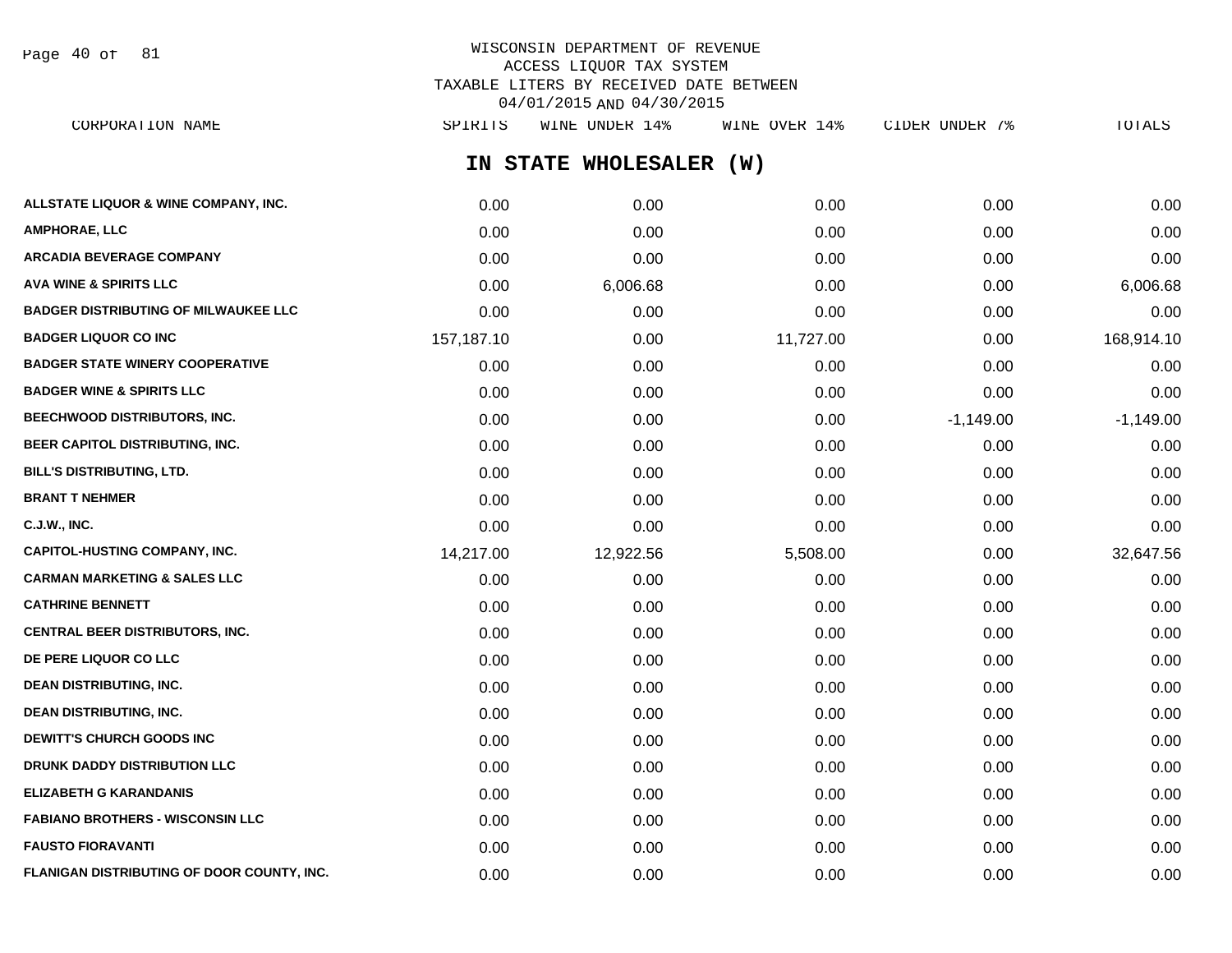Page 41 of 81

| <b>FOUR SEASONS BEER DISTRIBUTORS INC</b><br><b>FRANK BEER DISTRIBUTORS, INC.</b><br><b>FRANK LIQUOR COMPANY, INC.</b><br><b>FRANK LIQUORS OF LA CROSSE, INC.</b><br><b>GB SALES MILWAUKEE, INC.</b><br><b>GENERAL BEER DISTRIBUTORS CO.</b><br><b>GENERAL BEER-NORTHEAST INC</b> | 0.00<br>0.00<br>52,102.93<br>0.00<br>0.00<br>0.00<br>0.00 | 0.00<br>0.00<br>8,756.82<br>0.00<br>0.00<br>0.00<br>0.00 | 0.00<br>0.00<br>0.00<br>0.00<br>0.00<br>0.00 | 0.00<br>0.00<br>0.00<br>0.00<br>0.00 | 0.00<br>0.00<br>60,859.75<br>0.00<br>0.00 |
|-----------------------------------------------------------------------------------------------------------------------------------------------------------------------------------------------------------------------------------------------------------------------------------|-----------------------------------------------------------|----------------------------------------------------------|----------------------------------------------|--------------------------------------|-------------------------------------------|
|                                                                                                                                                                                                                                                                                   |                                                           |                                                          |                                              |                                      |                                           |
|                                                                                                                                                                                                                                                                                   |                                                           |                                                          |                                              |                                      |                                           |
|                                                                                                                                                                                                                                                                                   |                                                           |                                                          |                                              |                                      |                                           |
|                                                                                                                                                                                                                                                                                   |                                                           |                                                          |                                              |                                      |                                           |
|                                                                                                                                                                                                                                                                                   |                                                           |                                                          |                                              |                                      |                                           |
|                                                                                                                                                                                                                                                                                   |                                                           |                                                          |                                              | 0.00                                 | 0.00                                      |
|                                                                                                                                                                                                                                                                                   |                                                           |                                                          | 0.00                                         | 0.00                                 | 0.00                                      |
| <b>GENERAL BEER-NORTHEAST INC</b>                                                                                                                                                                                                                                                 | 0.00                                                      | 0.00                                                     | 0.00                                         | 0.00                                 | 0.00                                      |
| <b>GENERAL BEER-NORTHWEST, INC.</b>                                                                                                                                                                                                                                               | 0.00                                                      | 0.00                                                     | 0.00                                         | 0.00                                 | 0.00                                      |
| <b>GENERAL BEER-NORTHWEST, INC.</b>                                                                                                                                                                                                                                               | 0.00                                                      | 0.00                                                     | 0.00                                         | 0.00                                 | 0.00                                      |
| <b>GENERAL BEVERAGE SALES CO- OSHKOSH</b>                                                                                                                                                                                                                                         | 0.00                                                      | 32,227.92                                                | 0.00                                         | 0.00                                 | 32,227.92                                 |
| <b>GENERAL BEVERAGE SALES CO.</b>                                                                                                                                                                                                                                                 | 0.00                                                      | 44,865.00                                                | 0.00                                         | 0.00                                 | 44,865.00                                 |
| <b>GENERAL BEVERAGE SALES CO.- MILWAUKEE</b>                                                                                                                                                                                                                                      | 0.00                                                      | 41,611.32                                                | 216.00                                       | 0.00                                 | 41,827.32                                 |
| <b>GLORIA R RAGSDALE</b>                                                                                                                                                                                                                                                          | 0.00                                                      | 0.00                                                     | 0.00                                         | 0.00                                 | 0.00                                      |
| <b>GVARDIA LLC</b>                                                                                                                                                                                                                                                                | 450.00                                                    | 0.00                                                     | 0.00                                         | 0.00                                 | 450.00                                    |
| <b>HENDRICKS BEVERAGE, INC.</b>                                                                                                                                                                                                                                                   | 0.00                                                      | 0.00                                                     | 0.00                                         | 0.00                                 | 0.00                                      |
| <b>IMPORT! WINES, INC.</b>                                                                                                                                                                                                                                                        | 0.00                                                      | 0.00                                                     | 0.00                                         | 0.00                                 | 0.00                                      |
| <b>IRL, INCORPORATED</b>                                                                                                                                                                                                                                                          | 0.00                                                      | 0.00                                                     | 0.00                                         | 0.00                                 | 0.00                                      |
| <b>JACQUES VIEAU, INC.</b>                                                                                                                                                                                                                                                        | 0.00                                                      | 0.00                                                     | 0.00                                         | 0.00                                 | 0.00                                      |
| <b>JANDRAIN RELIGIOUS SUPPLY, INC.</b>                                                                                                                                                                                                                                            | 0.00                                                      | $-673.50$                                                | $-45.00$                                     | 0.00                                 | $-718.50$                                 |
| <b>JANSEN INTERNATIONAL LLC</b>                                                                                                                                                                                                                                                   | 0.00                                                      | 1,170.00                                                 | 0.00                                         | 0.00                                 | 1,170.00                                  |
| <b>JAW PROPERTIES LLC</b>                                                                                                                                                                                                                                                         | $-630.00$                                                 | $-450.00$                                                | 0.00                                         | 0.00                                 | $-1,080.00$                               |
| <b>JOHN J COLLETTI</b>                                                                                                                                                                                                                                                            | $-1,008.00$                                               | $-4,399.40$                                              | $-396.00$                                    | 0.00                                 | $-5,803.40$                               |
| JOHNSON BROTHERS OF WISCONSIN INC                                                                                                                                                                                                                                                 | 0.00                                                      | 48,129.96                                                | $-148.44$                                    | 0.00                                 | 47,981.52                                 |
| JOHNSON BROTHERS OF WISCONSIN INC                                                                                                                                                                                                                                                 | 0.00                                                      | 0.00                                                     | 0.00                                         | 0.00                                 | 0.00                                      |
| JOHNSON DISTRIBUTING, INC.                                                                                                                                                                                                                                                        | 0.00                                                      | 0.00                                                     | 0.00                                         | 0.00                                 | 0.00                                      |
| <b>JOYVINE LLC</b>                                                                                                                                                                                                                                                                | 0.00                                                      | 0.00                                                     | 0.00                                         | 0.00                                 | 0.00                                      |
| KAY BEER DISTRIBUTING, INC.                                                                                                                                                                                                                                                       | 0.00                                                      | 0.00                                                     | 0.00                                         | 0.00                                 | 0.00                                      |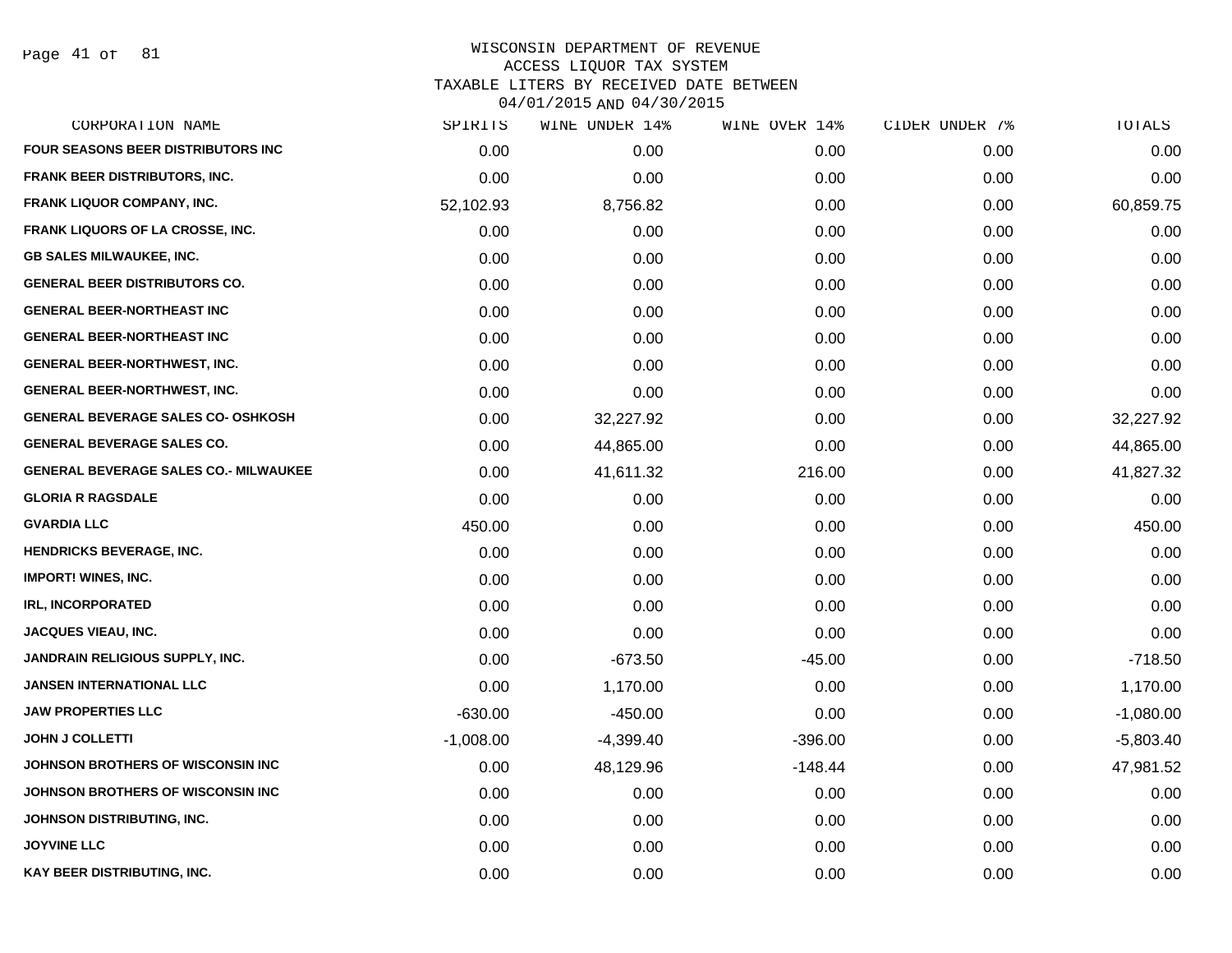Page 42 of 81

#### WISCONSIN DEPARTMENT OF REVENUE ACCESS LIQUOR TAX SYSTEM

TAXABLE LITERS BY RECEIVED DATE BETWEEN

04/01/2015 AND 04/30/2015

| CORPORATION NAME                         | SPIRITS   | WINE UNDER 14% | WINE OVER 14% | CIDER UNDER 7% | TOTALS      |
|------------------------------------------|-----------|----------------|---------------|----------------|-------------|
| <b>L'EFT BANK WINE COMPANY LIMITED</b>   | 63.00     | 25,876.50      | 888.00        | 0.00           | 26,827.50   |
| <b>LA CROSSE BEVERAGE LLC</b>            | 0.00      | 0.00           | 0.00          | 0.00           | 0.00        |
| <b>LA RIOJA RESTAURANT LLC</b>           | 0.00      | 0.00           | 0.00          | 0.00           | 0.00        |
| <b>LARRY'S DISTRIBUTING CO., INC.</b>    | 0.00      | 0.00           | 0.00          | 0.00           | 0.00        |
| <b>LEAMON MERCANTILE CO. CORP</b>        | 0.00      | 0.00           | 0.00          | 0.00           | 0.00        |
| LEE BEVERAGE OF WISCONSIN LLC            | 0.00      | 0.00           | 0.00          | 0.00           | 0.00        |
| LEE BEVERAGE OF WISCONSIN LLC            | 0.00      | 0.00           | 0.00          | 0.00           | 0.00        |
| <b>LESLIE HUISMAN</b>                    | 0.00      | 0.00           | 0.00          | 0.00           | 0.00        |
| LETRAH INTERNATIONAL CORPORATION         | 0.00      | 0.00           | 0.00          | 0.00           | 0.00        |
| LO DUCA BROS., INC.                      | 0.00      | $-1,008.00$    | 0.00          | 0.00           | $-1,008.00$ |
| <b>LORI SCOTT</b>                        | 0.00      | 0.00           | 0.00          | 0.00           | 0.00        |
| LOS ALTOS AGAVE DISTRIBUTOR INC          | 0.00      | 0.00           | 0.00          | 0.00           | 0.00        |
| <b>M SHIRAZ LLC</b>                      | 0.00      | 0.00           | 0.00          | 0.00           | 0.00        |
| <b>MARCO BRUZZI</b>                      | 0.00      | 0.00           | 0.00          | 0.00           | 0.00        |
| <b>MIDWEST SALES &amp; SERVICE, INC.</b> | 0.00      | 0.00           | 0.00          | 0.00           | 0.00        |
| MILLER BEER OF THE NORTHWOODS, INC.      | 0.00      | 0.00           | 0.00          | 0.00           | 0.00        |
| <b>NOELKE DISTRIBUTORS, INC.</b>         | 0.00      | 0.00           | 0.00          | 0.00           | 0.00        |
| <b>NORTHWEST BEVERAGES, INC.</b>         | 0.00      | 0.00           | 0.00          | 0.00           | 0.00        |
| <b>NOUVEAU VENTURES LLC</b>              | 2,994.60  | 1,638.00       | 0.00          | 0.00           | 4,632.60    |
| OTT SCHWEITZER DISTRIBUTORSHIP, INC.     | 0.00      | 0.00           | 0.00          | 0.00           | 0.00        |
| <b>PARK RIDGE DISTRIBUTING, INC.</b>     | 0.00      | 0.00           | 0.00          | 0.00           | 0.00        |
| PEHLER DISTRIBUTING, INC.                | 0.00      | 0.00           | 0.00          | 0.00           | 0.00        |
| PHILLIPS DISTRIBUTING CORPORATION        | 10,161.60 | 0.00           | 0.00          | 0.00           | 10,161.60   |
| PHILLIPS WINE COMPANY                    | 0.00      | 1,156.50       | 5,085.00      | 0.00           | 6,241.50    |
| PHILLY'S PREMIUM BEVERAGES LLC           | 0.00      | 0.00           | 0.00          | 0.00           | 0.00        |
| <b>PURE WINE WISCONSIN INC.</b>          | 0.00      | 0.00           | 0.00          | 0.00           | 0.00        |
| <b>PURPLE FEET WINES, LLC</b>            | 0.00      | 0.00           | 0.00          | 0.00           | 0.00        |
| <b>RANGE BEVERAGE, INCORPORATED</b>      | 0.00      | 0.00           | 0.00          | 0.00           | 0.00        |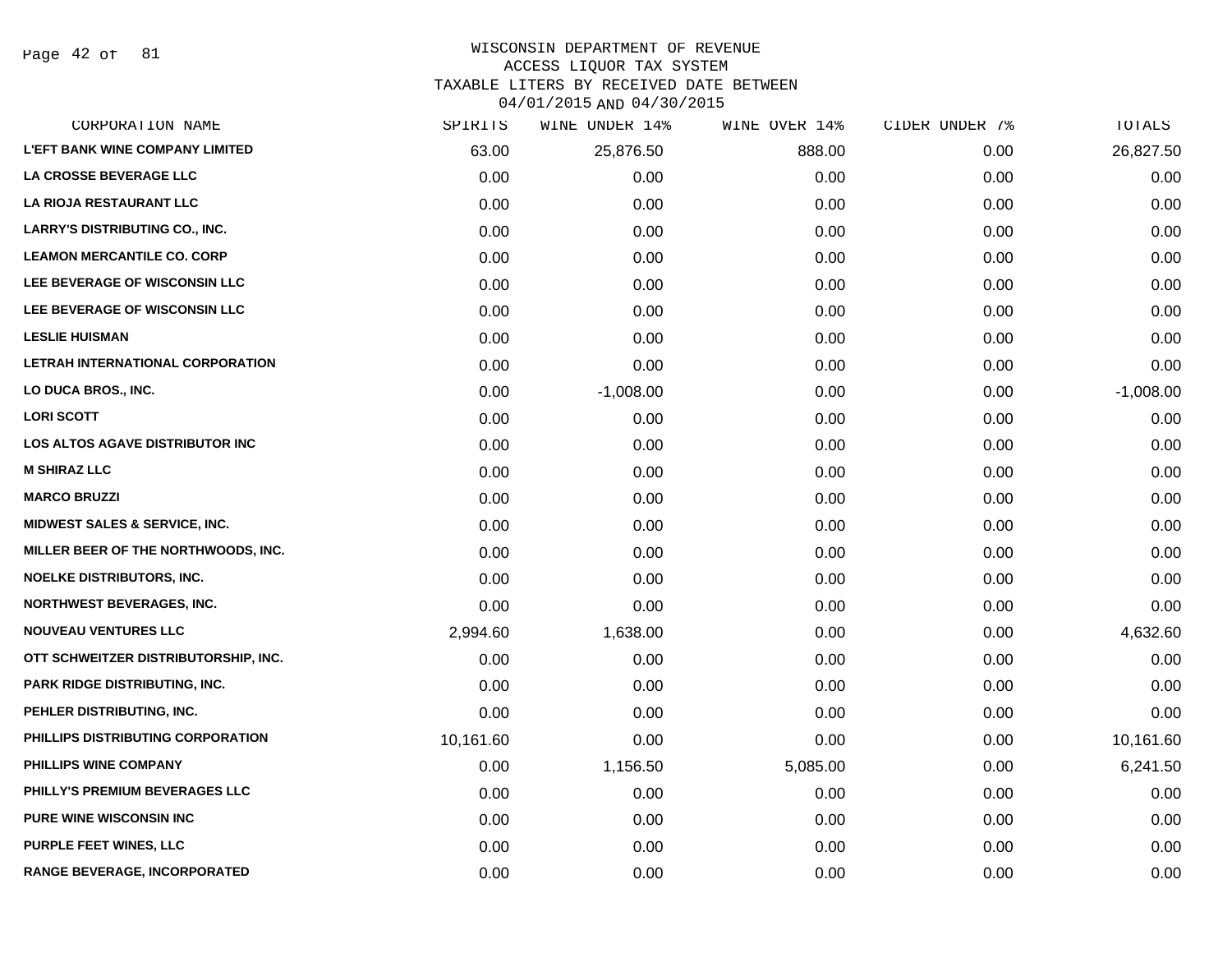Page 43 of 81

| CORPORATION NAME                                              | SPIRITS    | WINE UNDER 14% | WINE OVER 14% | CIDER UNDER 7% | TOTALS     |
|---------------------------------------------------------------|------------|----------------|---------------|----------------|------------|
| <b>RATAS WHOLESALE LIQUOR COMPANY</b>                         | 0.00       | 0.00           | 0.00          | 0.00           | 0.00       |
| RIVER CITY DISTRIBUTING CO., INC.                             | 0.00       | 0.00           | 0.00          | 0.00           | 0.00       |
| S. & S. DISTRIBUTING, INC.                                    | 0.00       | 0.00           | 0.00          | 0.00           | 0.00       |
| S. & S. DISTRIBUTING, INC.                                    | 0.00       | 0.00           | 0.00          | 0.00           | 0.00       |
| <b>SALIM M SHAMMO</b>                                         | 0.00       | 0.00           | 0.00          | 0.00           | 0.00       |
| <b>SARATOGA LIQUOR CO., INC.</b>                              | 0.00       | 0.00           | 0.00          | 0.00           | 0.00       |
| SCHNEIDER DISTRIBUTING CO., INC.                              | 0.00       | 0.00           | 0.00          | 0.00           | 0.00       |
| <b>SQUARE ROOT LLC</b>                                        | 0.00       | 0.00           | 0.00          | 0.00           | 0.00       |
| <b>SUPERIOR BEVERAGES LLC</b>                                 | 0.00       | $-639.54$      | 0.00          | 0.00           | $-639.54$  |
| TJ INTERNATIONAL LTD                                          | 0.00       | 0.00           | 0.00          | 0.00           | 0.00       |
| <b>TRI-MART COMPANY LLC</b>                                   | 0.00       | 0.00           | 0.00          | 0.00           | 0.00       |
| TRIANGLE DISTRIBUTING COMPANY, INC.                           | 0.00       | 0.00           | 0.00          | 0.00           | 0.00       |
| <b>VINCITA TRADING LLC</b>                                    | 0.00       | 0.00           | 0.00          | 0.00           | 0.00       |
| <b>VINO VERITAS, LTD.</b>                                     | 0.00       | 441.00         | 297.00        | 0.00           | 738.00     |
| <b>WDI LLC</b>                                                | 0.00       | 0.00           | 0.00          | 0.00           | 0.00       |
| <b>WDI LLC</b>                                                | 0.00       | 0.00           | 0.00          | 0.00           | 0.00       |
| <b>WIRTZ BEVERAGE WISCONSIN METRO-MILWAUKEE</b><br><b>INC</b> | 27,939.04  | 20,398.65      | 666.01        | 0.00           | 49,003.70  |
| <b>WIRTZ BEVERAGE WISCONSIN NORTH INC</b>                     | 0.00       | 0.00           | 0.00          | 0.00           | 0.00       |
| <b>WIRTZ BEVERAGE WISCONSIN ON-PREMISE INC</b>                | 0.00       | 0.00           | 0.00          | 0.00           | 0.00       |
| <b>WISCONSIN DISTRIBUTORS EAST LLC</b>                        | 0.00       | 0.00           | 0.00          | 0.00           | 0.00       |
| <b>WISCONSIN DISTRIBUTORS NORTH LLC</b>                       | 0.00       | 0.00           | 0.00          | 0.00           | 0.00       |
| <b>WISCONSIN WINERY CO-OP</b>                                 | 0.00       | 0.00           | 0.00          | 0.00           | 0.00       |
| <b>WOODFIELD DISTRIBUTION LLC</b>                             | 0.00       | 0.00           | 0.00          | 0.00           | 0.00       |
| ZASTROW THE BEER MAN, INC.                                    | 0.00       | 0.00           | 0.00          | 0.00           | 0.00       |
| TOTAL LITERS FOR 4/30/2015                                    | 263,477.27 | 238,030.47     | 23,797.57     | $-1,149.00$    | 524,156.31 |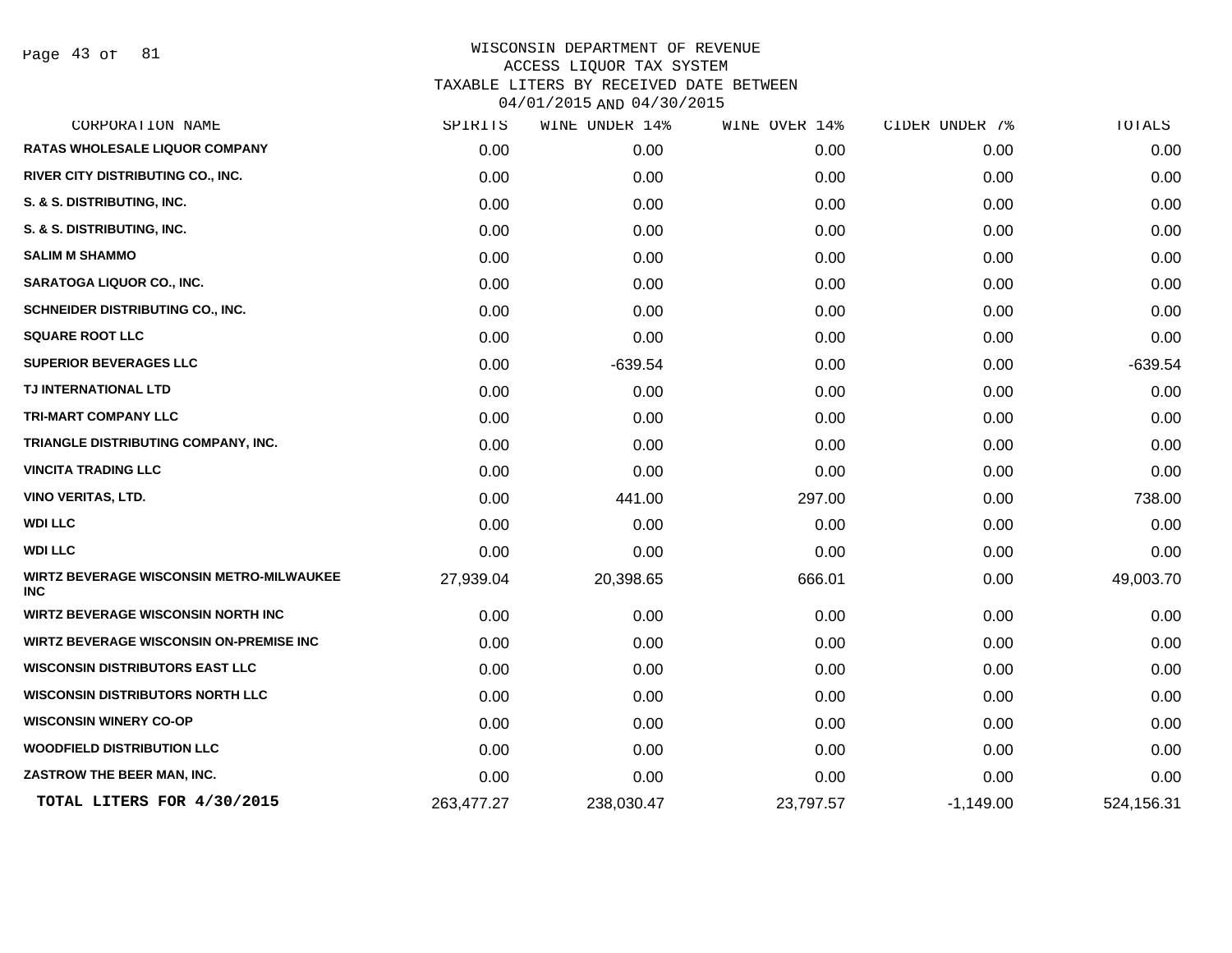WISCONSIN DEPARTMENT OF REVENUE ACCESS LIQUOR TAX SYSTEM TAXABLE LITERS BY RECEIVED DATE BETWEEN 04/01/2015 AND 04/30/2015 CORPORATION NAME SPIRITS WINE UNDER 14% WINE OVER 14% CIDER UNDER 7% TOTALS Page 44 of 81

**IN STATE MANUFACTURER (WM)**

| 45TH PARALLEL SPIRITS, LLC              | 0.00     | 0.00      | 0.00  | 0.00      | 0.00      |
|-----------------------------------------|----------|-----------|-------|-----------|-----------|
| <b>ACE ETHANOL LLC</b>                  | 0.00     | 0.00      | 0.00  | 0.00      | 0.00      |
| <b>AEPPELTREOW INC</b>                  | 58.90    | 0.00      | 0.00  | 0.00      | 58.90     |
| <b>B &amp; E DISTILLERY INC.</b>        | 0.00     | 0.00      | 0.00  | 0.00      | 0.00      |
| <b>BRIAN SAMMONS</b>                    | 26.99    | 0.00      | 0.00  | 0.00      | 26.99     |
| <b>C &amp; N CORPORATION</b>            | 1,449.01 | 0.00      | 0.00  | 0.00      | 1,449.01  |
| <b>CENTRAL STANDARD LLC</b>             | 0.00     | 0.00      | 0.00  | 0.00      | 0.00      |
| <b>CLOVER MEADOW LLC</b>                | 441.19   | 0.00      | 0.00  | 0.00      | 441.19    |
| <b>DEATH'S DOOR DISTILLERY LLC</b>      | 1,783.50 | 0.00      | 0.00  | 0.00      | 1,783.50  |
| <b>DISTILLERY PARTNERS, LLC</b>         | 963.01   | 0.00      | 0.00  | 0.00      | 963.01    |
| DRIFTLESS GLEN DISTILLERY LLC           | 0.00     | 0.00      | 0.00  | 0.00      | 0.00      |
| <b>EMCO CHEMICAL DISTRIBUTORS, INC.</b> | 0.00     | 0.00      | 0.00  | 0.00      | 0.00      |
| <b>GLOBAL DISTILLERS SRL LLC</b>        | 7,741.70 | 0.00      | 0.00  | 0.00      | 7,741.70  |
| <b>GRANT J VAN DRIEST</b>               | 0.00     | 0.00      | 0.00  | 0.00      | 0.00      |
| <b>GREAT LAKES DISTILLERY LLC</b>       | 2,164.50 | 0.00      | 0.00  | 0.00      | 2,164.50  |
| HENDRICKS FAMILY DISTILLERY LLC         | 436.49   | 0.00      | 0.00  | 0.00      | 436.49    |
| <b>MATTHEW RICK</b>                     | 194.99   | 1,008.01  | 42.02 | 0.00      | 1,245.02  |
| <b>MILLERCOORS LLC</b>                  | 0.00     | 19,097.65 | 0.00  | 55,344.55 | 74,442.20 |
| <b>NATHAN G GREENAWALT</b>              | 748.87   | 0.00      | 0.00  | 0.00      | 748.87    |
| <b>NORTHERN WATERS DISTILLERY LLC</b>   | 67.76    | 0.00      | 0.00  | 0.00      | 67.76     |
| <b>PERLICK FARMS LLC</b>                | 5.83     | 0.00      | 0.00  | 0.00      | 5.83      |
| PO CHOUA LO                             | 0.00     | 0.00      | 0.00  | 0.00      | 0.00      |
| <b>SENSIENT FLAVORS LLC</b>             | 0.00     | 0.00      | 0.00  | 0.00      | 0.00      |
| <b>ST CROIX SPIRITS LLC</b>             | 0.00     | 0.00      | 0.00  | 0.00      | 0.00      |
| THE NORTH WOODS DISTILLERY LLC          | 513.00   | 0.00      | 0.00  | 0.00      | 513.00    |
| WHITE WINTER WINERY INC                 | 0.00     | 0.00      | 0.00  | 0.00      | 0.00      |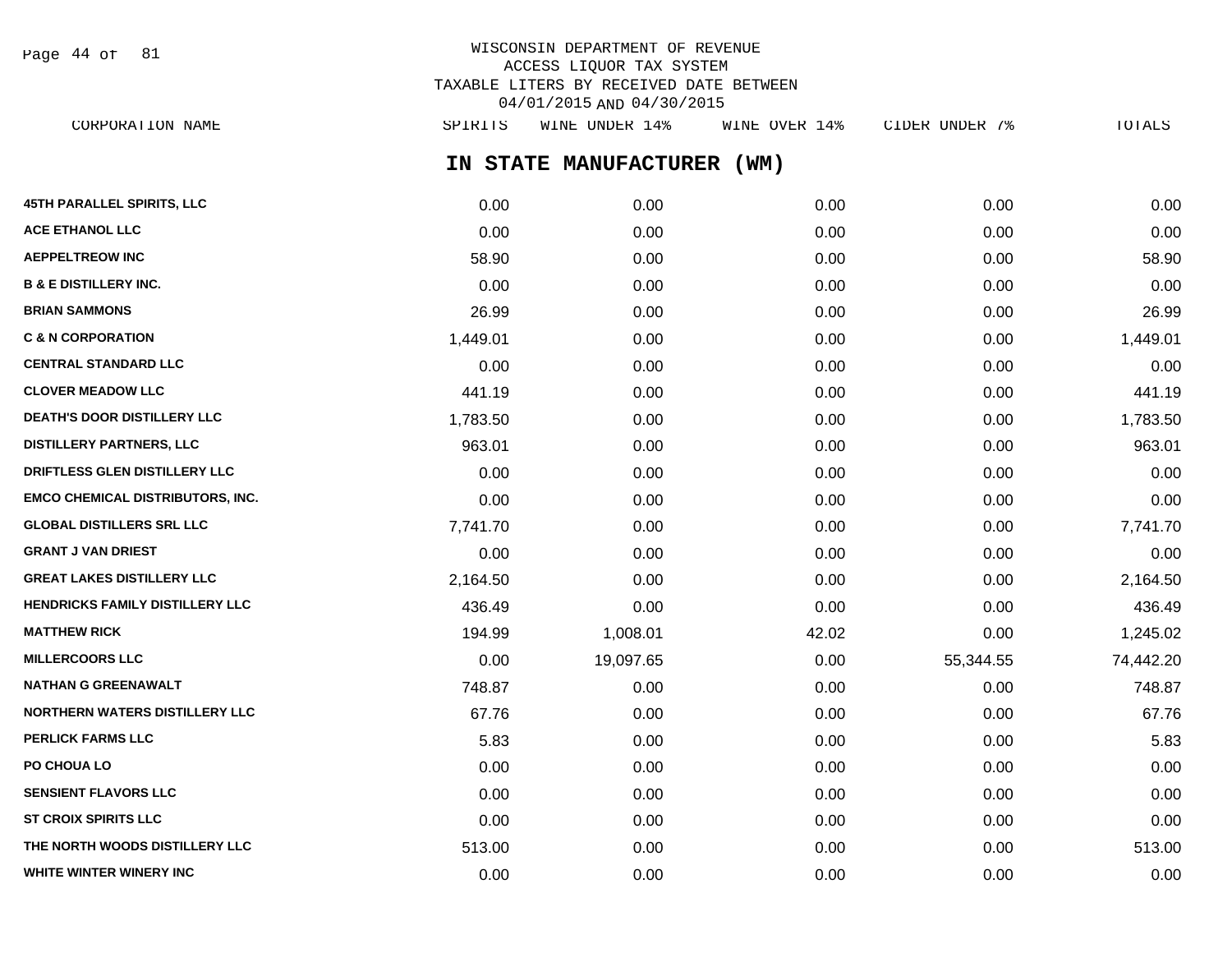| Page | : 45 of |  | 81 |
|------|---------|--|----|
|------|---------|--|----|

| CORPORATION NAME                | SPIRITS   | UNDER 14%<br>WINE | WINE OVER 14% | CIDER UNDER 7% | TOTALS    |
|---------------------------------|-----------|-------------------|---------------|----------------|-----------|
| <b>WOLLERSHEIM WINERY, INC.</b> | 0.00      | 0.00              | 0.00          | 0.00           | 0.00      |
| YAHARA BAY DISTILLERS, INC.     | 0.00      | 0.00              | 0.00          | 0.00           | 0.00      |
| TOTAL LITERS FOR 4/30/2015      | 16.595.74 | 20.105.66         | 42.02         | 55.344.55      | 92,087.97 |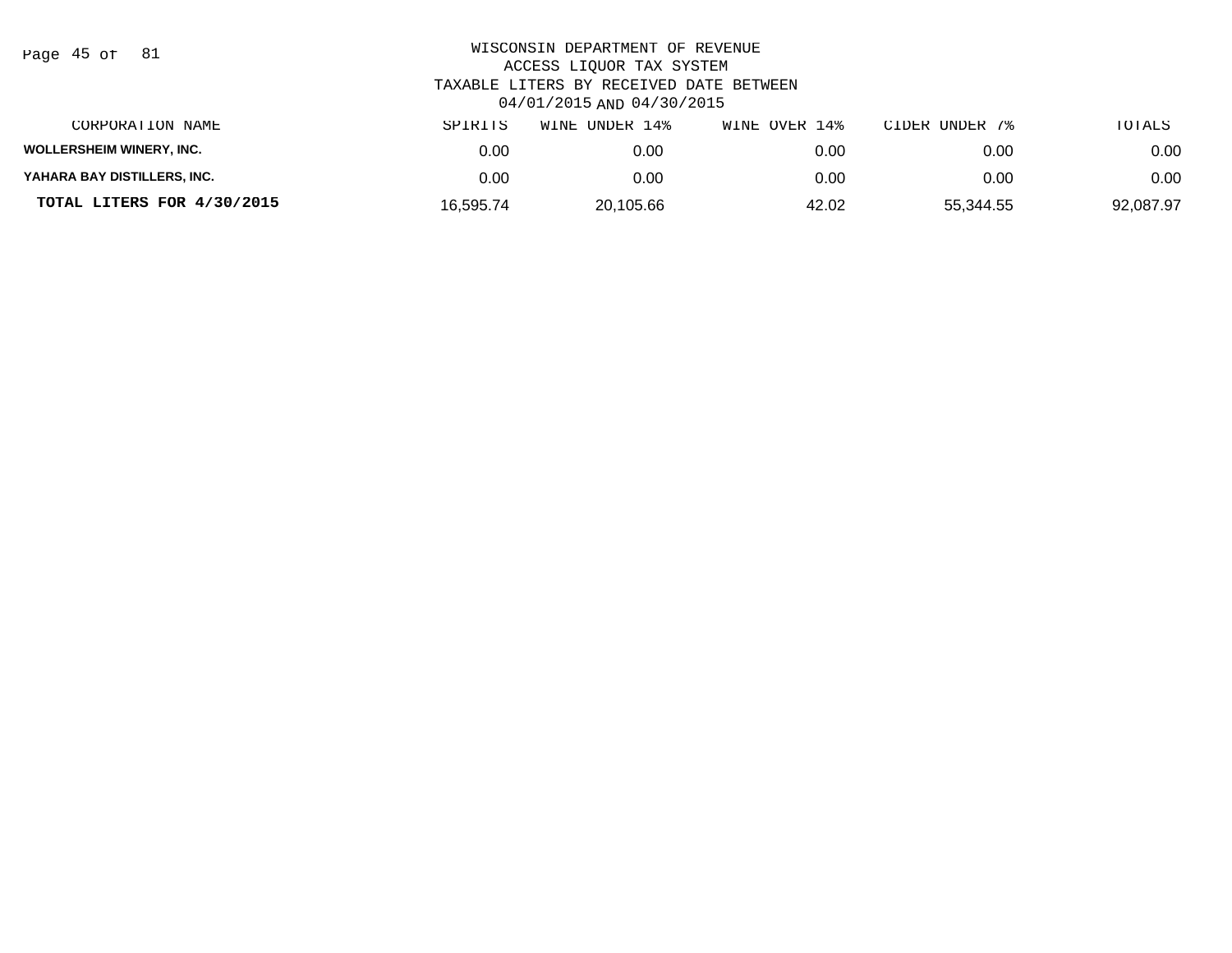| Page 46 of |  |  | 81 |
|------------|--|--|----|
|------------|--|--|----|

# WISCONSIN DEPARTMENT OF REVENUE ACCESS LIQUOR TAX SYSTEM TAXABLE LITERS BY RECEIVED DATE BETWEEN 04/01/2015 AND 04/30/2015

CORPORATION NAME SPIRITS WINE UNDER 14% WINE OVER 14% CIDER UNDER 7% TOTALS

# **IN STATE RECTIFIER (WR)**

| <b>45TH PARALLEL SPIRITS, LLC</b>      | 2,169.72   | 0.00   | 0.00 | 0.00 | 2,169.72   |
|----------------------------------------|------------|--------|------|------|------------|
| <b>ARTYS</b>                           | 6,061.78   | 0.00   | 0.00 | 0.00 | 6,061.78   |
| <b>CITY BREWING COMPANY, LLC</b>       | 91,554.29  | 0.00   | 0.00 | 0.00 | 91,554.29  |
| <b>DISTILLERY PARTNERS, LLC</b>        | 0.00       | 0.00   | 0.00 | 0.00 | 0.00       |
| <b>GALLOWAY COMPANY</b>                | 0.00       | 0.00   | 0.00 | 0.00 | 0.00       |
| <b>GREAT LAKES DISTILLERY LLC</b>      | 3,097.50   | 0.00   | 0.00 | 0.00 | 3,097.50   |
| <b>HENRY FARMS PRAIRIE SPIRITS LLC</b> | 0.00       | 0.00   | 0.00 | 0.00 | 0.00       |
| <b>MIDWEST CUSTOM BOTTLING LLC</b>     | 96,618.28  | 764.98 | 0.00 | 0.00 | 97,383.26  |
| <b>NATHAN G GREENAWALT</b>             | 0.00       | 0.00   | 0.00 | 0.00 | 0.00       |
| <b>PO CHOUA LO</b>                     | 0.00       | 0.00   | 0.00 | 0.00 | 0.00       |
| YAHARA BAY DISTILLERS, INC.            | 0.00       | 0.00   | 0.00 | 0.00 | 0.00       |
| TOTAL LITERS FOR 4/30/2015             | 199,501.57 | 764.98 | 0.00 | 0.00 | 200,266.55 |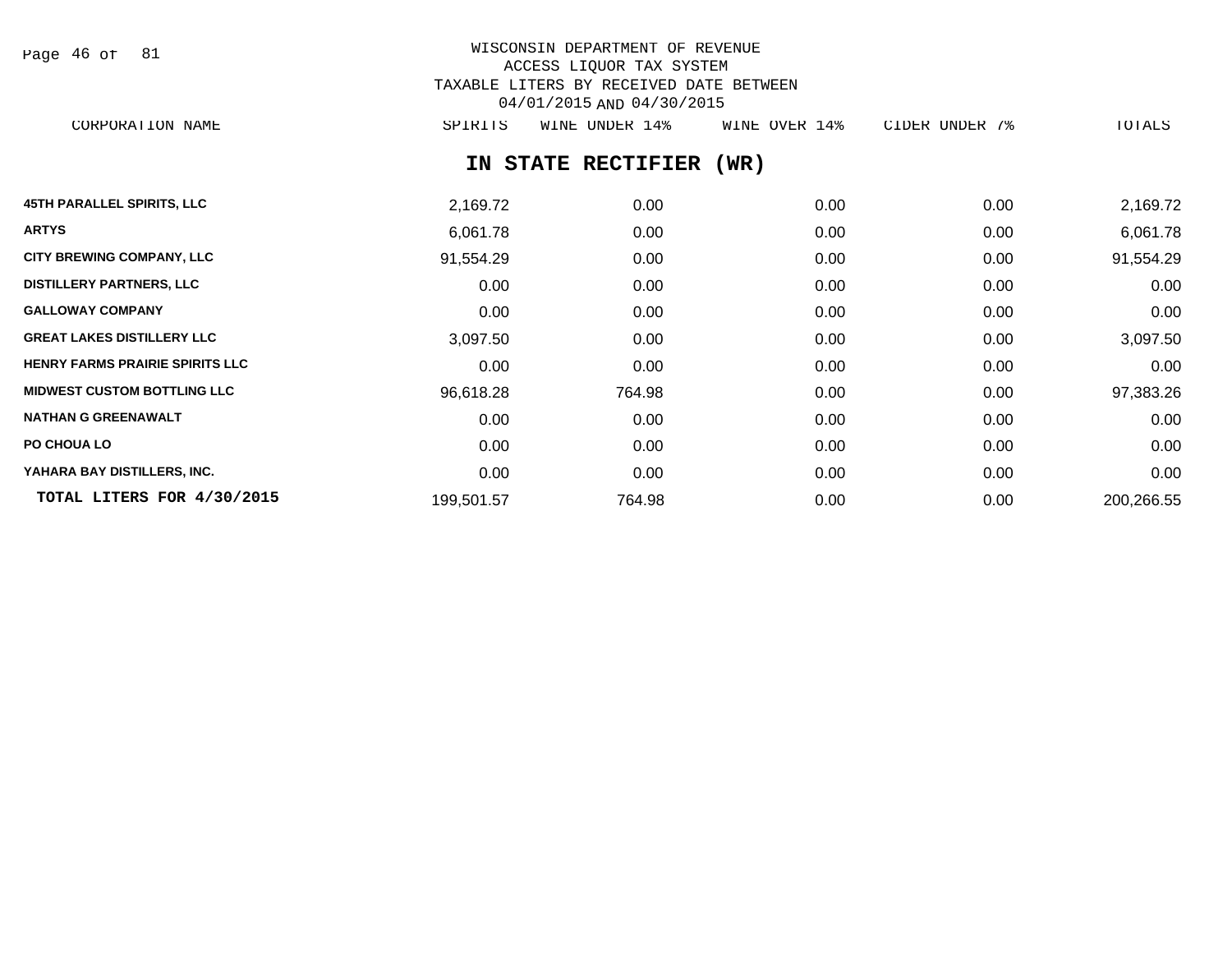Page 47 of 81

## WISCONSIN DEPARTMENT OF REVENUE ACCESS LIQUOR TAX SYSTEM TAXABLE LITERS BY RECEIVED DATE BETWEEN 04/01/2015 AND 04/30/2015

|                                                   |         | A TO THE LAND AND A TO LAND |               |                |           |
|---------------------------------------------------|---------|-----------------------------|---------------|----------------|-----------|
| CORPORATION NAME                                  | SPIRITS | WINE UNDER 14%              | WINE OVER 14% | CIDER UNDER 7% | TOTALS    |
|                                                   |         | IN STATE WINERY             | (WWI)         |                |           |
| <b>AEPPELTREOW INC</b>                            | 0.00    | 63.59                       | 4.54          | 421.69         | 489.82    |
| ALL SISTERS WINERY INC                            | 0.00    | 0.00                        | 0.00          | 0.00           | 0.00      |
| <b>AUTUMN HARVEST WINERY LLC</b>                  | 0.00    | 18,261.03                   | 0.00          | 1,064.83       | 19,325.86 |
| <b>BARABOO BLUFF WINERY, LLC</b>                  | 0.00    | 0.00                        | 0.00          | 0.00           | 0.00      |
| <b>BAUER-KEARNS WINERY LLC</b>                    | 0.00    | 0.00                        | 0.00          | 0.00           | 0.00      |
| BAYFIELD WINERY, LTD.                             | 0.00    | 0.00                        | 0.00          | 0.00           | 0.00      |
| <b>BELLEVINEZ LLC</b>                             | 0.00    | 0.00                        | 0.00          | 0.00           | 0.00      |
| <b>BLIND HORSE WINERY LLC</b>                     | 0.00    | 4,048.01                    | 1,576.83      | 0.00           | 5,624.84  |
| BOTHAM VINEYARDS, INC.                            | 0.00    | 0.00                        | 0.00          | 0.00           | 0.00      |
| <b>BRANCHES WINERY LLC</b>                        | 0.00    | 0.00                        | 0.00          | 0.00           | 0.00      |
| <b>BRIGADOON FARM &amp; WINERY LLC</b>            | 0.00    | 0.00                        | 0.00          | 0.00           | 0.00      |
| <b>BUZZ &amp; BREW SHOP LLC</b>                   | 0.00    | 0.00                        | 0.00          | 0.00           | 0.00      |
| <b>C &amp; N CORPORATION</b>                      | 0.00    | 0.00                        | 0.00          | 0.00           | 0.00      |
| <b>C &amp; N CORPORATION</b>                      | 0.00    | 16,368.25                   | 198.01        | 0.00           | 16,566.26 |
| CAP -N- CORK'S LLC                                | 0.00    | 0.00                        | 0.00          | 0.00           | 0.00      |
| <b>CHATEAU ST CROIX WINERY &amp; VINEYARD LLC</b> | 0.00    | 202.50                      | 344.25        | 0.00           | 546.75    |
| <b>CIDER HOUSE OF WISCONSIN LLC</b>               | 0.00    | 0.00                        | 0.00          | 0.00           | 0.00      |
| <b>CLAY JAR HOLDINGS LLC</b>                      | 0.00    | 391.90                      | 213.31        | 0.00           | 605.21    |
| <b>CLINTON CLINGERMAN</b>                         | 0.00    | 0.00                        | 0.00          | 0.00           | 0.00      |
| <b>CLOVER MEADOW LLC</b>                          | 0.00    | 1,532.18                    | 227.12        | 0.00           | 1,759.30  |
| <b>COLDSPRING OF WISCONSIN LLC</b>                | 0.00    | 0.00                        | 0.00          | 0.00           | 0.00      |
| COLLEEN M BOS                                     | 0.00    | 430.70                      | 0.00          | 0.00           | 430.70    |
| <b>CRAIG FLETCHER</b>                             | 0.00    | 2,415.09                    | 0.00          | 0.00           | 2,415.09  |

**DANZINGER VINEYARDS LLC** 0.00 0.00 0.00 10,993.98 0.00 0.00 0.00 0.00 0.00 0.00 10,993.98 **DIANA HOBSON** 0.00 780.17 0.00 0.00 780.17 **EDWARD J RINK** 0.00 18.74 0.00 0.00 18.74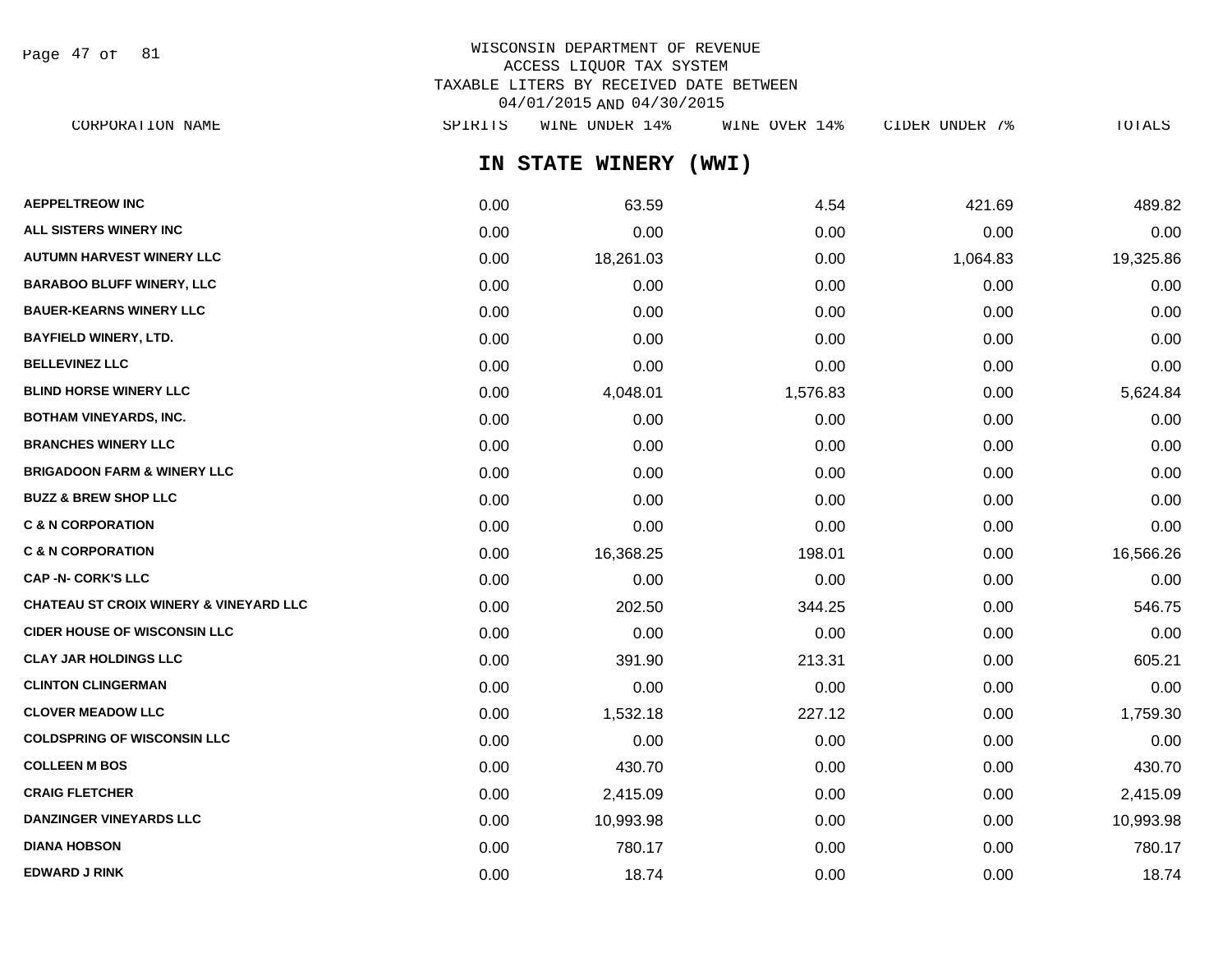Page 48 of 81

#### WISCONSIN DEPARTMENT OF REVENUE ACCESS LIQUOR TAX SYSTEM

TAXABLE LITERS BY RECEIVED DATE BETWEEN

04/01/2015 AND 04/30/2015

| CORPORATION NAME                        | SPIRITS | WINE UNDER 14% | WINE OVER 14% | CIDER UNDER 7% | TOTALS    |
|-----------------------------------------|---------|----------------|---------------|----------------|-----------|
| <b>ELISABETH W KLEIN</b>                | 0.00    | 0.00           | 0.00          | 0.00           | 0.00      |
| <b>FAWN CREEK WINERY LLC</b>            | 0.00    | 6,414.74       | 0.00          | 0.00           | 6,414.74  |
| <b>FERMENTING CELLARS LLC</b>           | 0.00    | 74.73          | 0.00          | 0.00           | 74.73     |
| FISHER KING WINERY, LLC                 | 0.00    | 946.35         | 0.00          | 0.00           | 946.35    |
| <b>FRESAR INC</b>                       | 0.00    | 177.91         | 0.00          | 0.00           | 177.91    |
| FRUIT OF THE WOODS WINE CELLAR, INC.    | 0.00    | 9,438.74       | 0.00          | 0.00           | 9,438.74  |
| <b>HALF KRAKT LLC</b>                   | 0.00    | 0.00           | 0.00          | 0.00           | 0.00      |
| HARBOR RIDGE WINERY INC.                | 0.00    | 15,419.86      | 0.00          | 0.00           | 15,419.86 |
| <b>HERDIE BAISDEN</b>                   | 0.00    | 0.00           | 0.00          | 0.00           | 0.00      |
| <b>HOOKSTONE INC.</b>                   | 0.00    | 225.99         | 10.26         | 0.00           | 236.25    |
| <b>ISLAND ORCHARD CIDER LLC</b>         | 0.00    | 0.00           | 0.00          | 4,188.85       | 4,188.85  |
| <b>JACKSON WINE LLC</b>                 | 0.00    | 1,398.97       | 52.11         | 0.00           | 1,451.08  |
| <b>JAMES PLOETZ</b>                     | 0.00    | 171.85         | 0.00          | 0.00           | 171.85    |
| <b>JEFFREY L STOEGER</b>                | 0.00    | 478.10         | 18.36         | 0.00           | 496.46    |
| <b>JORNY'S END LLC</b>                  | 0.00    | 734.37         | 0.00          | 0.00           | 734.37    |
| <b>JOSEPH CALLOW</b>                    | 0.00    | 3,932.27       | 0.00          | 0.00           | 3,932.27  |
| <b>JOSEPH CALLOW</b>                    | 0.00    | 772.98         | 0.00          | 0.00           | 772.98    |
| <b>JOSEPH STALLER</b>                   | 0.00    | 0.00           | 0.00          | 0.00           | 0.00      |
| <b>JOSEPH WYNIMKO</b>                   | 0.00    | 33.65          | 0.00          | 0.00           | 33.65     |
| <b>JULIE A ANDRZEJCZAK</b>              | 0.00    | 40.12          | 93.88         | 0.00           | 134.00    |
| <b>KEVIN BEHNKE</b>                     | 0.00    | 0.00           | 0.00          | 0.00           | 0.00      |
| <b>LAKE NOKOMIS CRANBERRIES INC</b>     | 0.00    | 0.00           | 0.00          | 0.00           | 0.00      |
| <b>LANDTA WINES LLC</b>                 | 0.00    | 0.00           | 0.00          | 0.00           | 0.00      |
| <b>LARSON &amp; LARSON</b>              | 0.00    | 843.73         | 0.00          | 0.00           | 843.73    |
| <b>LAUTENBACH'S ORCHARD COUNTRY INC</b> | 0.00    | 1,223.97       | 0.00          | 0.00           | 1,223.97  |
| LEDGE STONE VINEYARDS LLC               | 0.00    | 0.00           | 0.00          | 0.00           | 0.00      |
| <b>LOST ISLAND WINE LLC</b>             | 0.00    | 822.00         | 0.00          | 0.00           | 822.00    |
| <b>LUNCH CREEK VINEYARDS LLC</b>        | 0.00    | 0.00           | 0.00          | 0.00           | 0.00      |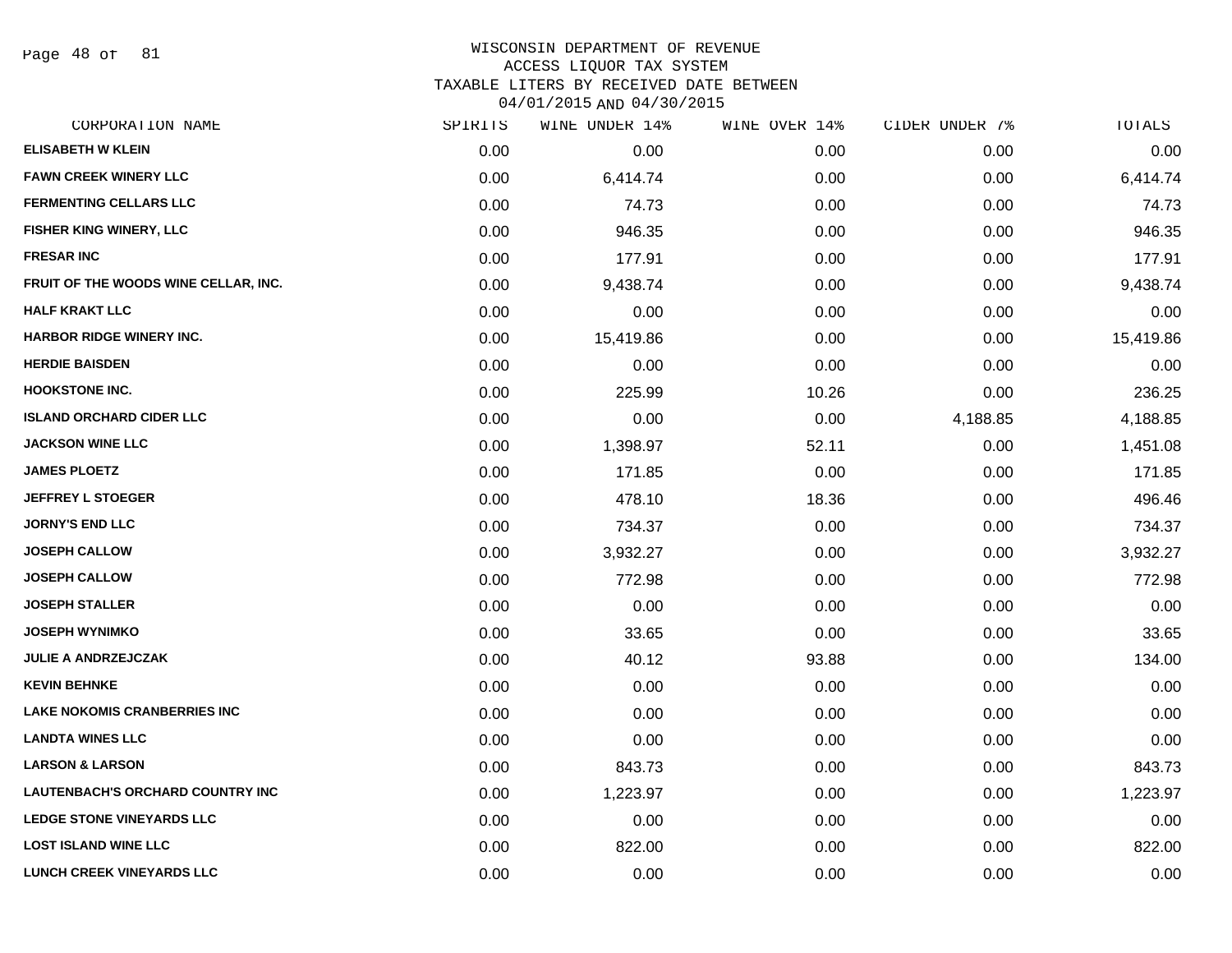Page 49 of 81

|      | WINE UNDER 14% |          | CIDER UNDER 7% | TOTALS   |
|------|----------------|----------|----------------|----------|
| 0.00 | 0.00           | 0.00     | 0.00           | 0.00     |
| 0.00 | 0.00           | 0.00     | 0.00           | 0.00     |
| 0.00 | 0.00           | 0.00     | 0.00           | 0.00     |
| 0.00 | 0.00           | 0.00     | 0.00           | 0.00     |
| 0.00 | 0.00           | 0.00     | 774.48         | 774.48   |
| 0.00 | 1,771.57       | 0.00     | 0.00           | 1,771.57 |
| 0.00 | 7,106.12       | 0.00     | 0.00           | 7,106.12 |
| 0.00 | 1,382.24       | 4.50     | 0.00           | 1,386.74 |
| 0.00 | 8,673.75       | 0.00     | 0.00           | 8,673.75 |
| 0.00 | 1,199.25       | 0.00     | 0.00           | 1,199.25 |
| 0.00 | 0.00           | 0.00     | 0.00           | 0.00     |
| 0.00 | 0.00           | 0.00     | 0.00           | 0.00     |
| 0.00 | 0.00           | 0.00     | 0.00           | 0.00     |
| 0.00 | 258.73         | 0.00     | 0.00           | 258.73   |
| 0.00 | 0.00           | 0.00     | 0.00           | 0.00     |
| 0.00 | 0.00           | 0.00     | 0.00           | 0.00     |
| 0.00 | 0.00           | 0.00     | 0.00           | 0.00     |
| 0.00 | 486.01         | 0.00     | 0.00           | 486.01   |
| 0.00 | 0.00           | 0.00     | 0.00           | 0.00     |
| 0.00 | 0.00           | 0.00     | 0.00           | 0.00     |
| 0.00 | 3,073.74       | 0.00     | 0.00           | 3,073.74 |
| 0.00 | 0.00           | 0.00     | 0.00           | 0.00     |
| 0.00 | 524.70         | 23.40    | 0.00           | 548.10   |
| 0.00 | 3,023.97       | 2,537.96 | 0.00           | 5,561.93 |
| 0.00 | 0.00           | 0.00     | 0.00           | 0.00     |
| 0.00 | 0.00           | 0.00     | 0.00           | 0.00     |
| 0.00 | 0.00           | 0.00     | 0.00           | 0.00     |
| 0.00 | 226.50         | 0.00     | 0.00           | 226.50   |
|      | SPIRITS        |          | WINE OVER 14%  |          |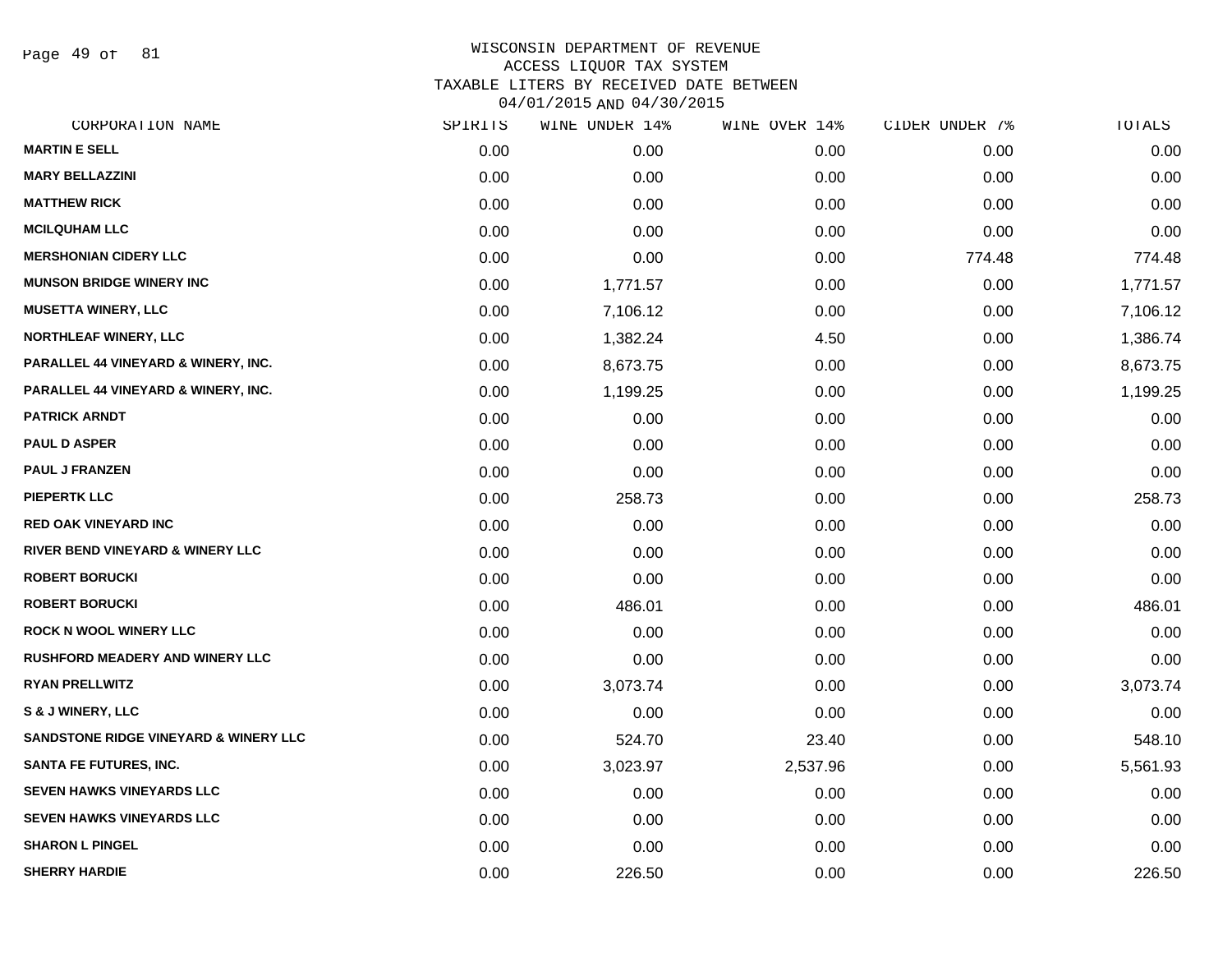Page 50 of 81

# WISCONSIN DEPARTMENT OF REVENUE ACCESS LIQUOR TAX SYSTEM

TAXABLE LITERS BY RECEIVED DATE BETWEEN

| 04/01/2015 AND 04/30/2015 |  |  |
|---------------------------|--|--|

| CORPORATION NAME                                   | SPIRITS | WINE UNDER 14% | WINE OVER 14% | CIDER UNDER 7% | <b>TOTALS</b> |
|----------------------------------------------------|---------|----------------|---------------|----------------|---------------|
| <b>SIMON CREEK VINEYARD LLC</b>                    | 0.00    | 1,747.79       | 143.54        | 0.00           | 1,891.33      |
| SINNIPEE VALLEY VINEYARD LLC                       | 0.00    | 0.00           | 0.00          | 0.00           | 0.00          |
| <b>SPB LLC</b>                                     | 0.00    | 0.00           | 0.00          | 31,899.04      | 31,899.04     |
| <b>SPRECHER BREWING COMPANY, INC.</b>              | 0.00    | 0.00           | 0.00          | 0.00           | 0.00          |
| <b>SPURGEON VINEYARDS &amp; WINERY LLC</b>         | 0.00    | 1,989.16       | 9.08          | 0.00           | 1,998.24      |
| <b>STEPHEN M KENNEDY</b>                           | 0.00    | 755.57         | 0.00          | 0.00           | 755.57        |
| <b>STEVEN J DEBAKER</b>                            | 0.00    | 117.01         | 36.00         | 0.00           | 153.01        |
| <b>STEVEN M &amp; JUDITH A JACOBSON LLC</b>        | 0.00    | 0.00           | 0.00          | 0.00           | 0.00          |
| <b>SUNSET POINT WINERY LLC</b>                     | 0.00    | 0.00           | 0.00          | 0.00           | 0.00          |
| <b>TENBA RIDGE WINERY LLC</b>                      | 0.00    | 420.75         | 0.00          | 0.00           | 420.75        |
| THE CHISELLED GRAPE WINERY LLC                     | 0.00    | 0.00           | 0.00          | 0.00           | 0.00          |
| THE RUM TREE, INC.                                 | 0.00    | 0.00           | 0.00          | 0.00           | 0.00          |
| THE WINE VINEYARD LLC                              | 0.00    | 629.97         | 0.00          | 0.00           | 629.97        |
| THE WOODLAND TRAIL BEVERAGE COMPANY, INC.          | 0.00    | 484.53         | 0.00          | 0.00           | 484.53        |
| <b>TROY LANDWEHR</b>                               | 0.00    | 748.00         | 42.00         | 0.00           | 790.00        |
| <b>TWO BROTHERS WINES LLC</b>                      | 0.00    | 126.74         | 0.00          | 0.00           | 126.74        |
| <b>VALLEY VINEYARD LTD</b>                         | 0.00    | 295.30         | 0.00          | 0.00           | 295.30        |
| VAN WYCHEN WINES INC.                              | 0.00    | 0.00           | 0.00          | 0.00           | 0.00          |
| <b>VERNON VINEYARDS LTD</b>                        | 0.00    | 426.99         | 0.00          | 0.00           | 426.99        |
| <b>VETRO WINERY LLC</b>                            | 0.00    | 522.00         | 0.00          | 0.00           | 522.00        |
| <b>VINES TO CELLAR, INC.</b>                       | 0.00    | 904.48         | 0.00          | 0.00           | 904.48        |
| VON STIEHL WINERY LTD.                             | 0.00    | 0.00           | 0.00          | 0.00           | 0.00          |
| <b>VON STIEHL WINERY LTD.</b>                      | 0.00    | 0.00           | 0.00          | 0.00           | 0.00          |
| VON STIEHL WINERY LTD.                             | 0.00    | 21,161.90      | 866.86        | 0.00           | 22,028.76     |
| <b>WEGLARZ &amp; BOCK</b>                          | 0.00    | 0.00           | 0.00          | 0.00           | 0.00          |
| <b>WEST PRAIRIE WINERY LLC</b>                     | 0.00    | 14,503.65      | 548.50        | 0.00           | 15,052.15     |
| <b>WHISPERING BLUFFS VINEYARD &amp; WINERY LTD</b> | 0.00    | 0.00           | 0.00          | 0.00           | 0.00          |
| <b>WHISPERING WINDS WINERY LLC</b>                 | 0.00    | 391.79         | 0.00          | 0.00           | 391.79        |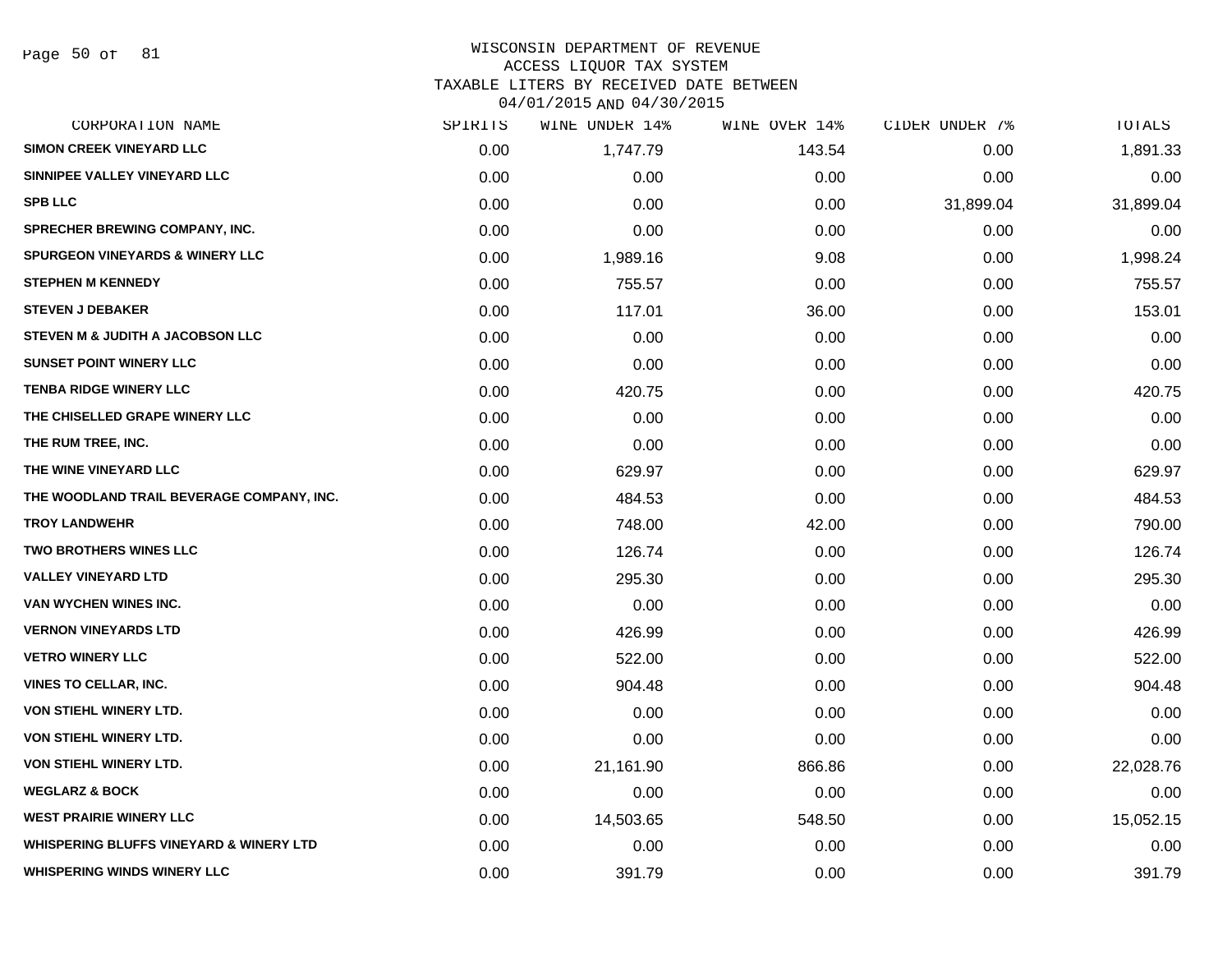Page 51 of 81

| CORPORATION NAME                | SPIRITS | UNDER 14%<br>WINE | OVER 14%<br>WINE | UNDER 7%<br>CIDER | TOTALS     |
|---------------------------------|---------|-------------------|------------------|-------------------|------------|
| WHITE WINTER WINERY INC         | 0.00    | 3,585.05          | 0.00             | 310.40            | 3,895.45   |
| <b>WILLIAM F BLUHM</b>          | 0.00    | ,582.99           | 0.00             | 0.00              | 1,582.99   |
| <b>WINEMAKER'S DAUGHTER LLC</b> | 0.00    | 3.543.13          | 0.00             | 0.00              | 3,543.13   |
| <b>WOLLERSHEIM WINERY, INC.</b> | 0.00    | 38.354.94         | 5.404.08         | 0.00              | 43,759.02  |
| <b>WOLLERSHEIM WINERY, INC.</b> | 0.00    | 6.255.72          | 261.76           | 0.00              | 6,517.48   |
| TOTAL LITERS FOR 4/30/2015      | 0.00    | 224,930.51        | 12,616.35        | 38,659.29         | 276,206.15 |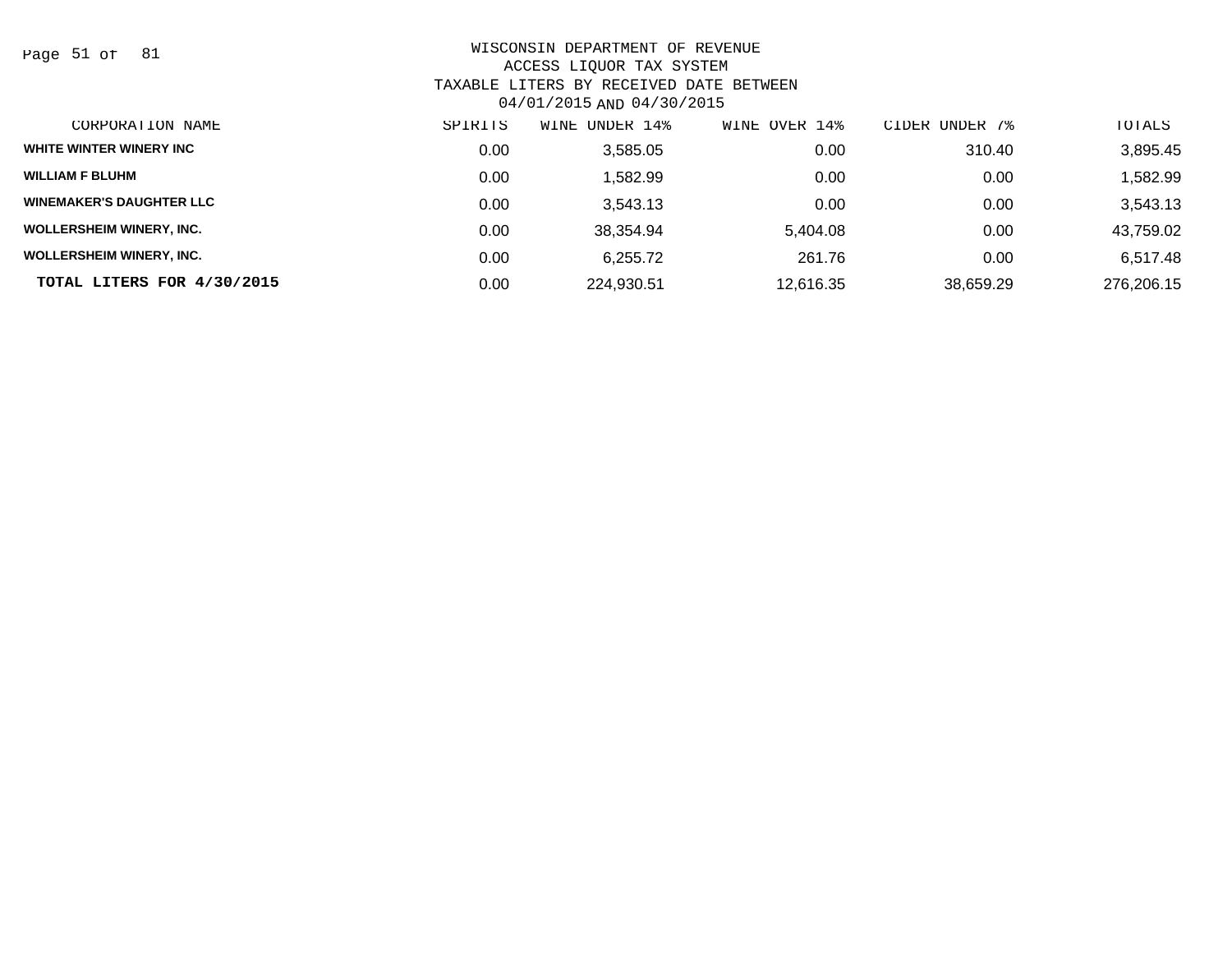Page 52 of 81

| CORPORATION NAME | SPIRITS |                |                           |               |  | TOTALS         |
|------------------|---------|----------------|---------------------------|---------------|--|----------------|
|                  |         | WINE UNDER 14% | WINE DIRECT SHIPPER (WDS) | WINE OVER 14% |  | CIDER UNDER 7% |

| 1-800 WINESHOP.COM INC                      | 0.00 | 1,779.00 | 497.25   | 0.00 | 2,276.25 |
|---------------------------------------------|------|----------|----------|------|----------|
| <b>7 &amp; 8 LLC</b>                        | 0.00 | 0.00     | 0.00     | 0.00 | 0.00     |
| <b>A TO Z WINEWORKS LLC</b>                 | 0.00 | 3.00     | 16.50    | 0.00 | 19.50    |
| AARON POTT AND CLAIRE POTT                  | 0.00 | 0.00     | 37.50    | 0.00 | 37.50    |
| <b>ABACELA VINEYARDS &amp; WINERY INC</b>   | 0.00 | 0.00     | 0.00     | 0.00 | 0.00     |
| <b>ABEJA LLC</b>                            | 0.00 | 0.00     | 0.00     | 0.00 | 0.00     |
| <b>ABERNATHY HOFFMAN, LLC</b>               | 0.00 | 0.00     | 0.00     | 0.00 | 0.00     |
| <b>ABREU VINEYARDS INC</b>                  | 0.00 | 0.00     | 74.25    | 0.00 | 74.25    |
| <b>AC VIN CO LLC</b>                        | 0.00 | 39.00    | 40.50    | 0.00 | 79.50    |
| <b>ACCOLADE WINES NORTH AMERICA INC</b>     | 0.00 | 0.00     | 0.00     | 0.00 | 0.00     |
| ADAMS WINERY LLC                            | 0.00 | 96.38    | 195.75   | 0.00 | 292.13   |
| ADELAIDA CELLARS INC                        | 0.00 | 0.00     | 74.25    | 0.00 | 74.25    |
| <b>ADELSHEIM VINEYARD LLC</b>               | 0.00 | 3.00     | 0.00     | 0.00 | 3.00     |
| <b>AGATE RIDGE VINEYARD LLC</b>             | 0.00 | 0.75     | 0.00     | 0.00 | 0.75     |
| <b>ALEXANDER P OXMAN</b>                    | 0.00 | 2,976.75 | 1,773.00 | 0.00 | 4,749.75 |
| ALL SISTERS WINERY INC                      | 0.00 | 0.00     | 0.00     | 0.00 | 0.00     |
| ALPHA & OMEGA WINERY LLC                    | 0.00 | 0.00     | 162.00   | 0.00 | 162.00   |
| ALTAMURA WINERY INC                         | 0.00 | 0.00     | 0.00     | 0.00 | 0.00     |
| <b>ALVAREZ VINEYARDS LLC</b>                | 0.00 | 0.00     | 4.50     | 0.00 | 4.50     |
| <b>AMAPOLA CREEK VINEYARDS &amp; WINERY</b> | 0.00 | 0.00     | 4.50     | 0.00 | 4.50     |
| <b>AMAVI CELLARS LLC</b>                    | 0.00 | 0.00     | 0.75     | 0.00 | 0.75     |
| <b>AMPELOS CELLARS INC</b>                  | 0.00 | 51.75    | 13.50    | 0.00 | 65.25    |
| <b>AMUSE BOUCHE LLC</b>                     | 0.00 | 0.00     | 4.50     | 0.00 | 4.50     |
| <b>ANCIENT PEAK INC</b>                     | 0.00 | 30.00    | 1.50     | 0.00 | 31.50    |
| ANDERSONS CONN VALLEY WINERY INC            | 0.00 | 3.00     | 121.50   | 0.00 | 124.50   |
| <b>ANIMO LP</b>                             | 0.00 | 57.75    | 18.00    | 0.00 | 75.75    |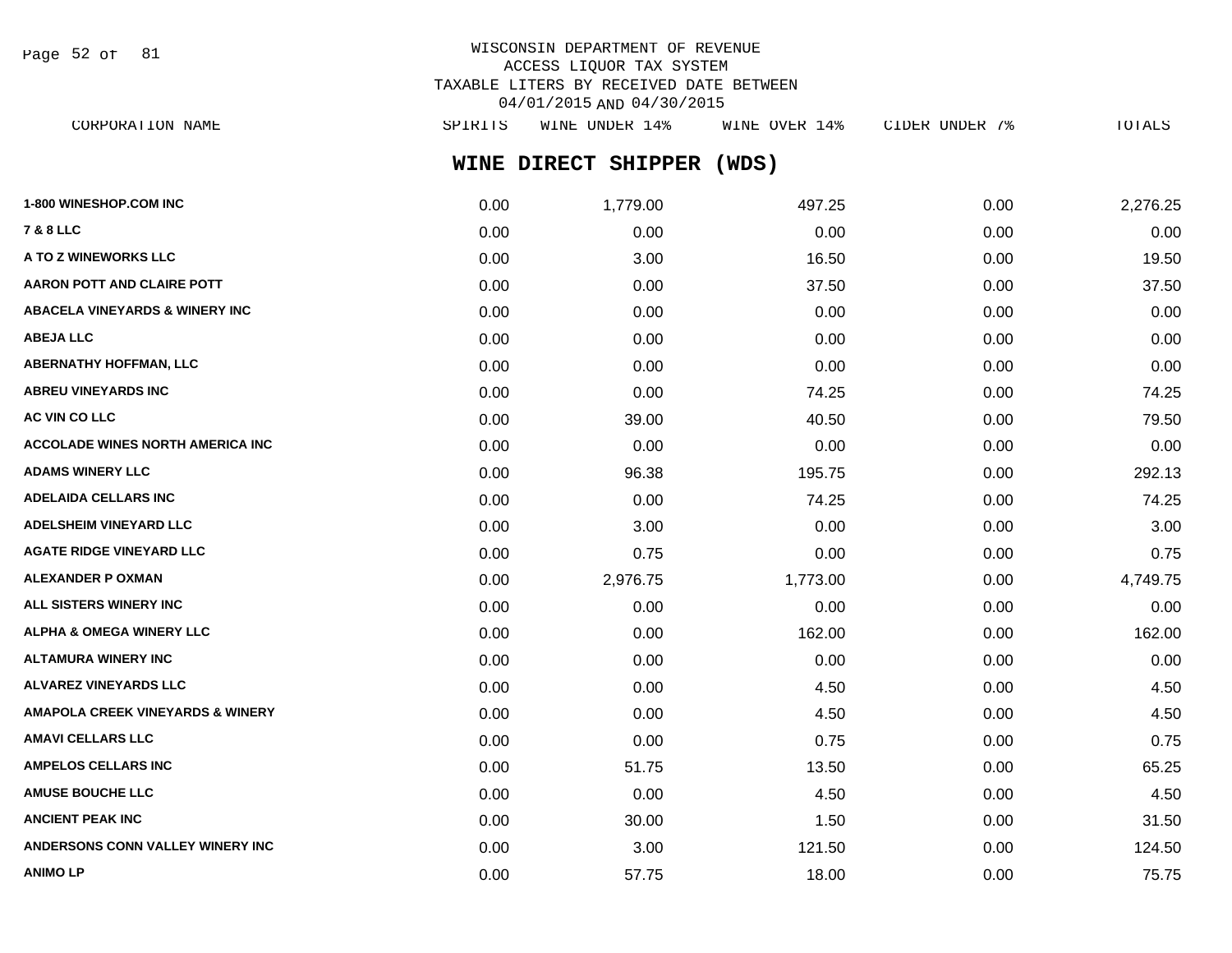Page 53 of 81

| CORPORATION NAME                       | SPIRITS | WINE UNDER 14% | WINE OVER 14% | CIDER UNDER 7% | TOTALS |
|----------------------------------------|---------|----------------|---------------|----------------|--------|
| <b>ANOMALY VINEYARDS LLC</b>           | 0.00    | 0.00           | 30.00         | 0.00           | 30.00  |
| <b>ANTHILL FARMS LLC</b>               | 0.00    | 0.00           | 0.00          | 0.00           | 0.00   |
| <b>ANTHONY M TRUCHARD</b>              | 0.00    | 1.50           | 66.00         | 0.00           | 67.50  |
| <b>AQUA PUMPKIN INC</b>                | 0.00    | 0.00           | 0.00          | 0.00           | 0.00   |
| <b>ARCHANGEL INVESTMENTS LLC</b>       | 0.00    | 0.00           | 61.50         | 0.00           | 61.50  |
| <b>ARETE WINES LLC</b>                 | 0.00    | 0.00           | 0.00          | 0.00           | 0.00   |
| <b>ARIETTA INC</b>                     | 0.00    | 0.00           | 25.50         | 0.00           | 25.50  |
| <b>ARISTA WINES LLC</b>                | 0.00    | 0.00           | 24.00         | 0.00           | 24.00  |
| ARIZONA STRONGHOLD VINEYARDS LLC       | 0.00    | 0.00           | 0.00          | 0.00           | 0.00   |
| <b>ARKENSTONE VINEYARDS LLC</b>        | 0.00    | 0.00           | 13.50         | 0.00           | 13.50  |
| <b>ARMIDA WINERY INC</b>               | 0.00    | 1.50           | 115.50        | 0.00           | 117.00 |
| <b>ARMSTRONG FAMILY WINERY LLC</b>     | 0.00    | 29.25          | 0.00          | 0.00           | 29.25  |
| <b>ARMSTRONG VINEYARDS INC</b>         | 0.00    | 0.00           | 78.00         | 0.00           | 78.00  |
| <b>ARRINGTON VINEYARDS LLC</b>         | 0.00    | 24.75          | 25.50         | 0.00           | 50.25  |
| <b>ARTISTE MANAGEMENT CO LLC</b>       | 0.00    | 0.00           | 13.50         | 0.00           | 13.50  |
| AU BON CLIMAT LLC                      | 0.00    | 20.25          | 0.00          | 0.00           | 20.25  |
| <b>AUBERT WINEGROWING INC</b>          | 0.00    | 0.00           | 0.00          | 0.00           | 0.00   |
| <b>AUGUST BRIGGS JR INC</b>            | 0.00    | 9.75           | 22.50         | 0.00           | 32.25  |
| <b>AUTUMN HARVEST WINERY LLC</b>       | 0.00    | 0.00           | 0.00          | 0.00           | 0.00   |
| AVV WINERY CO LLC                      | 0.00    | 13.50          | 67.50         | 0.00           | 81.00  |
| AW DIRECT INC                          | 0.00    | 15.00          | 9.00          | 0.00           | 24.00  |
| <b>B R COHN WINERY INC</b>             | 0.00    | 6.38           | 178.51        | 0.00           | 184.89 |
| <b>BALTIMORE BEND VINEYARD LLC</b>     | 0.00    | 0.00           | 0.00          | 0.00           | 0.00   |
| <b>BARGETTOS SANTA CRUZ WINERY INC</b> | 0.00    | 27.75          | 6.75          | 0.00           | 34.50  |
| <b>BARNARD GRIFFIN INC</b>             | 0.00    | 3.75           | 6.50          | 0.00           | 10.25  |
| <b>BARNETT VINEYARDS LP</b>            | 0.00    | 10.50          | 16.50         | 0.00           | 27.00  |
| <b>BAUER-KEARNS WINERY LLC</b>         | 0.00    | 0.00           | 0.00          | 0.00           | 0.00   |
| <b>BAYFIELD WINERY, LTD.</b>           | 0.00    | 0.00           | 0.00          | 0.00           | 0.00   |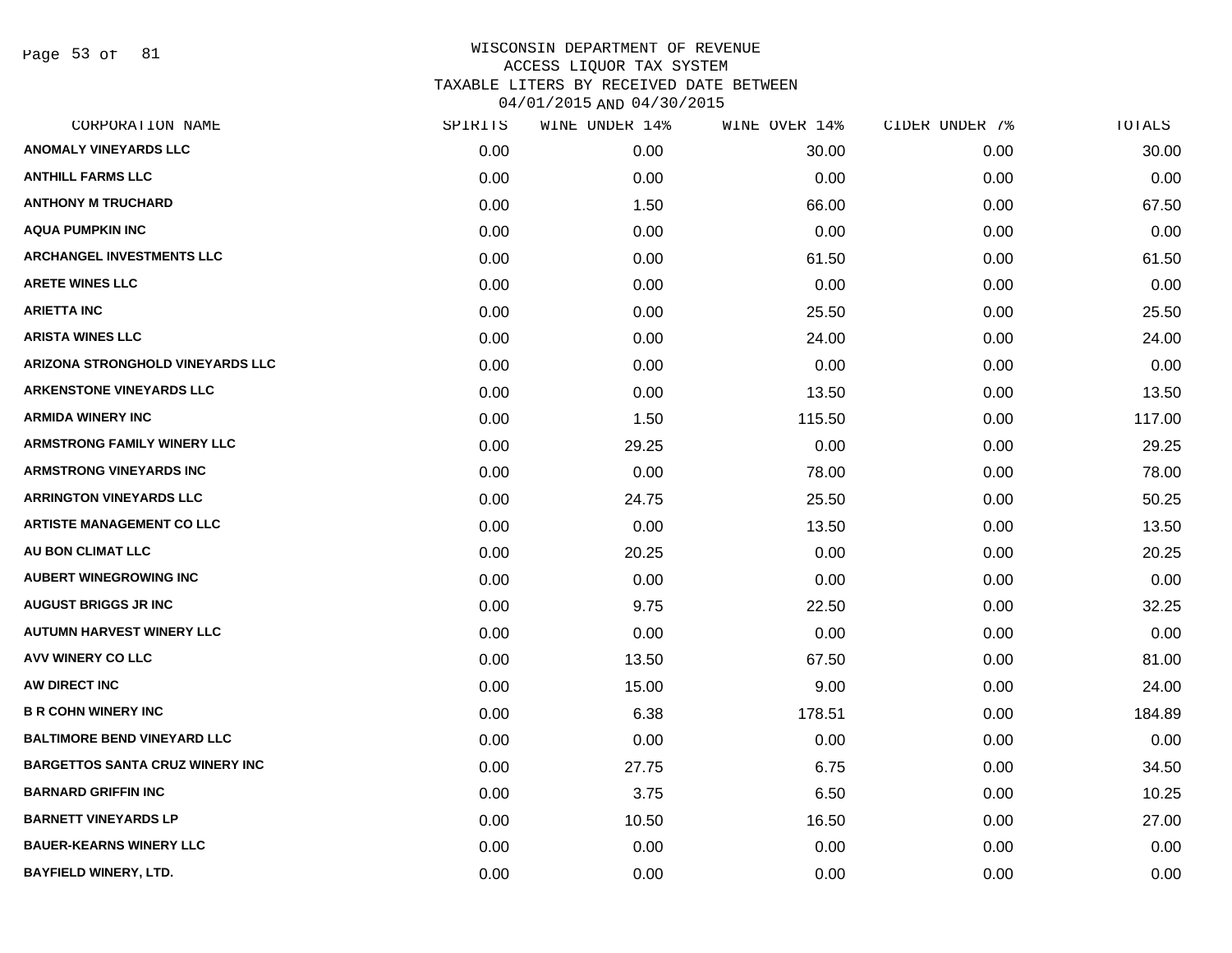Page 54 of 81

| CORPORATION NAME                       | SPIRITS | WINE UNDER 14% | WINE OVER 14% | CIDER UNDER 7% | TOTALS |
|----------------------------------------|---------|----------------|---------------|----------------|--------|
| <b>BEDELL NORTH FORK LLC</b>           | 0.00    | 3.00           | 0.00          | 0.00           | 3.00   |
| <b>BEHRENS AND DRINKWARD</b>           | 0.00    | 0.00           | 0.00          | 0.00           | 0.00   |
| <b>BEL VINO LLC</b>                    | 0.00    | 9.00           | 4.50          | 0.00           | 13.50  |
| <b>BENESSERE VINEYARDS LTD</b>         | 0.00    | 12.00          | 10.50         | 0.00           | 22.50  |
| <b>BENNETT LANE WINERY LLC</b>         | 0.00    | 0.00           | 19.50         | 0.00           | 19.50  |
| <b>BENOVIA WINERY LLC</b>              | 0.00    | 0.00           | 6.00          | 0.00           | 6.00   |
| <b>BENT CREEK WINERY LLC</b>           | 0.00    | 0.00           | 4.50          | 0.00           | 4.50   |
| <b>BENTON-LANE LLC</b>                 | 0.00    | 6.75           | 0.00          | 0.00           | 6.75   |
| <b>BENZIGER FAMILY WINERY LLC</b>      | 0.00    | 117.00         | 503.00        | 0.00           | 620.00 |
| <b>BERGSTROM WINES LLC</b>             | 0.00    | 25.50          | 11.25         | 0.00           | 36.75  |
| <b>BERNARDUS LLC</b>                   | 0.00    | 0.00           | 33.00         | 0.00           | 33.00  |
| BETHEL HEIGHTS VINEYARD INC            | 0.00    | 15.00          | 0.00          | 0.00           | 15.00  |
| <b>BETZ CELLARS LLC</b>                | 0.00    | 0.00           | 0.00          | 0.00           | 0.00   |
| <b>BIG BASIN VINEYARDS LLC</b>         | 0.00    | 0.00           | 0.00          | 0.00           | 0.00   |
| <b>BILTMORE ESTATE WINE COMPANY</b>    | 0.00    | 25.50          | 21.75         | 0.00           | 47.25  |
| <b>BLACKBIRD VINEYARDS LLC</b>         | 0.00    | 4.50           | 52.50         | 0.00           | 57.00  |
| <b>BLACKBURN ENTERPRISES LLC</b>       | 0.00    | 0.00           | 0.00          | 0.00           | 0.00   |
| <b>BLANKIET ESTATE LLC</b>             | 0.00    | 0.00           | 5.25          | 0.00           | 5.25   |
| <b>BLIND HORSE WINERY LLC</b>          | 0.00    | 0.00           | 0.00          | 0.00           | 0.00   |
| <b>BLUE MOUNTAIN CIDER COMPANY LLC</b> | 0.00    | 0.00           | 0.00          | 0.00           | 0.00   |
| <b>BLUE SKY VINTNERS LLC</b>           | 0.00    | 0.00           | 0.00          | 0.00           | 0.00   |
| <b>BNA WINE GROUP LLC</b>              | 0.00    | 0.75           | 0.00          | 0.00           | 0.75   |
| <b>BOEGER WINERY INC</b>               | 0.00    | 27.00          | 48.00         | 0.00           | 75.00  |
| <b>BOGLE VINEYARDS INC</b>             | 0.00    | 0.00           | 12.00         | 0.00           | 12.00  |
| <b>BON AFFAIR INC</b>                  | 0.00    | 41.25          | 0.00          | 0.00           | 41.25  |
| <b>BONNY DOON WINERY INC</b>           | 0.00    | 84.00          | 8.25          | 0.00           | 92.25  |
| <b>BOOKWALTER WINERY LLC</b>           | 0.00    | 9.00           | 10.50         | 0.00           | 19.50  |
| <b>BOTHAM VINEYARDS, INC.</b>          | 0.00    | 0.00           | 0.00          | 0.00           | 0.00   |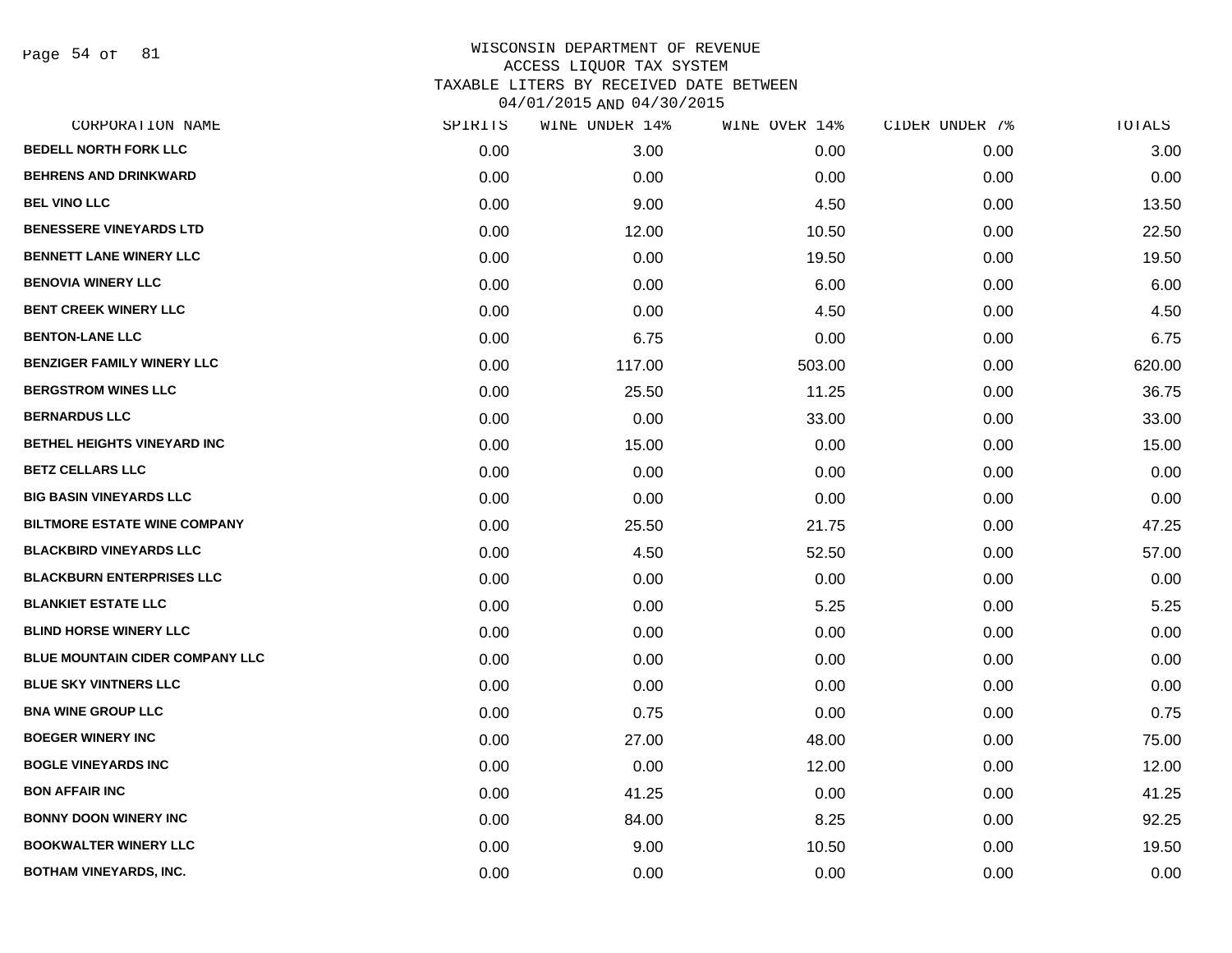Page 55 of 81

|                   | WINE UNDER 14% | WINE OVER 14% | CIDER UNDER 7% | TOTALS   |
|-------------------|----------------|---------------|----------------|----------|
| 0.00 <sub>1</sub> | 0.00           | 0.00          | 0.00           | 0.00     |
| 0.00              | 0.00           | 0.00          | 0.00           | 0.00     |
| 0.00              | 0.00           | 0.00          | 0.00           | 0.00     |
| 0.00              | 0.00           | 0.00          | 0.00           | 0.00     |
| 0.00              | 0.00           | 39.75         | 0.00           | 39.75    |
| 0.00              | 0.00           | 0.00          | 0.00           | 0.00     |
| 0.00              | 4.50           | 2.25          | 0.00           | 6.75     |
| 0.00              | 0.00           | 0.00          | 0.00           | 0.00     |
| 0.00              | 0.00           | 96.00         | 0.00           | 96.00    |
| 0.00              | 54.00          | 111.00        | 0.00           | 165.00   |
| 0.00              | 0.00           | 84.75         | 0.00           | 84.75    |
| 0.00              | 0.00           | 0.00          | 0.00           | 0.00     |
| 0.00              | 165.00         | 0.00          | 0.00           | 165.00   |
| 0.00              | 0.00           | 19.50         | 0.00           | 19.50    |
| 0.00              | 4.58           | 51.00         | 0.00           | 55.58    |
| 0.00              | 9.00           | 0.75          | 0.00           | 9.75     |
| 0.00              | 0.00           | 65.25         | 0.00           | 65.25    |
| 0.00              | $-21.75$       | 0.00          | 0.00           | $-21.75$ |
| 0.00              | 3.00           | 45.00         | 0.00           | 48.00    |
| 0.00              | 10.50          | 65.62         | 0.00           | 76.12    |
| 0.00              | 5.25           | 0.75          | 0.00           | 6.00     |
| 0.00              | 4.50           | 1.50          | 0.00           | 6.00     |
| 0.00              | 162.00         | 557.25        | 0.00           | 719.25   |
| 0.00              | 8.25           | 45.75         | 0.00           | 54.00    |
| 0.00              | 0.00           | 0.00          | 0.00           | 0.00     |
| 0.00              | 0.00           | 0.00          | 0.00           | 0.00     |
| 0.00              | 0.00           | 0.00          | 0.00           | 0.00     |
| 0.00              | 9.00           | 18.00         | 0.00           | 27.00    |
|                   | SPIRITS        |               |                |          |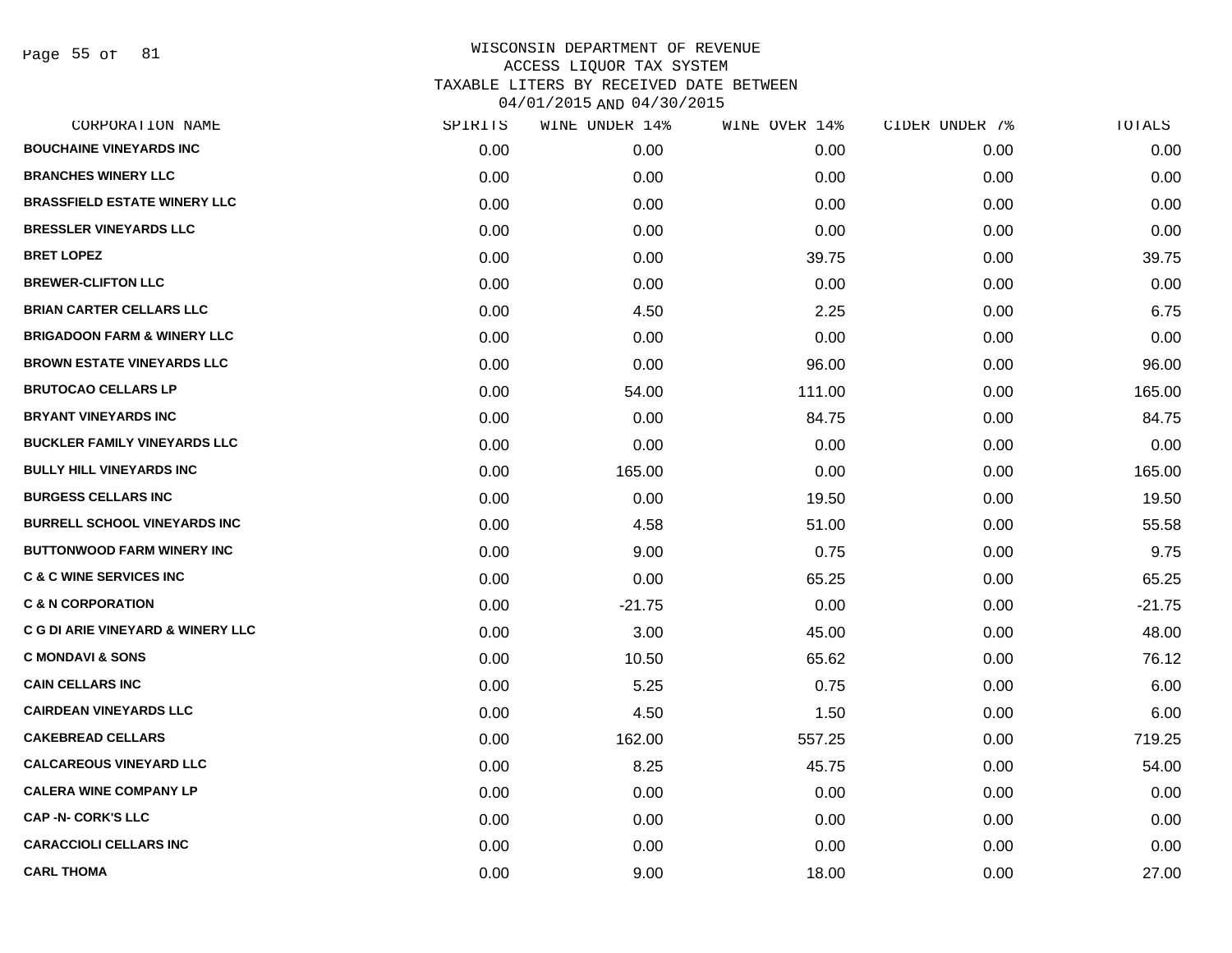Page 56 of 81

|      | WINE UNDER 14% | WINE OVER 14% |      | TOTALS         |
|------|----------------|---------------|------|----------------|
| 0.00 | 0.00           | 0.00          | 0.00 | 0.00           |
| 0.00 | 187.50         | 14.25         | 0.00 | 201.75         |
| 0.00 | 0.00           | 102.75        | 0.00 | 102.75         |
| 0.00 | 64.50          | 96.00         | 0.00 | 160.50         |
| 0.00 | 3.00           | 3.75          | 0.00 | 6.75           |
| 0.00 | 0.00           | 0.00          | 0.00 | 0.00           |
| 0.00 | 119.35         | 305.70        | 0.00 | 425.05         |
| 0.00 | 0.00           | 182.25        | 0.00 | 182.25         |
| 0.00 | 3.00           | 3.00          | 0.00 | 6.00           |
| 0.00 | 0.00           | 28.50         | 0.00 | 28.50          |
| 0.00 | 0.00           | 0.00          | 0.00 | 0.00           |
| 0.00 | 0.00           | 4.50          | 0.00 | 4.50           |
| 0.00 | 72.00          | 0.00          | 0.00 | 72.00          |
| 0.00 | 27.09          | 0.00          | 0.00 | 27.09          |
| 0.00 | 110.25         | 17.25         | 0.00 | 127.50         |
| 0.00 | 13.50          | 1.50          | 0.00 | 15.00          |
| 0.00 | 1.50           | 0.00          | 0.00 | 1.50           |
| 0.00 | 0.00           | 0.00          | 0.00 | 0.00           |
| 0.00 | 0.00           | 0.00          | 0.00 | 0.00           |
| 0.00 | 0.00           | 0.00          | 0.00 | 0.00           |
| 0.00 | 0.00           | 0.00          | 0.00 | 0.00           |
| 0.00 | 53.25          | 187.50        | 0.00 | 240.75         |
| 0.00 | 36.00          | 11.25         | 0.00 | 47.25          |
| 0.00 | 0.00           | 9.00          | 0.00 | 9.00           |
| 0.00 | 0.00           | 0.00          | 0.00 | 0.00           |
| 0.00 | 9.00           | 3.00          | 0.00 | 12.00          |
| 0.00 | 1.50           | 0.00          | 0.00 | 1.50           |
| 0.00 | 727.50         | 759.75        | 0.00 | 1,487.25       |
|      | SPIRITS        |               |      | CIDER UNDER 7% |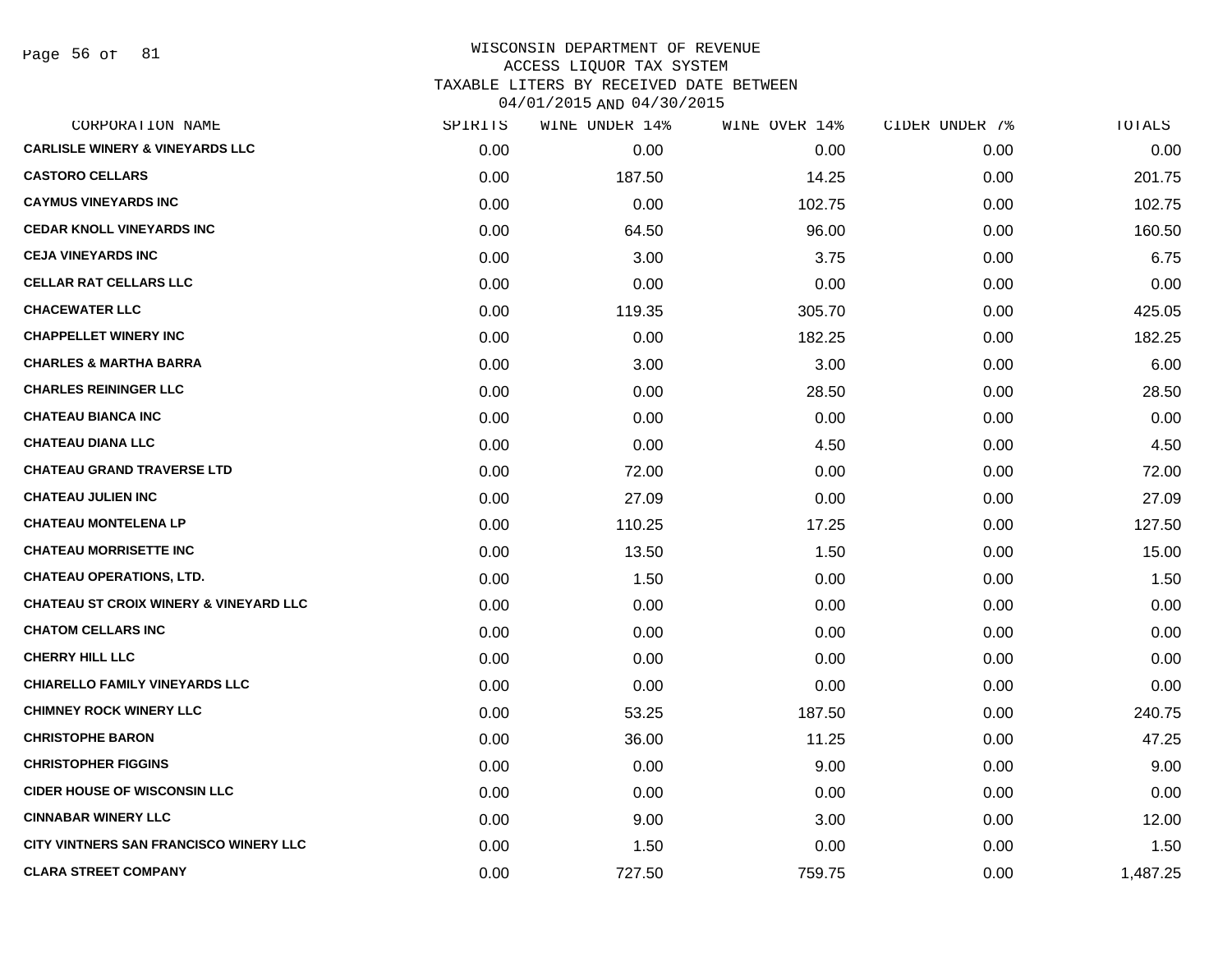Page 57 of 81

|      | WINE UNDER 14% |        |               | TOTALS         |
|------|----------------|--------|---------------|----------------|
| 0.00 | 0.00           | 0.00   | 0.00          | 0.00           |
| 0.00 | 0.00           | 43.50  | 0.00          | 43.50          |
| 0.00 | 68.25          | 142.50 | 0.00          | 210.75         |
| 0.00 | 4.50           | 56.25  | 0.00          | 60.75          |
| 0.00 | 12.75          | 9.00   | 0.00          | 21.75          |
| 0.00 | 35.25          | 385.50 | 0.00          | 420.75         |
| 0.00 | 0.00           | 9.00   | 0.00          | 9.00           |
| 0.00 | 0.00           | 29.25  | 0.00          | 29.25          |
| 0.00 | 3.75           | 16.50  | 0.00          | 20.25          |
| 0.00 | 334.19         | 312.75 | 0.00          | 646.94         |
| 0.00 | 15.00          | 0.00   | 0.00          | 15.00          |
| 0.00 | 1.50           | 1.50   | 0.00          | 3.00           |
| 0.00 | 0.00           | 42.00  | 0.00          | 42.00          |
| 0.00 | 75.75          | 0.00   | 0.00          | 75.75          |
| 0.00 | 0.00           | 0.00   | 0.00          | 0.00           |
| 0.00 | 0.00           | 3.00   | 0.00          | 3.00           |
| 0.00 | 0.00           | 0.00   | 0.00          | 0.00           |
| 0.00 | 0.00           | 0.00   | 0.00          | 0.00           |
| 0.00 | 0.00           | 0.00   | 0.00          | 0.00           |
| 0.00 | 28.50          | 18.00  | 0.00          | 46.50          |
| 0.00 | 0.00           | 0.00   | 0.00          | 0.00           |
| 0.00 | 3.75           | 0.00   | 0.00          | 3.75           |
| 0.00 | 0.00           | 19.50  | 0.00          | 19.50          |
| 0.00 | 49.50          | 39.00  | 0.00          | 88.50          |
| 0.00 | 199.25         | 172.50 | 0.00          | 371.75         |
| 0.00 | 6.75           | 23.25  | 0.00          | 30.00          |
| 0.00 | 6.00           | 0.00   | 0.00          | 6.00           |
| 0.00 | 0.00           | 0.00   | 0.00          | 0.00           |
|      | SPIRITS        |        | WINE OVER 14% | CIDER UNDER 7% |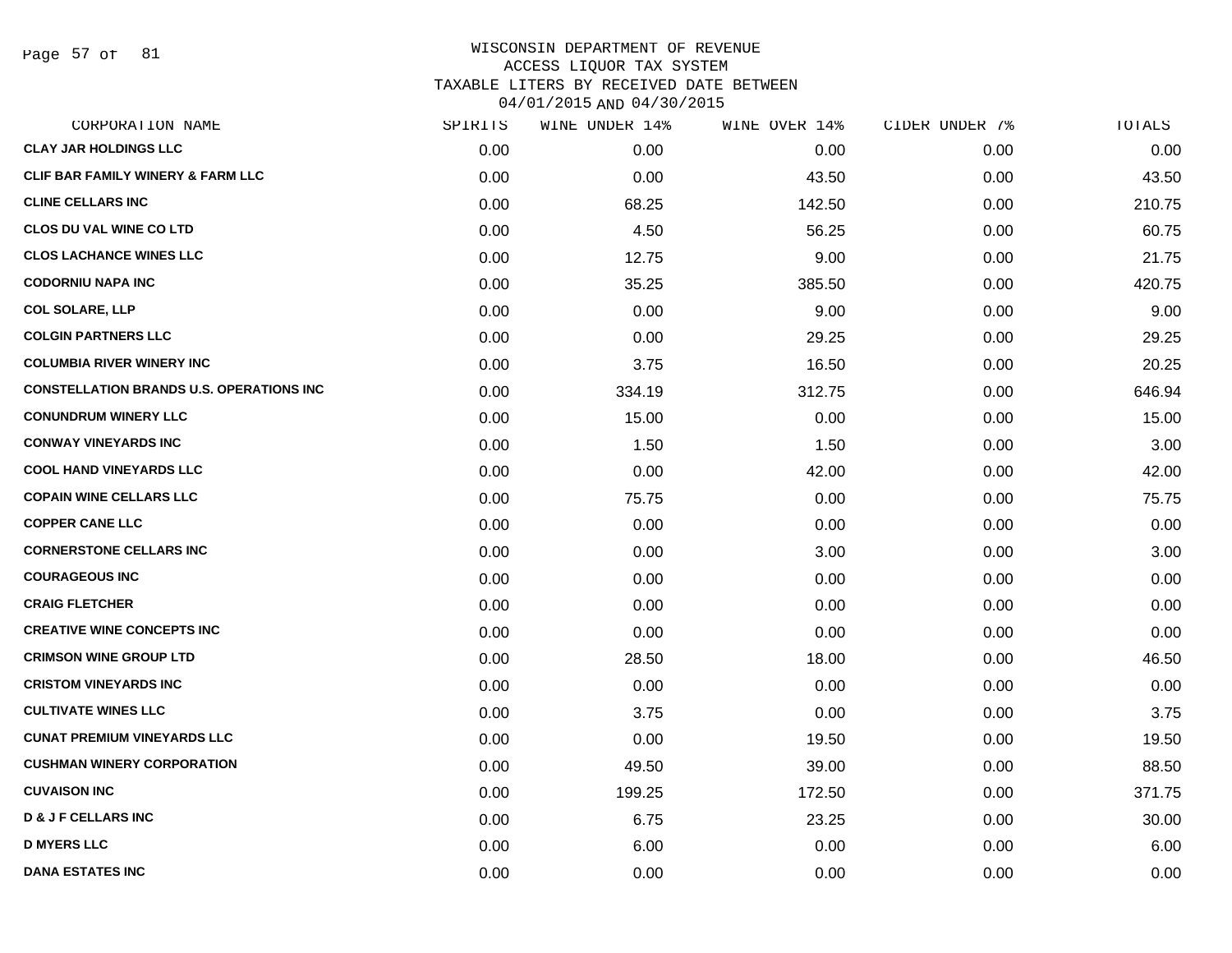Page 58 of 81

| CORPORATION NAME                                                         | SPIRITS | WINE UNDER 14% | WINE OVER 14% | CIDER UNDER 7% | TOTALS   |
|--------------------------------------------------------------------------|---------|----------------|---------------|----------------|----------|
| <b>DANCING HARES VINEYARD LLC</b>                                        | 0.00    | 10.50          | 42.75         | 0.00           | 53.25    |
| DANZA DEL SOL WINERY INC                                                 | 0.00    | 87.75          | 27.00         | 0.00           | 114.75   |
| <b>DANZINGER VINEYARDS LLC</b>                                           | 0.00    | 0.00           | 0.00          | 0.00           | 0.00     |
| <b>DAOU VINEYARDS LLC</b>                                                | 0.00    | 0.00           | 12.75         | 0.00           | 12.75    |
| <b>DARIOUSH KHALEDI WINERY LLC</b>                                       | 0.00    | 0.00           | 213.75        | 0.00           | 213.75   |
| <b>DAVID BRUCE WINERY INC</b>                                            | 0.00    | 0.00           | 690.00        | 0.00           | 690.00   |
| <b>DAVID J MATTHEWS</b>                                                  | 0.00    | 15.00          | 0.00          | 0.00           | 15.00    |
| <b>DAVIDS PINOT VINEYARDS INC</b>                                        | 0.00    | 0.00           | 0.00          | 0.00           | 0.00     |
| DE LA MONTANYA WINERY INC                                                | 0.00    | 4.50           | 13.50         | 0.00           | 18.00    |
| <b>DEERFIELD RANCH WINERY LLC</b>                                        | 0.00    | 43.50          | 33.00         | 0.00           | 76.50    |
| DEL DOTTO VINEYARDS INC                                                  | 0.00    | 15.75          | 76.50         | 0.00           | 92.25    |
| <b>DELICATO VINEYARDS INC</b>                                            | 0.00    | 6.75           | 129.00        | 0.00           | 135.75   |
| <b>DELILLE CELLARS LLC</b>                                               | 0.00    | 0.00           | 0.00          | 0.00           | 0.00     |
| <b>DENNER WINERY INC</b>                                                 | 0.00    | 0.00           | 0.00          | 0.00           | 0.00     |
| <b>DENNIS R ONEIL</b>                                                    | 0.00    | 4.50           | 6.75          | 0.00           | 11.25    |
| <b>DEREK ROHLFFS</b>                                                     | 0.00    | 0.00           | 0.00          | 0.00           | 0.00     |
| <b>DIAGEO CHATEAU &amp; ESTATE WINES COMPANY</b>                         | 0.00    | 523.14         | 786.00        | 0.00           | 1,309.14 |
| <b>DIANA HOBSON</b>                                                      | 0.00    | 0.00           | 0.00          | 0.00           | 0.00     |
| <b>DOMAINE CARNEROS LTD</b>                                              | 0.00    | 137.25         | 57.00         | 0.00           | 194.25   |
| <b>DOMAINE CHANDON INC</b>                                               | 0.00    | 268.49         | 17.25         | 0.00           | 285.74   |
| <b>DOMAINE DE MARIA SOTER LLC</b>                                        | 0.00    | 61.50          | 0.00          | 0.00           | 61.50    |
| <b>DOMAINE DROUHIN OREGON LLC</b>                                        | 0.00    | 60.75          | 33.75         | 0.00           | 94.50    |
| <b>DOMAINE MB LLC</b>                                                    | 0.00    | 0.00           | 0.00          | 0.00           | 0.00     |
| <b>DOMAINE SERENE VINEYARDS &amp; WINERY INC.</b>                        | 0.00    | 32.25          | 106.50        | 0.00           | 138.75   |
| <b>DOMINICK CHIRICHILLO</b>                                              | 0.00    | 1.50           | 1.50          | 0.00           | 3.00     |
| <b>DON SEBASTIANI &amp; SONS INTERNATIONAL WINE</b><br><b>NEGOCIANTS</b> | 0.00    | 9.00           | 0.00          | 0.00           | 9.00     |
| DONATI FAMILY VINEYARD INC                                               | 0.00    | 9.00           | 0.00          | 0.00           | 9.00     |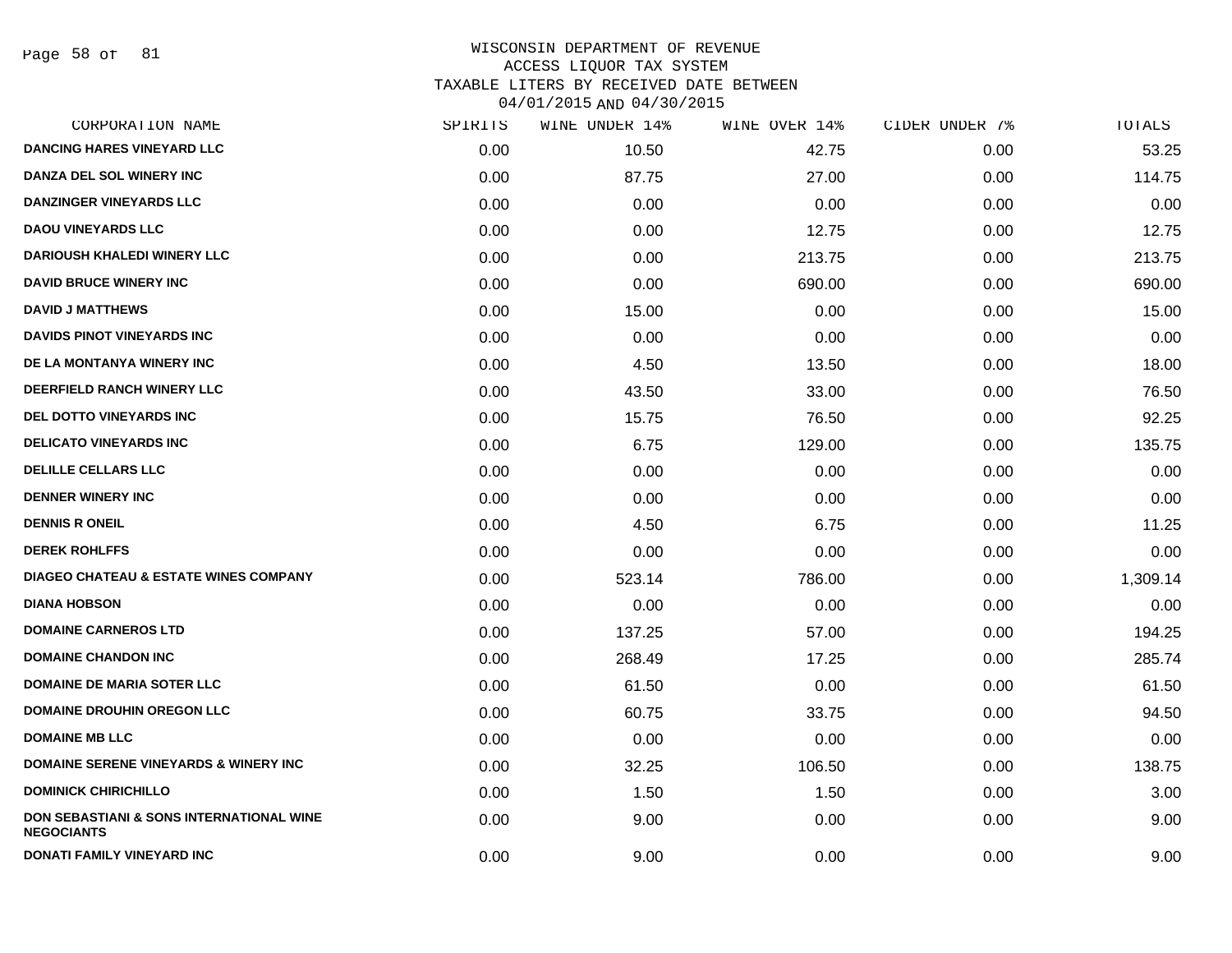Page 59 of 81

| CORPORATION NAME                            | SPIRITS | WINE UNDER 14% | WINE OVER 14% | CIDER UNDER 7% | TOTALS |
|---------------------------------------------|---------|----------------|---------------|----------------|--------|
| DONELAN FAMILY WINE CELLARS LLC             | 0.00    | 29.25          | 20.25         | 0.00           | 49.50  |
| DOUBLE CANYON VINEYARDS LLC                 | 0.00    | 0.00           | 0.00          | 0.00           | 0.00   |
| <b>DRINKS LICENSING LLC</b>                 | 0.00    | 0.00           | 0.00          | 0.00           | 0.00   |
| DRY CREEK VINEYARD INC                      | 0.00    | 32.25          | 81.00         | 0.00           | 113.25 |
| <b>DUCKHORN WINE COMPANY</b>                | 0.00    | 34.51          | 382.13        | 0.00           | 416.64 |
| <b>DUNHAM CELLARS LLC</b>                   | 0.00    | 13.50          | 0.00          | 0.00           | 13.50  |
| <b>DUNN VINEYARDS LLC</b>                   | 0.00    | 0.00           | 0.00          | 0.00           | 0.00   |
| <b>DUPLIN WINE CELLARS INC</b>              | 0.00    | 223.50         | 0.00          | 0.00           | 223.50 |
| DUTTON GOLDFIELD WINERY LLC                 | 0.00    | 15.00          | 0.00          | 0.00           | 15.00  |
| <b>E &amp; J GALLO WINERY</b>               | 0.00    | 45.00          | 180.75        | 0.00           | 225.75 |
| <b>EAGLES LANDING WINERY LLC</b>            | 0.00    | 30.90          | 0.00          | 0.00           | 30.90  |
| <b>EARL E BROWN &amp; SONS INC</b>          | 0.00    | 0.00           | 0.00          | 0.00           | 0.00   |
| <b>EBERLE WINERY LP</b>                     | 0.00    | 15.75          | 44.25         | 0.00           | 60.00  |
| <b>EDWARD J RINK</b>                        | 0.00    | 0.00           | 0.00          | 0.00           | 0.00   |
| EHREN JORDAN WINE CELLARS LLC               | 0.00    | 55.50          | 5.25          | 0.00           | 60.75  |
| <b>ELISABETH W KLEIN</b>                    | 0.00    | 0.00           | 0.00          | 0.00           | 0.00   |
| <b>ELK COVE VINEYARDS INC</b>               | 0.00    | 54.75          | 0.00          | 0.00           | 54.75  |
| <b>ELV HOLDINGS INC</b>                     | 0.00    | 19.50          | 0.00          | 0.00           | 19.50  |
| <b>ELYSE WINERY LLC</b>                     | 0.00    | 9.00           | 88.50         | 0.00           | 97.50  |
| <b>EMILIO GUGLIELMO WINERY INC</b>          | 0.00    | 0.00           | 0.00          | 0.00           | 0.00   |
| <b>ENTOURAGE WINE GROUP INC</b>             | 0.00    | 2.25           | 8.25          | 0.00           | 10.50  |
| <b>ERIC J KEATING</b>                       | 0.00    | 0.00           | 4.50          | 0.00           | 4.50   |
| <b>ESCALERA-BOULET LLC</b>                  | 0.00    | 0.00           | 19.50         | 0.00           | 19.50  |
| <b>ESTERLINA VINEYARDS &amp; WINERY LLC</b> | 0.00    | 0.00           | 0.00          | 0.00           | 0.00   |
| <b>F KORBEL &amp; BROS INC</b>              | 0.00    | 332.28         | 10.25         | 0.00           | 342.53 |
| <b>FANTESCA LLC</b>                         | 0.00    | 0.00           | 0.00          | 0.00           | 0.00   |
| <b>FAT BOYS INC</b>                         | 0.00    | 0.00           | 0.00          | 0.00           | 0.00   |
| <b>FAWN CREEK WINERY LLC</b>                | 0.00    | 0.00           | 0.00          | 0.00           | 0.00   |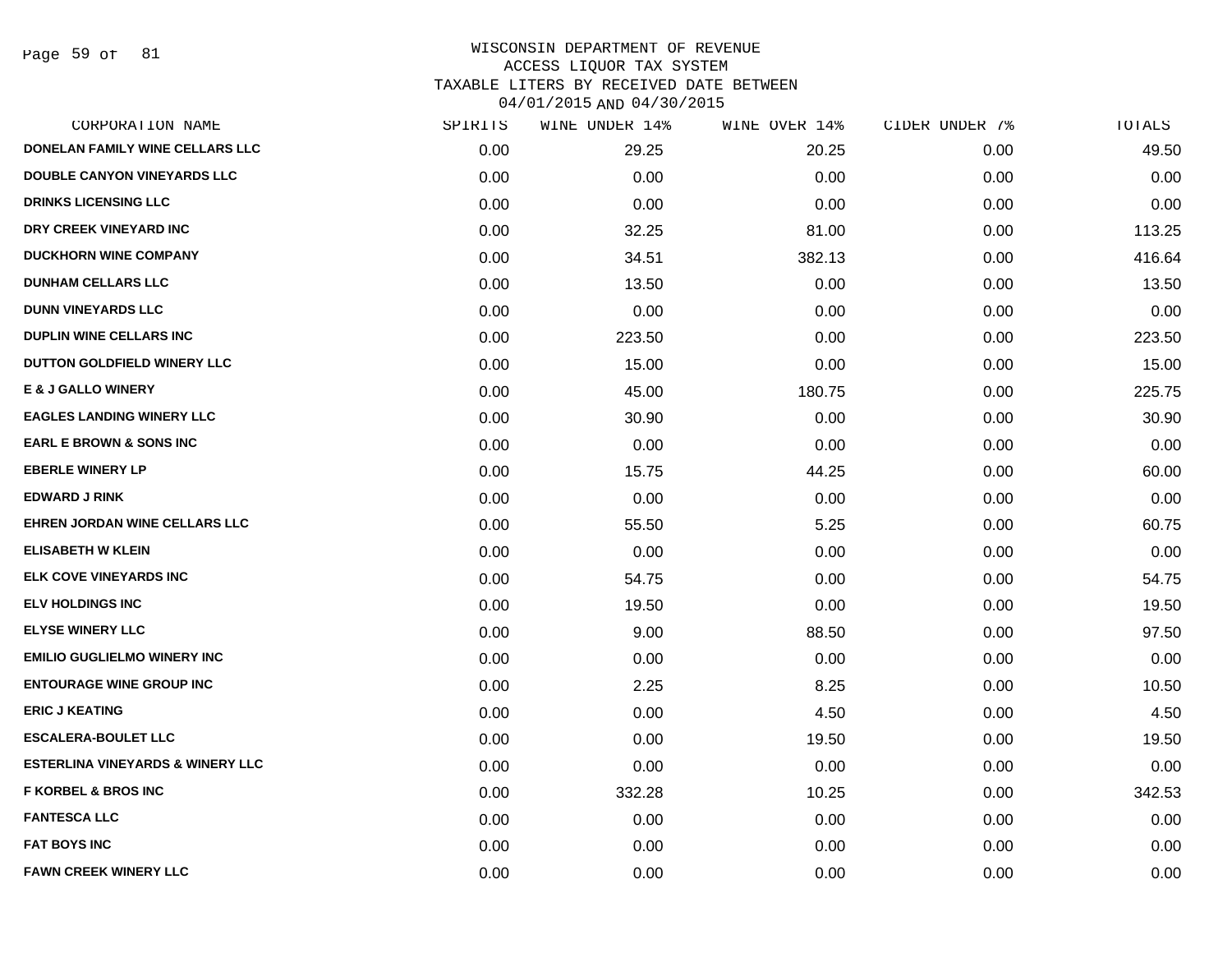Page 60 of 81

| CORPORATION NAME                                 | SPIRITS | WINE UNDER 14% | WINE OVER 14% | CIDER UNDER 7% | TOTALS |
|--------------------------------------------------|---------|----------------|---------------|----------------|--------|
| <b>FENESTRA WINERY INC</b>                       | 0.00    | 18.00          | 0.00          | 0.00           | 18.00  |
| <b>FERMENTING CELLARS LLC</b>                    | 0.00    | 0.00           | 0.00          | 0.00           | 0.00   |
| <b>FERRARI CARANO VINEYARDS &amp; WINERY LLC</b> | 0.00    | 19.51          | 226.88        | 0.00           | 246.39 |
| <b>FETZER VINEYARDS</b>                          | 0.00    | 0.00           | 0.75          | 0.00           | 0.75   |
| <b>FIDDLEHEAD CELLARS LP</b>                     | 0.00    | 7.56           | 10.53         | 0.00           | 18.09  |
| <b>FIDELITAS WINES LLC</b>                       | 0.00    | 0.00           | 15.00         | 0.00           | 15.00  |
| FIELD STONE WINERY & VINEYARD INC                | 0.00    | 31.50          | 55.50         | 0.00           | 87.00  |
| FIJI WATER COMPANY HOLDINGS LLC                  | 0.00    | 2.25           | 113.25        | 0.00           | 115.50 |
| <b>FINKELSTEIN VINEYARDS INC</b>                 | 0.00    | 0.00           | 0.00          | 0.00           | 0.00   |
| <b>FIRESTEED CORPORATION</b>                     | 0.00    | 2.25           | 0.75          | 0.00           | 3.00   |
| FISHER KING WINERY, LLC                          | 0.00    | 0.00           | 0.00          | 0.00           | 0.00   |
| <b>FISHER VINEYARDS</b>                          | 0.00    | 0.00           | 19.50         | 0.00           | 19.50  |
| <b>FIVE VINES LLC</b>                            | 0.00    | 0.00           | 3.00          | 0.00           | 3.00   |
| <b>FLORA SPRINGS WINE COMPANY</b>                | 0.00    | 9.00           | 19.50         | 0.00           | 28.50  |
| FLOWERS VINEYARD AND WINERY, LLC                 | 0.00    | 51.00          | 0.00          | 0.00           | 51.00  |
| <b>FLYING B VINEYARD LP</b>                      | 0.00    | 0.00           | 20.25         | 0.00           | 20.25  |
| <b>FN CELLARS LLC</b>                            | 0.00    | 12.77          | 603.00        | 0.00           | 615.77 |
| <b>FOLEY ESTATES VINEYARD &amp; WINERY LLC</b>   | 0.00    | 28.50          | 39.00         | 0.00           | 67.50  |
| <b>FOLEY FAMILY WINES INC</b>                    | 0.00    | 90.38          | 213.00        | 0.00           | 303.38 |
| <b>FOLIO WINE COMPANY LLC</b>                    | 0.00    | 103.50         | 0.00          | 0.00           | 103.50 |
| <b>FORENZO WINE COMPANY INC</b>                  | 0.00    | 0.00           | 0.00          | 0.00           | 0.00   |
| FORT ROSS VINEYARD & WINERY LLC                  | 0.00    | 0.00           | 0.00          | 0.00           | 0.00   |
| <b>FOXEN VINEYARD INC</b>                        | 0.00    | 27.00          | 39.00         | 0.00           | 66.00  |
| <b>FRANCIS COPPOLA WINERY LLC</b>                | 0.00    | 423.00         | 117.25        | 0.00           | 540.25 |
| <b>FRANCISCAN VINEYARDS INC</b>                  | 0.00    | 264.00         | 394.50        | 0.00           | 658.50 |
| <b>FRANK FAMILY VINEYARDS LLC</b>                | 0.00    | 12.38          | 267.38        | 0.00           | 279.76 |
| <b>FRED C SCHERRER</b>                           | 0.00    | 0.00           | 27.00         | 0.00           | 27.00  |
| <b>FREIXENET SONOMA CAVES INC</b>                | 0.00    | 0.00           | 0.00          | 0.00           | 0.00   |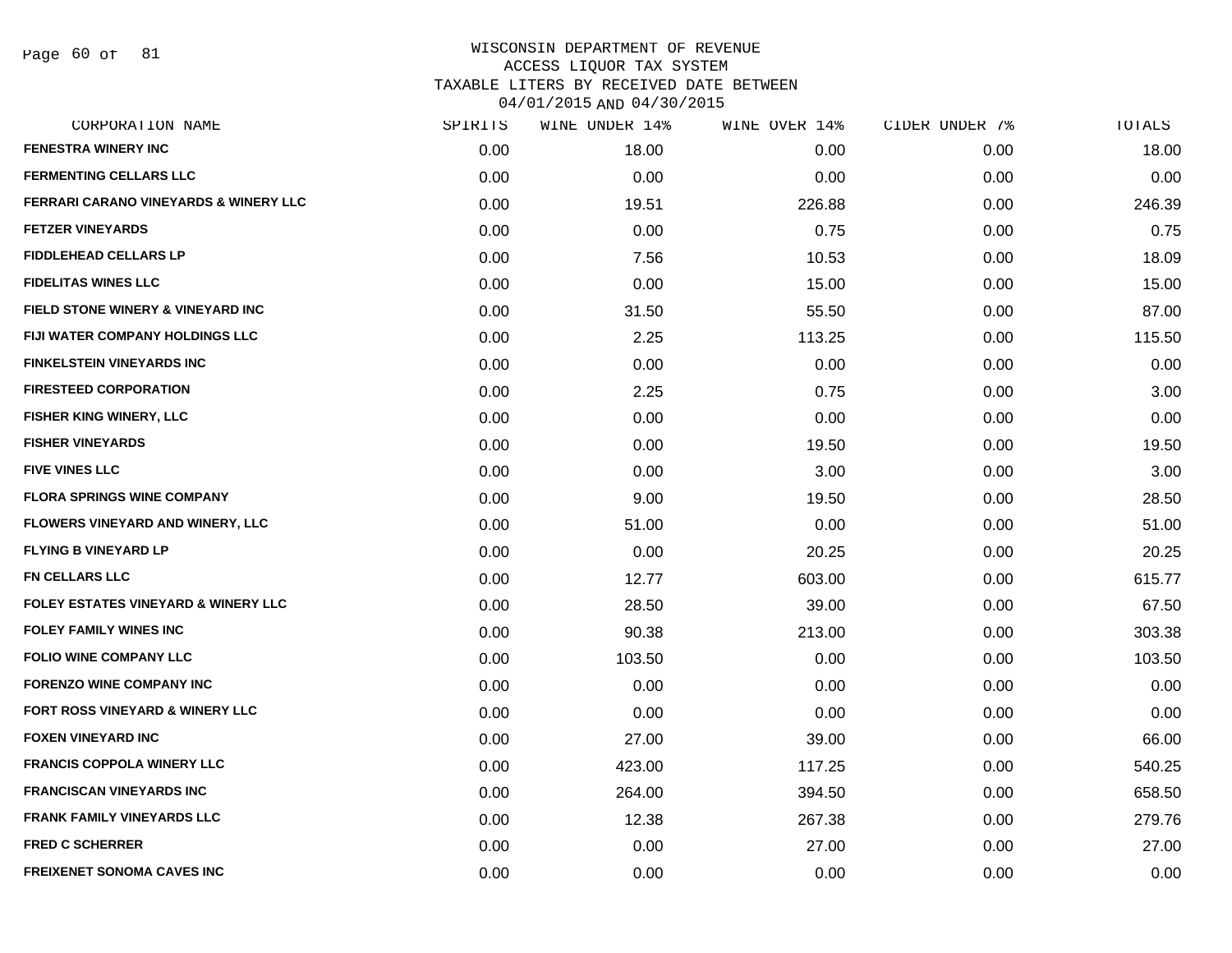Page 61 of 81

#### WISCONSIN DEPARTMENT OF REVENUE ACCESS LIQUOR TAX SYSTEM TAXABLE LITERS BY RECEIVED DATE BETWEEN

04/01/2015 AND 04/30/2015

| CORPORATION NAME                                    | SPIRITS | WINE UNDER 14% | WINE OVER 14% | CIDER UNDER 7% | TOTALS |
|-----------------------------------------------------|---------|----------------|---------------|----------------|--------|
| <b>FREY VINEYARDS LTD</b>                           | 0.00    | 3.75           | 0.00          | 0.00           | 3.75   |
| <b>FROGS LEAP WINERY</b>                            | 0.00    | 146.25         | 0.00          | 0.00           | 146.25 |
| <b>FROGTOWN CELLARS LLP</b>                         | 0.00    | 7.75           | 0.00          | 0.00           | 7.75   |
| FRUIT OF THE WOODS WINE CELLAR, INC.                | 0.00    | 0.00           | 0.00          | 0.00           | 0.00   |
| <b>FULCRUM WINES LLC</b>                            | 0.00    | 0.00           | 0.00          | 0.00           | 0.00   |
| <b>FURTHERMORE LLC</b>                              | 0.00    | 0.00           | 0.00          | 0.00           | 0.00   |
| <b>G GRAHAM WINES INC</b>                           | 0.00    | 6.75           | 2.25          | 0.00           | 9.00   |
| <b>GALENA CELLARS INC</b>                           | 0.00    | 0.00           | 0.00          | 0.00           | 0.00   |
| <b>GAMBLE FAMILY VINEYARDS LLC</b>                  | 0.00    | 227.55         | 182.25        | 0.00           | 409.80 |
| <b>GARROD TRUST</b>                                 | 0.00    | 2.25           | 0.75          | 0.00           | 3.00   |
| <b>GARVIN HEIGHTS VINEYARDS, LLC</b>                | 0.00    | 0.00           | 0.00          | 0.00           | 0.00   |
| <b>GEARY MARKET INVESTMENT COMPANY LTD</b>          | 0.00    | 0.00           | 0.00          | 0.00           | 0.00   |
| <b>GEMSTONE VINEYARDS LLC</b>                       | 0.00    | 0.00           | 36.00         | 0.00           | 36.00  |
| <b>GENESEO PARTNERS LLC</b>                         | 0.00    | 0.00           | 31.50         | 0.00           | 31.50  |
| <b>GEORGE O HENDRY</b>                              | 0.00    | 10.50          | 52.50         | 0.00           | 63.00  |
| <b>GERBER, GERBER &amp; GERBER DISCLAIMER TRUST</b> | 0.00    | 2.25           | 0.00          | 0.00           | 2.25   |
| <b>GF WINES LLC</b>                                 | 0.00    | 75.75          | 124.50        | 0.00           | 200.25 |
| <b>GLENCORRIE LLC</b>                               | 0.00    | 0.00           | 0.00          | 0.00           | 0.00   |
| <b>GOLDIN INVESTMENT II INC</b>                     | 0.00    | 0.00           | 4.50          | 0.00           | 4.50   |
| <b>GOLDRIDGEPINOT.COM LLC</b>                       | 0.00    | 0.00           | 4.50          | 0.00           | 4.50   |
| <b>GOOD FOUNDATIONS INC</b>                         | 0.00    | 12.00          | 0.00          | 0.00           | 12.00  |
| <b>GOOSE RIDGE LLC</b>                              | 0.00    | 18.00          | 0.00          | 0.00           | 18.00  |
| <b>GRAPE VISIONS LLC</b>                            | 0.00    | 0.00           | 4.50          | 0.00           | 4.50   |
| <b>GRAPESEED WINE FUND LLC</b>                      | 0.00    | 0.00           | 0.00          | 0.00           | 0.00   |
| <b>GRASSINI FAMILY VINEYARDS LLC</b>                | 0.00    | 0.00           | 0.00          | 0.00           | 0.00   |
| <b>GREEN FAMILY WINERY LLC</b>                      | 0.00    | 0.00           | 0.00          | 0.00           | 0.00   |
| <b>GRGICH HILLS CELLAR</b>                          | 0.00    | 73.50          | 126.00        | 0.00           | 199.50 |
| <b>GRIEB OPTIMAL WINECRAFTING LLC</b>               | 0.00    | 0.00           | 0.00          | 0.00           | 0.00   |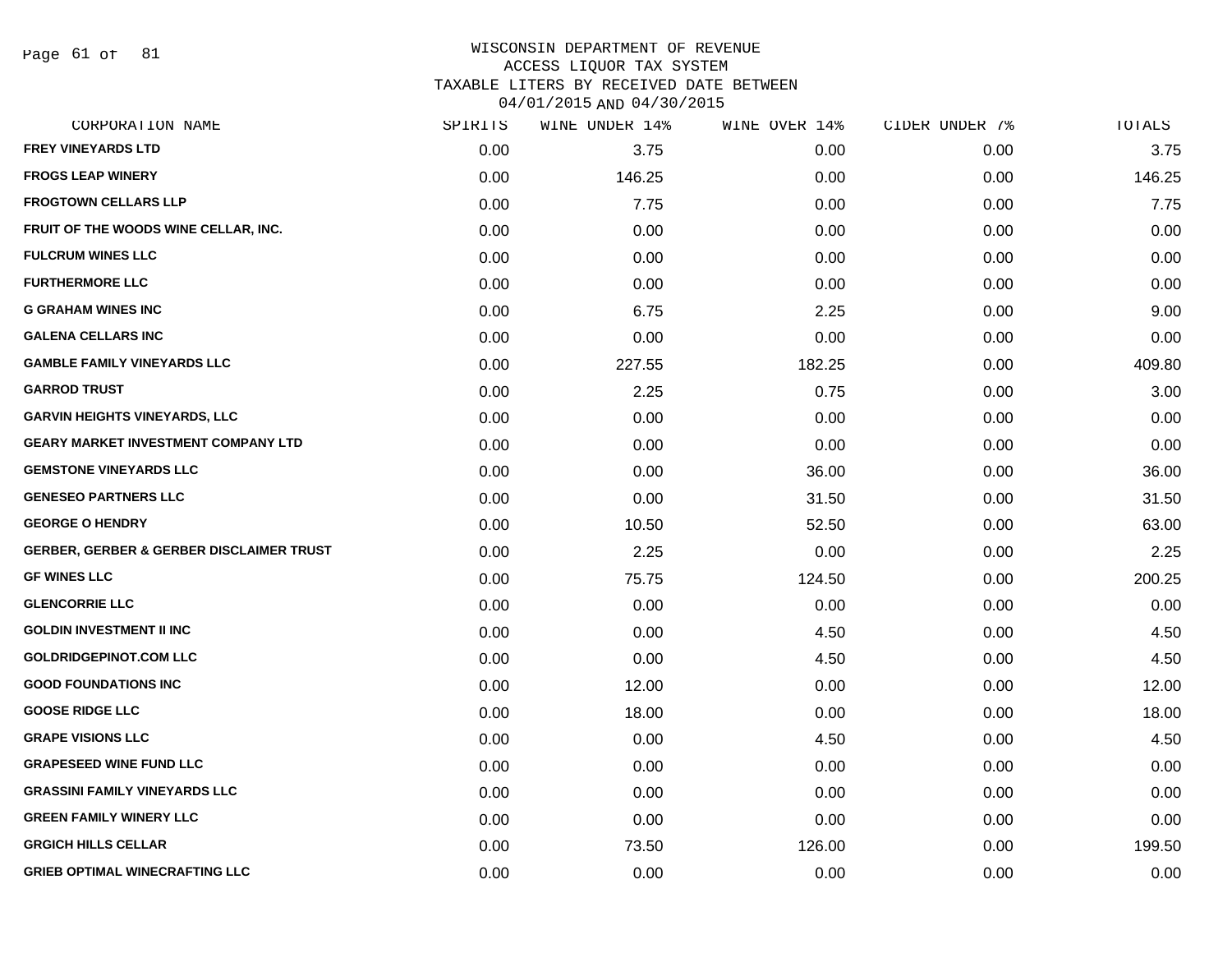Page 62 of 81

| CORPORATION NAME                        | SPIRITS | WINE UNDER 14% | WINE OVER 14% | CIDER UNDER 7% | TOTALS |
|-----------------------------------------|---------|----------------|---------------|----------------|--------|
| <b>GROTH VINEYARDS &amp; WINERY LLC</b> | 0.00    | 0.00           | 30.00         | 0.00           | 30.00  |
| <b>GULLETT &amp; GULLETT</b>            | 0.00    | 49.50          | 27.00         | 0.00           | 76.50  |
| H DE V LLC                              | 0.00    | 0.00           | 4.50          | 0.00           | 4.50   |
| <b>HAFNER VINEYARD</b>                  | 0.00    | 186.00         | 0.00          | 0.00           | 186.00 |
| <b>HAGAFEN CELLARS INC</b>              | 0.00    | 0.00           | 0.00          | 0.00           | 0.00   |
| <b>HALF KRAKT LLC</b>                   | 0.00    | 0.00           | 0.00          | 0.00           | 0.00   |
| <b>HALL WINES LLC</b>                   | 0.00    | 15.75          | 321.75        | 0.00           | 337.50 |
| <b>HALTER WINERY LLC</b>                | 0.00    | 0.00           | 10.50         | 0.00           | 10.50  |
| <b>HAMEL FAMILY WINES LLC</b>           | 0.00    | 0.00           | 1.50          | 0.00           | 1.50   |
| <b>HANNA WINERY INC</b>                 | 0.00    | 45.75          | 152.25        | 0.00           | 198.00 |
| <b>HARBOR HILL FRUIT FARMS INC</b>      | 0.00    | 0.00           | 0.00          | 0.00           | 0.00   |
| <b>HARBOR RIDGE WINERY INC.</b>         | 0.00    | 0.00           | 0.00          | 0.00           | 0.00   |
| <b>HARLAN ESTATE WINERY INC</b>         | 0.00    | 0.00           | 45.00         | 0.00           | 45.00  |
| <b>HARRIS &amp; HARRIS</b>              | 0.00    | 0.00           | 58.50         | 0.00           | 58.50  |
| <b>HARRY &amp; DAVID HOLDINGS INC</b>   | 0.00    | 48.75          | 27.25         | 0.00           | 76.00  |
| HARTWELL VINEYARDS LLC                  | 0.00    | 0.00           | 0.00          | 0.00           | 0.00   |
| <b>HAWKES LLC</b>                       | 0.00    | 5.25           | 121.50        | 0.00           | 126.75 |
| <b>HAYWOOD WINE COMPANY</b>             | 0.00    | 5.25           | 24.00         | 0.00           | 29.25  |
| <b>HEITZ WINE CELLARS</b>               | 0.00    | 10.50          | 9.75          | 0.00           | 20.25  |
| <b>HEMISPHERE WINE COMPANY INC</b>      | 0.00    | 56.25          | 82.50         | 0.00           | 138.75 |
| HERB LAMB VINEYARDS, LLC                | 0.00    | 0.00           | 0.00          | 0.00           | 0.00   |
| <b>HERDIE BAISDEN</b>                   | 0.00    | 0.00           | 0.00          | 0.00           | 0.00   |
| <b>HERRERA &amp; HERRERA</b>            | 0.00    | 0.00           | 9.00          | 0.00           | 9.00   |
| <b>HESTAN VINEYARDS LLC</b>             | 0.00    | 0.75           | 2.25          | 0.00           | 3.00   |
| <b>HILL ESTATES INC</b>                 | 0.00    | 1.13           | 99.00         | 0.00           | 100.13 |
| <b>HIRSCH WINERY LLC</b>                | 0.00    | 0.00           | 0.00          | 0.00           | 0.00   |
| <b>HOFFMAN AND HOFFMAN</b>              | 0.00    | 12.00          | 0.76          | 0.00           | 12.76  |
| HOLLYS HILL VINEYARDS LLC               | 0.00    | 0.00           | 0.00          | 0.00           | 0.00   |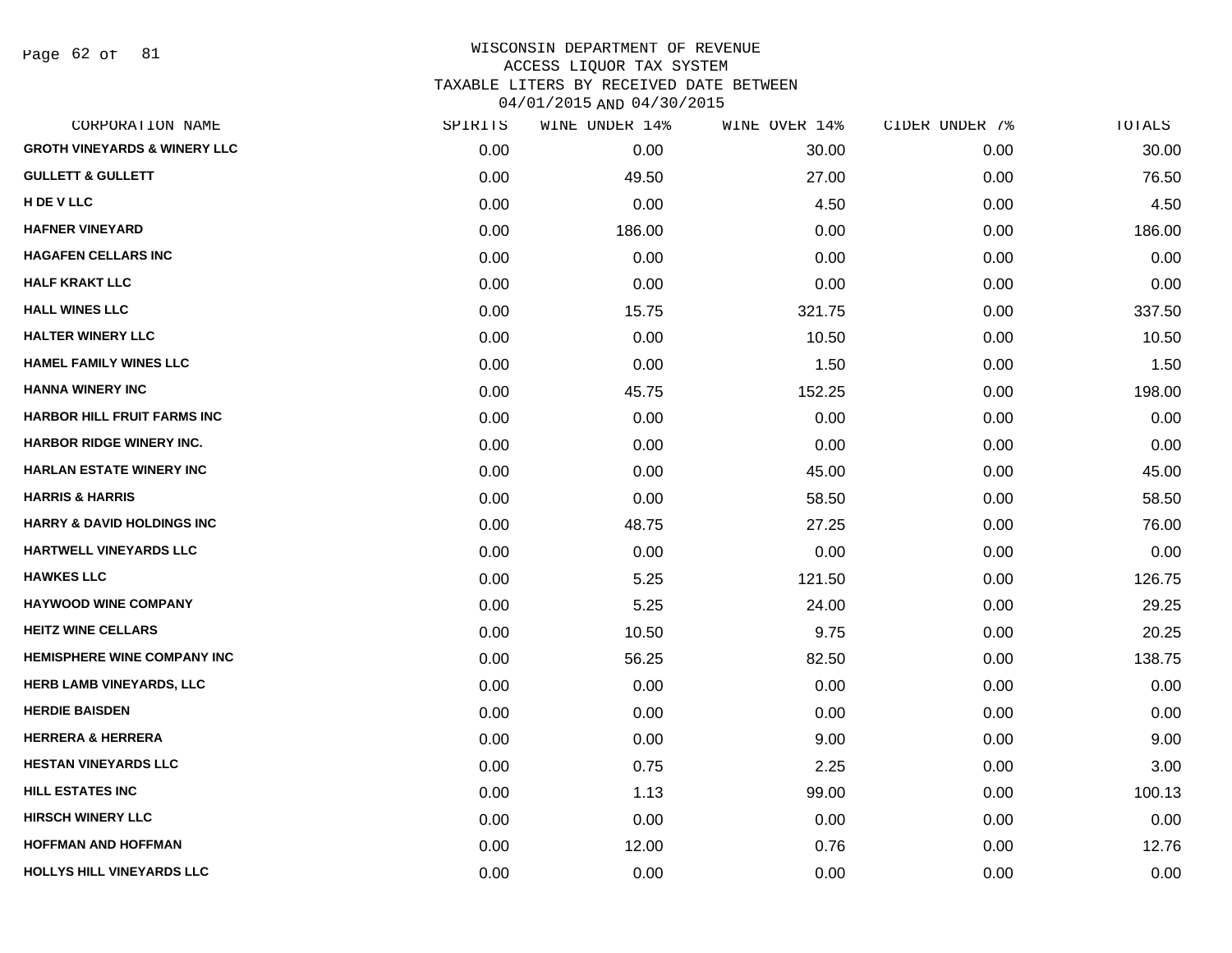| CORPORATION NAME                    | SPIRITS | WINE UNDER 14% | WINE OVER 14% | CIDER UNDER 7% | <b>TOTALS</b> |
|-------------------------------------|---------|----------------|---------------|----------------|---------------|
| HONIG VINEYARD AND WINERY LLC       | 0.00    | 10.50          | 24.00         | 0.00           | 34.50         |
| <b>HOOKSTONE INC.</b>               | 0.00    | 0.00           | 0.00          | 0.00           | 0.00          |
| <b>HOPE WINE LLC</b>                | 0.00    | 0.00           | 0.00          | 0.00           | 0.00          |
| <b>HOUDINI INC</b>                  | 0.00    | 615.75         | 57.00         | 0.00           | 672.75        |
| <b>HOURGLASS WINE COMPANY INC</b>   | 0.00    | 0.00           | 61.50         | 0.00           | 61.50         |
| <b>HUNEEUS VINTNERS LLC</b>         | 0.00    | 4.50           | 394.50        | 0.00           | 399.00        |
| HUNT COUNTRY VINEYARDS LLC          | 0.00    | 40.50          | 4.00          | 0.00           | 44.50         |
| <b>HUSCH VINEYARDS INC</b>          | 0.00    | 239.25         | 34.50         | 0.00           | 273.75        |
| <b>INMAN FAMILY WINES LLC</b>       | 0.00    | 21.00          | 1.50          | 0.00           | 22.50         |
| <b>INVESTOR'S OF AMERICA LP</b>     | 0.00    | 12.00          | 0.00          | 0.00           | 12.00         |
| <b>IRON HORSE VINEYARDS LP</b>      | 0.00    | 132.00         | 1.50          | 0.00           | 133.50        |
| <b>ISENHOWER CELLARS LLC</b>        | 0.00    | 12.00          | 5.25          | 0.00           | 17.25         |
| <b>ISLAND ORCHARD CIDER LLC</b>     | 0.00    | 0.00           | 0.00          | 0.00           | 0.00          |
| <b>ISR VINEYARDS ASSOCIATION</b>    | 0.00    | 0.00           | 0.00          | 0.00           | 0.00          |
| <b>J LOHR WINERY CORP</b>           | 0.00    | 37.50          | 27.75         | 0.00           | 65.25         |
| <b>J PEDRONCELLI WINERY</b>         | 0.00    | 54.00          | 34.00         | 0.00           | 88.00         |
| <b>J RICKARDS WINERY LLC</b>        | 0.00    | 0.00           | 67.50         | 0.00           | 67.50         |
| <b>J-NH WINE GROUP LLC</b>          | 0.00    | 3.00           | 7.50          | 0.00           | 10.50         |
| <b>J3 WINE PARTNERS LLC</b>         | 0.00    | 1.50           | 3.75          | 0.00           | 5.25          |
| <b>JACK JOHN INVESTMENTS INC</b>    | 0.00    | 3.00           | 12.75         | 0.00           | 15.75         |
| JACKSON FAMILY WINES INC            | 0.00    | 262.50         | 715.13        | 0.00           | 977.63        |
| <b>JACKSON WINE LLC</b>             | 0.00    | 0.00           | 0.00          | 0.00           | 0.00          |
| <b>JACUZZI FAMILY VINEYARDS LLC</b> | 0.00    | 99.75          | 83.25         | 0.00           | 183.00        |
| <b>JAMES L LAMBERT</b>              | 0.00    | 0.00           | 9.00          | 0.00           | 9.00          |
| <b>JAMES P PROSSER</b>              | 0.00    | 0.00           | 0.00          | 0.00           | 0.00          |
| <b>JAZMIN ENTERPRISES</b>           | 0.00    | 33.00          | 75.00         | 0.00           | 108.00        |
| <b>JB GEORGE LLC</b>                | 0.00    | 0.00           | 4.50          | 0.00           | 4.50          |
| <b>JC CELLARS INC</b>               | 0.00    | 0.00           | 33.00         | 0.00           | 33.00         |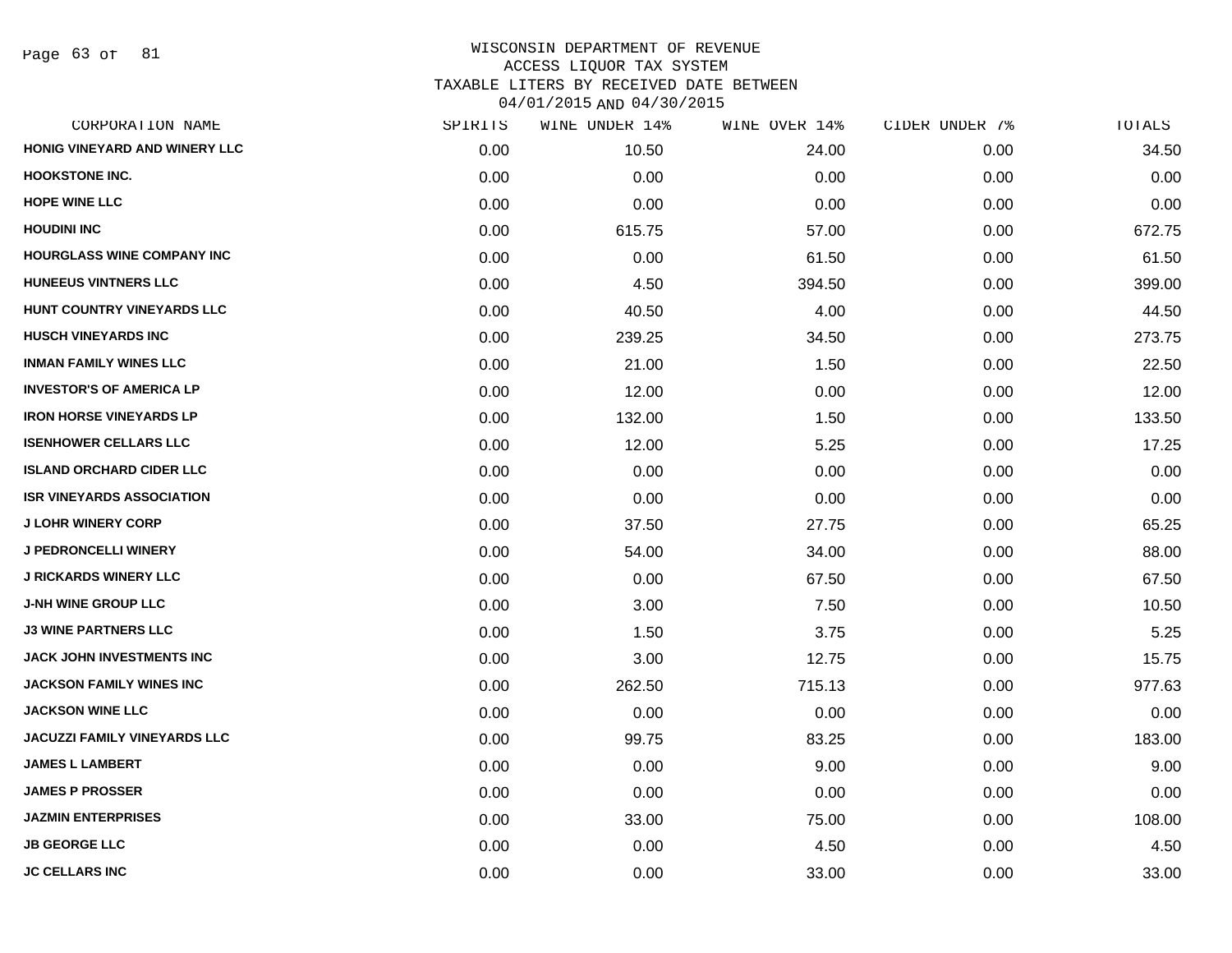Page 64 of 81

| CORPORATION NAME                         | SPIRITS | WINE UNDER 14% | WINE OVER 14% | CIDER UNDER 7% | TOTALS |
|------------------------------------------|---------|----------------|---------------|----------------|--------|
| <b>JEFFERY M GORDON</b>                  | 0.00    | 3.75           | 8.25          | 0.00           | 12.00  |
| <b>JEFFREY L STOEGER</b>                 | 0.00    | 0.00           | 0.00          | 0.00           | 0.00   |
| <b>JENNIFER L JACKSON-HARTFORD</b>       | 0.00    | 7.50           | 92.25         | 0.00           | 99.75  |
| <b>JESSIES GROVE WINERY INC</b>          | 0.00    | 0.00           | 7.50          | 0.00           | 7.50   |
| <b>JESSUP CELLARS HOLDING CO LLC</b>     | 0.00    | 0.00           | 202.13        | 0.00           | 202.13 |
| <b>JM CELLARS COMPANY</b>                | 0.00    | 0.00           | 20.25         | 0.00           | 20.25  |
| <b>JOHN E NICOLOZAKES</b>                | 0.00    | 9.00           | 0.00          | 0.00           | 9.00   |
| <b>JONES FAMILY WINERY LLC</b>           | 0.00    | 0.00           | 0.00          | 0.00           | 0.00   |
| <b>JORNY'S END LLC</b>                   | 0.00    | 0.00           | 0.00          | 0.00           | 0.00   |
| <b>JOSEPH CALLOW</b>                     | 0.00    | 0.00           | 0.00          | 0.00           | 0.00   |
| <b>JOSEPH CALLOW</b>                     | 0.00    | 0.00           | 0.00          | 0.00           | 0.00   |
| <b>JOSEPH PHELPS VINEYARDS LLC</b>       | 0.00    | 8.63           | 195.00        | 0.00           | 203.63 |
| <b>JOSEPH STALLER</b>                    | 0.00    | 0.00           | 0.00          | 0.00           | 0.00   |
| <b>JOSEPH WYNIMKO</b>                    | 0.00    | 0.00           | 0.00          | 0.00           | 0.00   |
| <b>JOULLIAN VINEYARDS LTD</b>            | 0.00    | 3.00           | 2.25          | 0.00           | 5.25   |
| JUDD FAMILY VINEYARDS LP                 | 0.00    | 0.00           | 0.00          | 0.00           | 0.00   |
| <b>JULIE A ANDRZEJCZAK</b>               | 0.00    | 0.00           | 0.00          | 0.00           | 0.00   |
| <b>JUSTIN VINEYARDS &amp; WINERY LLC</b> | 0.00    | 2.25           | 25.50         | 0.00           | 27.75  |
| <b>JVW CORPORATION</b>                   | 0.00    | 23.25          | 0.00          | 0.00           | 23.25  |
| <b>K VINTNERS LLC</b>                    | 0.00    | 15.75          | 2.25          | 0.00           | 18.00  |
| KACHINA CELLARS LLC                      | 0.00    | 0.00           | 0.00          | 0.00           | 0.00   |
| <b>KAMEN WINES LLC</b>                   | 0.00    | 0.00           | 13.50         | 0.00           | 13.50  |
| <b>KANGARU ENTERPRISES LLC</b>           | 0.00    | 0.00           | 9.00          | 0.00           | 9.00   |
| <b>KAREN LA BONTE</b>                    | 0.00    | 0.00           | 0.00          | 0.00           | 0.00   |
| <b>KB WINES LLC</b>                      | 0.00    | 0.00           | 826.50        | 0.00           | 826.50 |
| <b>KEN BROWN WINES LLC</b>               | 0.00    | 0.00           | 15.00         | 0.00           | 15.00  |
| <b>KENEFICK RANCHES WINERY LLC</b>       | 0.00    | 0.00           | 2.25          | 0.00           | 2.25   |
| <b>KENT HUMPHREY</b>                     | 0.00    | 0.00           | 64.50         | 0.00           | 64.50  |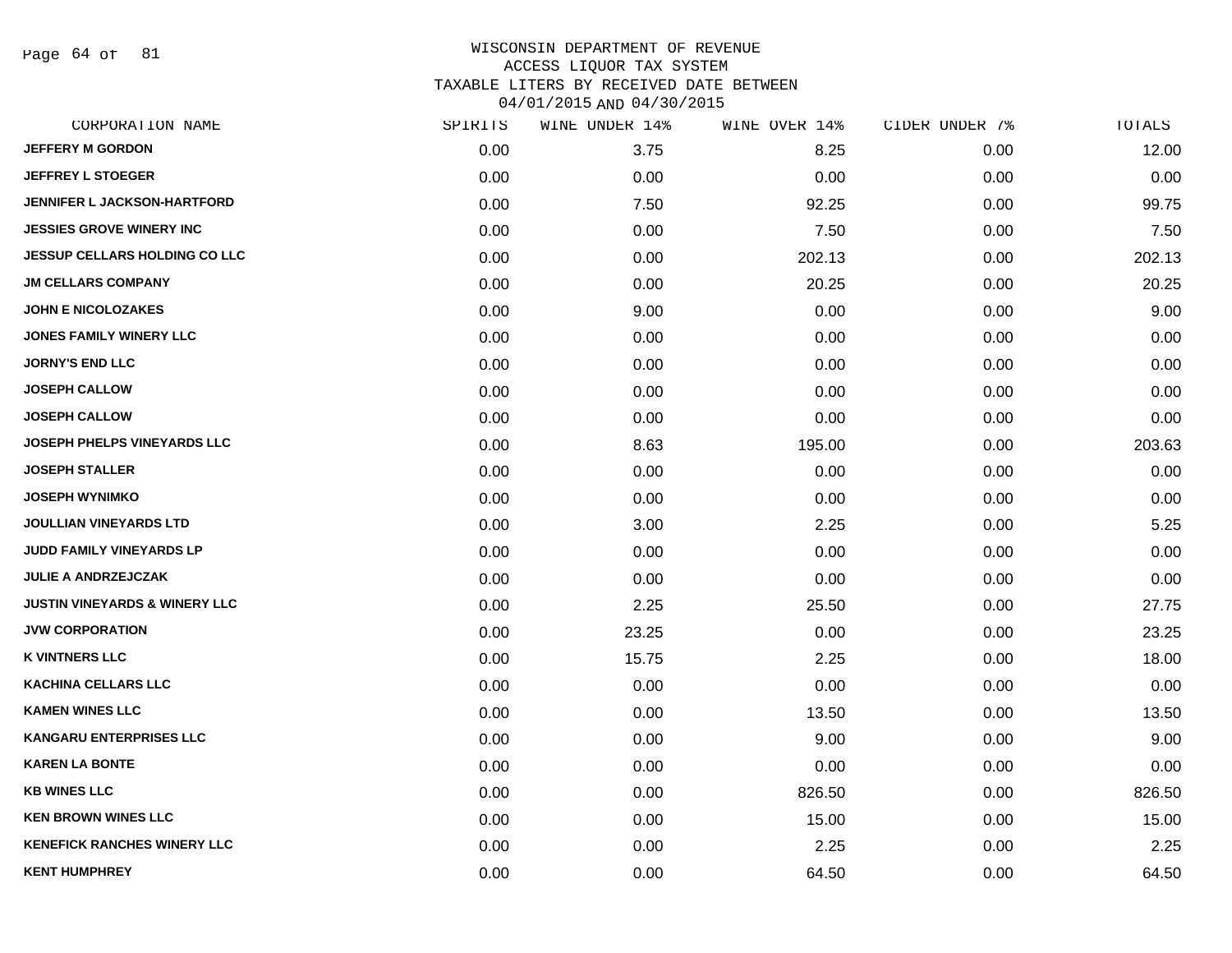Page 65 of 81

| CORPORATION NAME                             | SPIRITS | WINE UNDER 14% | WINE OVER 14% | CIDER UNDER 7% | TOTALS |
|----------------------------------------------|---------|----------------|---------------|----------------|--------|
| <b>KENWARD FAMILY VINEYARDS, LLC</b>         | 0.00    | 3.00           | 0.00          | 0.00           | 3.00   |
| <b>KERWIN ESTATE LLC</b>                     | 0.00    | 0.00           | 0.00          | 0.00           | 0.00   |
| <b>KESTREL PROPERTIES LLC</b>                | 0.00    | 0.00           | 0.00          | 0.00           | 0.00   |
| <b>KING ESTATE WINERY LP</b>                 | 0.00    | 25.50          | 0.00          | 0.00           | 25.50  |
| <b>KISTLER VINEYARDS, LLC</b>                | 0.00    | 0.00           | 349.50        | 0.00           | 349.50 |
| <b>KLEIN FOODS INC</b>                       | 0.00    | 59.25          | 192.00        | 0.00           | 251.25 |
| <b>KNIGHTS BRIDGE WINERY LLC</b>             | 0.00    | 0.00           | 0.00          | 0.00           | 0.00   |
| <b>KOEHLER WINERY LLC</b>                    | 0.00    | 7.50           | 24.00         | 0.00           | 31.50  |
| <b>KONSTANTIN D FRANK &amp; SONS</b>         | 0.00    | 118.50         | 0.00          | 0.00           | 118.50 |
| <b>KOPRI INC</b>                             | 0.00    | 3.75           | 0.75          | 0.00           | 4.50   |
| <b>KRUPP BROTHERS LLC</b>                    | 0.00    | 0.00           | 6.75          | 0.00           | 6.75   |
| <b>KSSM LLC</b>                              | 0.00    | 42.00          | 155.25        | 0.00           | 197.25 |
| <b>KT WINECO LLC</b>                         | 0.00    | 0.00           | 11.25         | 0.00           | 11.25  |
| <b>KULETO VILLA LLC</b>                      | 0.00    | 12.75          | 90.75         | 0.00           | 103.50 |
| <b>KUNDE ENTERPRISES INC</b>                 | 0.00    | 66.00          | 146.25        | 0.00           | 212.25 |
| <b>LC WINE</b>                               | 0.00    | 0.00           | 6.75          | 0.00           | 6.75   |
| L FOPPIANO WINE CO INC                       | 0.00    | 4.50           | 31.50         | 0.00           | 36.00  |
| <b>LADERA WINERY LLC</b>                     | 0.00    | 6.75           | 6.75          | 0.00           | 13.50  |
| <b>LAETITIA VINEYARD &amp; WINERY INC</b>    | 0.00    | 165.00         | 31.50         | 0.00           | 196.50 |
| <b>LAGUNA OAKS VINEYARD &amp; WINERY INC</b> | 0.00    | 61.50          | 16.50         | 0.00           | 78.00  |
| <b>LAIL VINEYARDS LLC</b>                    | 0.00    | 27.75          | 4.50          | 0.00           | 32.25  |
| <b>LAIRD FAMILY ESTATE LLC</b>               | 0.00    | 0.00           | 22.50         | 0.00           | 22.50  |
| <b>LAKE NOKOMIS CRANBERRIES INC</b>          | 0.00    | 0.00           | 0.00          | 0.00           | 0.00   |
| <b>LAMBERT BRIDGE WINERY INC</b>             | 0.00    | 0.00           | 275.25        | 0.00           | 275.25 |
| <b>LANCASTER VINEYARDS INC</b>               | 0.00    | 1.50           | 33.75         | 0.00           | 35.25  |
| <b>LANGE WINERY LLC</b>                      | 0.00    | 49.50          | 0.00          | 0.00           | 49.50  |
| <b>LANGETWINS WINE CO INC</b>                | 0.00    | 25.50          | 10.50         | 0.00           | 36.00  |
| <b>LARKMEAD VINEYARDS INC</b>                | 0.00    | 0.00           | 120.00        | 0.00           | 120.00 |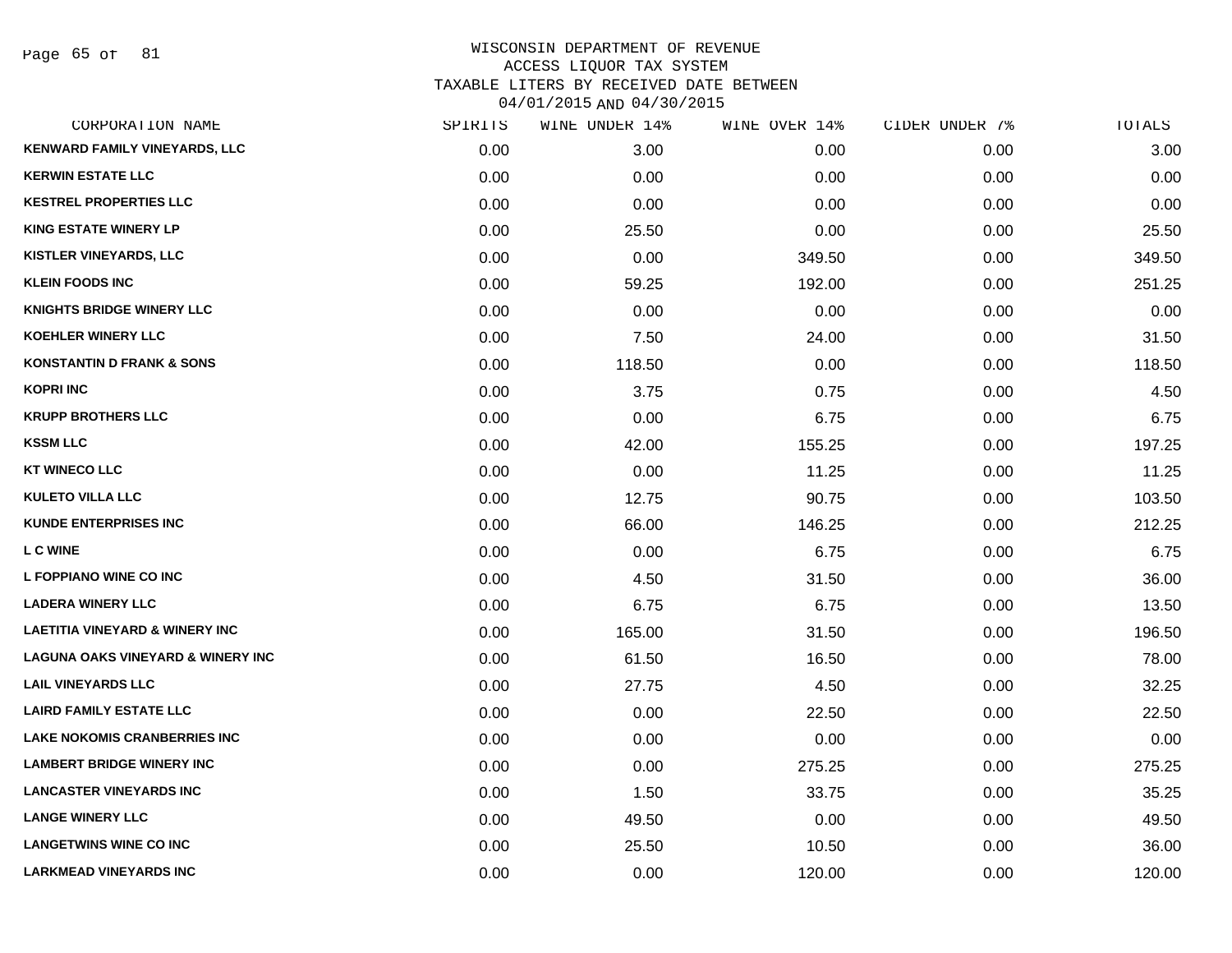Page 66 of 81

| CORPORATION NAME                          | SPIRITS | WINE UNDER 14% | WINE OVER 14% | CIDER UNDER 7% | TOTALS |
|-------------------------------------------|---------|----------------|---------------|----------------|--------|
| <b>LARSON &amp; LARSON</b>                | 0.00    | 0.00           | 0.00          | 0.00           | 0.00   |
| <b>LARSON FAMILY WINERY INC</b>           | 0.00    | 2.25           | 30.75         | 0.00           | 33.00  |
| <b>LATITUDE BEVERAGE COMPANY</b>          | 0.00    | 63.00          | 4.50          | 0.00           | 67.50  |
| <b>LAUTENBACH'S ORCHARD COUNTRY INC</b>   | 0.00    | 0.00           | 0.00          | 0.00           | 0.00   |
| <b>LAVA SPRINGS INC</b>                   | 0.00    | 3.75           | 7.50          | 0.00           | 11.25  |
| <b>LAWER FAMILY WINERY INC</b>            | 0.00    | 0.00           | 0.00          | 0.00           | 0.00   |
| LE CEP II INC                             | 0.00    | 0.00           | 0.00          | 0.00           | 0.00   |
| <b>LEDGE STONE VINEYARDS LLC</b>          | 0.00    | 0.00           | 0.00          | 0.00           | 0.00   |
| LEFT COAST CELLARS LLC                    | 0.00    | 0.00           | 0.00          | 0.00           | 0.00   |
| <b>LEMELSON WINERY LLC</b>                | 0.00    | 9.00           | 0.00          | 0.00           | 9.00   |
| <b>LEONESSE CELLARS LLC</b>               | 0.00    | 15.75          | 57.00         | 0.00           | 72.75  |
| <b>LEVIATHAN WINE COMPANY LLC</b>         | 0.00    | 0.00           | 1.50          | 0.00           | 1.50   |
| LIFE IS SHORT! LLC                        | 0.00    | 0.00           | 0.00          | 0.00           | 0.00   |
| <b>LION NATHAN USA INC</b>                | 0.00    | 85.91          | 24.00         | 0.00           | 109.91 |
| <b>LIONS PEAK</b>                         | 0.00    | 0.00           | 4.50          | 0.00           | 4.50   |
| <b>LONG MEADOW RANCH WINERY INC</b>       | 0.00    | 13.50          | 1.50          | 0.00           | 15.00  |
| <b>LONG SHADOWS VINTNERS LLC</b>          | 0.00    | 0.00           | 0.00          | 0.00           | 0.00   |
| <b>LONGBOARD VINEYARDS LLC</b>            | 0.00    | 0.00           | 0.00          | 0.00           | 0.00   |
| <b>LONGORIA &amp; LONGORIA</b>            | 0.00    | 24.00          | 0.00          | 0.00           | 24.00  |
| <b>LORIMAR WINERY INC</b>                 | 0.00    | 16.50          | 3.75          | 0.00           | 20.25  |
| <b>LOST ISLAND WINE LLC</b>               | 0.00    | 0.00           | 0.00          | 0.00           | 0.00   |
| <b>LOUIDAR LLC</b>                        | 0.00    | 15.00          | 12.50         | 0.00           | 27.50  |
| <b>LOWDEN SCHOOLHOUSE CORPORATION</b>     | 0.00    | 0.00           | 18.00         | 0.00           | 18.00  |
| <b>LUCAS &amp; LEWELLEN VINEYARDS INC</b> | 0.00    | 24.75          | 17.25         | 0.00           | 42.00  |
| <b>LUNA VINEYARDS INC</b>                 | 0.00    | 0.00           | 69.75         | 0.00           | 69.75  |
| <b>LYNFRED WINERY INC</b>                 | 0.00    | 15.75          | 0.00          | 0.00           | 15.75  |
| <b>LYNMAR WINERY LLC</b>                  | 0.00    | 0.00           | 0.00          | 0.00           | 0.00   |
| <b>M.A.C. WINES, LLC</b>                  | 0.00    | 9.00           | 0.00          | 0.00           | 9.00   |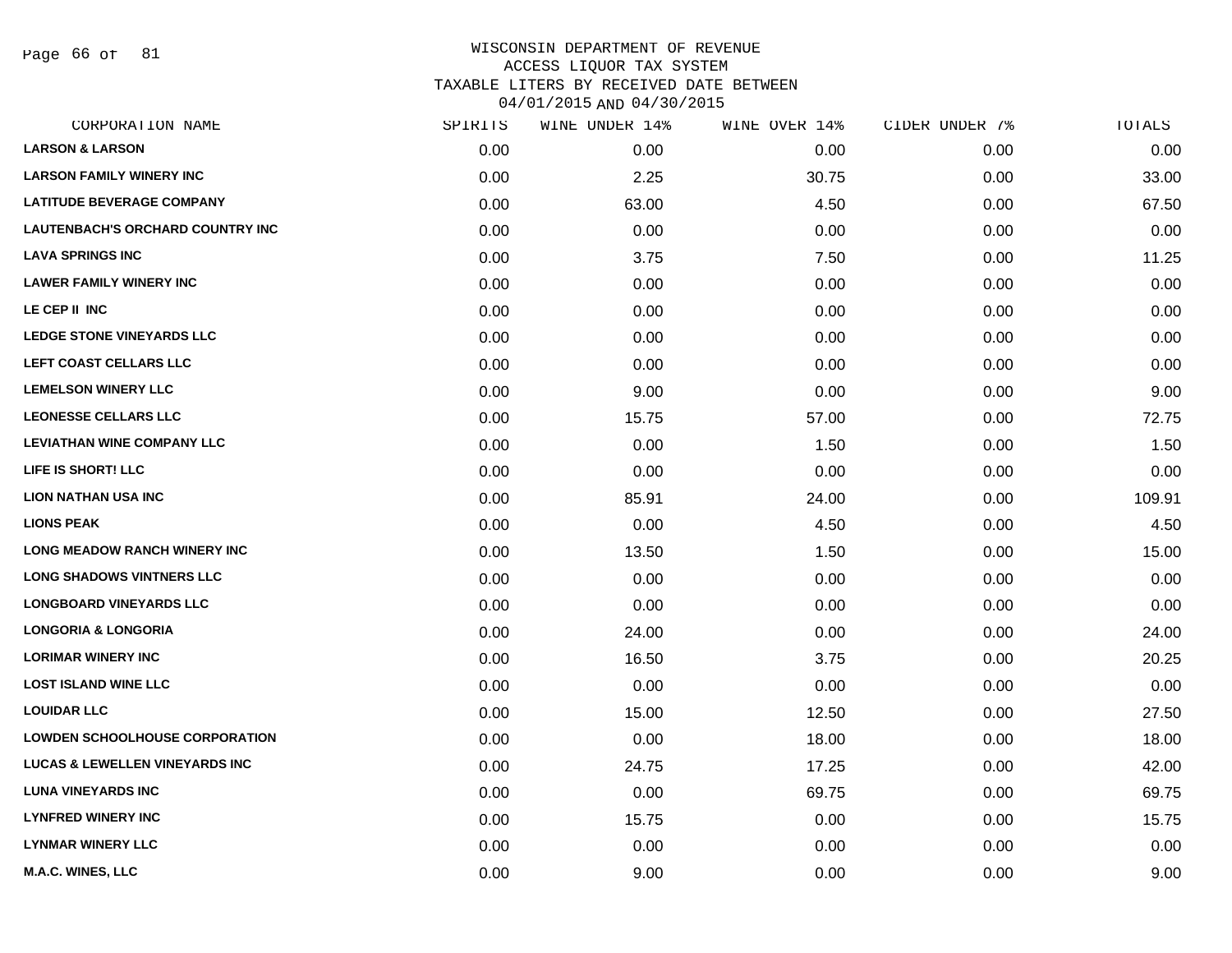Page 67 of 81

# WISCONSIN DEPARTMENT OF REVENUE ACCESS LIQUOR TAX SYSTEM TAXABLE LITERS BY RECEIVED DATE BETWEEN

04/01/2015 AND 04/30/2015

| CORPORATION NAME                                  | SPIRITS | WINE UNDER 14% | WINE OVER 14% | CIDER UNDER 7% | TOTALS   |
|---------------------------------------------------|---------|----------------|---------------|----------------|----------|
| <b>MADISON VINEYARD HOLDINGS LLC</b>              | 0.00    | 3.75           | 30.00         | 0.00           | 33.75    |
| <b>MADRIGAL FAMILY WINERY LLC</b>                 | 0.00    | 87.75          | 18.00         | 0.00           | 105.75   |
| <b>MADRONA VINEYARDS LP</b>                       | 0.00    | 5.25           | 21.75         | 0.00           | 27.00    |
| <b>MAGNET ENTERPRISES INC</b>                     | 0.00    | 7,533.75       | 200.25        | 0.00           | 7,734.00 |
| <b>MAKK WINE LLC</b>                              | 0.00    | 0.00           | 0.00          | 0.00           | 0.00     |
| <b>MARIA A KLEIN</b>                              | 0.00    | 0.00           | 0.00          | 0.00           | 0.00     |
| <b>MARIETTA CELLARS INC</b>                       | 0.00    | 0.00           | 8.25          | 0.00           | 8.25     |
| <b>MARKHAM VINEYARDS</b>                          | 0.00    | 16.50          | 73.50         | 0.00           | 90.00    |
| <b>MARTIN E SELL</b>                              | 0.00    | 0.00           | 0.00          | 0.00           | 0.00     |
| <b>MARTIN RAY WINERY INC</b>                      | 0.00    | 6.75           | 15.75         | 0.00           | 22.50    |
| <b>MARTINELLI WINERY INC</b>                      | 0.00    | 0.00           | 277.50        | 0.00           | 277.50   |
| <b>MATHY WINERY LLC</b>                           | 0.00    | 116.25         | 77.25         | 0.00           | 193.50   |
| <b>MATTHEW RICK</b>                               | 0.00    | 0.00           | 0.00          | 0.00           | 0.00     |
| <b>MATTHIAS A PIPPIG &amp; JAMIE M KINSER</b>     | 0.00    | 0.00           | 0.00          | 0.00           | 0.00     |
| <b>MAURITSON FAMILY WINERY</b>                    | 0.00    | 62.25          | 144.75        | 0.00           | 207.00   |
| <b>MAYACAMAS VINEYARDS</b>                        | 0.00    | 0.00           | 0.00          | 0.00           | 0.00     |
| <b>MAYNARD J KEENAN</b>                           | 0.00    | 0.00           | 0.00          | 0.00           | 0.00     |
| <b>MCILQUHAM LLC</b>                              | 0.00    | 0.00           | 0.00          | 0.00           | 0.00     |
| <b>MCNAB RIDGE WINERY LLC</b>                     | 0.00    | 4.50           | 4.50          | 0.00           | 9.00     |
| <b>MELROSE CELLARS LLC</b>                        | 0.00    | 0.00           | 0.00          | 0.00           | 0.00     |
| <b>MELVILLE VINEYARDS SOUTH LLC</b>               | 0.00    | 9.75           | 33.00         | 0.00           | 42.75    |
| <b>MENDOCINO WINE GROUP LLC</b>                   | 0.00    | 232.50         | 70.50         | 0.00           | 303.00   |
| <b>MER ET SOLEIL LLC</b>                          | 0.00    | 0.00           | 21.75         | 0.00           | 21.75    |
| <b>MERCER WINE ESTATES LLC / MERCER HOGUE LLC</b> | 0.00    | 0.00           | 0.00          | 0.00           | 0.00     |
| <b>MEREDITH VINEYARD ESTATE INC</b>               | 0.00    | 0.00           | 66.00         | 0.00           | 66.00    |
| <b>MERRYVALE VINEYARDS LLC</b>                    | 0.00    | 36.00          | 158.00        | 0.00           | 194.00   |
| <b>MERSHONIAN CIDERY LLC</b>                      | 0.00    | 0.00           | 0.00          | 0.00           | 0.00     |
| <b>METROPOLITAN WINES LLC</b>                     | 0.00    | 0.00           | 0.00          | 0.00           | 0.00     |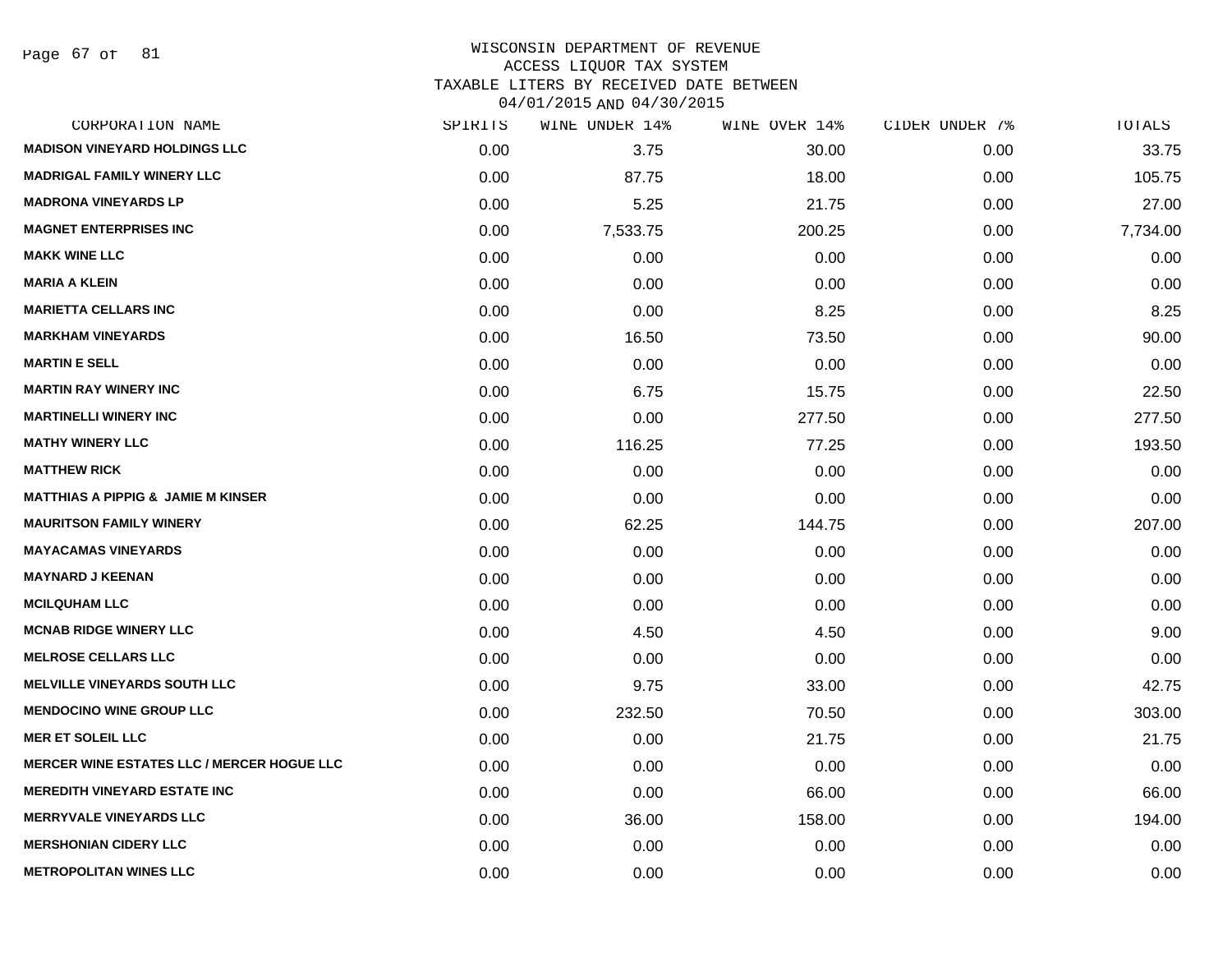Page 68 of 81

| CORPORATION NAME                            | SPIRITS | WINE UNDER 14% | WINE OVER 14% | CIDER UNDER 7% | $\mathtt{TOTALS}$ |
|---------------------------------------------|---------|----------------|---------------|----------------|-------------------|
| <b>MEV CORPORATION</b>                      | 0.00    | 0.00           | 0.00          | 0.00           | 0.00              |
| <b>MEYER CELLARS LLC</b>                    | 0.00    | 0.00           | 1.00          | 0.00           | 1.00              |
| <b>MICHEAL DASHE</b>                        | 0.00    | 3.00           | 1.50          | 0.00           | 4.50              |
| <b>MIDDLETON FAMILY WINES LLC</b>           | 0.00    | 2.25           | 18.00         | 0.00           | 20.25             |
| <b>MIDNIGHT CELLARS INC</b>                 | 0.00    | 0.00           | 0.00          | 0.00           | 0.00              |
| <b>MILDARA BLASS INC</b>                    | 0.00    | 2,301.75       | 1,347.50      | 0.00           | 3,649.25          |
| <b>MILLBROOK WINERY INC</b>                 | 0.00    | 0.00           | 0.00          | 0.00           | 0.00              |
| <b>MINER FAMILY WINERY LLC</b>              | 0.00    | 15.00          | 120.75        | 0.00           | 135.75            |
| <b>MINNESOTAS FINEST FERMENTED PRODUCTS</b> | 0.00    | 0.00           | 0.00          | 0.00           | 0.00              |
| <b>MIRA WINERY LLC</b>                      | 0.00    | 1.50           | 10.50         | 0.00           | 12.00             |
| <b>MIRASOL WINE LLC</b>                     | 0.00    | 1.50           | 3.00          | 0.00           | 4.50              |
| <b>MODERN DEVELOPMENT COMPANY</b>           | 0.00    | 0.00           | 33.00         | 0.00           | 33.00             |
| <b>MOLLYDOOKER INTERNATIONAL LLC</b>        | 0.00    | 0.00           | 24.00         | 0.00           | 24.00             |
| <b>MONTICELLO CELLARS INC</b>               | 0.00    | 2.25           | 36.75         | 0.00           | 39.00             |
| <b>MORCHELLA WINE CELLARS LLC</b>           | 0.00    | 0.00           | 0.00          | 0.00           | 0.00              |
| <b>MORGAN CLENDENEN</b>                     | 0.00    | 0.00           | 0.00          | 0.00           | 0.00              |
| <b>MOSHIN VINEYARDS INC</b>                 | 0.00    | 10.50          | 79.44         | 0.00           | 89.94             |
| <b>MULLIGAN &amp; MULLIGAN</b>              | 0.00    | 27.00          | 0.00          | 0.00           | 27.00             |
| <b>MUNCH &amp; FOX</b>                      | 0.00    | 0.00           | 0.00          | 0.00           | 0.00              |
| <b>MUNSON BRIDGE WINERY INC</b>             | 0.00    | 0.00           | 0.00          | 0.00           | 0.00              |
| <b>MUSETTA WINERY, LLC</b>                  | 0.00    | 0.00           | 0.00          | 0.00           | 0.00              |
| <b>NCWGINC</b>                              | 0.00    | 6.00           | 0.00          | 0.00           | 6.00              |
| <b>NAKED WINES LLC</b>                      | 0.00    | 71.25          | 9.00          | 0.00           | 80.25             |
| <b>NAKEDWINES.COM INC</b>                   | 0.00    | 19,218.75      | 10,911.44     | 0.00           | 30,130.19         |
| <b>NAVARRE CELLARS LTD</b>                  | 0.00    | 0.00           | 0.00          | 0.00           | 0.00              |
| NAVARRO VINEYARDS, LLC                      | 0.00    | 201.35         | 81.00         | 0.00           | 282.35            |
| <b>NEVADA WINE CELLARS INC</b>              | 0.00    | 38.25          | 49.13         | 0.00           | 87.38             |
| <b>NEW VAVIN INC</b>                        | 0.00    | 57.75          | 265.50        | 0.00           | 323.25            |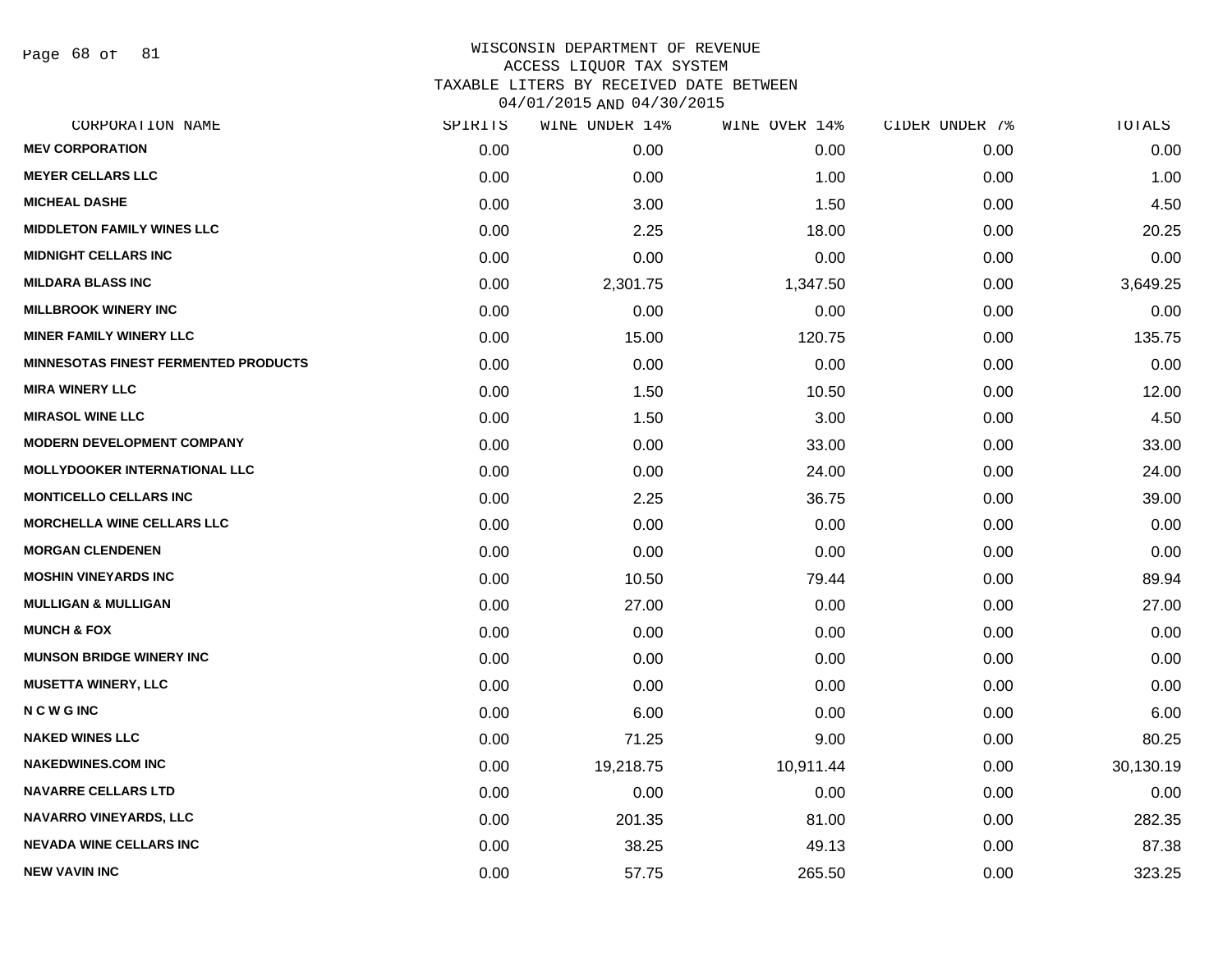Page 69 of 81

#### WISCONSIN DEPARTMENT OF REVENUE ACCESS LIQUOR TAX SYSTEM TAXABLE LITERS BY RECEIVED DATE BETWEEN

04/01/2015 AND 04/30/2015

| CORPORATION NAME                            | SPIRITS | WINE UNDER 14% | WINE OVER 14% | CIDER UNDER 7% | <b>TOTALS</b> |
|---------------------------------------------|---------|----------------|---------------|----------------|---------------|
| <b>NEWTON VINEYARD LLC</b>                  | 0.00    | 74.25          | 33.75         | 0.00           | 108.00        |
| <b>NICALI, LLC</b>                          | 0.00    | 375.00         | 0.00          | 0.00           | 375.00        |
| <b>NICHOLSON RANCH LLC</b>                  | 0.00    | 0.00           | 20.25         | 0.00           | 20.25         |
| NIEBAUM-COPPOLA ESTATE WINERY LP            | 0.00    | 0.00           | 377.25        | 0.00           | 377.25        |
| <b>NORTH WINERY LLC</b>                     | 0.00    | 0.00           | 0.00          | 0.00           | 0.00          |
| <b>NORTHLEAF WINERY, LLC</b>                | 0.00    | 0.00           | 0.00          | 0.00           | 0.00          |
| <b>NOVA WINES, INC.</b>                     | 0.00    | 8.25           | 0.00          | 0.00           | 8.25          |
| <b>NUAGE LLC</b>                            | 0.00    | 4.50           | 91.50         | 0.00           | 96.00         |
| <b>NV AWG LTD</b>                           | 0.00    | 0.00           | 0.00          | 0.00           | 0.00          |
| <b>NW WINE COMPANY LLC</b>                  | 0.00    | 1,614.25       | 2,656.75      | 0.00           | 4,271.00      |
| <b>O'SHAUGHNESSY DEL OSO LLC</b>            | 0.00    | 0.00           | 50.25         | 0.00           | 50.25         |
| OAK RIDGE WINERY LLC                        | 0.00    | 36.00          | 0.00          | 0.00           | 36.00         |
| <b>OAKVILLE HILLS CELLARS INC</b>           | 0.00    | 0.00           | 9.00          | 0.00           | 9.00          |
| <b>OAT HILL CORPORATION</b>                 | 0.00    | 0.00           | 46.50         | 0.00           | 46.50         |
| <b>OBRIEN FAMILY VINEYARD LLC</b>           | 0.00    | 0.75           | 88.50         | 0.00           | 89.25         |
| <b>OGB PARTNERS LLC</b>                     | 0.00    | 4.12           | 17.63         | 0.00           | 21.75         |
| OLIVER WINE COMPANY INC                     | 0.00    | 36.00          | 5.25          | 0.00           | 41.25         |
| <b>OPOLO WINES LP</b>                       | 0.00    | 0.00           | 173.25        | 0.00           | 173.25        |
| OPUS ONE WINERY LLC                         | 0.00    | 14.25          | 18.75         | 0.00           | 33.00         |
| ORCA PROPERTIES LLC                         | 0.00    | 6.75           | 0.00          | 0.00           | 6.75          |
| <b>OREGON WINE SERVICES AND STORAGE LLC</b> | 0.00    | 0.00           | 0.00          | 0.00           | 0.00          |
| <b>ORFILA VINEYARDS INC</b>                 | 0.00    | 3.00           | 70.50         | 0.00           | 73.50         |
| <b>ORIN SWIFT CELLARS LLC</b>               | 0.00    | 0.00           | 0.00          | 0.00           | 0.00          |
| <b>OWEN ROE LLC</b>                         | 0.00    | 0.00           | 0.00          | 0.00           | 0.00          |
| <b>PAHLMEYER LLC</b>                        | 0.00    | 0.00           | 44.45         | 0.00           | 44.45         |
| PALI WINE COMPANY LP                        | 0.00    | 0.00           | 0.00          | 0.00           | 0.00          |
| PALOMA VINEYARD LLC                         | 0.00    | 0.00           | 0.00          | 0.00           | 0.00          |
| PARAGON VINEYARD CO INC                     | 0.00    | 8.25           | 2.63          | 0.00           | 10.88         |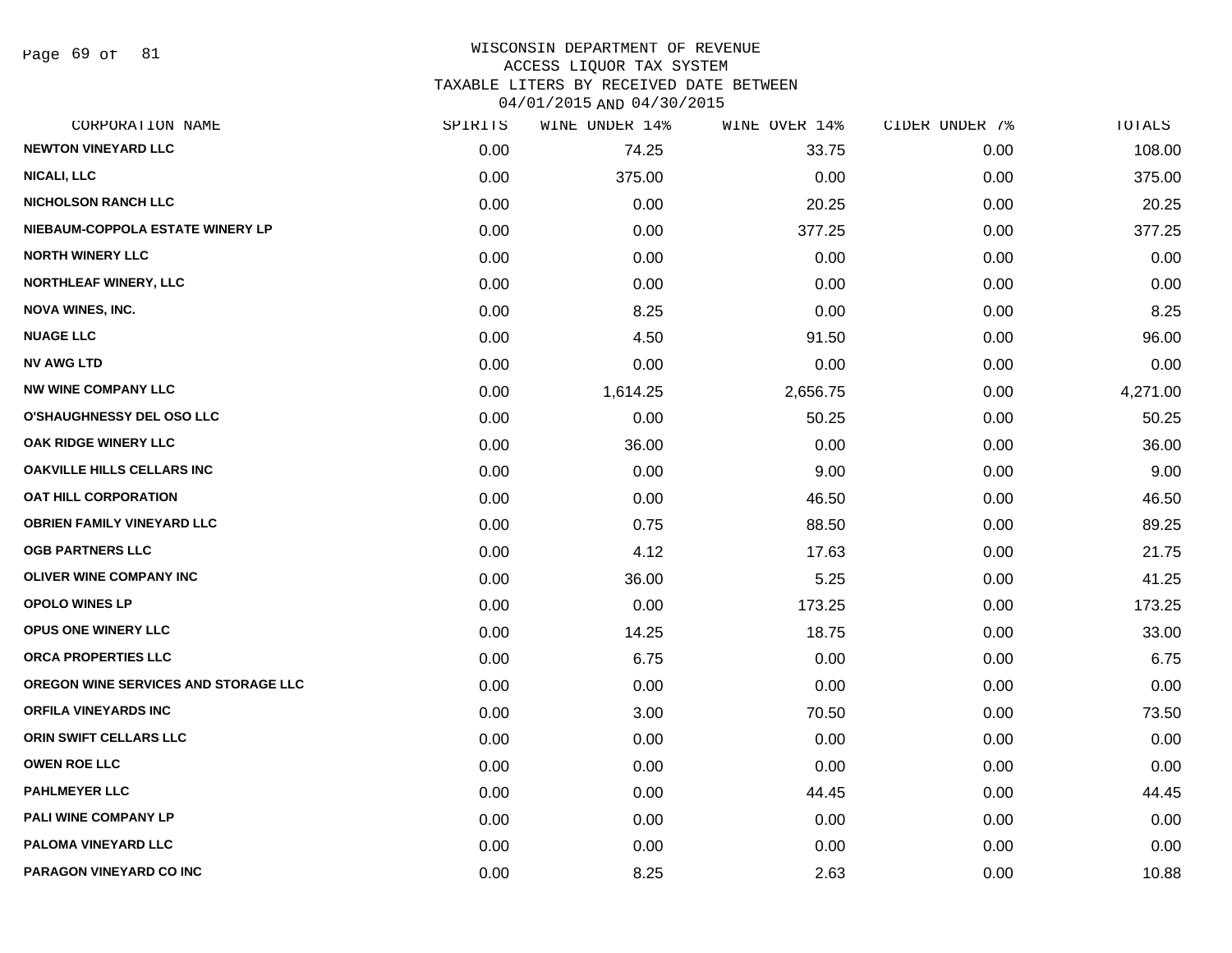Page 70 of 81

| CORPORATION NAME                        | SPIRITS | WINE UNDER 14% | WINE OVER 14% | CIDER UNDER 7% | TOTALS   |
|-----------------------------------------|---------|----------------|---------------|----------------|----------|
| PARALLEL 44 VINEYARD & WINERY, INC.     | 0.00    | 0.00           | 0.00          | 0.00           | 0.00     |
| <b>PARKER STATION INC</b>               | 0.00    | 6.75           | 132.25        | 0.00           | 139.00   |
| PATEL WINERY LLC                        | 0.00    | 0.00           | 2.25          | 0.00           | 2.25     |
| <b>PATRICIA A HOOVER</b>                | 0.00    | 0.00           | 0.00          | 0.00           | 0.00     |
| <b>PATRICK A RONEY</b>                  | 0.00    | 24.00          | 116.25        | 0.00           | 140.25   |
| <b>PATRICK ARNDT</b>                    | 0.00    | 0.00           | 0.00          | 0.00           | 0.00     |
| <b>PATZ &amp; HALL WINE COMPANY INC</b> | 0.00    | 0.75           | 103.50        | 0.00           | 104.25   |
| <b>PAUL D ASPER</b>                     | 0.00    | 0.00           | 0.00          | 0.00           | 0.00     |
| PAUL HOBBS WINERY LP                    | 0.00    | 0.00           | 156.00        | 0.00           | 156.00   |
| <b>PAUL J FRANZEN</b>                   | 0.00    | 0.00           | 0.00          | 0.00           | 0.00     |
| <b>PAVI WINES LLC</b>                   | 0.00    | 0.00           | 0.00          | 0.00           | 0.00     |
| PCJ, INC.                               | 0.00    | 0.00           | 1.50          | 0.00           | 1.50     |
| PEACHY CANYON WINERY                    | 0.00    | 3.00           | 4.50          | 0.00           | 7.50     |
| PEAR VALLEY VINEYARD, INC.              | 0.00    | 25.50          | 27.00         | 0.00           | 52.50    |
| PEAY VINEYARDS LLC                      | 0.00    | 61.50          | 0.00          | 0.00           | 61.50    |
| PEJU FAMILY OPERATING PARTNERSHIP LP    | 0.00    | 0.00           | 0.00          | 0.00           | 0.00     |
| PEPPER BRIDGE WINERY LLC                | 0.00    | 0.00           | 0.00          | 0.00           | 0.00     |
| PERNOD RICARD KENWOOD HOLDING LLC       | 0.00    | 0.00           | 0.00          | 0.00           | 0.00     |
| PERNOD RICARD USA LLC                   | 0.00    | 348.75         | 39.75         | 0.00           | 388.50   |
| PETER FRANUS WINE COMPANY INC           | 0.00    | 0.00           | 103.50        | 0.00           | 103.50   |
| PETER HOEHN                             | 0.00    | 0.00           | 0.00          | 0.00           | 0.00     |
| PETER MICHAEL WINERY                    | 0.00    | 0.00           | 27.75         | 0.00           | 27.75    |
| PETRONI VINEYARDS LLC                   | 0.00    | 7.50           | 48.00         | 0.00           | 55.50    |
| PHILIP TOGNI VINEYARD LP                | 0.00    | 0.00           | 0.00          | 0.00           | 0.00     |
| <b>PHILLIPS FARMS LLC</b>               | 0.00    | 6.75           | 87.75         | 0.00           | 94.50    |
| <b>PINA CELLARS LP</b>                  | 0.00    | 0.00           | 0.00          | 0.00           | 0.00     |
| <b>PINE RIDGE WINERY LLC</b>            | 0.00    | 97.50          | 912.38        | 0.00           | 1,009.88 |
| PJK WINERY LLC                          | 0.00    | 9.00           | 57.00         | 0.00           | 66.00    |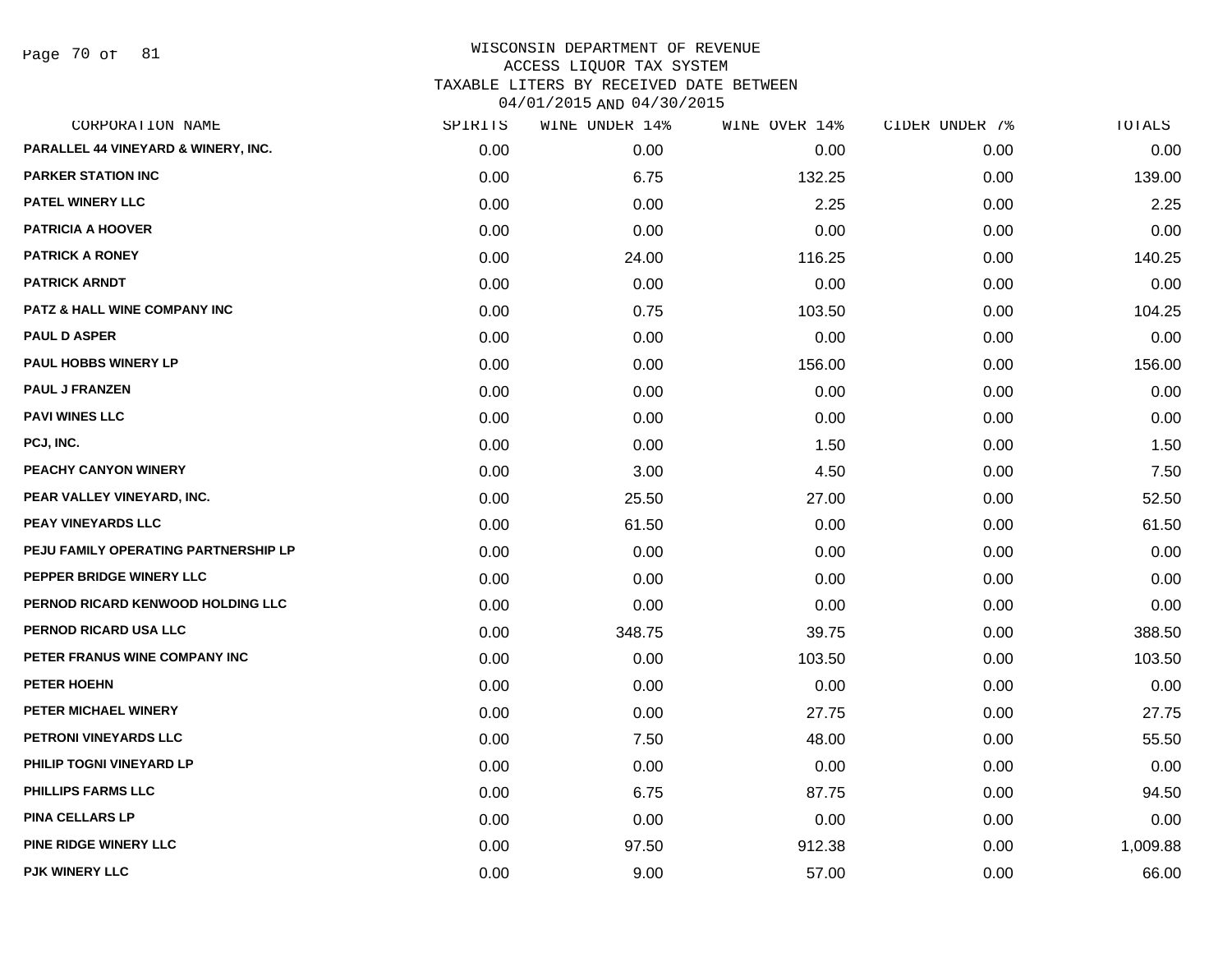Page 71 of 81

| CORPORATION NAME                            | SPIRITS | WINE UNDER 14% | WINE OVER 14% | CIDER UNDER 7% | TOTALS   |
|---------------------------------------------|---------|----------------|---------------|----------------|----------|
| POPE VALLEY WINERY LLC                      | 0.00    | 1.50           | 3.00          | 0.00           | 4.50     |
| <b>PRAGER WINERY &amp; PORT WORKS, INC.</b> | 0.00    | 0.00           | 9.39          | 0.00           | 9.39     |
| <b>PRAIRIE BERRY LLC</b>                    | 0.00    | 473.25         | 0.00          | 0.00           | 473.25   |
| <b>PRECEPT BRANDS LLC</b>                   | 0.00    | 189.00         | 0.00          | 0.00           | 189.00   |
| PRIDE MOUNTAIN VINEYARDS LLC                | 0.00    | 0.00           | 388.38        | 0.00           | 388.38   |
| PRINCE MICHEL LLC                           | 0.00    | 0.00           | 0.00          | 0.00           | 0.00     |
| PURPLE WINE COMPANY LLC                     | 0.00    | 0.00           | 0.00          | 0.00           | 0.00     |
| <b>PWG LLC</b>                              | 0.00    | 0.00           | 0.00          | 0.00           | 0.00     |
| <b>QUADY SOUTH WINERY LLC</b>               | 0.00    | 0.00           | 0.00          | 0.00           | 0.00     |
| QUILCEDA CREEK VINTNERS INC                 | 0.00    | 0.00           | 0.00          | 0.00           | 0.00     |
| <b>QUPE WINE CELLARS LLC</b>                | 0.00    | 13.50          | 0.00          | 0.00           | 13.50    |
| <b>R LAWSON ENTERPRISES LLC</b>             | 0.00    | 0.00           | 0.00          | 0.00           | 0.00     |
| RADIO-COTEAU WINE CELLARS LLC               | 0.00    | 20.25          | 6.00          | 0.00           | 26.25    |
| <b>RAINIER WINE LLC</b>                     | 0.00    | 45.75          | 0.00          | 0.00           | 45.75    |
| <b>RAMEY WINE CELLARS INC</b>               | 0.00    | 0.00           | 10.50         | 0.00           | 10.50    |
| <b>RAPTOR RIDGE WINERY LLC</b>              | 0.00    | 0.00           | 0.00          | 0.00           | 0.00     |
| <b>RASA VINEYARDS, LLC</b>                  | 0.00    | 0.75           | 0.00          | 0.00           | 0.75     |
| <b>RAYMOND SIGNORELLO</b>                   | 0.00    | 0.00           | 0.00          | 0.00           | 0.00     |
| <b>RAYMOND VINEYARD &amp; CELLAR INC</b>    | 0.00    | 10.50          | 60.75         | 0.00           | 71.25    |
| <b>RB WINE ASSOCIATES LLC</b>               | 0.00    | 0.00           | 0.00          | 0.00           | 0.00     |
| <b>RBZ VINEYARDS LLC</b>                    | 0.00    | 0.00           | 18.00         | 0.00           | 18.00    |
| <b>RED CAR WINE COMPANY LLC</b>             | 0.00    | 9.00           | 0.00          | 0.00           | 9.00     |
| <b>RED MARE WINES LLC</b>                   | 0.00    | 0.00           | 0.00          | 0.00           | 0.00     |
| <b>RED OAK VINEYARD INC</b>                 | 0.00    | 0.00           | 0.00          | 0.00           | 0.00     |
| <b>REGUSCI WINERY INC</b>                   | 0.00    | 2.25           | 28.50         | 0.00           | 30.75    |
| <b>REN ACQUISITION INC</b>                  | 0.00    | 0.00           | 0.00          | 0.00           | 0.00     |
| <b>RHYS VINEYARDS LLC</b>                   | 0.00    | 159.75         | 0.00          | 0.00           | 159.75   |
| <b>RICHARD E LIBBY</b>                      | 0.00    | 624.00         | 606.75        | 0.00           | 1,230.75 |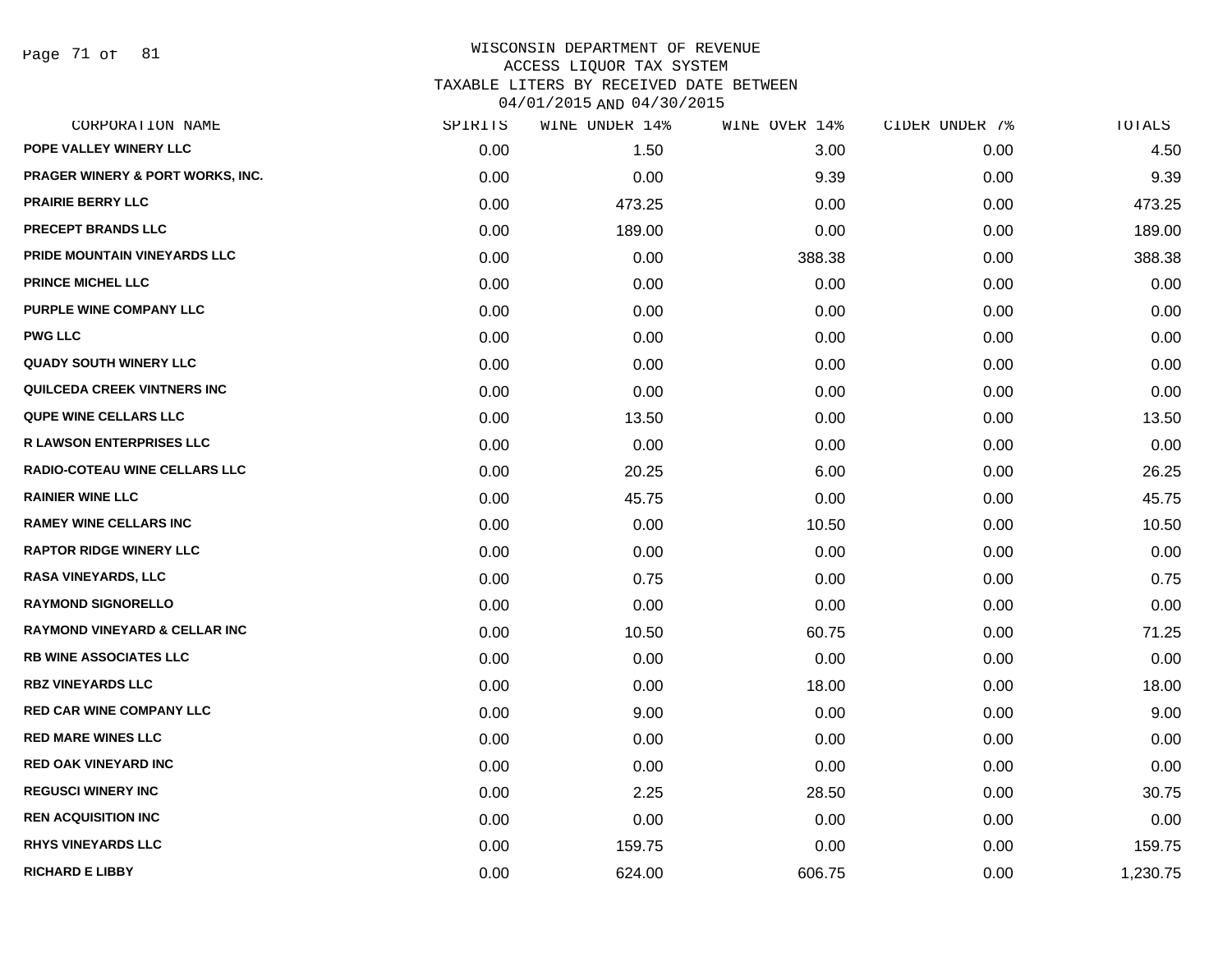Page 72 of 81

| CORPORATION NAME                            | SPIRITS | WINE UNDER 14% | WINE OVER 14% | CIDER UNDER 7% | TOTALS |
|---------------------------------------------|---------|----------------|---------------|----------------|--------|
| <b>RIDGE VINEYARDS INC</b>                  | 0.00    | 141.00         | 365.25        | 0.00           | 506.25 |
| <b>RIVER BEND VINEYARD &amp; WINERY LLC</b> | 0.00    | 0.00           | 0.00          | 0.00           | 0.00   |
| RIVER VALLEY VINEYARD INC                   | 0.00    | 13.50          | 2.28          | 0.00           | 15.78  |
| <b>RIVERBENCH LLC</b>                       | 0.00    | 0.00           | 0.00          | 0.00           | 0.00   |
| <b>ROBERT BORUCKI</b>                       | 0.00    | 0.00           | 0.00          | 0.00           | 0.00   |
| <b>ROBERT CRAIG WINERY LP</b>               | 0.00    | 0.00           | 98.25         | 0.00           | 98.25  |
| <b>ROBERT F NADEAU</b>                      | 0.00    | 0.00           | 0.00          | 0.00           | 0.00   |
| <b>ROBERT FOLEY LLC</b>                     | 0.00    | 0.00           | 7.50          | 0.00           | 7.50   |
| <b>ROBERT HALL WINERY LLC</b>               | 0.00    | 33.00          | 18.75         | 0.00           | 51.75  |
| <b>ROBERT MUELLER CELLARS</b>               | 0.00    | 8.25           | 15.00         | 0.00           | 23.25  |
| <b>ROBERT TALBOTT INC</b>                   | 0.00    | 0.00           | 15.00         | 0.00           | 15.00  |
| ROBERT YOUNG ESTATE WINERY LLC              | 0.00    | 0.00           | 52.50         | 0.00           | 52.50  |
| ROCCA FAMILY VINEYARDS INC                  | 0.00    | 0.00           | 3.00          | 0.00           | 3.00   |
| <b>ROCK N WOOL WINERY LLC</b>               | 0.00    | 0.00           | 0.00          | 0.00           | 0.00   |
| ROCK WALL WINE COMPANY INC                  | 0.00    | 14.25          | 15.75         | 0.00           | 30.00  |
| <b>ROEDERER ESTATE INC</b>                  | 0.00    | 6.00           | 0.00          | 0.00           | 6.00   |
| <b>ROMBAUER VINEYARDS INC</b>               | 0.00    | 3.80           | 522.06        | 0.00           | 525.86 |
| <b>RONALD T RUBIN</b>                       | 0.00    | 0.00           | 0.00          | 0.00           | 0.00   |
| <b>ROUND POND ESTATE LLC</b>                | 0.00    | 0.00           | 29.25         | 0.00           | 29.25  |
| <b>ROWLEY ESTATES LLC</b>                   | 0.00    | 56.25          | 6.75          | 0.00           | 63.00  |
| <b>RRJ REAL PROPERTIES LLC</b>              | 0.00    | 0.75           | 0.75          | 0.00           | 1.50   |
| <b>RSB VINEYARDS LLC</b>                    | 0.00    | 0.00           | 0.00          | 0.00           | 0.00   |
| <b>RUDD WINES INC</b>                       | 0.00    | 11.25          | 12.00         | 0.00           | 23.25  |
| <b>RUED WINERY INC</b>                      | 0.00    | 0.00           | 0.00          | 0.00           | 0.00   |
| RUTHERFORD HILL WINERY LLC                  | 0.00    | 185.81         | 262.52        | 0.00           | 448.33 |
| <b>RYAN PRELLWITZ</b>                       | 0.00    | 0.00           | 0.00          | 0.00           | 0.00   |
| <b>SAINTSBURY LLC</b>                       | 0.00    | 5.25           | 16.50         | 0.00           | 21.75  |
| <b>SANDHI WINES LLC</b>                     | 0.00    | 3.75           | 0.00          | 0.00           | 3.75   |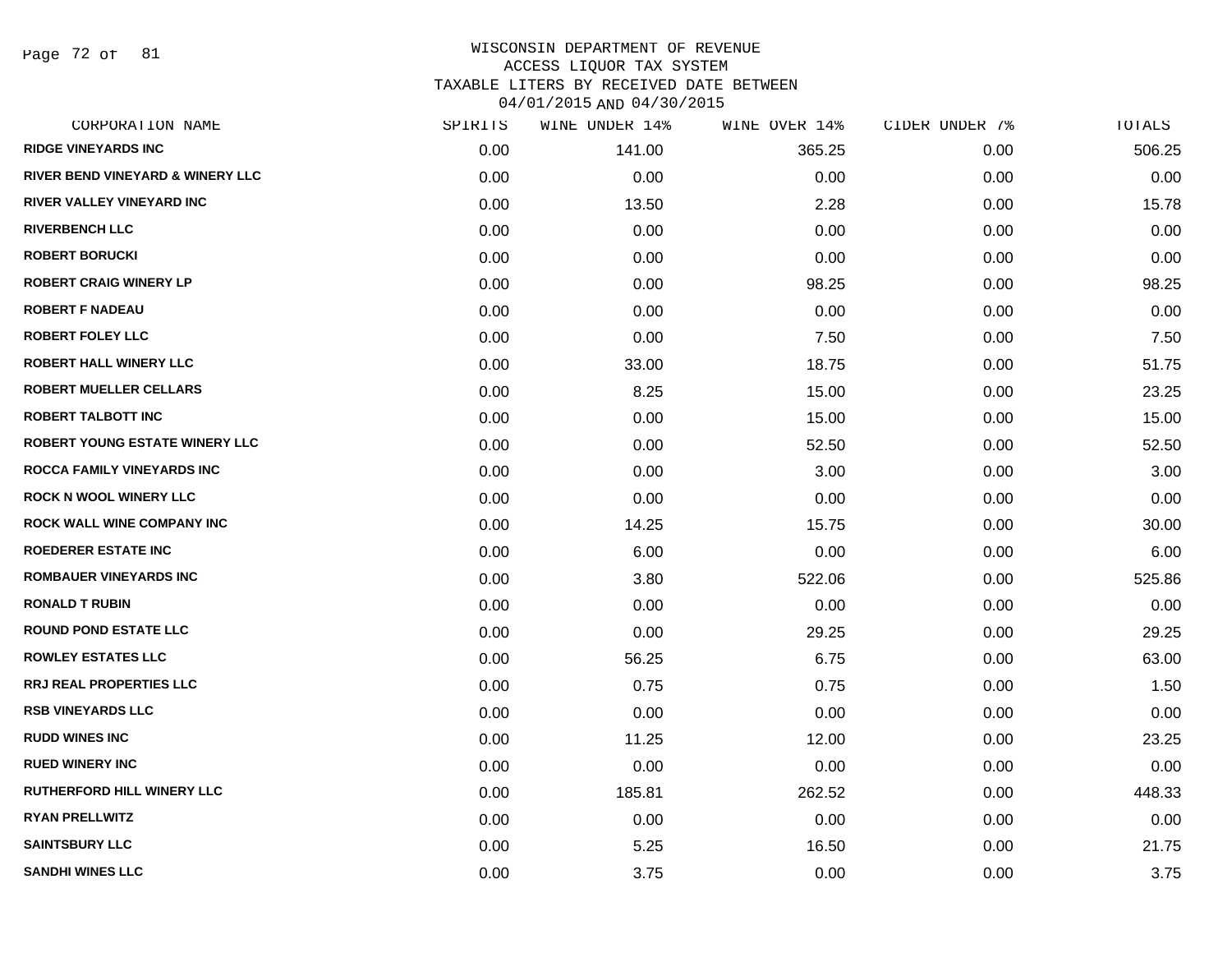Page 73 of 81

| CORPORATION NAME                                 | SPIRITS | WINE UNDER 14% | WINE OVER 14% | CIDER UNDER 7% | TOTALS |
|--------------------------------------------------|---------|----------------|---------------|----------------|--------|
| <b>SANDSTONE RIDGE VINEYARD &amp; WINERY LLC</b> | 0.00    | 0.00           | 0.00          | 0.00           | 0.00   |
| <b>SANFORD WINERY COMPANY LP</b>                 | 0.00    | 5.25           | 66.00         | 0.00           | 71.25  |
| <b>SARACINA VINEYARDS LLC</b>                    | 0.00    | 13.50          | 0.00          | 0.00           | 13.50  |
| SAVANNAH CHANELLE VINEYARDS INC                  | 0.00    | 0.00           | 13.50         | 0.00           | 13.50  |
| <b>SAVIAH ROSE WINERY LLC</b>                    | 0.00    | 0.00           | 0.00          | 0.00           | 0.00   |
| <b>SAXUM VINEYARDS INC</b>                       | 0.00    | 0.00           | 134.25        | 0.00           | 134.25 |
| <b>SBRAGIA FAMILY VINEYARDS LLC</b>              | 0.00    | 0.75           | 25.50         | 0.00           | 26.25  |
| <b>SCHEID VINEYARDS CALIFORNIA INC</b>           | 0.00    | 24.00          | 22.50         | 0.00           | 46.50  |
| <b>SCHRADER CELLARS LLC</b>                      | 0.00    | 0.00           | 9.00          | 0.00           | 9.00   |
| <b>SCHRAMSBERG VINEYARDS CO INC</b>              | 0.00    | 40.50          | 21.75         | 0.00           | 62.25  |
| <b>SCHUG WINERY LLC</b>                          | 0.00    | 40.88          | 63.75         | 0.00           | 104.63 |
| <b>SCREAMING EAGLE PARTNERS LLC</b>              | 0.00    | 0.00           | 31.50         | 0.00           | 31.50  |
| <b>SEAVER VINEYARDS LLC</b>                      | 0.00    | 0.00           | 21.00         | 0.00           | 21.00  |
| <b>SEAVEY VINEYARD LP</b>                        | 0.00    | 0.00           | 11.25         | 0.00           | 11.25  |
| <b>SEQUOIA GROVE VINEYARDS LP</b>                | 0.00    | 19.50          | 137.25        | 0.00           | 156.75 |
| <b>SEVEN HILLS WINERY LLC</b>                    | 0.00    | 0.00           | 3.00          | 0.00           | 3.00   |
| SEVEN STONES WINERY LLC                          | 0.00    | 0.00           | 0.00          | 0.00           | 0.00   |
| <b>SHADY LADIES LLC</b>                          | 0.00    | 0.00           | 0.00          | 0.00           | 0.00   |
| <b>SHAFER VINEYARDS INC</b>                      | 0.00    | 0.00           | 125.25        | 0.00           | 125.25 |
| <b>SHANNON RIDGE INC</b>                         | 0.00    | 1.50           | 1.50          | 0.00           | 3.00   |
| <b>SIERRA SUNRISE VINEYARDS</b>                  | 0.00    | 13.50          | 7.50          | 0.00           | 21.00  |
| SILVER OAK WINE CELLARS LP                       | 0.00    | 56.25          | 63.00         | 0.00           | 119.25 |
| <b>SINE QUA NON INC</b>                          | 0.00    | 0.00           | 157.50        | 0.00           | 157.50 |
| SINNIPEE VALLEY VINEYARD LLC                     | 0.00    | 0.00           | 0.00          | 0.00           | 0.00   |
| <b>SINSKEY VINEYARDS INC</b>                     | 0.00    | 135.75         | 10.50         | 0.00           | 146.25 |
| <b>SISYPHUS LLC</b>                              | 0.00    | 0.00           | 29.25         | 0.00           | 29.25  |
| <b>SIX SIGMA WINERY LLC</b>                      | 0.00    | 1.50           | 12.00         | 0.00           | 13.50  |
| <b>SKALLI CORPORATION</b>                        | 0.00    | 96.00          | 108.00        | 0.00           | 204.00 |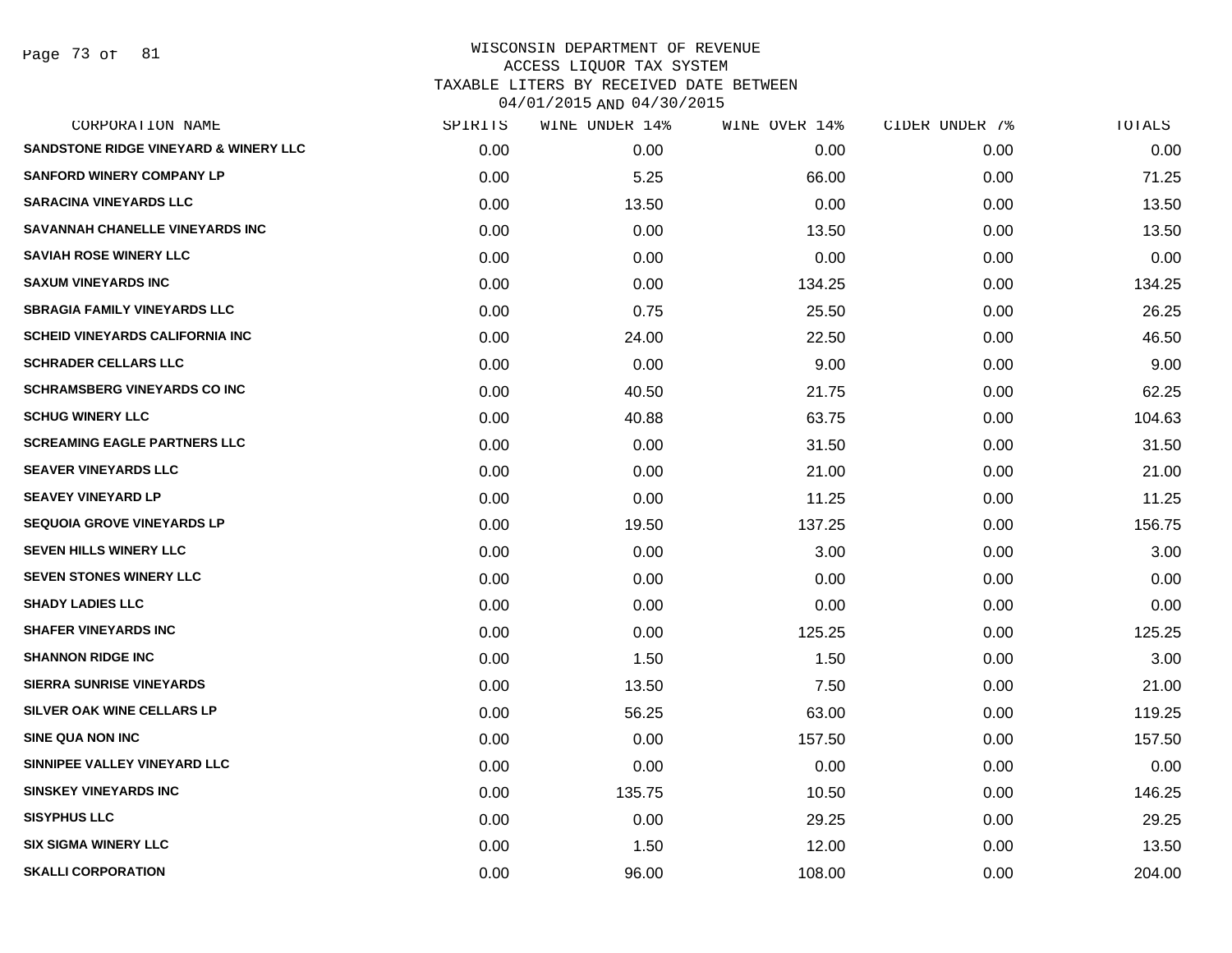Page 74 of 81

| CORPORATION NAME                           | SPIRITS | WINE UNDER 14% | WINE OVER 14% | CIDER UNDER 7% | TOTALS |
|--------------------------------------------|---------|----------------|---------------|----------------|--------|
| <b>SMALL VINES WINES INC</b>               | 0.00    | 9.00           | 0.00          | 0.00           | 9.00   |
| <b>SMITH &amp; HOOK WINERY</b>             | 0.00    | 0.00           | 0.00          | 0.00           | 0.00   |
| <b>SMITH &amp; SMITH</b>                   | 0.00    | 0.00           | 3.75          | 0.00           | 3.75   |
| SMITH ANDERSON ENTERPRISES INC             | 0.00    | 0.00           | 0.00          | 0.00           | 0.00   |
| <b>SODA CANYON LLC</b>                     | 0.00    | 0.00           | 0.00          | 0.00           | 0.00   |
| <b>SOKOL BLOSSER LTD</b>                   | 0.00    | 59.25          | 44.25         | 0.00           | 103.50 |
| <b>SOMERSTON WINE COMPANY, LLC</b>         | 0.00    | 0.75           | 3.00          | 0.00           | 3.75   |
| SONOMA-CUTRER VINEYARDS INC                | 0.00    | 16.98          | 59.25         | 0.00           | 76.23  |
| <b>SOUTH COAST WINERY INC</b>              | 0.00    | 81.00          | 20.25         | 0.00           | 101.25 |
| <b>SP GROSSNICKLE LLC</b>                  | 0.00    | 9.00           | 0.00          | 0.00           | 9.00   |
| <b>SPANOS BERBERIAN WINERY LLC</b>         | 0.00    | 16.50          | 46.13         | 0.00           | 62.63  |
| <b>SPARKLING OREGON LLC</b>                | 0.00    | 4.50           | 0.00          | 0.00           | 4.50   |
| <b>SPECIALTY BLENDS INC</b>                | 0.00    | 60.00          | 0.00          | 0.00           | 60.00  |
| <b>SPOTTSWOODE WINERY INC</b>              | 0.00    | 0.00           | 0.00          | 0.00           | 0.00   |
| <b>SPRECHER BREWING COMPANY, INC.</b>      | 0.00    | 0.00           | 0.00          | 0.00           | 0.00   |
| <b>SPRING MOUNTAIN VINEYARD INC</b>        | 0.00    | 4.50           | 50.25         | 0.00           | 54.75  |
| <b>SPURGEON VINEYARDS &amp; WINERY LLC</b> | 0.00    | 0.00           | 0.00          | 0.00           | 0.00   |
| ST HELENA ESTATE LLC                       | 0.00    | 0.00           | 11.25         | 0.00           | 11.25  |
| <b>ST JAMES WINERY INC</b>                 | 0.00    | 0.00           | 0.00          | 0.00           | 0.00   |
| <b>ST JULIAN WINE COMPANY INC</b>          | 0.00    | 249.15         | 37.50         | 0.00           | 286.65 |
| ST. FRANCIS WINERY & VINEYARD L.P.         | 0.00    | 18.00          | 281.25        | 0.00           | 299.25 |
| <b>STAG'S LEAP WINE CELLARS LLC</b>        | 0.00    | 114.00         | 105.00        | 0.00           | 219.00 |
| <b>STAGLIN FAMILY VINEYARD LLC</b>         | 0.00    | 0.00           | 0.00          | 0.00           | 0.00   |
| STE MICHELLE WINE ESTATES LTD              | 0.00    | 78.38          | 226.50        | 0.00           | 304.88 |
| <b>STEPHAN VINEYARD INC</b>                | 0.00    | 5.25           | 12.75         | 0.00           | 18.00  |
| <b>STEPHEN M KENNEDY</b>                   | 0.00    | 0.00           | 0.00          | 0.00           | 0.00   |
| STEPHEN W. PARRY AND SUSAN F. PARRY        | 0.00    | 0.00           | 0.00          | 0.00           | 0.00   |
| <b>STEVEN J DEBAKER</b>                    | 0.00    | 0.00           | 0.00          | 0.00           | 0.00   |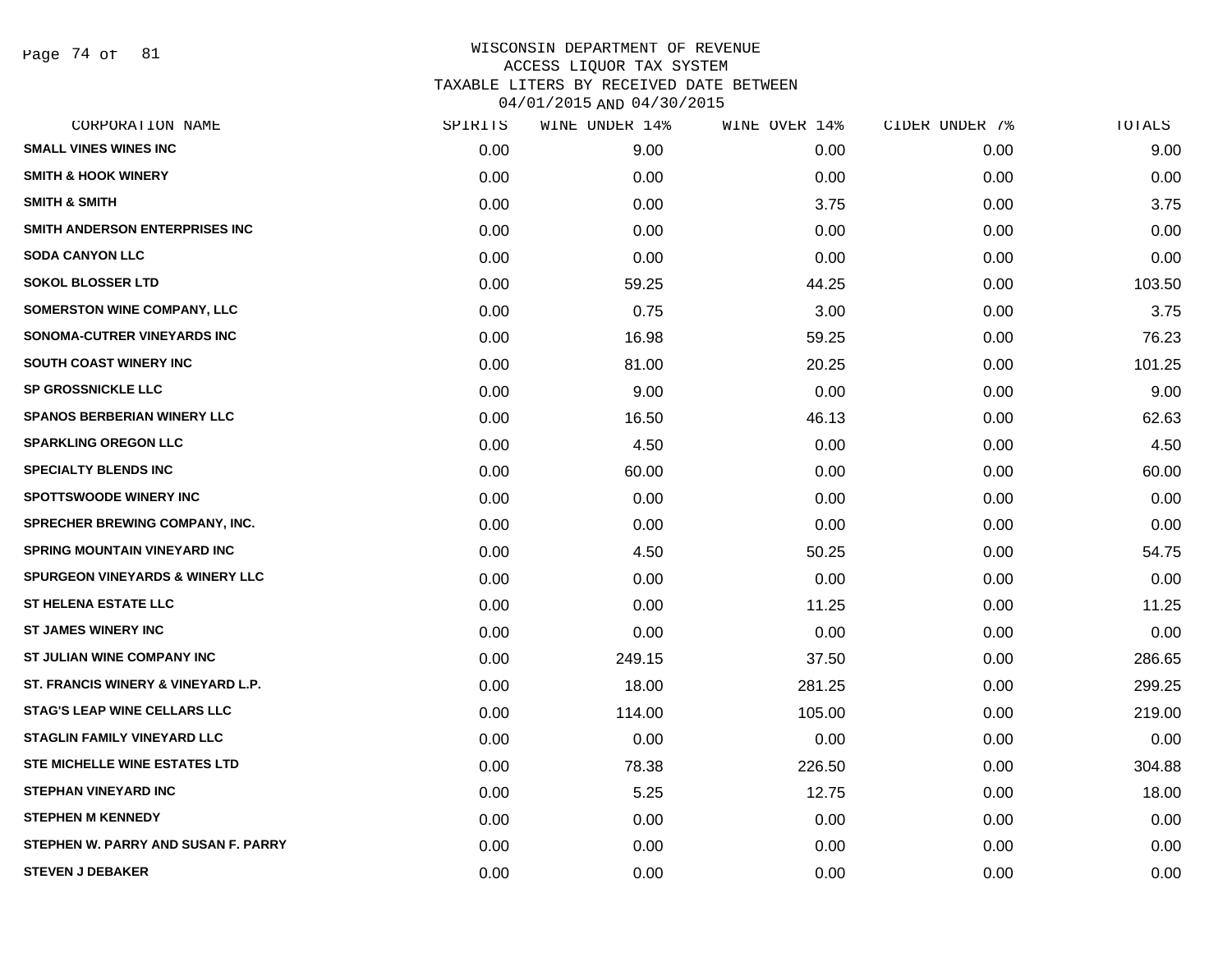Page 75 of 81

| SPIRITS | WINE UNDER 14% | WINE OVER 14% | CIDER UNDER 7% | TOTALS |
|---------|----------------|---------------|----------------|--------|
| 0.00    | 3.00           | 0.00          | 0.00           | 3.00   |
| 0.00    | 0.00           | 0.00          | 0.00           | 0.00   |
| 0.00    | 69.38          | 278.25        | 0.00           | 347.63 |
| 0.00    | 3.00           | 4.50          | 0.00           | 7.50   |
| 0.00    | 0.00           | 4.50          | 0.00           | 4.50   |
| 0.00    | 124.50         | 1.50          | 0.00           | 126.00 |
| 0.00    | 0.00           | 333.75        | 0.00           | 333.75 |
| 0.00    | 0.00           | 0.00          | 0.00           | 0.00   |
| 0.00    | 0.00           | 0.00          | 0.00           | 0.00   |
| 0.00    | 0.00           | 22.50         | 0.00           | 22.50  |
| 0.00    | 73.50          | 0.00          | 0.00           | 73.50  |
| 0.00    | 24.75          | 40.50         | 0.00           | 65.25  |
| 0.00    | 15.00          | 0.00          | 0.00           | 15.00  |
| 0.00    | 24.75          | 7.50          | 0.00           | 32.25  |
| 0.00    | 0.00           | 0.00          | 0.00           | 0.00   |
| 0.00    | 0.00           | 50.75         | 0.00           | 50.75  |
| 0.00    | 0.00           | 29.25         | 0.00           | 29.25  |
| 0.00    | 134.95         | 168.00        | 0.00           | 302.95 |
| 0.00    | 9.00           | 60.00         | 0.00           | 69.00  |
| 0.00    | 37.51          | 58.51         | 0.00           | 96.02  |
| 0.00    | 15.00          | 0.00          | 0.00           | 15.00  |
| 0.00    | 33.00          | 219.00        | 0.00           | 252.00 |
| 0.00    | 0.00           | 13.50         | 0.00           | 13.50  |
| 0.00    | 15.90          | 14.22         | 0.00           | 30.12  |
| 0.00    | 3.00           | 12.75         | 0.00           | 15.75  |
| 0.00    | 0.00           | 41.25         | 0.00           | 41.25  |
| 0.00    | 6.00           | 3.00          | 0.00           | 9.00   |
| 0.00    | 0.00           | 0.00          | 0.00           | 0.00   |
|         |                |               |                |        |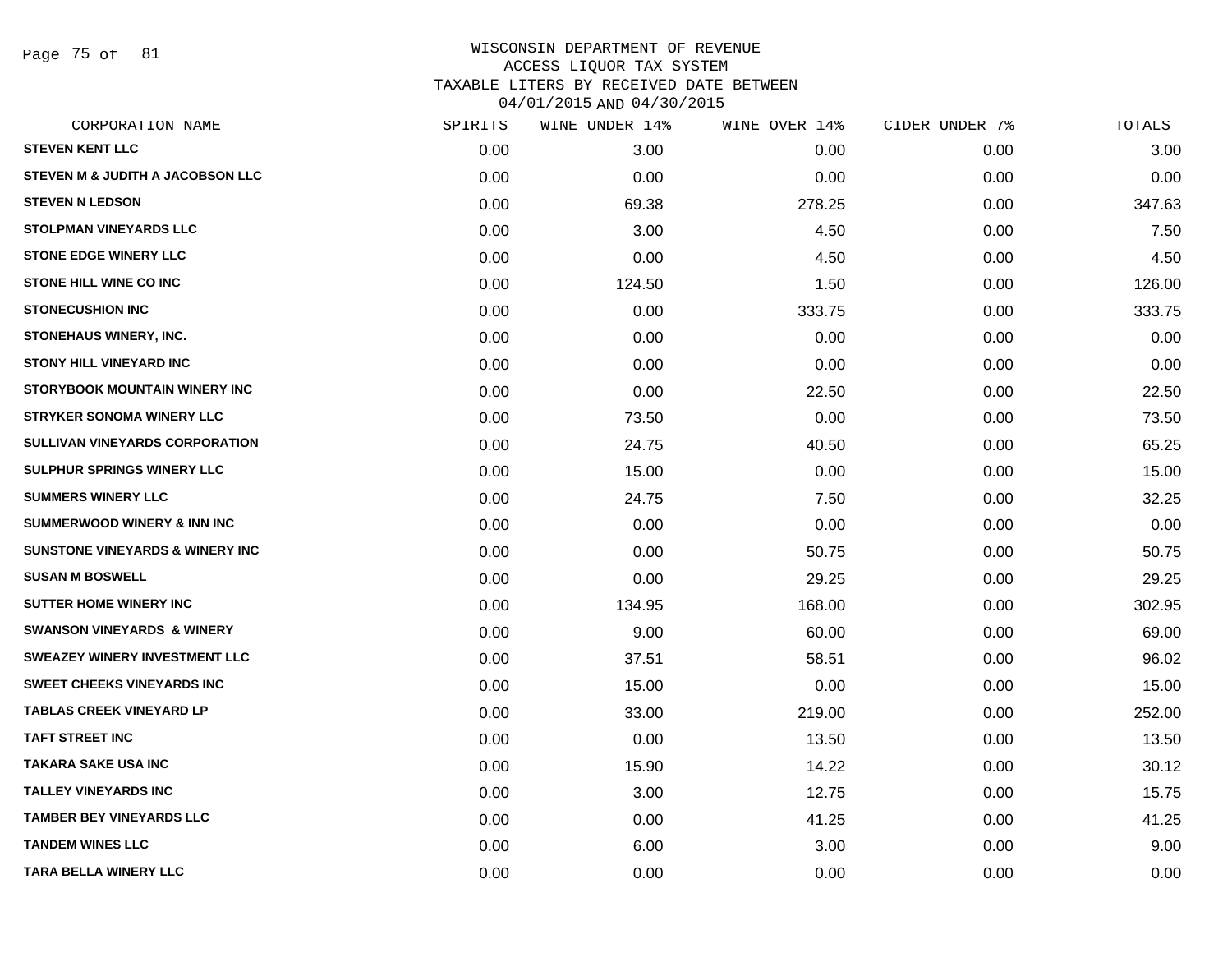Page 76 of 81

| CORPORATION NAME                          | SPIRITS | WINE UNDER 14% | WINE OVER 14% | CIDER UNDER 7% | TOTALS |
|-------------------------------------------|---------|----------------|---------------|----------------|--------|
| TC VINEYARDS INC                          | 0.00    | 0.00           | 0.00          | 0.00           | 0.00   |
| <b>TEALE CREEK ASSOCIATES</b>             | 0.00    | 81.75          | 55.50         | 0.00           | 137.25 |
| <b>TEDESCHI VINEYARDS LTD</b>             | 0.00    | 180.75         | 38.28         | 0.00           | 219.03 |
| <b>TENBA RIDGE WINERY LLC</b>             | 0.00    | 0.00           | 0.00          | 0.00           | 0.00   |
| <b>TERRA SPRINGS LLC</b>                  | 0.00    | 1.50           | 18.75         | 0.00           | 20.25  |
| <b>TERRA VINUM LLC</b>                    | 0.00    | 0.00           | 2.25          | 0.00           | 2.25   |
| <b>TESTAROSSA VINEYARDS LLC</b>           | 0.00    | 1.50           | 4.50          | 0.00           | 6.00   |
| THE BIALE ESTATE                          | 0.00    | 4.50           | 121.50        | 0.00           | 126.00 |
| THE BRANDER VINEYARD                      | 0.00    | 15.00          | 0.75          | 0.00           | 15.75  |
| THE CHISELLED GRAPE WINERY LLC            | 0.00    | 0.00           | 0.00          | 0.00           | 0.00   |
| THE HESS COLLECTION WINERY                | 0.00    | 50.25          | 123.75        | 0.00           | 174.00 |
| THE HOGUE CELLARS LTD                     | 0.00    | 4.50           | 0.00          | 0.00           | 4.50   |
| THE INFINITE MONKEY THEOREM INC           | 0.00    | 0.00           | 0.00          | 0.00           | 0.00   |
| THE LITTORAI WINES                        | 0.00    | 70.88          | 0.00          | 0.00           | 70.88  |
| THE MEEKER VINEYARD INC                   | 0.00    | 0.00           | 87.00         | 0.00           | 87.00  |
| THE MORLET SELECTION INC                  | 0.00    | 0.00           | 27.00         | 0.00           | 27.00  |
| THE RUM TREE, INC.                        | 0.00    | 0.00           | 0.00          | 0.00           | 0.00   |
| THE SILVERADO VINEYARDS                   | 0.00    | 100.50         | 181.50        | 0.00           | 282.00 |
| THE WILLIAMSBURG WINERY LTD               | 0.00    | 10.50          | 0.00          | 0.00           | 10.50  |
| THE WINE GROUP INC                        | 0.00    | 39.75          | 46.25         | 0.00           | 86.00  |
| THE WINE VINEYARD LLC                     | 0.00    | 0.00           | 0.00          | 0.00           | 0.00   |
| THE WOODLAND TRAIL BEVERAGE COMPANY, INC. | 0.00    | 0.00           | 0.00          | 0.00           | 0.00   |
| THIS REALM LLC                            | 0.00    | 0.00           | 29.25         | 0.00           | 29.25  |
| <b>THOMAS C HOFFMAN</b>                   | 0.00    | 0.00           | 0.00          | 0.00           | 0.00   |
| THOMAS FOGARTY WINERY LLC                 | 0.00    | 0.00           | 0.00          | 0.00           | 0.00   |
| <b>THURMAN J RODGERS</b>                  | 0.00    | 0.00           | 0.00          | 0.00           | 0.00   |
| <b>TI BEVERAGE GROUP LTD</b>              | 0.00    | 0.00           | 0.00          | 0.00           | 0.00   |
| TMR WINE COMPANY LLC                      | 0.00    | 0.00           | 21.75         | 0.00           | 21.75  |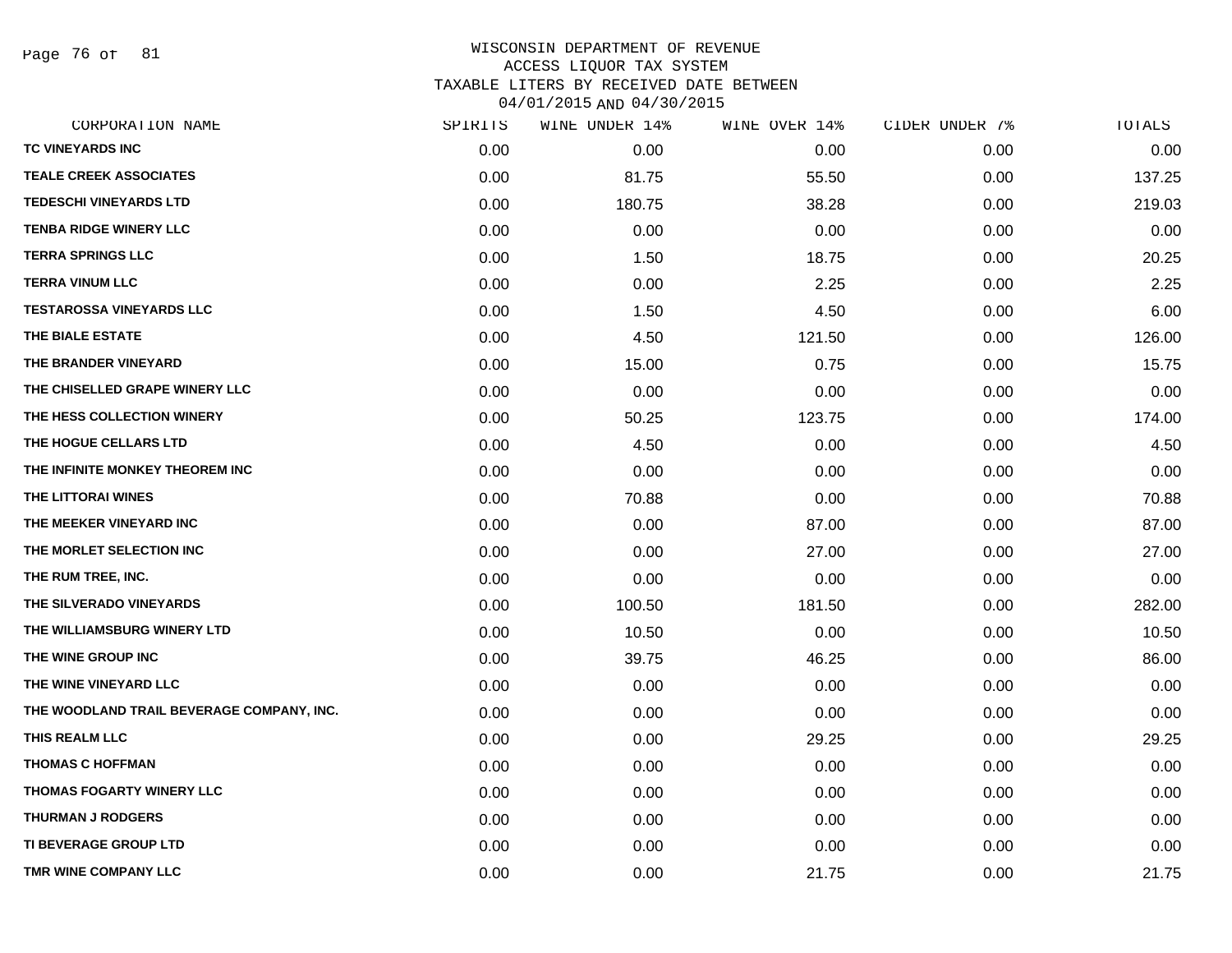Page 77 of 81

#### WISCONSIN DEPARTMENT OF REVENUE ACCESS LIQUOR TAX SYSTEM

TAXABLE LITERS BY RECEIVED DATE BETWEEN

04/01/2015 AND 04/30/2015

| CORPORATION NAME                              | SPIRITS | WINE UNDER 14% | WINE OVER 14% | CIDER UNDER 7% | TOTALS   |
|-----------------------------------------------|---------|----------------|---------------|----------------|----------|
| TOAD HOLLOW VINEYARDS INC                     | 0.00    | 6.75           | 3.00          | 0.00           | 9.75     |
| <b>TOBIN JAMES CELLARS</b>                    | 0.00    | 81.75          | 519.75        | 0.00           | 601.50   |
| <b>TODD ANDERSON</b>                          | 0.00    | 0.00           | 0.00          | 0.00           | 0.00     |
| <b>TOM MEADOWCROFT</b>                        | 0.00    | 0.00           | 0.00          | 0.00           | 0.00     |
| <b>TORII MOR WINERY LLC</b>                   | 0.00    | 9.00           | 0.00          | 0.00           | 9.00     |
| <b>TREANA WINERY LLC</b>                      | 0.00    | 0.00           | 0.00          | 0.00           | 0.00     |
| <b>TREASURY WINE ESTATES AMERICAS COMPANY</b> | 0.00    | 2,532.38       | 3.00          | 0.00           | 2,535.38 |
| <b>TREFETHEN VINEYARDS WINERY INC</b>         | 0.00    | 103.88         | 75.75         | 0.00           | 179.63   |
| <b>TRENTADUE WINERY LLC</b>                   | 0.00    | 24.00          | 8.00          | 0.00           | 32.00    |
| <b>TRINITAS CELLARS LLC</b>                   | 0.00    | 12.75          | 24.75         | 0.00           | 37.50    |
| <b>TRIONE VINEYARDS LLC</b>                   | 0.00    | 0.00           | 22.50         | 0.00           | 22.50    |
| <b>TROY LANDWEHR</b>                          | 0.00    | 0.00           | 0.00          | 0.00           | 0.00     |
| <b>TSG LLC</b>                                | 0.00    | 0.00           | 0.00          | 0.00           | 0.00     |
| <b>TURLEY WINE CELLARS INC</b>                | 0.00    | 0.00           | 22.50         | 0.00           | 22.50    |
| <b>TURNBULL WINE CELLARS</b>                  | 0.00    | 4.53           | 111.00        | 0.00           | 115.53   |
| TWIN PEAKS WINERY INC                         | 0.00    | 0.00           | 88.50         | 0.00           | 88.50    |
| <b>TWIN RIDGE ESTATES LLC</b>                 | 0.00    | 0.00           | 0.00          | 0.00           | 0.00     |
| <b>TWISTED OAK WINERY LLC</b>                 | 0.00    | 3.00           | 89.26         | 0.00           | 92.26    |
| <b>TWOMEY CELLARS LLC</b>                     | 0.00    | 30.00          | 2.25          | 0.00           | 32.25    |
| UNTI WINE CO LLC                              | 0.00    | 29.25          | 42.75         | 0.00           | 72.00    |
| V & C LLC                                     | 0.00    | 1.50           | 3.00          | 0.00           | 4.50     |
| <b>VALLEY VINEYARD LTD</b>                    | 0.00    | 0.00           | 0.00          | 0.00           | 0.00     |
| VAN RUITEN FAMILY WINERY LLC                  | 0.00    | 0.75           | 5.25          | 0.00           | 6.00     |
| VAN WYCHEN WINES INC.                         | 0.00    | 0.00           | 0.00          | 0.00           | 0.00     |
| <b>VANDER MILL LLC</b>                        | 0.00    | 0.00           | 0.00          | 0.00           | 0.00     |
| <b>VENTANA VINTNERS LLC</b>                   | 0.00    | 0.00           | 0.00          | 0.00           | 0.00     |
| <b>VERMEIL WINE GROUP LLC</b>                 | 0.00    | 0.00           | 9.00          | 0.00           | 9.00     |
| <b>VERMONT HARD CIDER COMPANY LLC</b>         | 0.00    | 0.00           | 0.00          | 0.00           | 0.00     |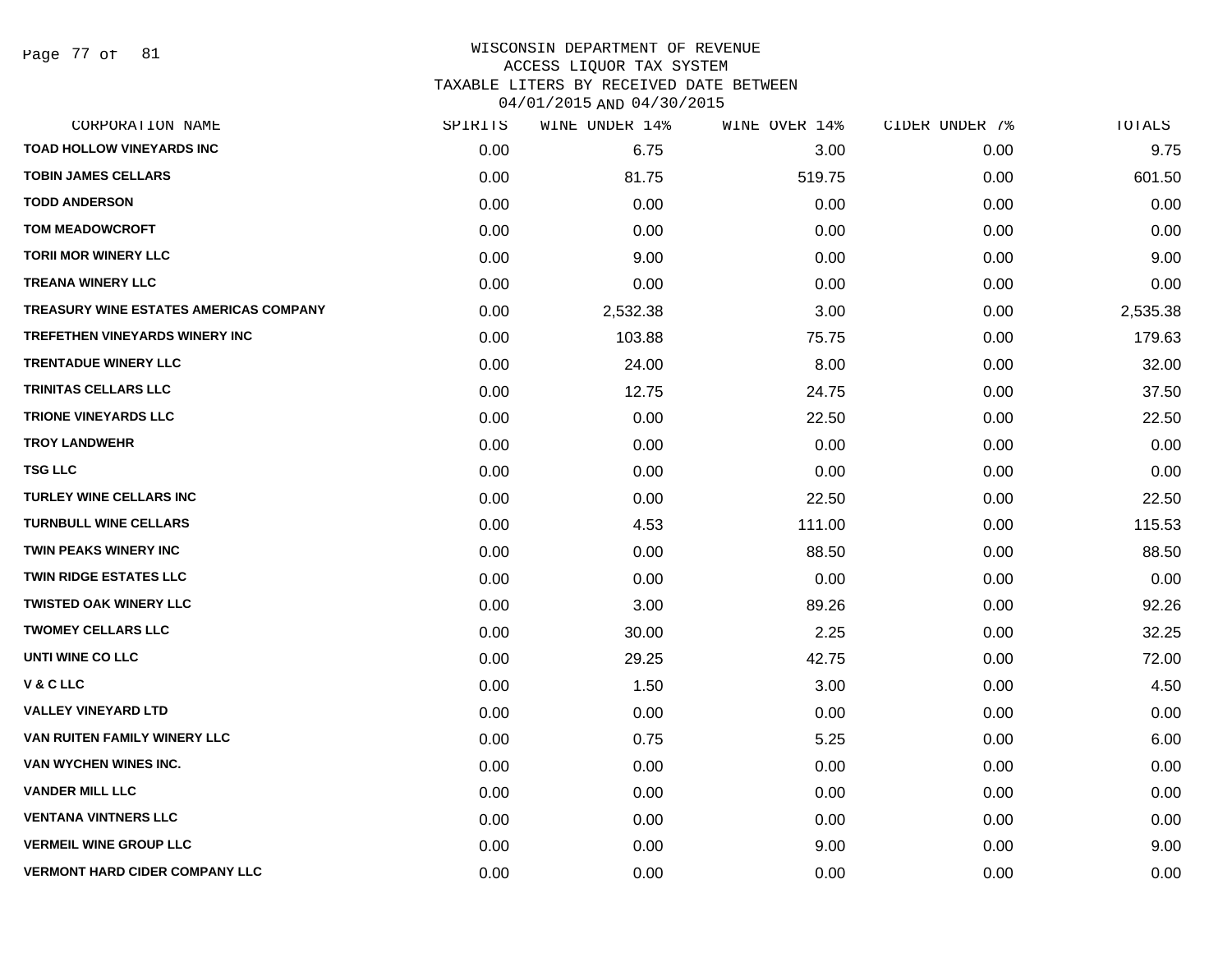Page 78 of 81

| CORPORATION NAME                                     | SPIRITS | WINE UNDER 14% | WINE OVER 14% | CIDER UNDER 7% | TOTALS |
|------------------------------------------------------|---------|----------------|---------------|----------------|--------|
| <b>VERNON VINEYARDS LTD</b>                          | 0.00    | 0.00           | 0.00          | 0.00           | 0.00   |
| <b>VERO WINE GROUP LLC &amp; WESTSIDE GRAPES LLC</b> | 0.00    | 0.00           | 0.75          | 0.00           | 0.75   |
| <b>VETRO WINERY LLC</b>                              | 0.00    | 0.00           | 0.00          | 0.00           | 0.00   |
| <b>VICINI ENTERPRISES LLC</b>                        | 0.00    | 0.00           | 0.00          | 0.00           | 0.00   |
| <b>VIGNETTE WINERY LLC</b>                           | 0.00    | 0.00           | 3.75          | 0.00           | 3.75   |
| <b>VILLA AMOROSA INC</b>                             | 0.00    | 0.00           | 0.00          | 0.00           | 0.00   |
| <b>VILLA ENCINAL PARTNERS LP</b>                     | 0.00    | 0.00           | 0.00          | 0.00           | 0.00   |
| <b>VILLA SAN JULIETTE INC</b>                        | 0.00    | 0.00           | 0.00          | 0.00           | 0.00   |
| <b>VILLA TOSCANO INC</b>                             | 0.00    | 0.75           | 6.75          | 0.00           | 7.50   |
| <b>VIN DE ZO LLC</b>                                 | 0.00    | 4.50           | 24.75         | 0.00           | 29.25  |
| <b>VINA ROBLES INC</b>                               | 0.00    | 3.00           | 17.25         | 0.00           | 20.25  |
| <b>VINCENT ARROYO WINERY INC</b>                     | 0.00    | 111.75         | 10.14         | 0.00           | 121.89 |
| <b>VINE &amp; SUN LLC</b>                            | 0.00    | 0.00           | 0.00          | 0.00           | 0.00   |
| <b>VINE CLIFF WINERY INC</b>                         | 0.00    | 0.00           | 54.00         | 0.00           | 54.00  |
| <b>VINEBURG LLC</b>                                  | 0.00    | 0.00           | 367.50        | 0.00           | 367.50 |
| <b>VINEOAKS LLC</b>                                  | 0.00    | 4.50           | 17.75         | 0.00           | 22.25  |
| <b>VINES TO CELLAR, INC.</b>                         | 0.00    | 0.00           | 0.00          | 0.00           | 0.00   |
| <b>VINEYARD 29 LLC</b>                               | 0.00    | 21.00          | 25.50         | 0.00           | 46.50  |
| <b>VINUM CELLARS INC</b>                             | 0.00    | 0.00           | 0.00          | 0.00           | 0.00   |
| VON STIEHL WINERY LTD.                               | 0.00    | 0.00           | 0.00          | 0.00           | 0.00   |
| <b>W G BEST WEINKELLEREI INC</b>                     | 0.00    | 275.25         | 522.00        | 0.00           | 797.25 |
| <b>W J DEUTSCH &amp; SONS LTD</b>                    | 0.00    | 0.00           | 0.00          | 0.00           | 0.00   |
| <b>WAITS-MAST FAMILY CELLARS LLC</b>                 | 0.00    | 0.00           | 0.00          | 0.00           | 0.00   |
| <b>WASHINGTON VINTNERS LLC</b>                       | 0.00    | 0.00           | 0.00          | 0.00           | 0.00   |
| <b>WATTLE CREEK WINERY</b>                           | 0.00    | 6.75           | 10.50         | 0.00           | 17.25  |
| <b>WEGLARZ &amp; BOCK</b>                            | 0.00    | 0.00           | 0.00          | 0.00           | 0.00   |
| <b>WEIBEL INCORPORATED</b>                           | 0.00    | 5.25           | 0.75          | 0.00           | 6.00   |
| <b>WELLINGTON VINEYARDS, INC.</b>                    | 0.00    | 36.00          | 0.00          | 0.00           | 36.00  |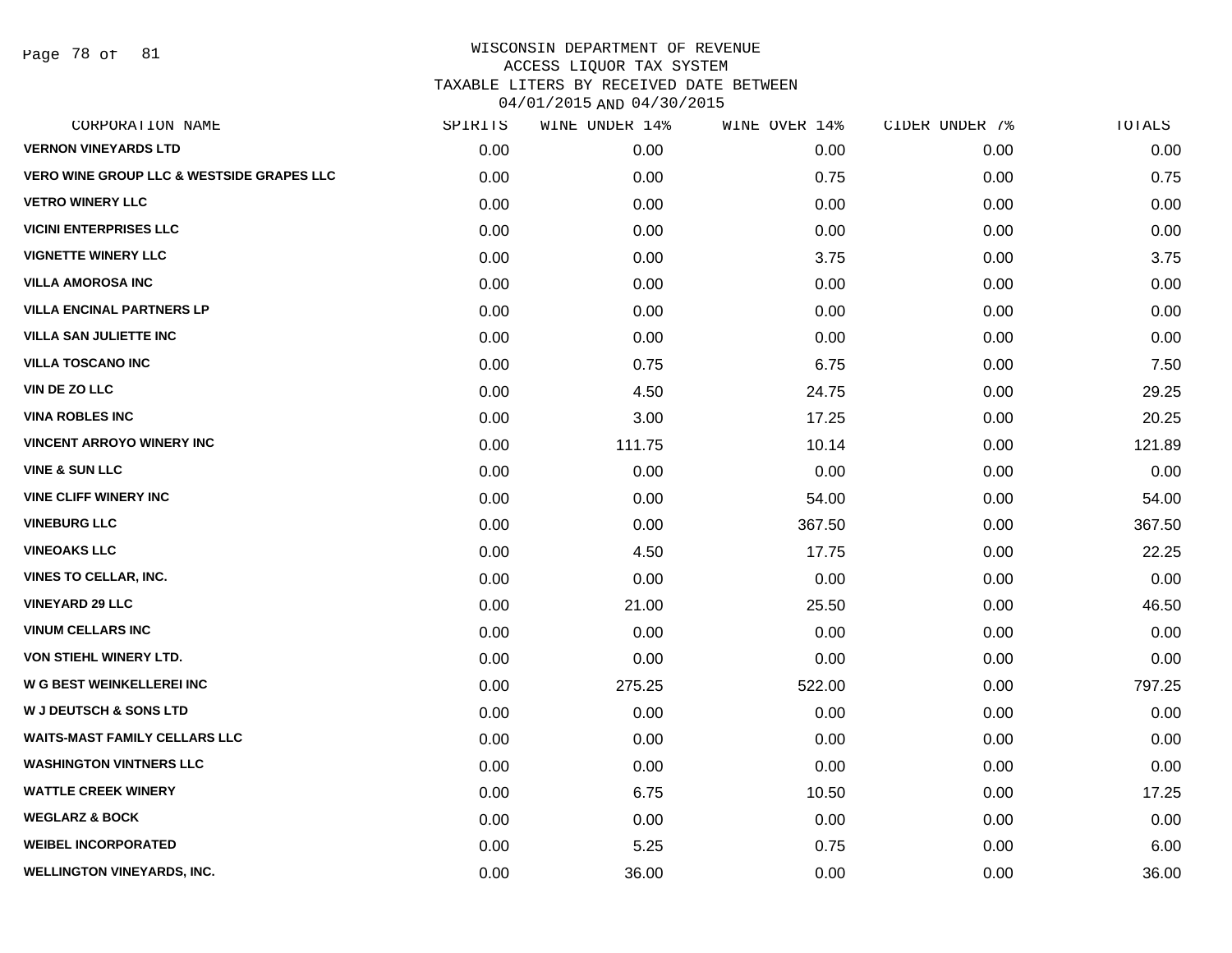Page 79 of 81

| CORPORATION NAME                                   | SPIRITS | WINE UNDER 14% | WINE OVER 14% | CIDER UNDER 7% | TOTALS   |
|----------------------------------------------------|---------|----------------|---------------|----------------|----------|
| <b>WENTE BROS</b>                                  | 0.00    | 36.00          | 20.25         | 0.00           | 56.25    |
| <b>WEST COAST WINE PARTNERS LLC</b>                | 0.00    | 13.50          | 18.76         | 0.00           | 32.26    |
| <b>WEST PRAIRIE WINERY LLC</b>                     | 0.00    | 0.00           | 0.00          | 0.00           | 0.00     |
| <b>WESTFALL WINERY LLC</b>                         | 0.00    | 4.50           | 0.00          | 0.00           | 4.50     |
| <b>WESTPORT WINERY LLC</b>                         | 0.00    | 3.00           | 0.00          | 0.00           | 3.00     |
| <b>WHEELER WINERY INC</b>                          | 0.00    | 69.00          | 125.25        | 0.00           | 194.25   |
| <b>WHETSTONE WINE CELLARS LLC</b>                  | 0.00    | 0.00           | 0.00          | 0.00           | 0.00     |
| <b>WHISPERING BLUFFS VINEYARD &amp; WINERY LTD</b> | 0.00    | 0.00           | 0.00          | 0.00           | 0.00     |
| <b>WHISPERING WINDS WINERY LLC</b>                 | 0.00    | 0.00           | 0.00          | 0.00           | 0.00     |
| <b>WHITE OAK VINEYARDS &amp; WINERY LLC</b>        | 0.00    | 25.50          | 12.00         | 0.00           | 37.50    |
| WHITE WINTER WINERY INC                            | 0.00    | 0.00           | 0.00          | 0.00           | 0.00     |
| <b>WIENS CELLARS LLC</b>                           | 0.00    | 46.50          | 35.00         | 0.00           | 81.50    |
| <b>WILD MOUNTAIN WINERY INC</b>                    | 0.00    | 0.00           | 0.00          | 0.00           | 0.00     |
| <b>WILDEROTTER WINERY LLC</b>                      | 0.00    | 0.00           | 0.00          | 0.00           | 0.00     |
| <b>WILLAKENZIE ESTATE INC</b>                      | 0.00    | 30.00          | 8.25          | 0.00           | 38.25    |
| <b>WILLAMETTE VALLEY VINEYARDS INC</b>             | 0.00    | 96.75          | 19.50         | 0.00           | 116.25   |
| <b>WILLIAM F BLUHM</b>                             | 0.00    | 0.00           | 0.00          | 0.00           | 0.00     |
| <b>WILLIAM MOSBY</b>                               | 0.00    | 2.25           | 11.25         | 0.00           | 13.50    |
| <b>WILLIAMS &amp; SELYEM LLC</b>                   | 0.00    | 640.88         | 138.75        | 0.00           | 779.63   |
| <b>WILRONA LLC</b>                                 | 0.00    | 5.50           | 0.00          | 0.00           | 5.50     |
| <b>WILSON CREEK WINERY &amp; VINEYARDS INC</b>     | 0.00    | 168.00         | 56.26         | 0.00           | 224.26   |
| <b>WIND GAP WINES LLC</b>                          | 0.00    | 35.25          | 0.00          | 0.00           | 35.25    |
| <b>WINDERLEA WINE COMPANY LLC</b>                  | 0.00    | 13.50          | 0.00          | 0.00           | 13.50    |
| <b>WINDWARD VINEYARD LLC</b>                       | 0.00    | 13.50          | 0.00          | 0.00           | 13.50    |
| <b>WINE BY JOE LLC</b>                             | 0.00    | 21.00          | 0.00          | 0.00           | 21.00    |
| WINE OF THE MONTH CLUB, INC.                       | 0.00    | 2,247.75       | 78.75         | 0.00           | 2,326.50 |
| <b>WINE ROAD VINTNERS LLC</b>                      | 0.00    | 0.00           | 0.00          | 0.00           | 0.00     |
| <b>WINEGREETING.COM INC</b>                        | 0.00    | 7.50           | 0.00          | 0.00           | 7.50     |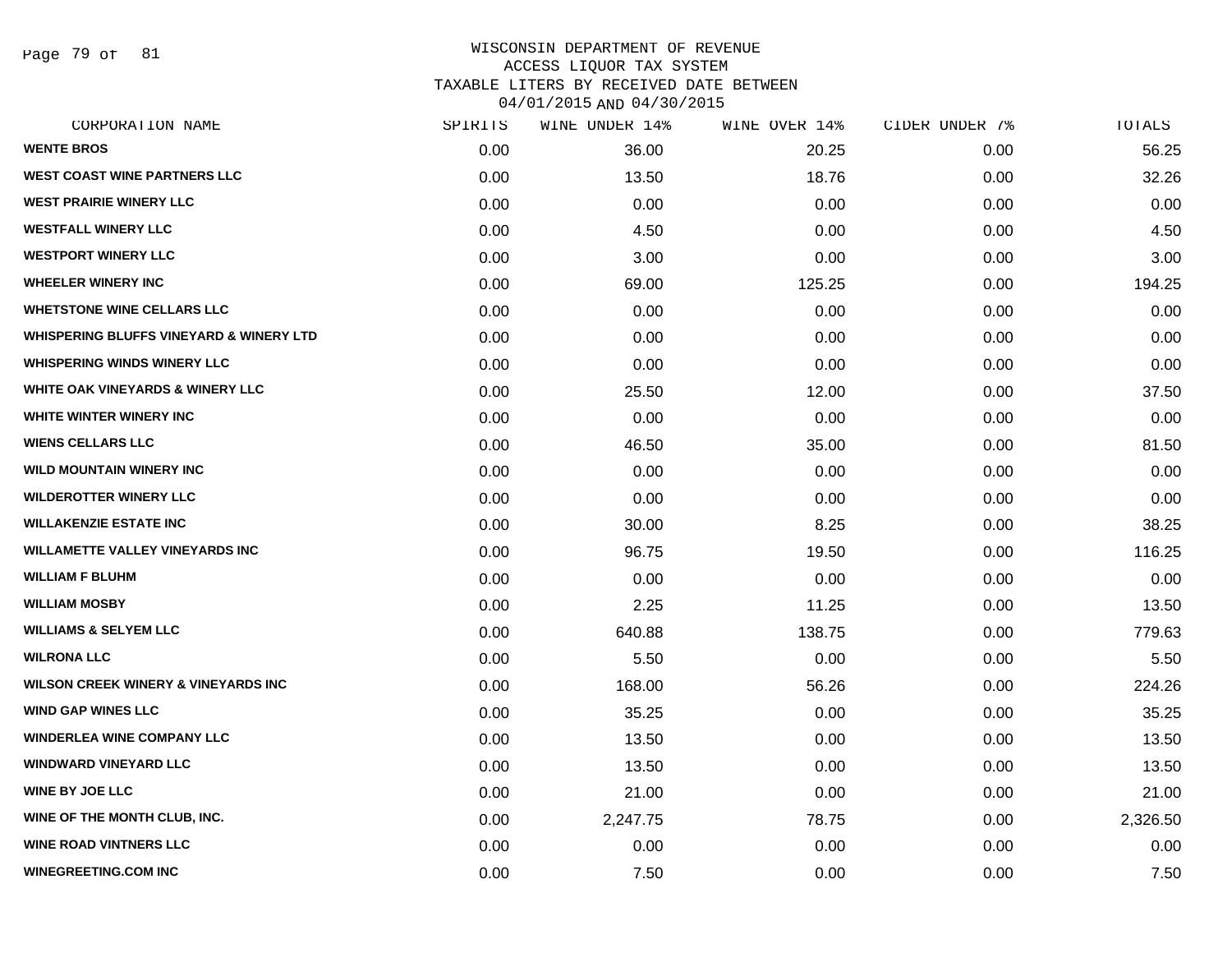Page 80 of 81

| CORPORATION NAME                       | SPIRITS | WINE UNDER 14% | WINE OVER 14% | CIDER UNDER 7% | TOTALS     |
|----------------------------------------|---------|----------------|---------------|----------------|------------|
| <b>WINERY AT BLACK STAR FARMS LLC</b>  | 0.00    | 39.00          | 0.00          | 0.00           | 39.00      |
| <b>WINERY FULFILLMENT SERVICES LLC</b> | 0.00    | 9.75           | 27.00         | 0.00           | 36.75      |
| <b>WINNESHIEK WILDBERRY WINERY LLC</b> | 0.00    | 87.75          | 0.00          | 0.00           | 87.75      |
| <b>WINSIDE USA INC</b>                 | 0.00    | 0.00           | 13.50         | 0.00           | 13.50      |
| <b>WOLFF VINEYARD LLC</b>              | 0.00    | 4.50           | 0.00          | 0.00           | 4.50       |
| <b>WOLLERSHEIM WINERY, INC.</b>        | 0.00    | 0.00           | 0.00          | 0.00           | 0.00       |
| <b>WOLLERSHEIM WINERY, INC.</b>        | 0.00    | 0.00           | 0.00          | 0.00           | 0.00       |
| <b>WOODWARD CANYON WINERY INC</b>      | 0.00    | 0.00           | 14.25         | 0.00           | 14.25      |
| <b>WRH PARTNERS LLC</b>                | 0.00    | 0.00           | 0.00          | 0.00           | 0.00       |
| YORKVILLE CELLARS INC                  | 0.00    | 5.25           | 1.50          | 0.00           | 6.75       |
| <b>ZD WINES LLC</b>                    | 0.00    | 9.00           | 59.40         | 0.00           | 68.40      |
| <b>ZERO LINK MARKETS INC</b>           | 0.00    | 0.00           | 0.00          | 0.00           | 0.00       |
| <b>ZIPZ INC</b>                        | 0.00    | 11.22          | 0.00          | 0.00           | 11.22      |
| TOTAL LITERS FOR 4/30/2015             | 0.00    | 59,404.34      | 49,752.71     | 0.00           | 109,157.05 |